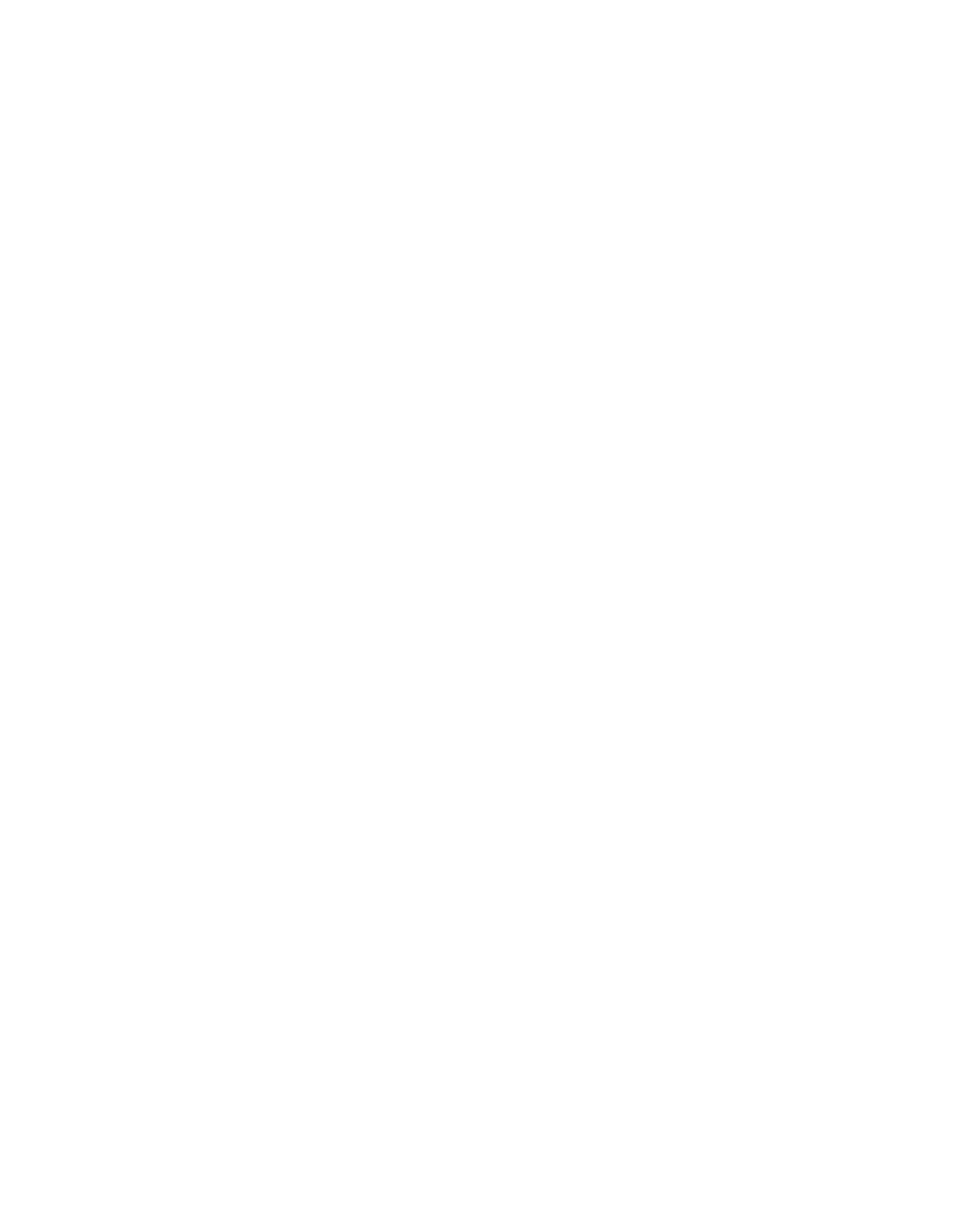FLEX User's Manual

Copyright @ 1979 by Technical Systems Consultants, Inc. PO Box 2574 West Lafayette, Indiana 47906

All Rights Reserved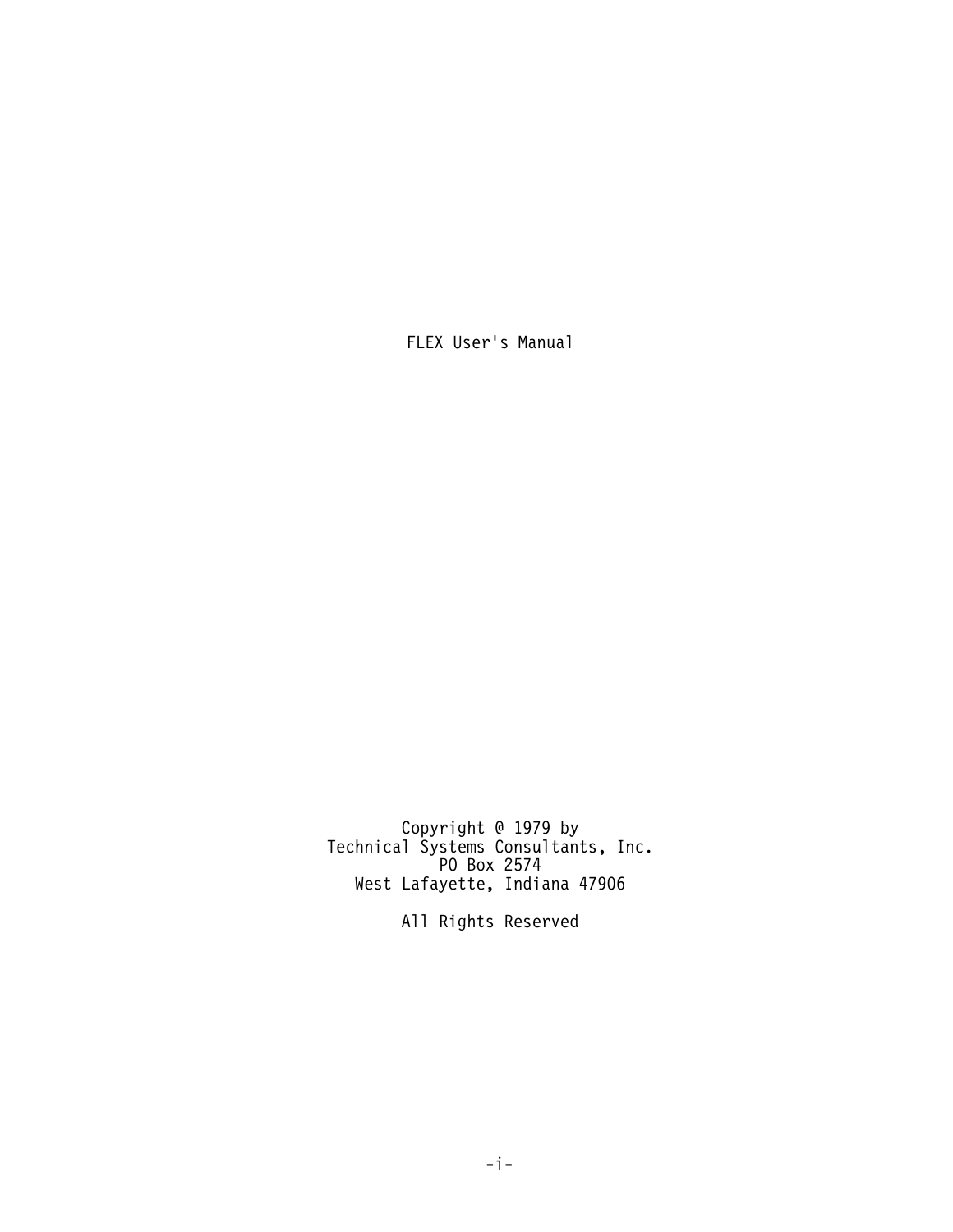# COPYRIGHT NOTICE

This entire manual and documentation is provided for personal use and enjoyment by the purchaser. The personal use and enjoyment by the purchaser. entire contents have been copyrighted by Technical Systems Consultants, Inc., and reproduction by any means is prohibited. Use of this manual, or any part thereof, for any purpose other than single end use is strictly prohibited.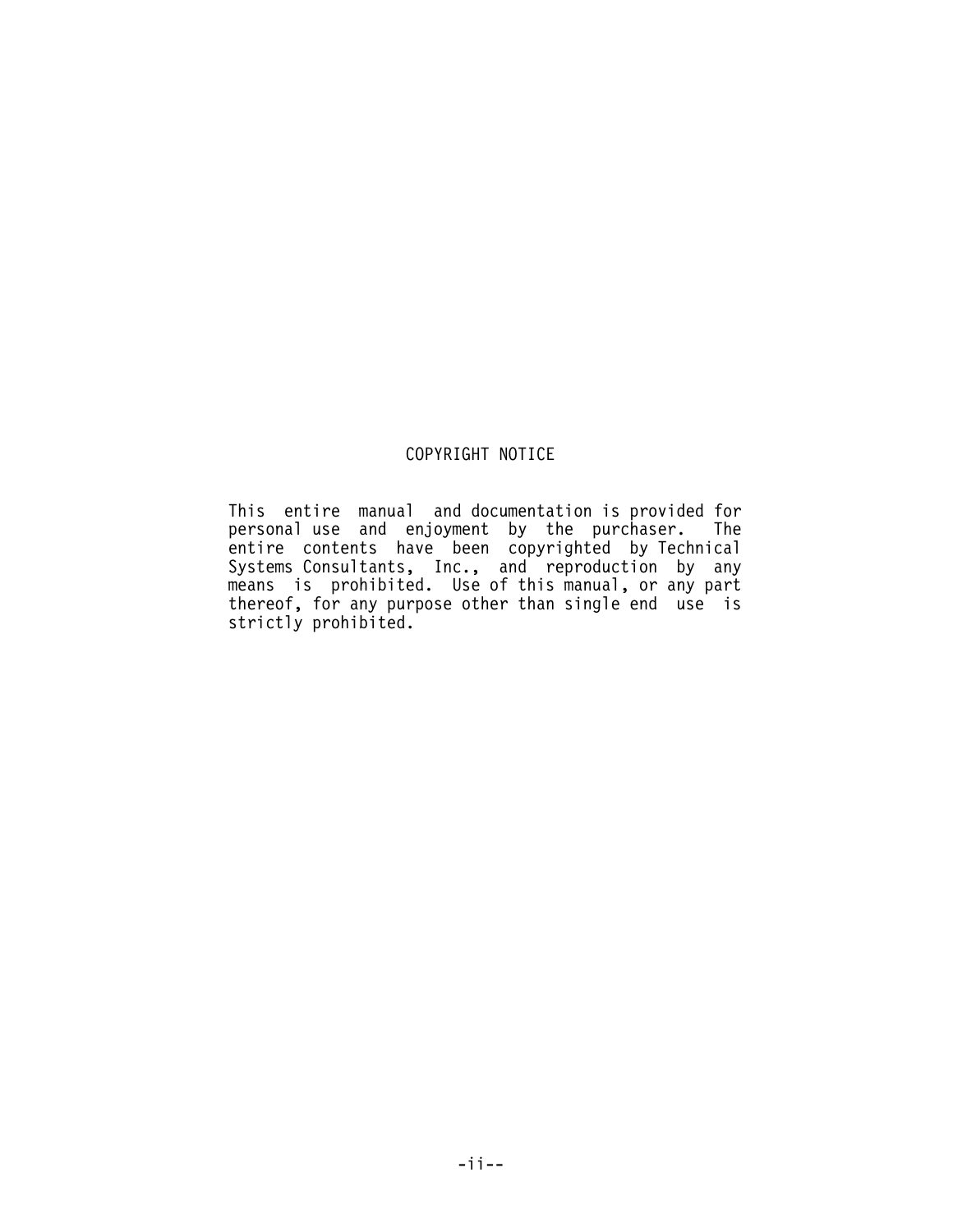## PREFACE

The purpose of this User's Guide is to provide the user of the FLEX Operating System with the information required to make effective use of the available system commands and utilities. This manual applies to FLEX 9.0 for full size and mini floppy disks. The user should keep this manual close at hand while becoming familiar with the system. It is organized to make it convenient as a quick reference guide, as well as a thorough reference manual.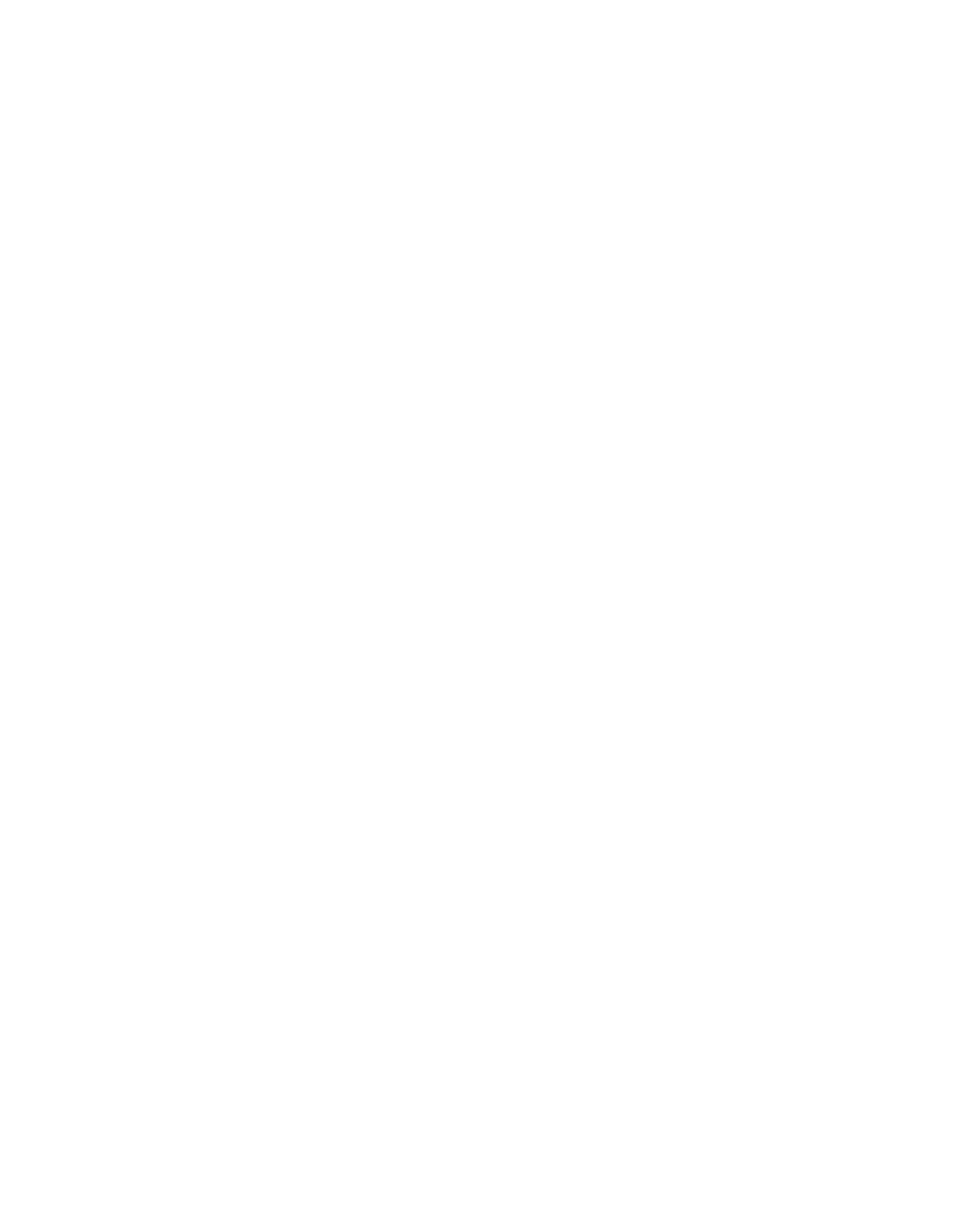| CHAPTER 1                     |                                                                                                                                                                                                                                                                                                                                                                                                                                                                                                                                        | Page                                                                                                                                                                                                                                                                                                      |
|-------------------------------|----------------------------------------------------------------------------------------------------------------------------------------------------------------------------------------------------------------------------------------------------------------------------------------------------------------------------------------------------------------------------------------------------------------------------------------------------------------------------------------------------------------------------------------|-----------------------------------------------------------------------------------------------------------------------------------------------------------------------------------------------------------------------------------------------------------------------------------------------------------|
| I.<br>II.<br>IV.<br>V.<br>VI. | Introduction<br>System Requirements<br>III. Getting the System Started<br>Disks Files and Their Names<br>Entering Commands<br>Command Descriptions                                                                                                                                                                                                                                                                                                                                                                                     | 1.1<br>1.2<br>1.2<br>1.3<br>1.5<br>1.7                                                                                                                                                                                                                                                                    |
| CHAPTER 2<br>Ι.               | Utility Command Set<br><b>APPEND</b><br>ASN<br>BUILD<br>CAT<br>COPY<br>C4MAT<br><b>CLEAN</b><br><b>DATE</b><br><b>DELETE</b><br>ECH <sub>0</sub><br>EXEC<br><b>FIX</b><br>$\mathbf I$<br>JUMP<br>LINK<br>LIST<br>NEWDISK<br>N<br>$\mathbf 0$<br>P<br>P.COR<br>P <sub>0</sub><br><b>PSP</b><br><b>PROT</b><br>Q<br>QCHECK<br><b>RENAME</b><br><b>RM</b><br><b>READPROM</b><br>S<br>SAVE<br><b>SBOX</b><br>SP<br><b>STARTUP</b><br><b>TTYSET</b><br><b>TOUCH</b><br><b>USEMF</b><br><b>VER</b><br>VERIFY<br>WRITPROM<br><b>XOUT</b><br>Y | 2.1<br>A.1<br>A.2<br>B.1<br>C.1<br>C.2<br>C.5<br>C.6<br>D.1<br>D.2<br>E.1<br>E.2<br>F.1<br>I.1<br>J.1<br>L.1<br>L.2<br>N.1<br>N.2<br>0.1<br>P.1<br>P.2<br>P.3<br>P.4<br>P.5<br>Q.1<br>Q.2<br>R.1<br>R.2<br>R.3<br>S.1<br>S.2<br>S.3<br>S.4<br>S.5<br>T.1<br>T.2<br>U.1<br>V.1<br>V.2<br>W.1<br>X.1<br>Y.1 |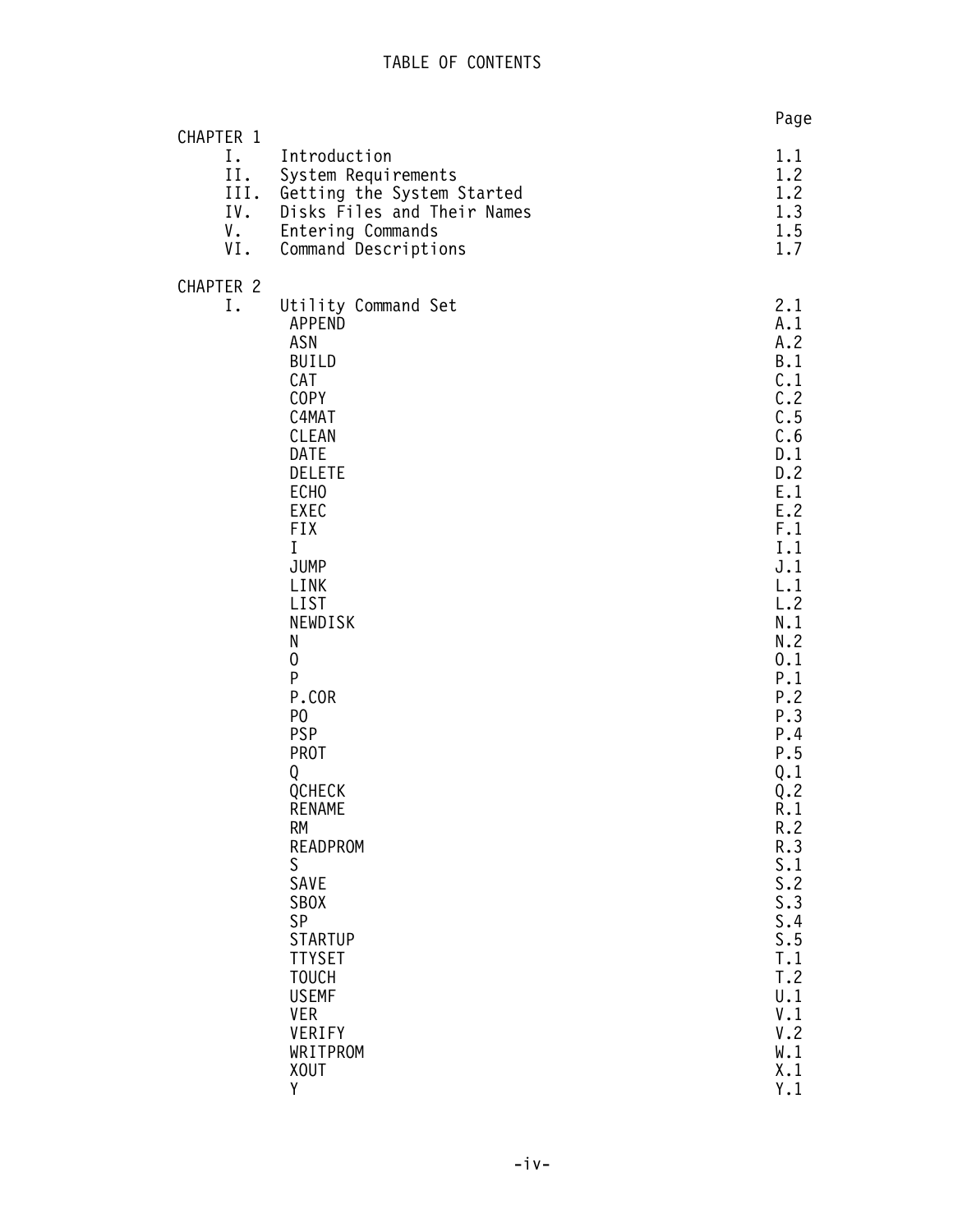|           |                                         | Page |
|-----------|-----------------------------------------|------|
| CHAPTER 3 |                                         |      |
| Ι.        | Disk Capacity                           | 3.1  |
| II.       | Write Protect                           | 3.1  |
|           | III. The 'RESET' Button                 | 3.1  |
|           | IV. Notes on the P Command              | 3.1  |
| V.        | Accessing Drives Not Containing a Disk  | 3.1  |
| VI.       | System Error Numbers                    | 3.2  |
| VII.      | System Memory Map                       | 3.3  |
|           | VIII. FLEX Input/Output Subroutines     | 3.4  |
| IX.       | Booting the FLEX Disk Operating System  | 3.6  |
| X.        | Requirements for printer drivers        | 3.7  |
|           | XI. Parallel and Serial Printer drivers | 3.9  |
|           | XII. Former P and PRINT.SYS             | 3.14 |
| CHAPTER 4 |                                         |      |
| Ι.        | Command Summary                         | 4.1  |
|           |                                         |      |

 $-V -$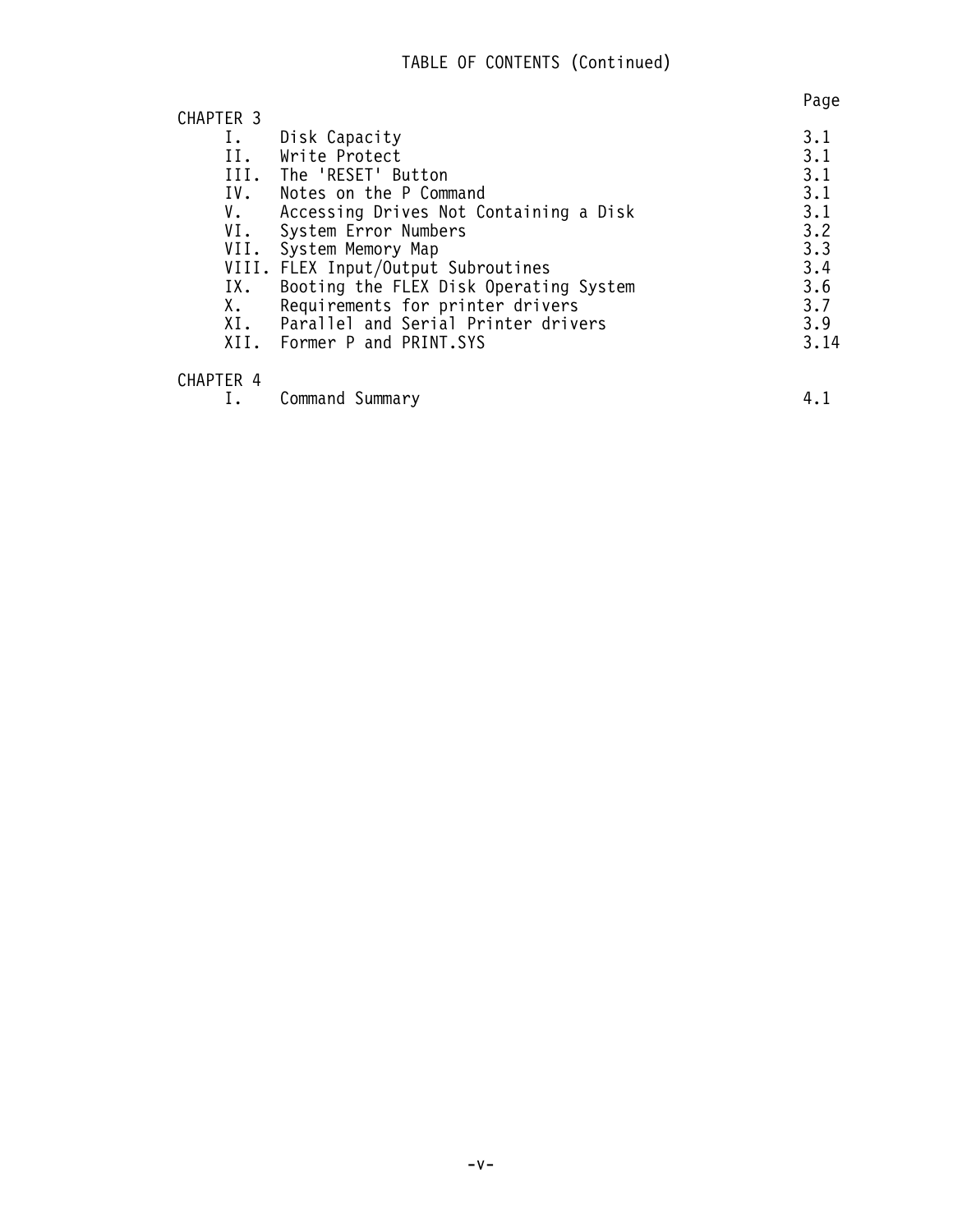## I. INTRODUCTION

The FLEX™ Operating System is a very versatile and flexible operating system. It provides the user with a powerful set of system commands to control all disk operations directly from the user's terminal. The systems programmer will be delighted with the wide variety of disk access and file management routines available for personal use. Overall, FLEX is one of the most powerful operating systems available today.

The FLEX Operating System is comprised of three parts, the File Management System (FMS), the Disk Operating System (DOS), and the Utility Command Set (UCS). Part of the power of the overall system lies in the fact that the system can be greatly expanded by simply adding additional utility commands. The user should expect to see many more utilities available for FLEX in the future. Some of the other important features include: fully dynamic file space allocation, the automatic<br>"removal" of defective sectors from the disk, automatic space of defective sectors from the disk, automatic space compression and expansion on all text files, complete user environment control using the TTYSET utility command, and uniform disk wear due to the high performance dynamic space allocator.

The UCS currently contains many very useful commands. These programs reside on the system disk and are only loaded into memory when needed. This means that the set of commands can be easily extended at any time, without the necessity of replacing the entire operating system. The utilities provided with FLEX perform such tasks as the saving, loading, copying, renaming, deleting, appending, and listing of disk files. There is an extensive CATalog command for examining the disk's file directory. Several environment control commands are also provided. Overall, FLEX provides all of the necessary tools for the user's interaction with the disk.

-------------------- \* FLEX is a registered trademark of Technical Systems Consultants, Inc.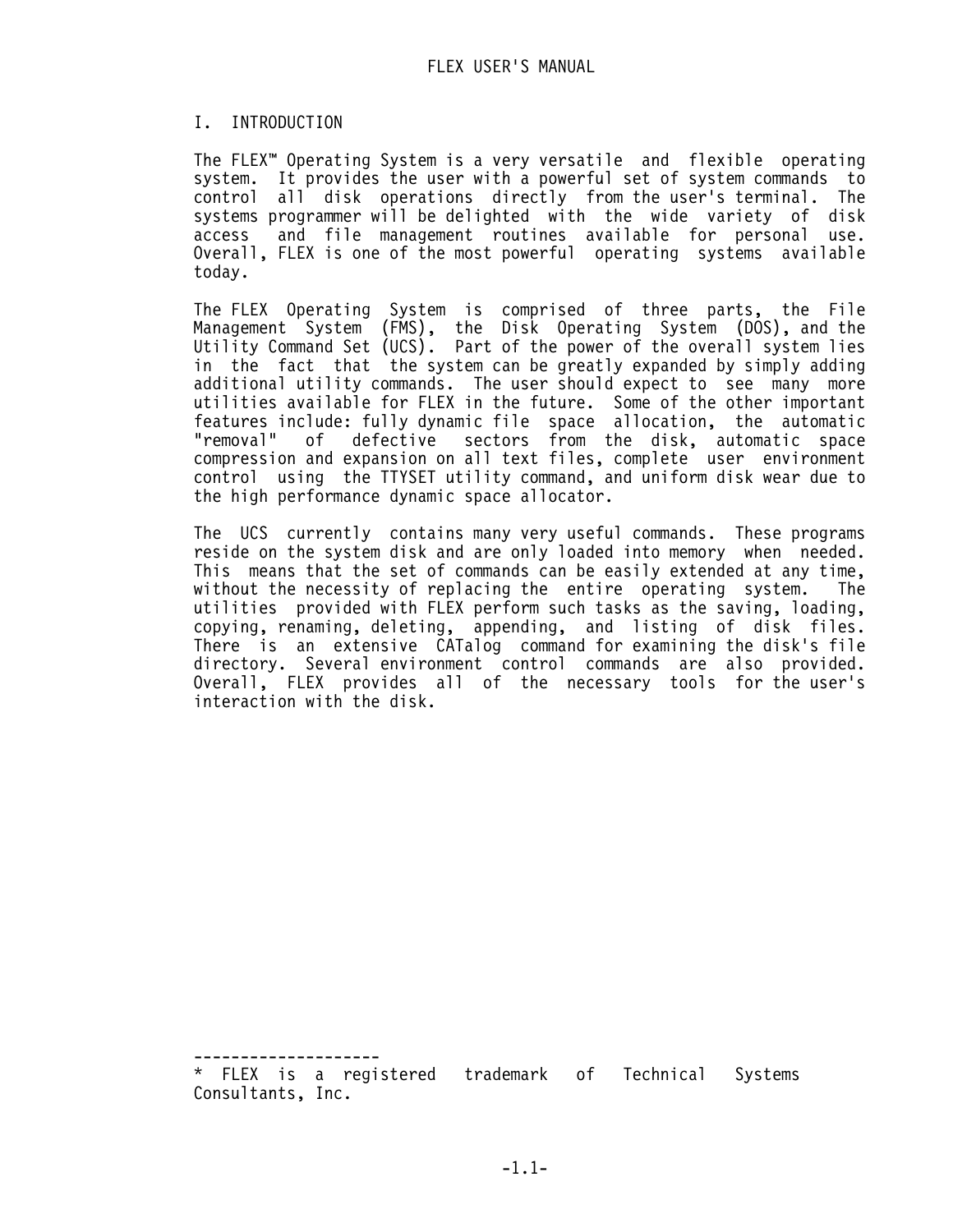# II. SYSTEM REQUIREMENTS

FLEX requires random access memory from location 0000 through location 2FFF hex (12K). Memory is also required from C000 (48K) through DFFF hex (56K), where the actual operating system resides. The system also assumes at least 2 disk drives are connected to the controller and that they are configured as drives #0 and #1. You should consult the disk drive instructions for this information. FLEX interfaces with the disk controller through a section of driver routines and with the operator console or terminal through a section of terminal I/O routines.

# III. GETTING THE SYSTEM STARTED

Each FLEX system diskette contains a binary loader for loading the operating system into RAM. There needs to be some way of getting the loader off of the disk so it can do its work. This can be done by either hand entering the bootstrap loader provided with the disk system, or by using the boot provided in ROM if appropriate to FLEX.

As a specific example, suppose the system we are using has SWTPc's S-BUG installed and we wish to run FLEX. The first step is to power on all equipment and make sure the S-BUG prompt is present (>). Next insert the system diskette into drive 0 (the boot must be performed with the disk in drive 0) and close the door on the drive. Type "D" on the terminal if using a full size floppy system or "U" if a minifloppy system. The disk motors should start, and after about 2 seconds. the following should be displayed on the terminal:

 FLEX X.X DATE (MM,DD,YY)?

+++

The name FLEX identifies the operating system and the X.X will be the version number of the operating system. At this time the current date should be entered, such as 7,3,79. The FLEX prompt is the three plus signs (+++), and will always be present when the system is ready to accept an operator command. The '+++' should become a familiar sight and signifies that FLEX is ready to work for you!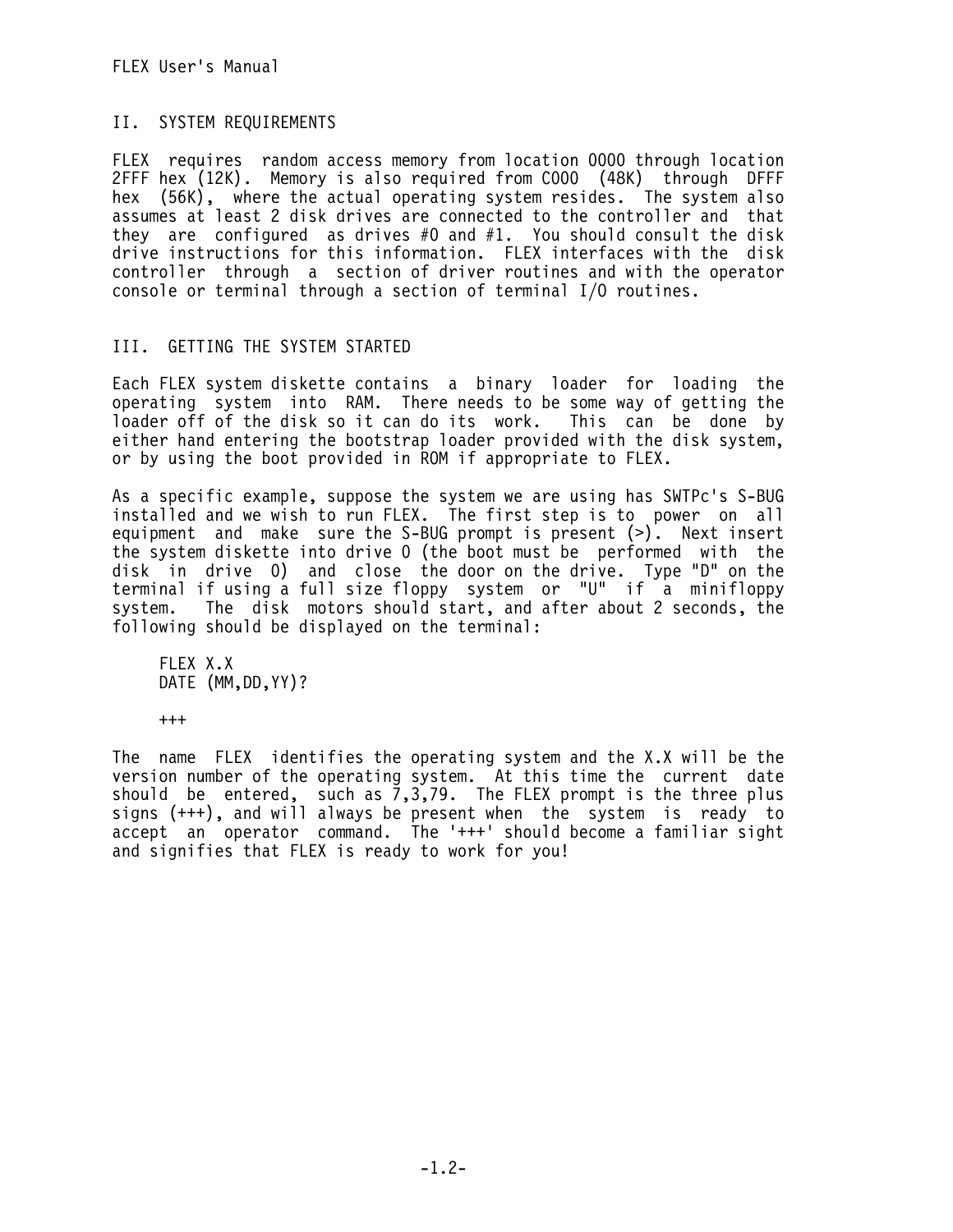# IV. DISK FILES AND THEIR NAMES

All disk files are stored in the form of 'sectors' on the disk and in this version, each sector contains 256 'bytes' of information. Each byte can contain one character of text or one byte of binary machine information. A maximum of 340 user-accessible sectors will fit on a single-sided mini disk or 1140 sectors on a single-sided full size floppy. Double-sided disks would hold exactly twice that number of sectors. Double-density systems will hold more still. The user, however, need not keep count, for the system does this automatically. A file will always be at least one sector long and can have as many as the maximum number of sectors on the disk. The user should not be concerned with the actual placement of the files on the disk since this is done by the operating system. File deletion is also supported and all previously used sectors become immediately available again after a file has been deleted.

All files on the disk have a name. Names such as the following are typical:

 PAYROLL INVNTORY TEST1234 APRIL-78 WKLY-PAY

Anytime a file is created, referenced, or deleted, its name must be used. Names can be most anything but must begin with a letter (not numbers or symbols) and be followed by at most 7 additional characters, called 'name characters'. These 'name characters' can be any combination of the letters 'A' through 'Z' or 'a' through 'z', any digit '0' through '9', or one of the two special characters, the hyphen (-) or the underscore ' ', (a left arrow on some terminals).

File names must also contain an 'extension'. The file extension further defines the file and usually indicates the type of information contained therein. Examples of extensions are: TXT for text type files, BIN for machine readable binary encoded files, CMD for utility command files, and BAS for BASIC source programs. Extensions may contain up to 3 'name characters' with the first character being a letter. Most of the FLEX commands assume a default extension on the file name and the user need not be concerned with the actual extension on the file. The user may at anytime assign new extensions, overiding the default value, and treat the extension as just part of the file name. Some examples of file names with their extensions follow:

 APPEND.CMD LEDGER.BAS TEST.BIN

Note that the extension is always separated from the name by a period '.'. The period is the name 'field separator'. It tells FLEX to treat the following characters as a new field in the name specification.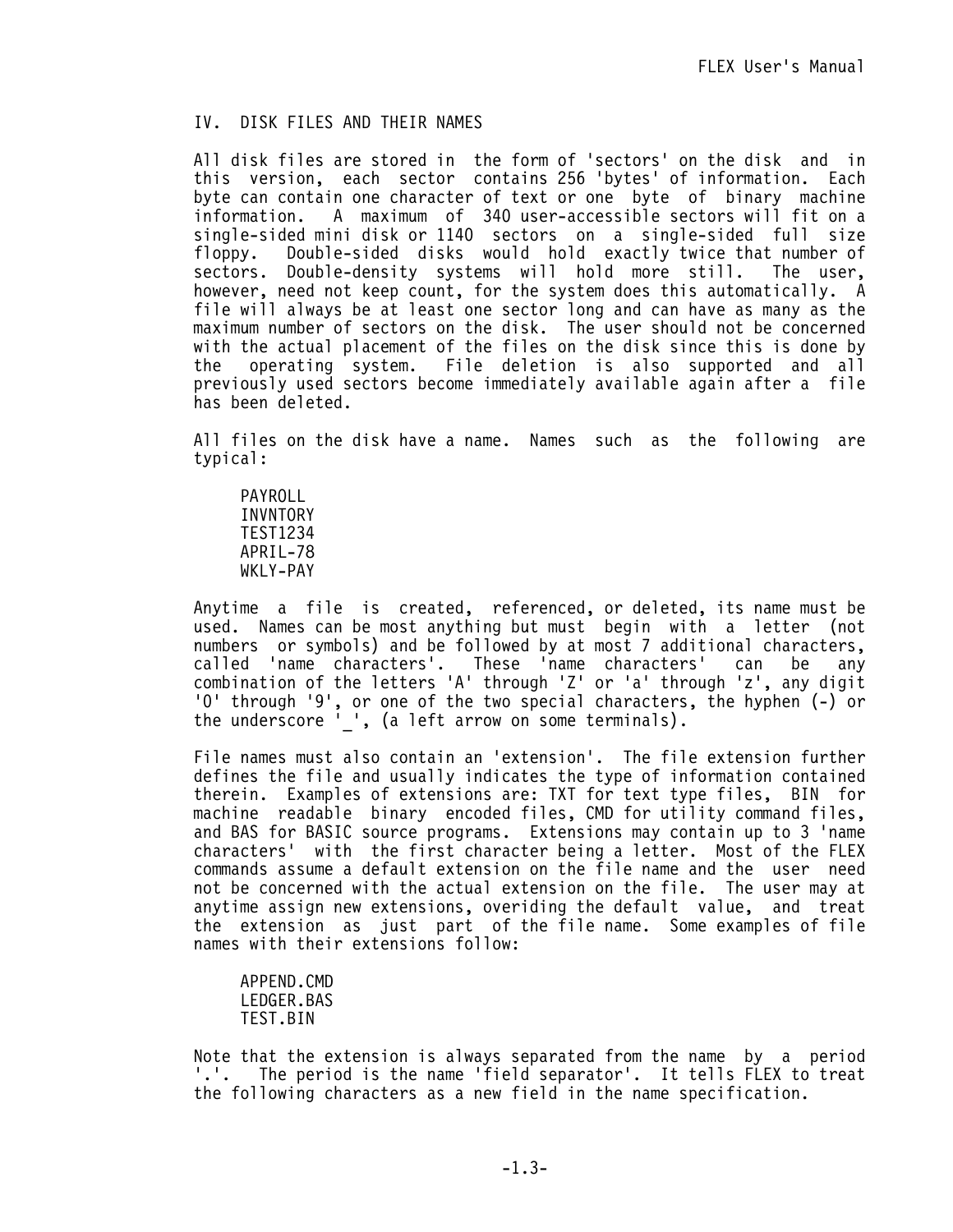A file name can be further refined. The name and extension uniquely define a file on a particular drive, but the same name may exist on several drives simultaneously. To designate a particular drive a 'drive number' is added to the file specification. It consists of a single digit (0-3) and is separated from the name by the field separator '.'. The drive number may appear either before the name or after it (after the extension if it is given). If the drive is not specified, the system will default to either the 'system' drive or the 'working' drive. These terms will be described a little later.

Some examples of file specifications with drive numbers follow:

 0.BASIC MONDAY.2 1.TEST.BIN LIST.CMD.1

In summary, a file specification may contain up to three fields separated by the field separator. These fields are; 'drive', 'name', and 'extension'. The rules for the file specification can be stated quite concisely using the following notation:

[<drive>.]<name>[.<extension>] or <name>[.<extension>][.<drive>]

The '<>' enclose a field and do not actually appear in the specification, and the  $\lceil \cdot \rceil$  surround specification. The following are all syntactically correct:

 0.NAME.EXT NAME.EXT.0 NAME.EXT 0.NAME NAME.0 NAME

Note that the only required field is the actual 'name' itself and the other values will usually default to predetermined values. Studying the above examples will clarify the notation used. The same notation will occur regularly throughout the manual.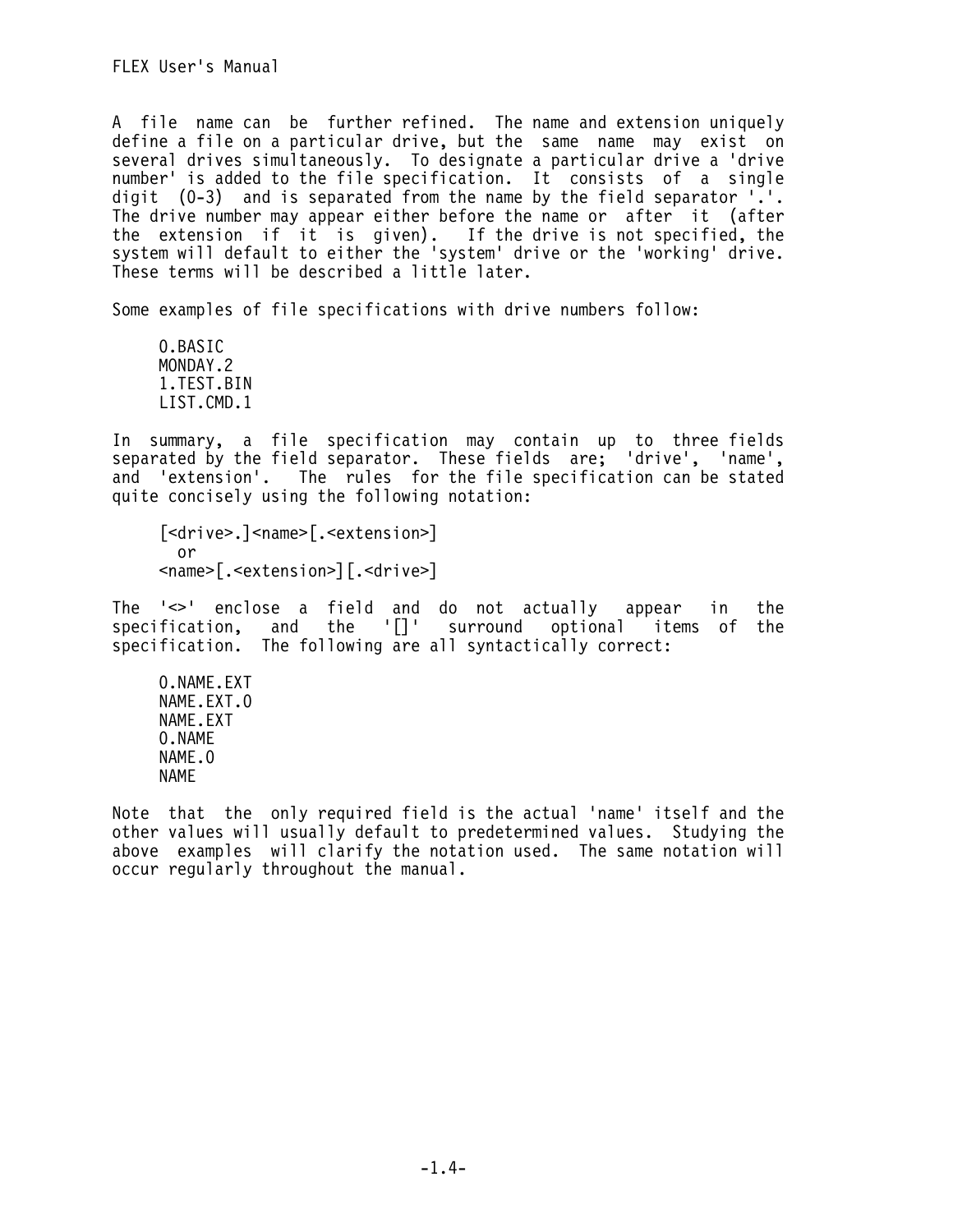## V. ENTERING COMMANDS

When FLEX is displaying '+++', the system is ready to accept a command line. A command line is usually a name followed by certain parameters depending on the command being executed. There is no 'RUN' command in FLEX. The first file name on a command line is always loaded into memory and execution is attempted. If no extension is given with the file name, 'CMD' is the default. If an extension is specified, the one entered is the one used. Some examples of commands and how they would look on the terminal follow:

 +++TTYSET +++TTYSET.CMD +++LOOKUP.BIN

The first two lines are identical to FLEX since the first would default to an extension of CMD. The third line would load the binary file 'LOOKUP.BIN' into memory and, assuming the file contained a transfer address, the program would be executed. A transfer address tells the program loader where to start the program executing after it has been loaded. If you try to load and execute a program in the above manner and no transfer address is present, the message, 'NO LINK' will be output to the terminal, where 'link' refers to the transfer address. Some other error messages which can occur are 'WHAT?' if an illegal file specification has been typed as the first part of a command line, and 'NOT THERE' if the file typed does not exist on the disk.

During the typing of a command line, the system simply accepts all characters until a 'RETURN' key is typed. Any time before typing the RETURN key, the user may use one of two special characters to correct any mistyped characters. One of these characters is the 'back space' and allows deletion of the previously typed character. Typing two back spaces will delete the previous two characters. The back space is initially defined to be a 'control H' but may be redefined by the user using the TTYSET utility command. The second special character is the line 'delete' character. Typing this character will effectively delete all of the characters which have been typed on the current line. A new prompt will be output to the terminal, but instead of the usual '+++' prompt, to show the action of the delete character, the prompt will be '???'. Any time the delete character is used, the new prompt will be '???', and signifies that the last line typed did not get entered into the computer. The delete character is initially a 'control X' but may also be redefined using TTYSET.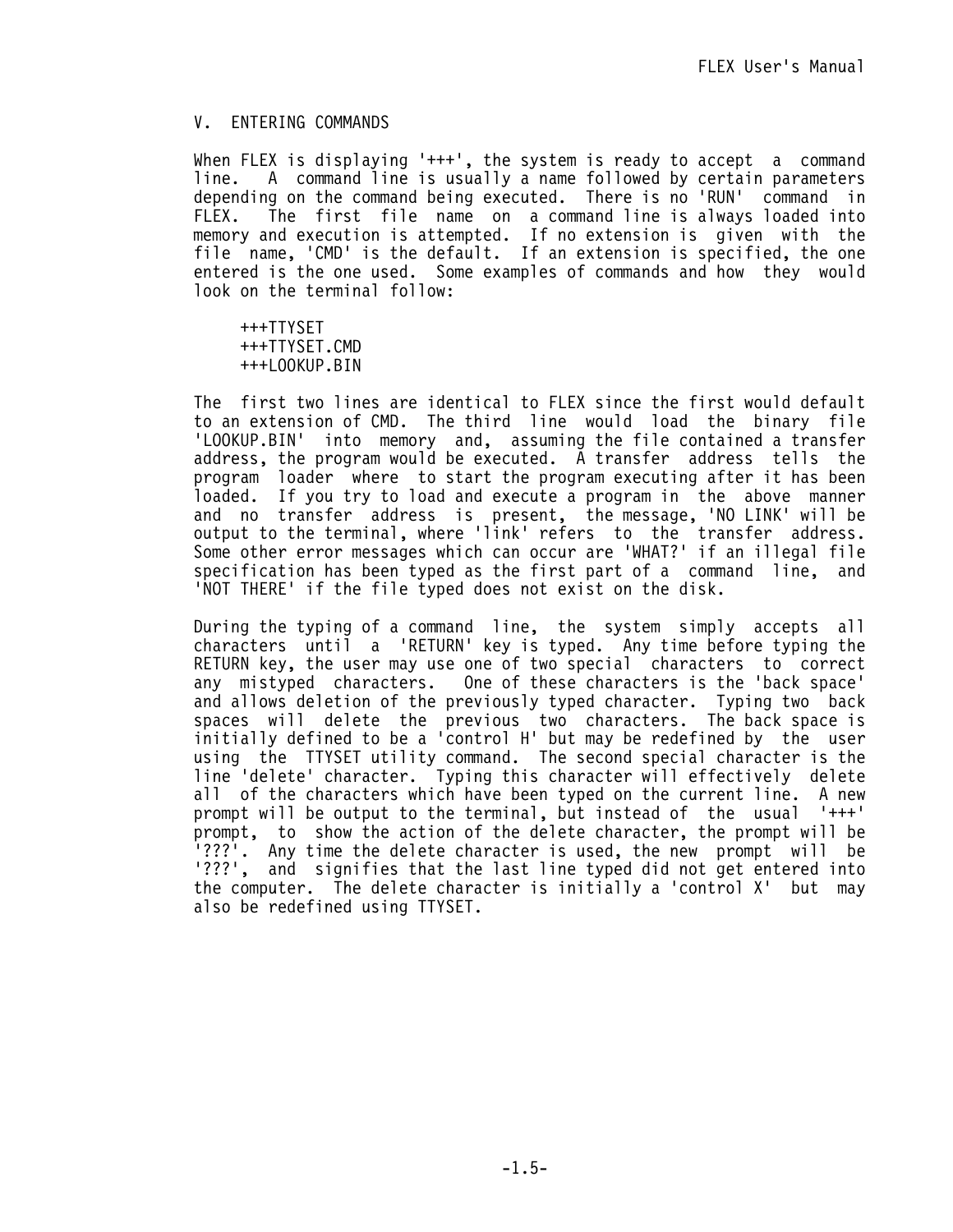As mentioned earlier, the first name on a command line is always interpreted as a command. Following the command is an optional list of names and parameters, depending on the particular command being entered. The fields of a command line must be separated by either a space or a comma. The general format of a command line is:

<command>[,<list of names and parameters>]

A comma is shown, but a space may be used. FLEX also allows several commands to be entered on one command line by use of the 'end of line' character. This character is initially a colon (':'), but may be user defined with the TTYSET utility. By ending a command with the end of line character, it is possible to follow it immediately with another command. FLEX will execute all commands on the line before returning with the '+++' prompt. An error in any of the command entries will cause the system to terminate operation of that command line and return with the prompt. Some examples of valid command lines follow:

 +++CAT 1 +++CAT 1:ASN S=1 +++LIST LIBRARY:CAT 1:CAT 0

As many commands may be typed in one command line as desired, but the total number of characters typed must not exceed 128. Any excess characters will be ignored by FLEX.

One last system feature to be described is the idea of 'system' and 'working' drives. As stated earlier, if a file specification does not specifically designate a drive number, it will assume a default value. This default value will either be the current 'system' drive assignment or the current 'working' drive assignment. The system drive is the default for all command names, or in other words, all file names which are typed first on a command line. Any other file name on the command line will default to the working drive. This version of FLEX also supports automatic drive searching. When in the auto search mode if no drive numbers are specified, the operating system will first search drive 0 for the file. If the file is not found, drive 1 will be searched and so on. When the system is first initialized the auto drive searching mode will be selected. At this time, all drive defaults will be to drive 0. It is sometimes convenient to assign drive 1 as the working drive in which case all file references, except commands, will automatically look on drive 1. It is then convenient to have a diskette in drive 0 with all the system utility commands on it (the 'system drive'), and a disk with the files being worked on in drive 1 (the 'working drive'). If the system drive is 0 and the working drive is 1, and the command line was:

# +++LIST TEXTFILE

FLEX would go to drive 0 for the command LIST and to drive 1 for the file TEXTFILE. The actual assignment of drives is performed by the ASN utility. See its description for details.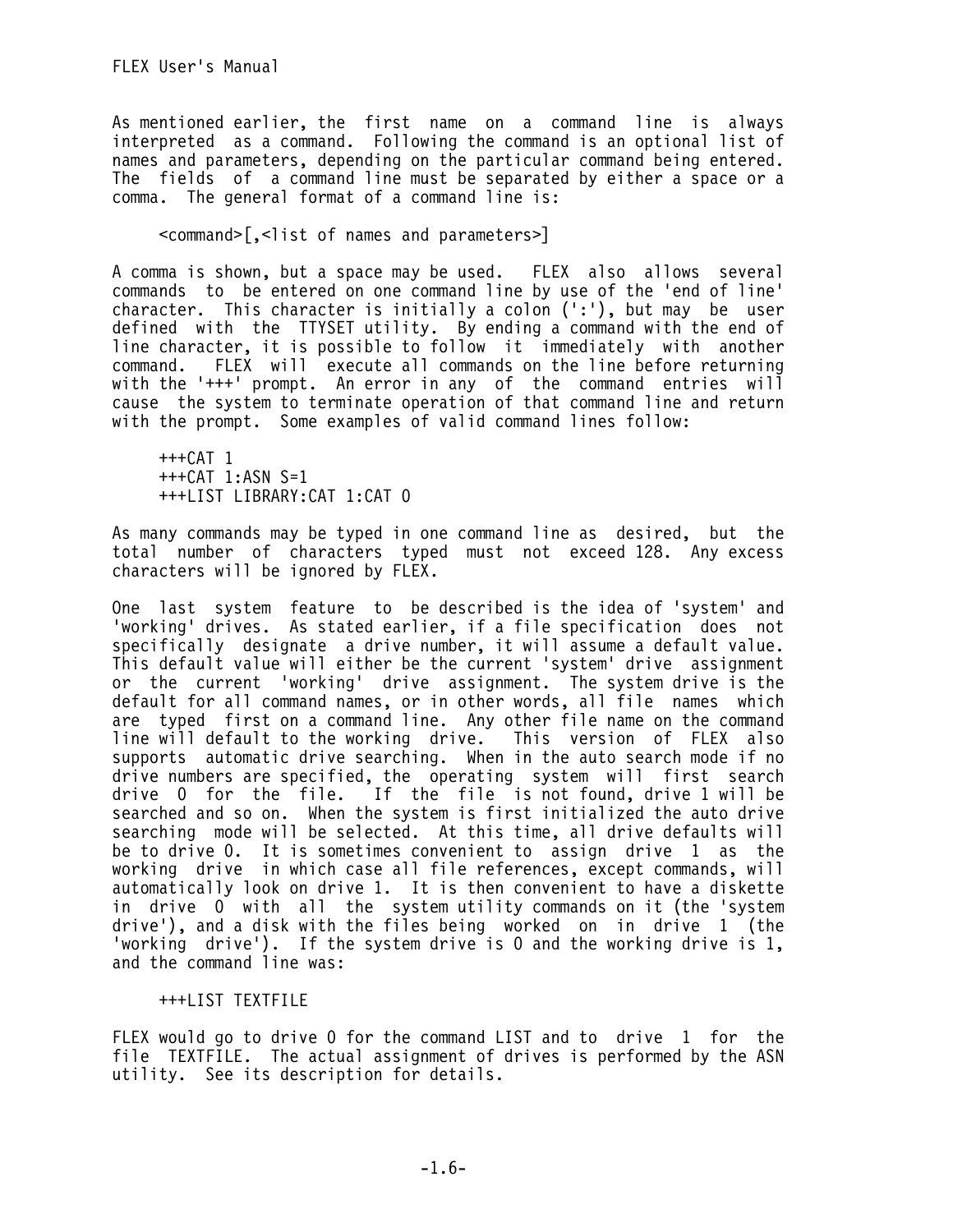# VI. COMMAND DESCRIPTIONS

There are two types of commands in FLEX, memory resident (those which actually are part of the operating system) and disk utility commands (those commands which reside on the disk and are part of the UCS). There are only two resident commands, GET and MON. They will be described here while the UCS is described in the following sections.

## GET

The GET command is used to load a binary file into memory. It is a special purpose command and is not often used. It has the following syntax:

GET[,<file name list>]

where <file name list> is: <file spec>[,<file spec>] etc.

Again the '[]' surround optional items. 'File spec' denotes a file name as described earlier. The action of the GET command is to load the file or files specified in the list into memory for later use. If no extension is provided in the file spec, BIN is assumed, in other words, BIN is the default extension. Examples:

 GET,TEST GET,1.TEST,TEST2.0

where the first example will load the file named 'TEST.BIN' from the assigned working drive, and the second example will load TEST.BIN from drive 1 and TEST2.BIN from drive 0.

# MON

MON is used to exit FLEX and return to the hardware monitor system such as S-BUG. The syntax for this command is simply MON followed by the 'RETURN' key.

NOTE: to re-enter FLEX after using the MON command, you should enter the program at location CD03 hex.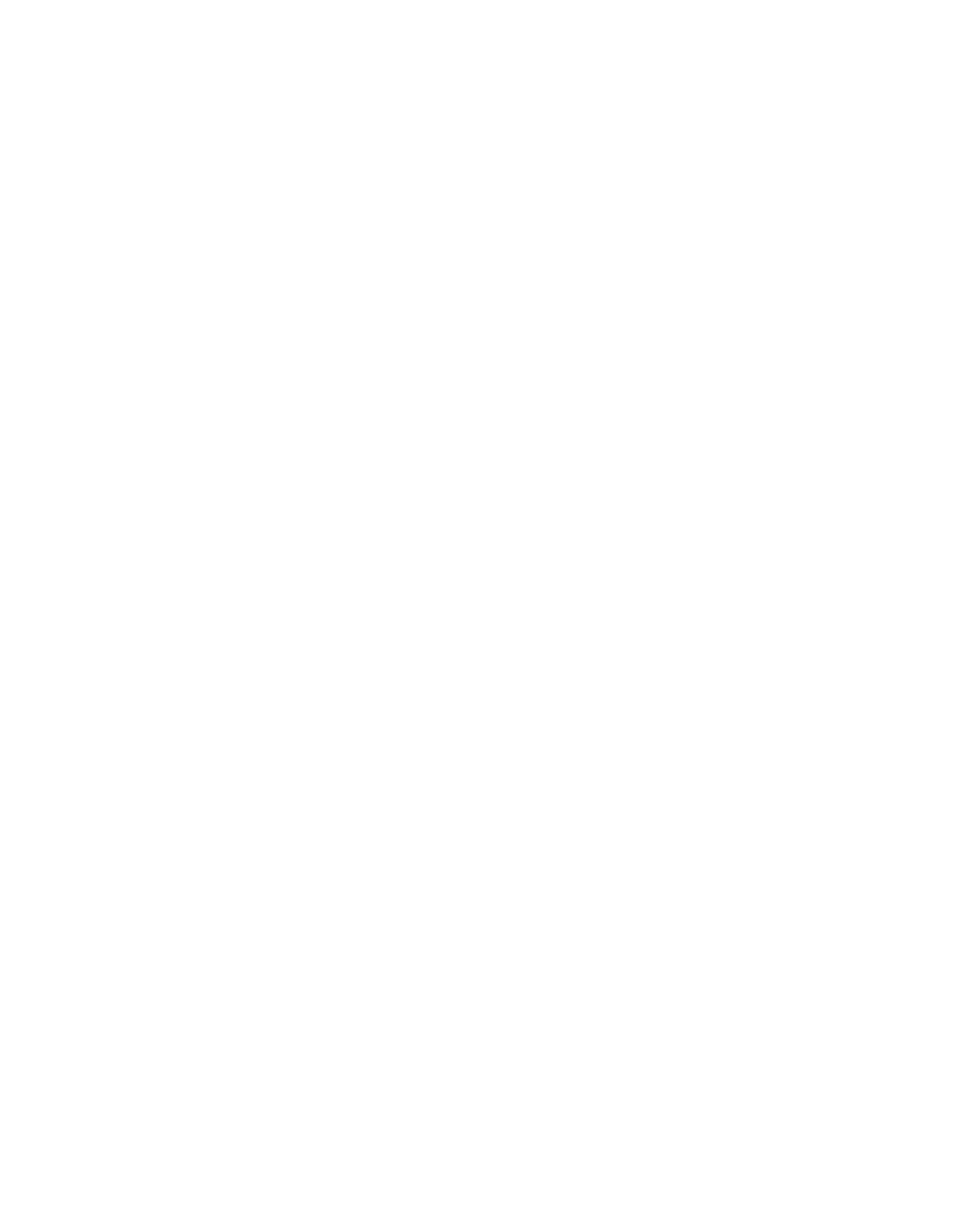The following pages describe all of the utility commands currently included in the UCS. You should note that the page numbers denote the first letter of the command name, as well as the number of the page for a particular command. For example, 'B.1.2' is the 2nd page of the description for the 1st utility name starting with the letter 'B'.

#### COMMON ERROR MESSAGES

Several error messages are common to many of the FLEX utility commands. These error messages and their meanings include the following:

 NO SUCH FILE. This message indicates that a file referenced in a particular command was not found on the disk specified. Usually the wrong drive was specified (or defaulted), or a misspelling of the name was made.

 ILLEGAL FILE NAME. This can happen if the name or extension did not start with a letter, or the name or extension field was too long (limited to 8 and 3 respectively). This message may also mean that the command being executed expected a file name to follow and one was not provided.

 FILE EXISTS. This message will be output if you try to create a file with a name the same as one which currently exists on the same disk. Two different files with the same name are not allowed to exist on the same disk.

 SYNTAX ERROR. This means that the command line just typed does not follow the rules stated for the particular command used. Refer to the individual command descriptions for syntax rules.

## GENERAL SYSTEM FEATURES

Any time one of the utility commands is sending output to the terminal, it may be temporarily halted by typing the 'escape' character (see TTYSET for the definition of this character). Once the output is stopped, the user has two choices: typing the 'escape' character again or typing 'RETURN'. If the 'escape' character is typed again, the output will resume. If the 'RETURN' is typed, control will return to FLEX and the command will be terminated. All other characters are ignored while output is stopped.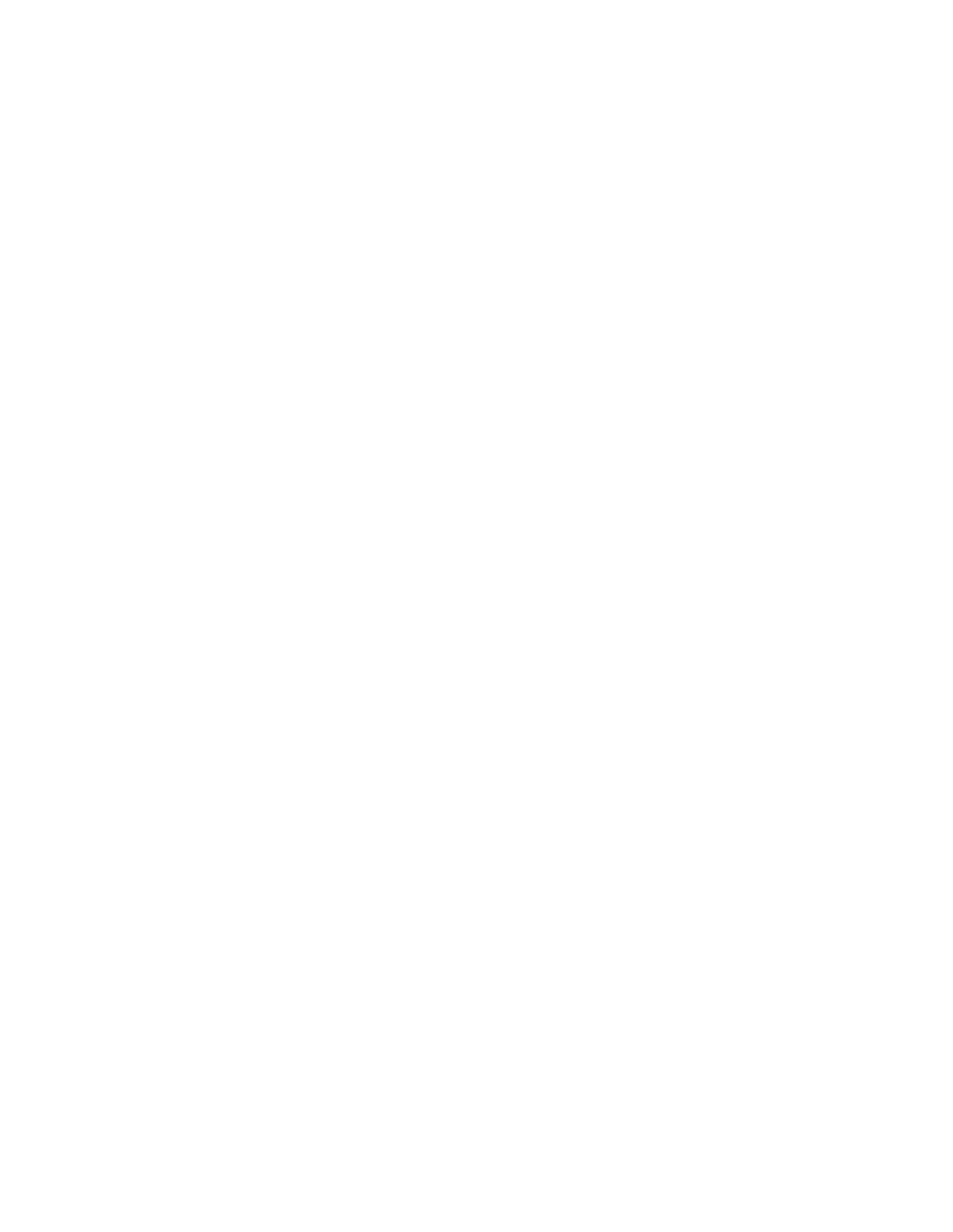#### APPEND

The APPEND command is used to append or concatenate two or more files, creating a new file as the result. Any type of file may be appended but it only makes sense to append files of the same type in most cases. If appending binary files which have transfer addresses associated with them, the transfer address of the last file of the list will be the effective transfer address of the resultant file. All of the original files will be left intact.

## DESCRIPTION

The general syntax for the APPEND command is as follows:

APPEND,<file spec>[,<file list>],<file spec>

where <file list> can be an optional list of the specifications. The last name specified should not exist on the disk since this will be the name of the resultant file. If the last file name given does exist on the disk, the question "MAY THE EXISTING FILE BE DELETED?" will be displayed. A Y response will delete the current file and cause the<br>APPEND operation to be completed. A N response will terminate the APPEND operation to be completed. A N response will terminate the<br>APPEND operation. All other files specified must exist since they are All other files specified must exist since they are the ones to be appended together. If only 2 file names are given, the first file will be copied to the second file. The extension default is TXT unless a different extension is used on the FIRST FILE SPECIFIED, in which case that extension becomes the default for the rest of the command line. Some examples will show its use:

 APPEND,CHAPTER1,CHAPTER2,CHAPTER3,BOOK APPEND,FILE1,1.FILE2.BAK,GOODFILE

The first line would create a file on the working drive called 'BOOK.TXT' which would contain the files 'CHAPTER1.TXT', CHAPTER2.TXT', and 'CHAPTER3.TXT' in that order. The second example would append 'FILE2.BAK' from drive 1 to FILE1.TXT from the working drive and put the result in a file called 'GOODFILE.TXT' on the working drive. The file GOODFILE defaults to the extension of TXT since it is the default extension. Again, after the use of the APPEND command, all of the original files will be intact, exactly as they were before the APPEND operation.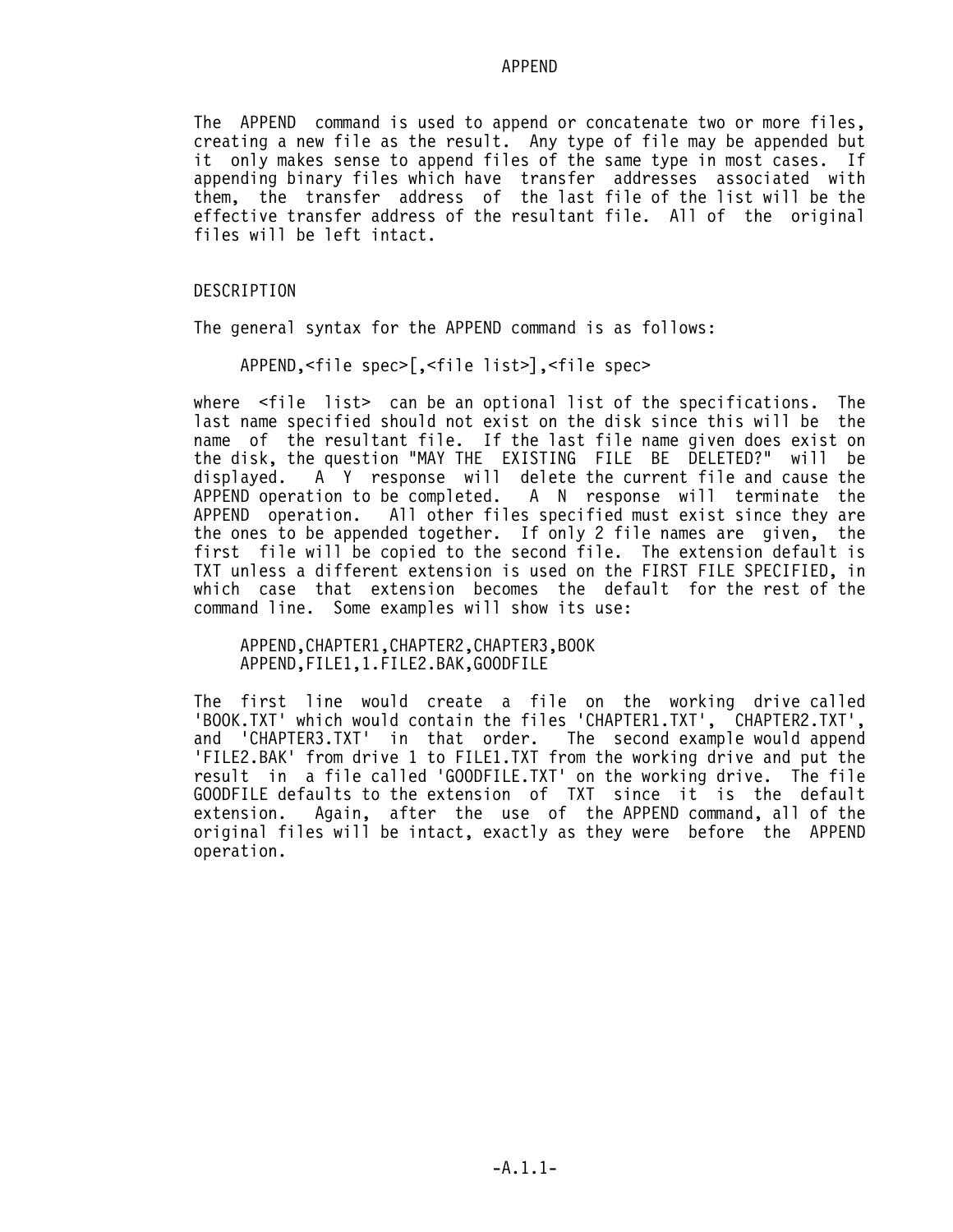The ASN command is used for assigning the 'system' drive and the 'working' drive or to select automatic drive searching. The system drive is used by FLEX as the default for command names or, in general, the first name on a command line. The working drive is used by FLEX as the default on all other file specifications within a command line. Upon initialization, FLEX assigns drive #0 as both the system and working drive. An example will show how the system defaults to these values:

## APPEND,FILE1,FILE2,FILE3

If the system drive is assigned to be #0 and the working drive is assigned to drive #1, the above example will perform the following operation: get the APPEND command from drive #0 (the system drive), then append FILE2 from drive #1 (the working drive) to FILE1 from drive #1 and put the result in FILE3 on drive  $#1$ . As can be seen, the system drive was the default for APPEND where the working drive was the default for all other file specs listed.

Automatic drive searching causes FLEX to automatically scan the ready drives for the file specified. Hardware limitations prevent the mini floppy versions from searching for "ready" drives. For this reason, FLEX has been setup to ALWAYS assume drive 0 and 1 are ready. Thus if a mini floppy version of FLEX attempts to search a drive which does not have a disk loaded, it will hang up until a disk is inserted and the door closed. Alternatively, the system reset could be hit and a warm start executed (a jump to address \$CD03). The full size floppy version CAN detect a ready condition and will not check drives which are out of the ready state during automatic drive searching.

Automatic drive searching causes FLEX to first check drive #0 for the file specified. If not there (or if not ready in the full size version), FLEX skips to drive  $#1$ . If the file is not found on drive  $#1$ in the mini floppy version, FLEX gives up and a file not found error results. In the full size version FLEX continues to search on drives #2 and #3 before reporting an error.

DESCRIPTION

The general syntax for the ASN command is as follows:

ASN[,W=<drive>][,S=<drive>]

where  $\le$ drive> is a single digit drive number or the letter A. If just ASN is typed followed by a 'RETURN', no values will be changed, but the system will output a message which tells the current assignments of the system and working drives, for example:

 $+++ASN$  THE SYSTEM DRIVE IS #0 THE WORKING DRIVE IS #0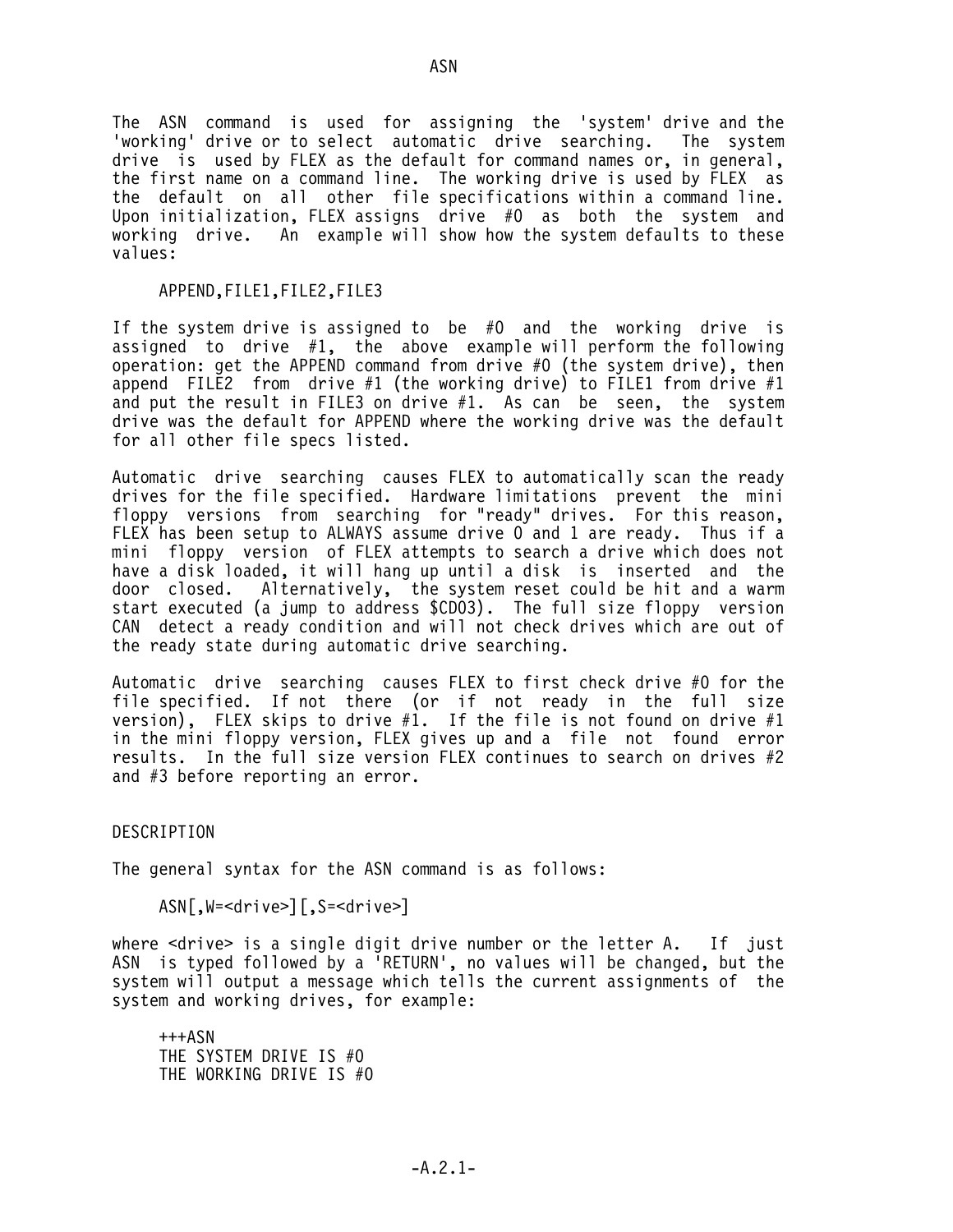Some examples of using the ASN command are:

 $ASN, W=1$  $ASN, S=1, W=0$ 

where the first line would set the working drive to 1 and leave the system drive assigned to its previous value. The second example sets the system drive to 1 and the working drive to 0. Careful use of drive assignments can allow the operator to avoid the use of drive numbers on file specifications most of the time!

If auto drive searching is desired, then the letter A for automatic, should be used in place of the drive number.

 Example: ASN W=A ASN  $S=A$ ,  $W=1$ ASN  $S=A$ ,  $W=A$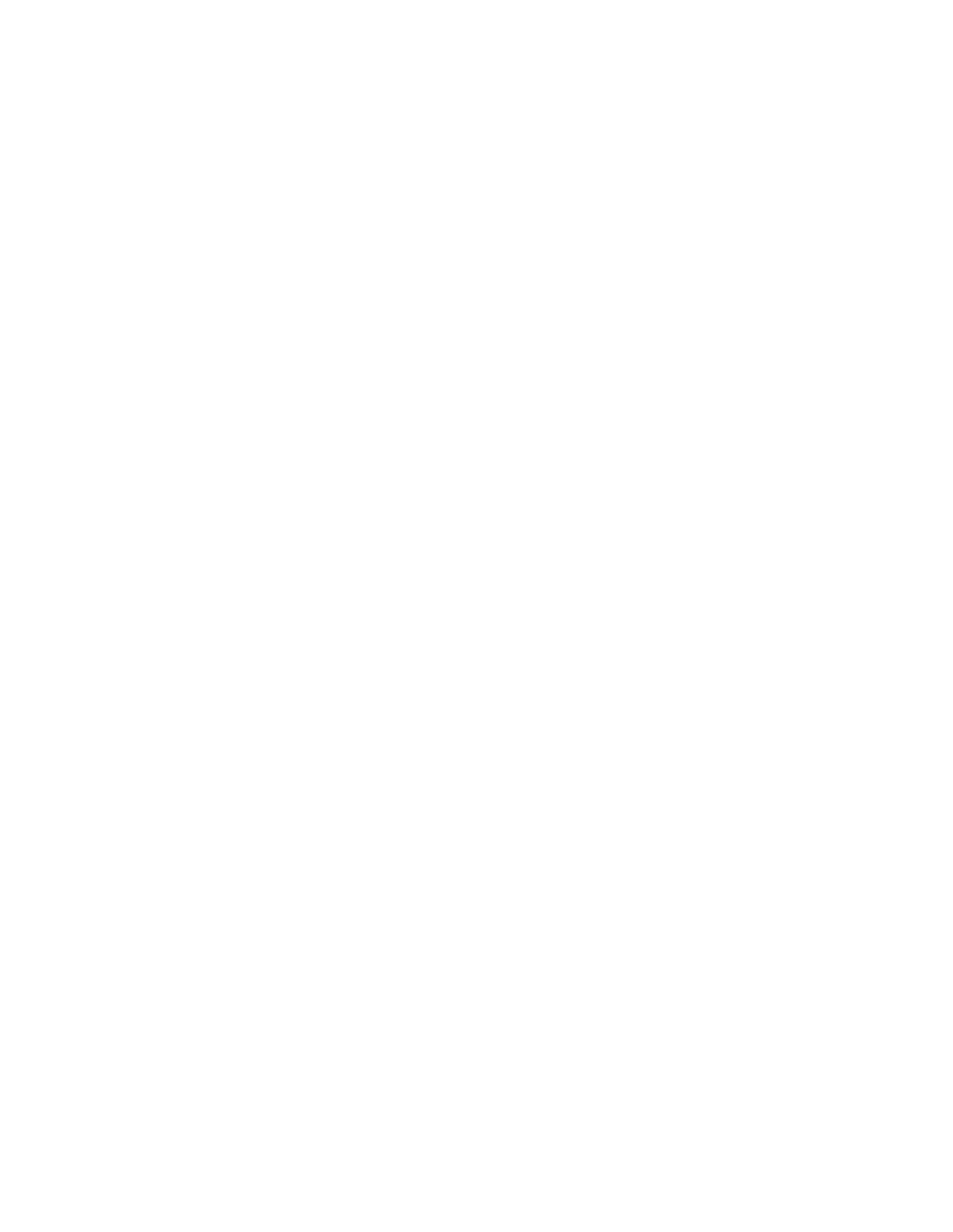# **BUILD**

The BUILD command is provided for those desiring to create small text files quickly (such as STARTUP files, see STARTUP) or not wishing to use the optionally available FLEX Text Editing System. The main purpose for BUILD is to generate short text files for use by either the EXEC command or the STARTUP facility provided in FLEX.

#### DESCRIPTION

The general syntax of the BUILD command is:

BUILD,<file spec>

where <file spec> is the name of the file you wish to be created. The default extension for the spec is TXT and the drive defaults to the working drive. If the output file already exists the question "MAY THE EXISTING FILE BE DELETED?" will be displayed. A Y response will delete the existing file and build a new file while a N response will terminate the BUILD command.

After you are in the 'BUILD' mode, the terminal will respond with an equals sign  $(1-i)$  as the prompt character. This is similar to the Text Editing System's prompt for text input. To enter your text, simply type on the terminal the desired characters, keeping in mind that once the 'RETURN' is typed, the line is in the file and can not be changed. Any time before the 'RETURN' is typed, the backspace character may be used as well as the line delete character. If the delete character is used, the prompt will be '???' instead of the equals sign to show that the last line was deleted and not entered into the file. It should be noted that only printable characters (not control characters) may be entered into text files using the BUILD command.

To exit the BUILD mode, it is necessary to type a pound sign  $('#')$ immediately following the prompt, then type 'RETURN'. The file will be finished and control returned back to FLEX where the three plus signs should again be output to the terminal. This exiting is similar to that of the Text Editing System.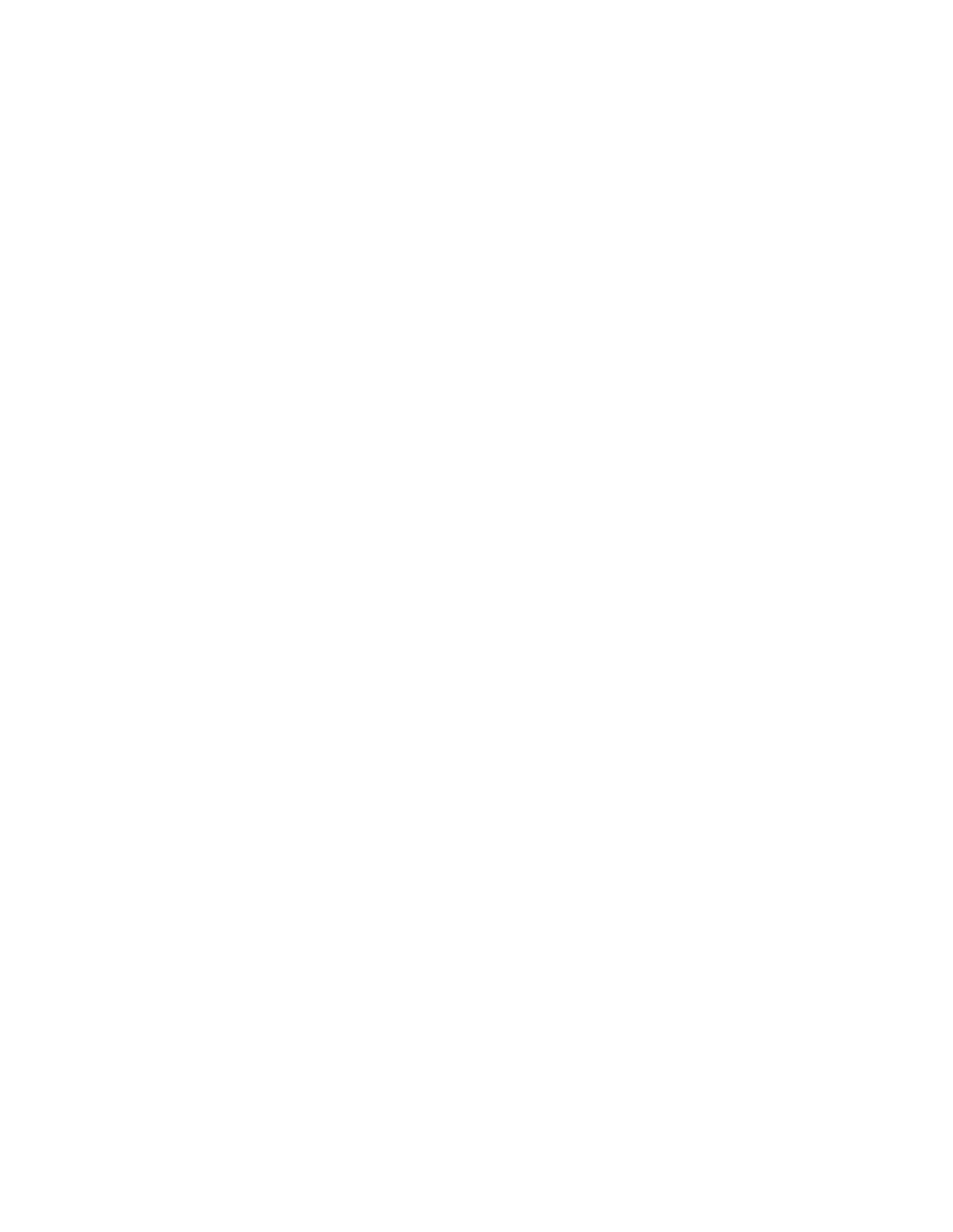The CATalog command is used to display the FLEX disk file names in the directory on each disk. The user may display selected files on one or multiple drives if desired.

## DESCRIPTION

The general syntax of the CAT command is:

CAT[,<drive list>][,<match list>]

where <drive list> can be one or more drive numbers seperated by commas, and <match list> is a set of name and extension characters to be matched against names in the directory. For example, if only file names which started with the characters 'VE' were to be cataloged, then VE would be in the match list. If only files whose extensions were 'TXT' were to be cataloged, then .TXT should appear in the match list. A few specific examples will help clarify the syntax:

 $+++CAT$  +++CAT,1,A.T,DR +++CAT,PR  $+++CAT.0.1$ +++CAT,0,1,.CMD,.SYS

The first example will catalog all file names on the working drive or on all drives if auto drive searching is selected. The second example will catalog only those files on drive 1 whose names begin with 'A' and whose extensions begin with 'T', and also all files on drive 1 whose names start with 'DR'. The next example will catalog all files on the working drive (or on all drive if auto drive searching is selected) whose names<br>start with 'PR'. The next line causes all files on both drive O and The next line causes all files on both drive 0 and drive 1 to be cataloged. Finally, the last example will catalog the files on drive 0 and 1 whose extensions are CMD or SYS.

During the catalog operation, before each drive's files are displayed, a header message stating the drive number is output to the terminal. The name of the diskette as entered during the NEWDISK operation will also be displayed. The actual directory entries are listed in the following form:

NAME.EXTENSION SIZE PROTECTION CODE

where size is the number of sectors that file occupies on the disk. If more than one set of matching characters was specified on the command line, each set of names will be grouped according to the characters they match. For example, if all .TXT and .CMD files were cataloged, the TXT types would be listed together, followed by the CMD types.

In summary, if the CAT command is not parameterized, then all files on the assigned working drive will be displayed. If a working drive is not assigned (auto drive searching mode) the CAT command will display files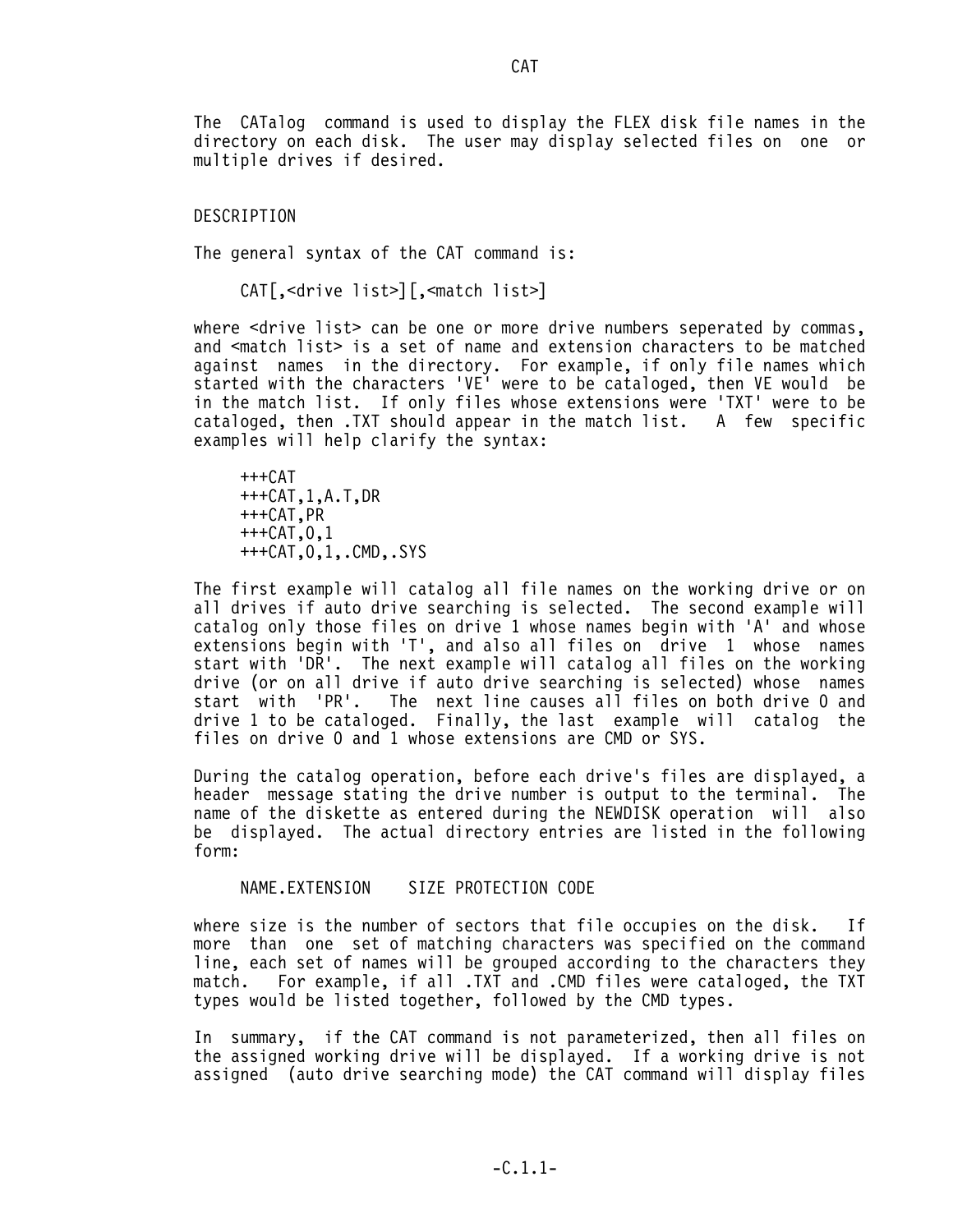on all on line drives. If it is parameterized by only a drive number, then all files on that drive will be displayed. If the CAT command is parameterized by only an extension, then only files with that extension will be displayed. If only the name is used, then only files which start with that name will be displayed. If the CAT command is parameterized by only name and extension, then only files of that root name and root extension (on the working drive) will be displayed. Learn to use the CAT command and all of its features and your work with the disk will become a little easier.

The current protection code options that can be displayed are as follows:

D File is delete protected (delete or rename prohibited)<br>W File is write protected (delete, rename and write proh File is write protected (delete, rename and write prohibited) (blank) No special protection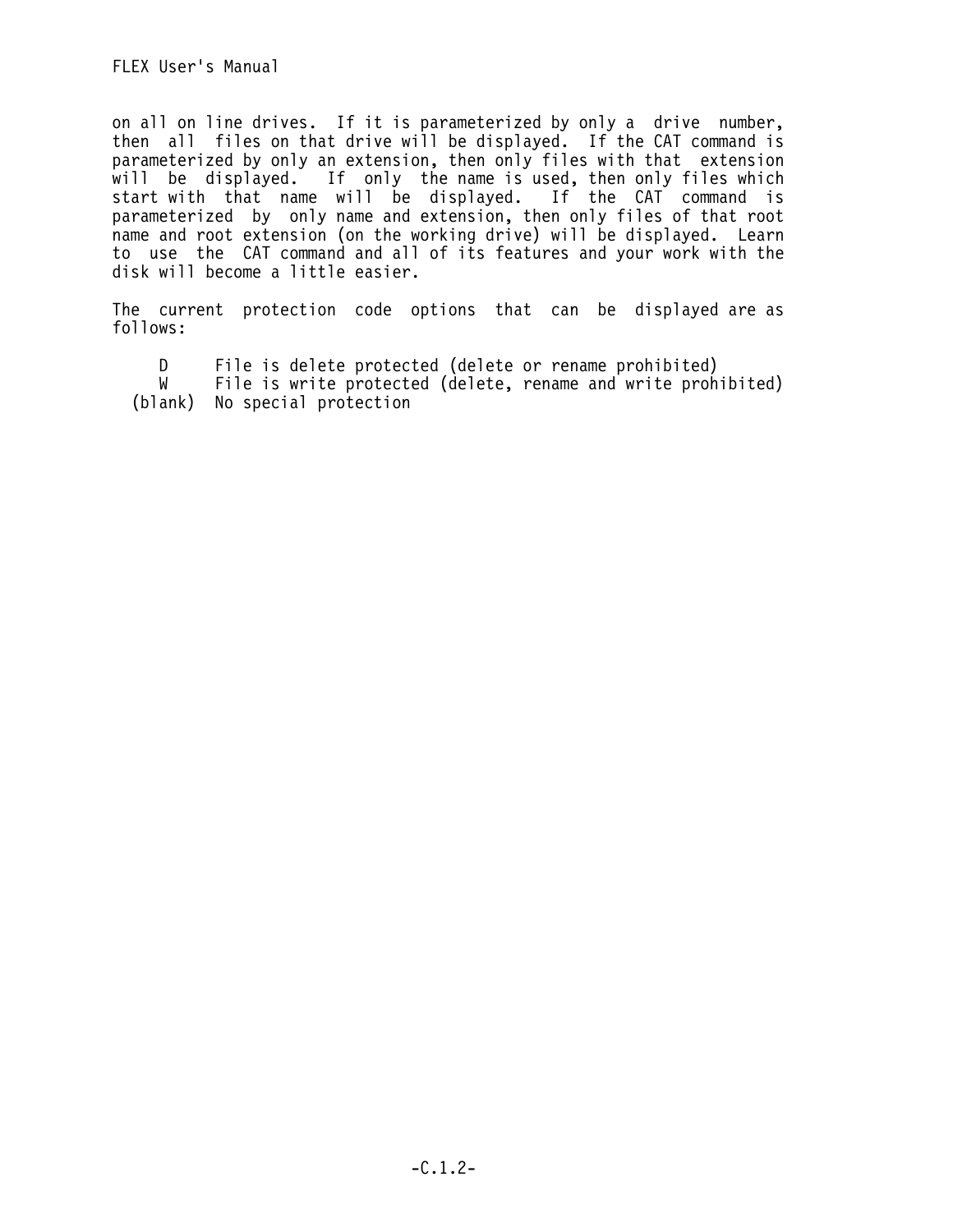The COPY command is used for making copies of files on a disk. Individual files may be copied, groups of name-similar files may be copied, or entire disks may be copied. The copy command is a very versatile utility. The COPY command also re-groups the sectors of a file in case they were spread all over the old disk. This regrouping can make file access times much faster. It should be noted that before copying files to a new disk, the disk must be formatted first. Refer to NEWDISK for instructions on this procedure.

#### DESCRIPTION

The general syntax of the COPY command has three forms:

- a. COPY,<file spec>,<file spec>
- b. COPY,<file spec>,<drive>
- c. COPY,<drive>,<drive>[,<match list>]

where  $\leq$  match list> is the same as that described in the CAT command and all rules apply to matching names and extensions. When copying files, if the destination disk already contains a file with the same name as the one being copied, the file name and the message, "FILE EXISTS DELETE ORIGINAL?" will be output to the terminal. Typing  $\gamma$  will cause the file on the destination disk to be deleted and the file from the source disk will be copied to the destination disk. Typing N will direct FLEX not to copy the file in question.

The first type of COPY allows copying a single file into another. The output file may be on a different drive but if on the same drive the file names must be different. It is always necessary to specify the extension of the input file but the output file's extension will default to that of the input's if none is specified. An example of this form of COPY is:

+++COPY,0.TEST.TXT,1.TEST25

This command line would cause the file TEST.TXT on drive 0 to be copied into a file called TEST25.TXT on drive 1. Note how the second file's extension defaulted to TXT, the extension of the input file.

The second type of COPY allows copying a file from one drive to another drive with the file keeping its original name. An example of this is:

+++COPY,0.LIST.CMD,1

Here the file named LIST.CMD on drive 0 would be copied to drive 1. It is again necessary to specify the file's extension in the file specification. This form of the command is more convenient than the previous form if the file is to retain its original name after the copying process.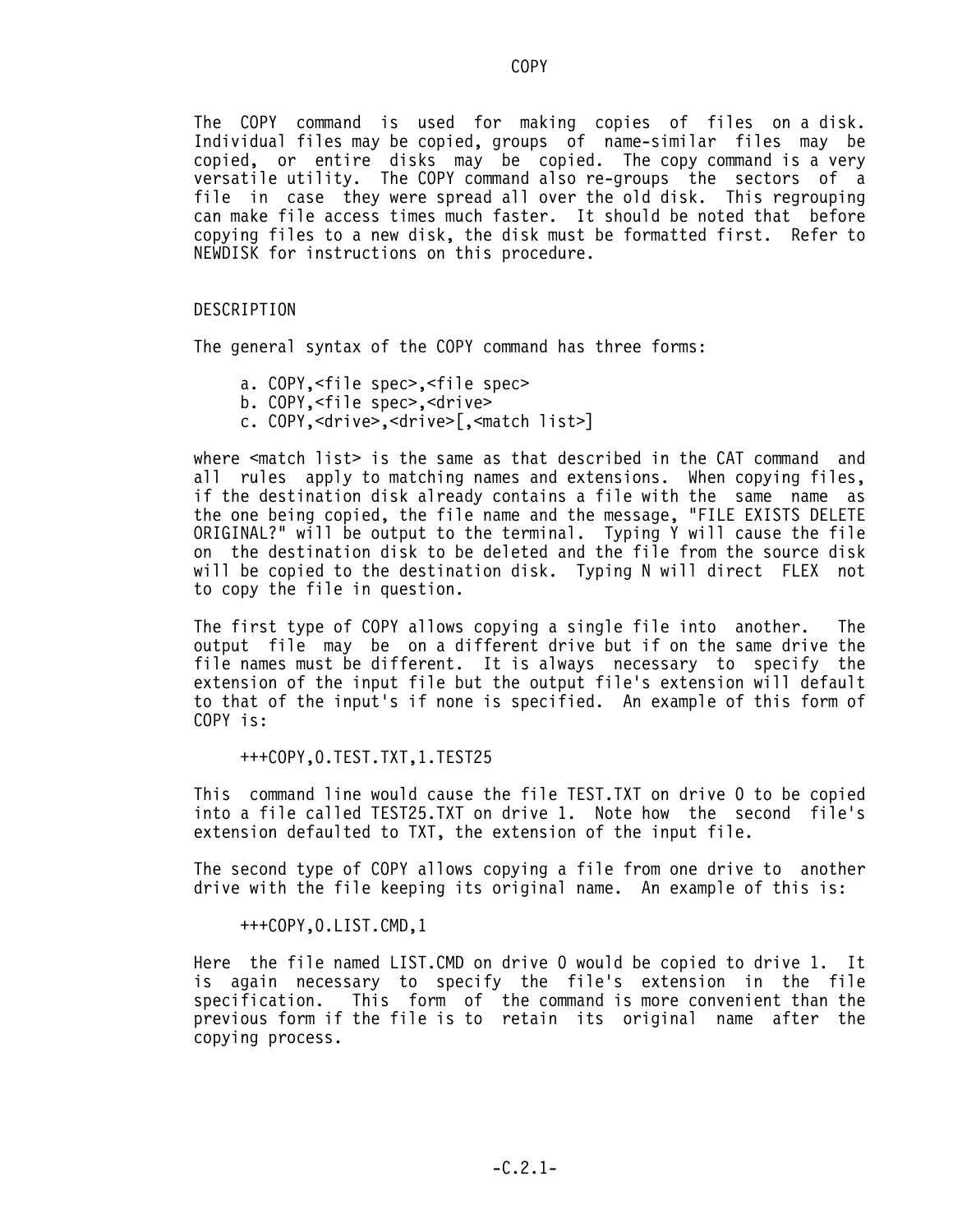The final form of COPY is the most versatile and the most powerful. It is possible to copy all files from one drive to another, or to copy only those files which match the match list characters given. Some examples will clarify its use:

 +++COPY,0,1 +++COPY,1,0,.CMD,.SYS +++COPY,0,1,A,B,CA.T

The first example will copy all files from drive 0 to drive 1 keeping the same names in the process. The second example will copy only those files on drive 1 whose extensions are CMD and SYS to drive 0. No other files will be copied. The last example will copy the files from drive 0 whose names start with 'A' or 'B' regardless of extension, and those files whose names start with the letters 'CA' and whose extensions start with 'T'., to the output drive which is drive 1. The last form of copy is the most versatile because it will allow putting just the command (CMD) files on a new disk, or just the SYS files, etc., with a single command entry. During the COPY process, the name of the file which is currently being copied will be output to the terminal, as well as the drive to which it is being copied.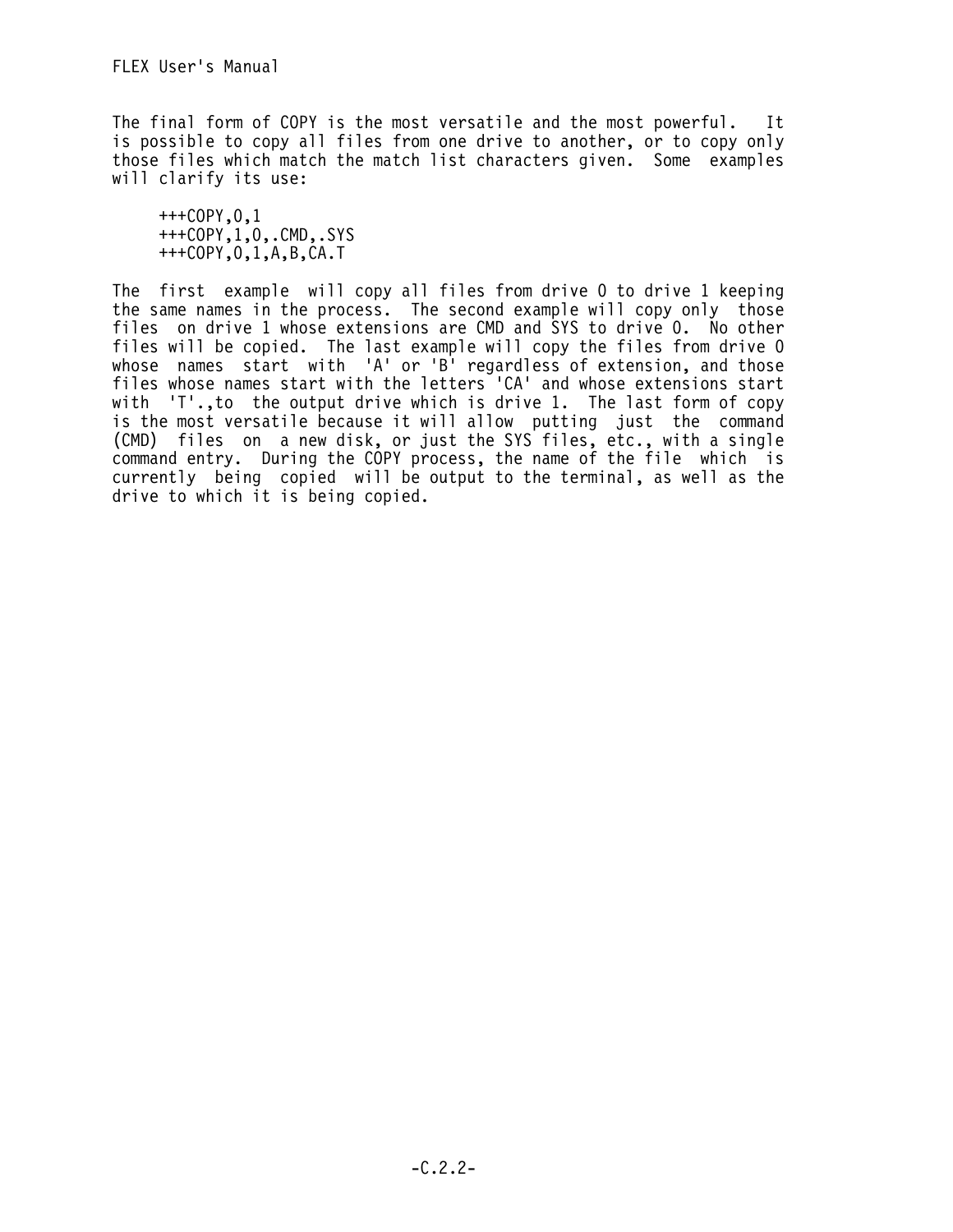# C4MAT

The C4MAT command is used to format the CalComp Marksman hard disk. It performs a surface verification and format function similar to the NEWDISK utility.

#### DESCRIPTION

The general syntax of the C4MAT command is:

C4MAT

This command will initialize the entire surface of the hard disk. It is important to format the disk initially to build directories and sector maps. Once initialized, the disk should never need to be reinitialized unless catastrophic damage occurs (like a wild program, writing all over the disk). The initialization process destroys all data previously on the disk and it is vital that disks with good data not be formatted. The C4MAT program required approximately two hours to run.

When the C4MAT program is run, it will ask you if you are sure you want to initialize the disk. If you do, type "Y". C4MAT will then ask for a volume name, which can be up to eight characters in length. The volume name is stored in the disk information sector and is displayed by the CAT command and others. Be absolutely sure the disk is not write protected when you run the C4MAT program. An initial directory capable of storing up to 250 files is build upon the disk. The directory will expand if more than 250 files are placed on the disk.

Due to the large size and high density of the disk, it is not unusual for several bad sectors to be found. The program will abort if it cannot find at least 60,000 good free sectors on the disk. All bad sectors are automatically bypassed.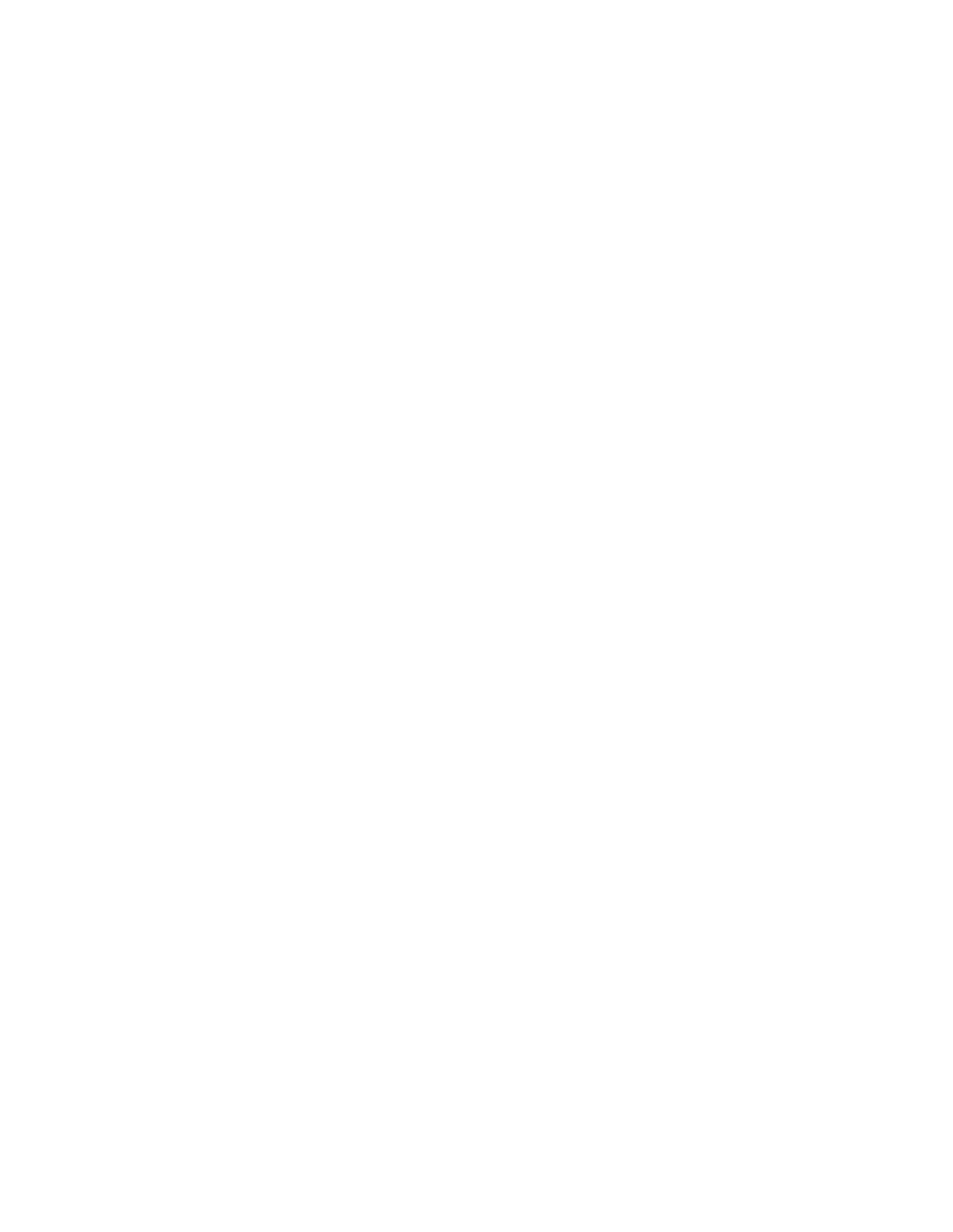The CLEAN command is used in conjunction with a Remex FD-08 cleaning kit to clean DMAF eight inch disk drive heads.

# DESCRIPTION

The general syntax of the CLEAN command is:

CLEAN [,<drive number>]

where <drive number> is optional and defaults to drive zero. The CLEAN command will then prompt you to load the cleaning diskette into the specified drive. When the diskette is in place, the heads are loaded and stepped back and forth over the cleaning surface for thirty seconds. You should then remove the cleaning disk and inspect it for oxide deposits. If deposits are noted, follow the manufacturers recomendations for media replacement. Frequent oxide deposits could indicate defective disk heads.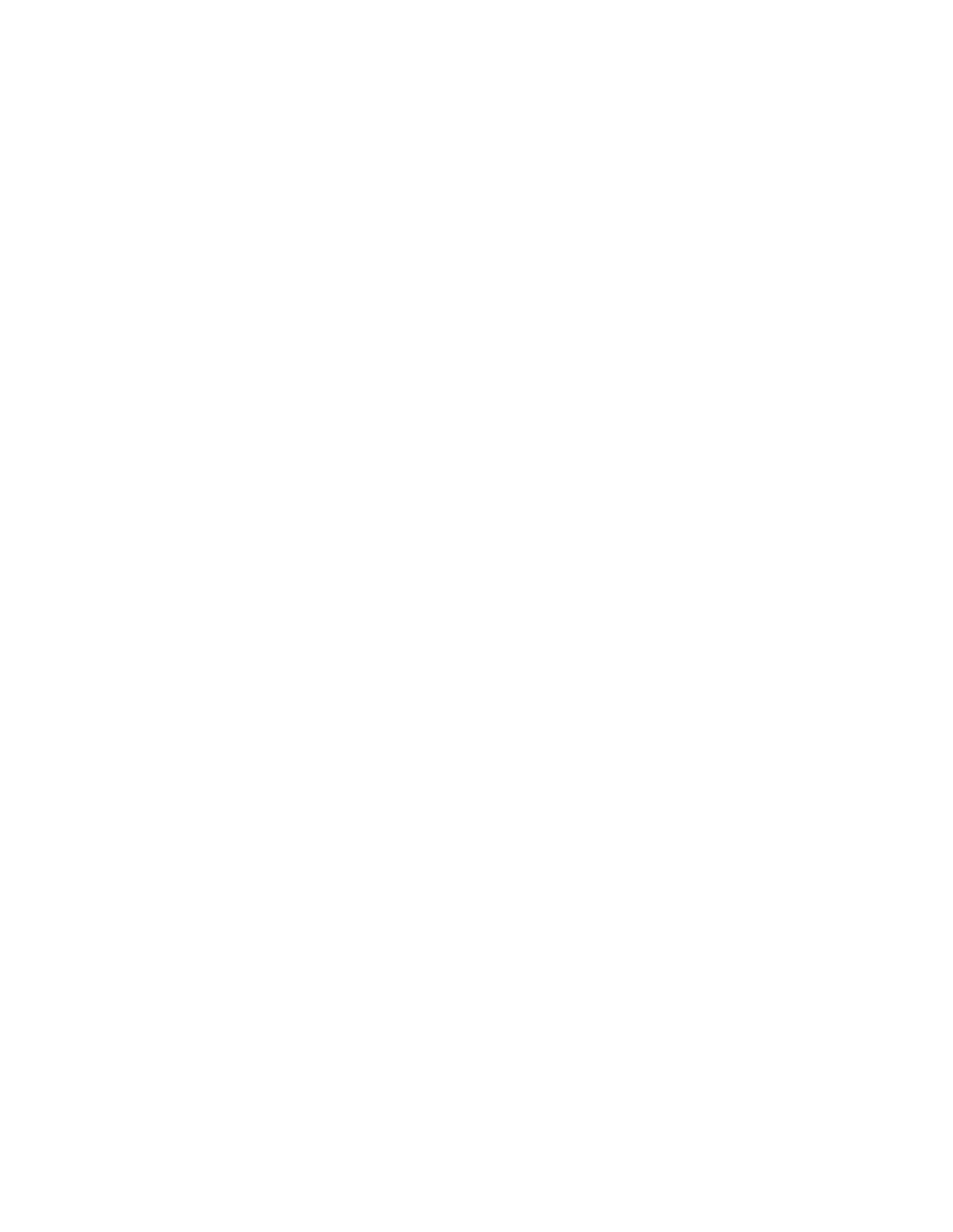The DATE command is used to display or change an internal FLEX date register. This date register may be used by future programs and FLEX utilities.

## DESCRIPTION

The general syntax of the DATE command is:

DATE[,<month,day,year>]

where 'month' is the numerical month, 'day' is the numerical day and 'year' is the last two digits of the year.

+++DATE 5,2,79 Sets the date register to May 2, 1979

Typing DATE followed by a carriage return will return the last entered date.

 Example: +++DATE May 2, 1979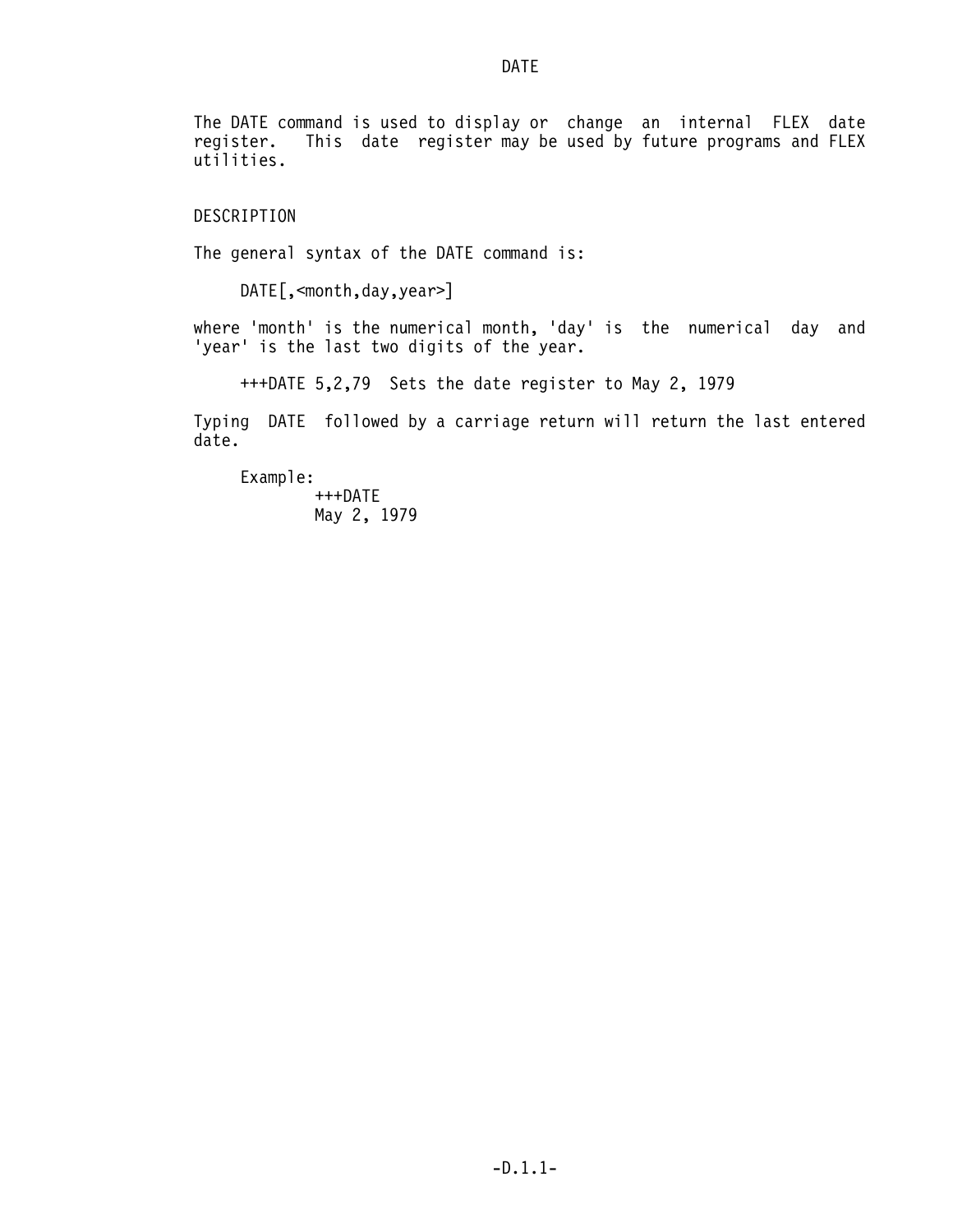DELETE

The DELETE command is used to delete a file from the disk. Its name will be removed from the directory and its sector space will be returned to the free space on the disk.

DESCRIPTION

The general syntax of the DELETE command is:

DELETE,<file spec>[,<file list>]

where <file list> can be an optional list of file specifications. It is necessary to include the extension on each file specified. As the DELETE command is executing it will prompt you with:

DELETE "FILE NAME"?

The entire file specification will be displayed, including the drive number. If you decide the file should be deleted, type 'Y'; otherwise, any other response will cause that file to remain on the disk. If a 'Y' was typed, the message 'ARE YOU SURE?' will be displayed on the terminal. If you are absolutely sure you want the file deleted from the disk, type another 'Y' and it will be gone. Any other character will leave the file intact. ONCE A FILE HAS BEEN DELETED, THERE IS NO WAY TO GET IT BACK! Be absolutely sure you have the right file before answering the prompt questions with  $Y's$ . Once the file is deleted, the space it had occupied on the disk is returned back to the list of free space for future use by other files. Few examples follow:

 +++DELETE,MATHPACK.BIN +++DELETE,1.TEST.TXT,0.AUGUST.TXT

The first example will DELETE the file named MATHPACK.BIN from the working drive. If auto drive searching is selected, the file will be deleted from the first drive it is found on. The second line will DELETE the file TEST.TXT from drive 1, and AUGUST.TXT from drive 0.

There are several restrictions on the DELETE command. First, a file that is delete or write protected may not be deleted without first removing the protection. Also a file which is currently in the print queue (see the PRINT command) can not be deleted using the DELETE command.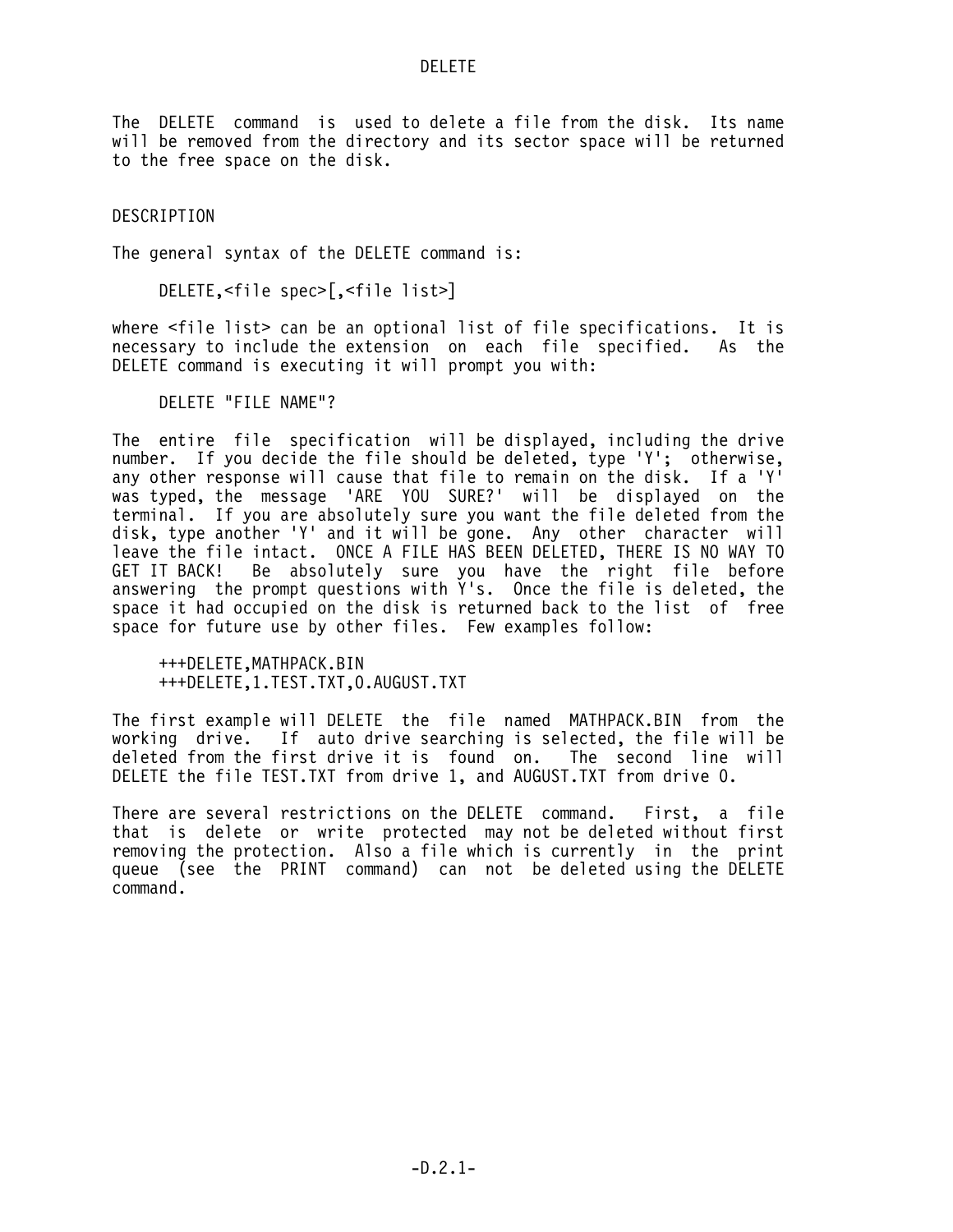The ECHO command is a utility that permits messages and control characters to be sent to the terminal device. It is particularly useful when used inside of EXEC files.

#### DESCRIPTION

The general syntax of the ECHO command is:

ECHO,<string>

where string is any string of printable characters or control escape sequences terminated by a carriage return or an end of line character. Some examples of the echo command are:

 ECHO,THIS IS A MESSAGE ECHO,\G THE FILE HAS BEEN DELETED!

The first example types "THIS IS A MESSAGE" on the terminal. The second example uses a control escape sequence to send a bell character (Control "G") to the terminal, followed by the message "THE FILE HAS BEEN DELETED!".

Control escape sequences provide a mechanism to send control characters to the terminal device, for example, a bell character may be sent to provide an audible alert signal. These sequences begin with a backslash character followed by an upper case letter or symbol. The 'control' value of the symbol is sent to the terminal. For example, the sequence "\G" sends a control-G character. Two other escape sequences available are "\0" which sends a null character (control-shift-P) and "\n" (Lower case "N") which sends a carriage return, line feed to the terminal.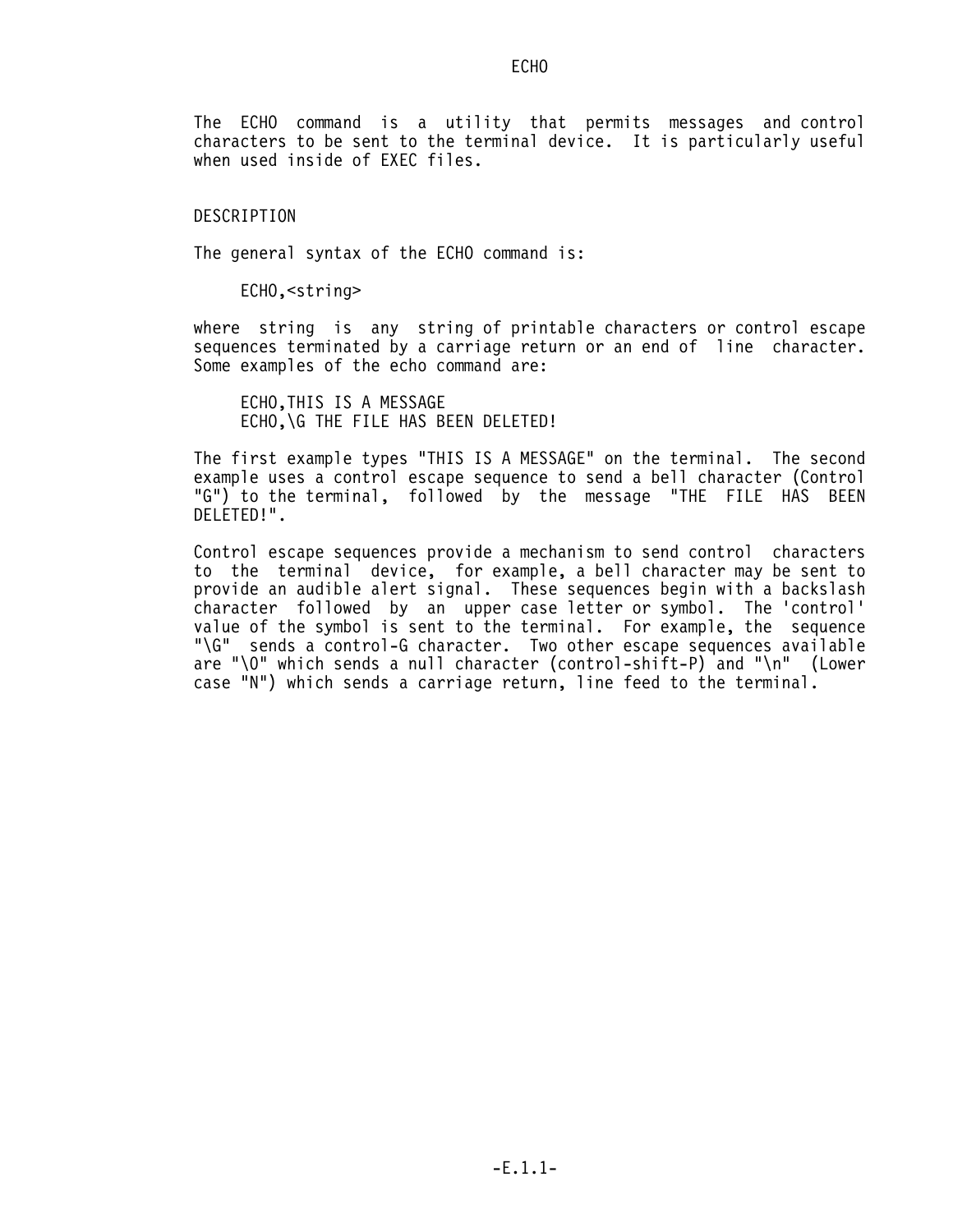The EXECute command is used to process a text file as a list of commands, just as if they had been typed from the keyboard. This is a very powerful feature of FLEX for it allows very complex procedures to be built up as a command file. When it is desirable to run this procedure, it is only necessary to type EXEC followed by the name of the command file. Essentially all EXEC does is to replace the FLEX keyboard entry routine with a routine which reads a line from the command file each time the keyboard routine would have been called. The FLEX utilities have no idea that the line of input is coming from a file instead of the terminal.

DESCRIPTION

The general syntax of the EX command is:

EXEC,<file spec>

where <file spec> is the name of the command file. The default extension is TXT. An example will give some ideas on how EXEC can be used. One set of commands which might be performed quite often is the set to make a new system diskette on drive 1 (see NEWDISK). Normally it is necessary to use NEWDISK and then copy all .CMD and all .SYS files to the new disk. Finally the LINK must be performed. Rather than having to type this set of commands each time it was desired to produce a new system diskette, we could create a command file called MAKEDISK.TXT which contained the necessary commands. The BUILD utility should be used to create this file. The creation of this file might go as follows:

 +++BUILD,MAKEDISK =NEWDISK,1 =COPY,0,1,.CMD,.OV,.LOW,.SYS =LINK,1.FLEX  $=$ # +++

The first line of the example tells FLEX we wish to BUILD a file called MAKEDISK (with the default extension of .TXT). Next, the three necessary command lines are typed in just as they would be typed into FLEX. The COPY command will copy all files with CMD, OV, LOW, and SYS extensions from drive 0 to drive 1. Finally the LINK will be performed. Now when we want to create a system disk we only need to type the following:

#### +++EXEC,MAKEDISK

We are assuming here that MAKEDISK resides on the same disk which contains the system commands. EXEC can also be used to execute the STARTUP file (see STARTUP).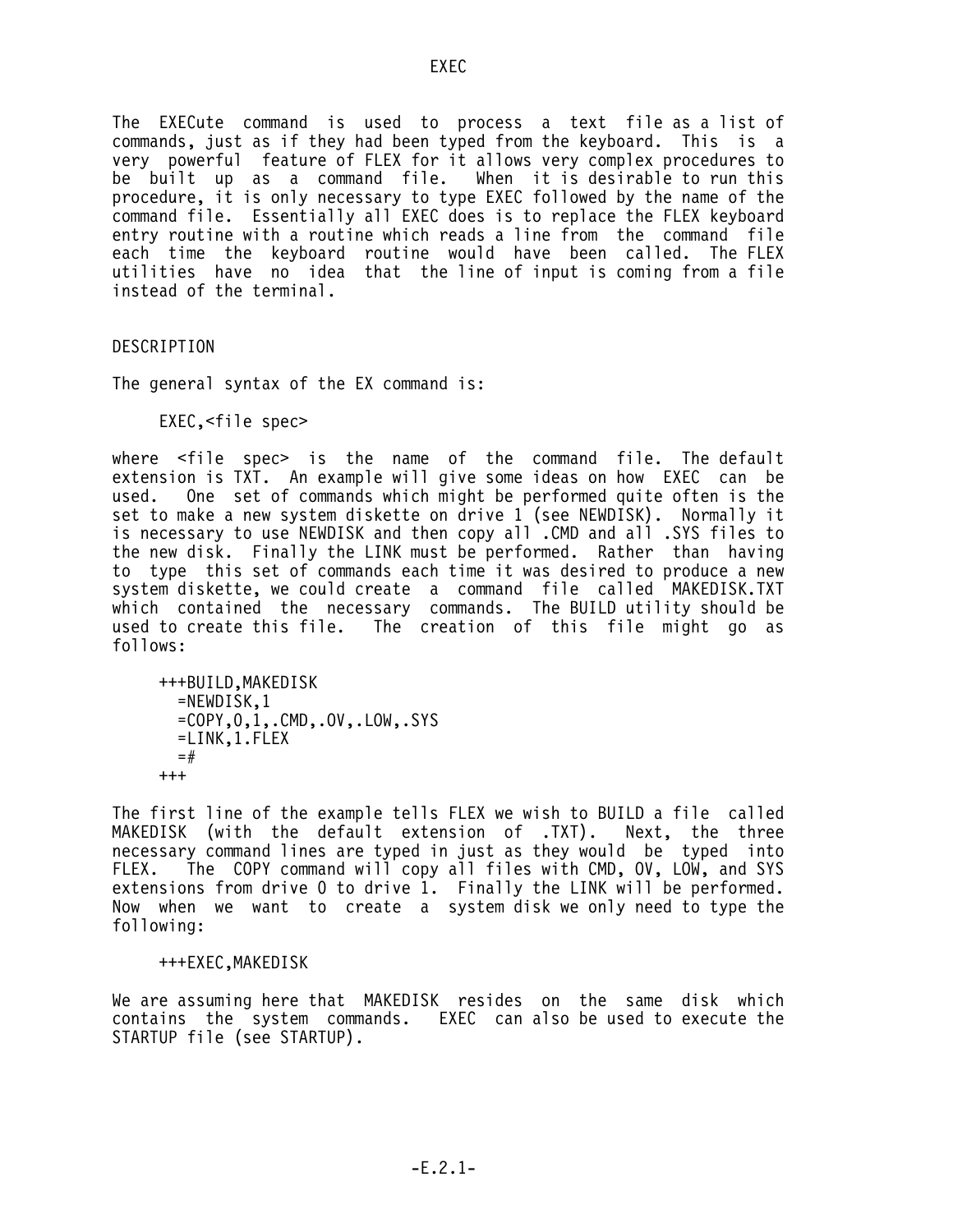There are many applications for the EXEC command. The one shown is certainly useful but experience and imagination will lead you to other useful applications.

IMPORTANT NOTE: The EXEC utility is loaded into the very upper end of user memory. This is done by first loading EXEC into the utility file This is done by first loading EXEC into the utility file space, then calculating the proper starting address so that it will reside right up against the end of the user memory space. Next EXEC is moved to that location and a new end of memory is set to just below EXEC. When the EXEC file is finished, if the user has not further changed the memory end location, EXEC will reset it to the original value.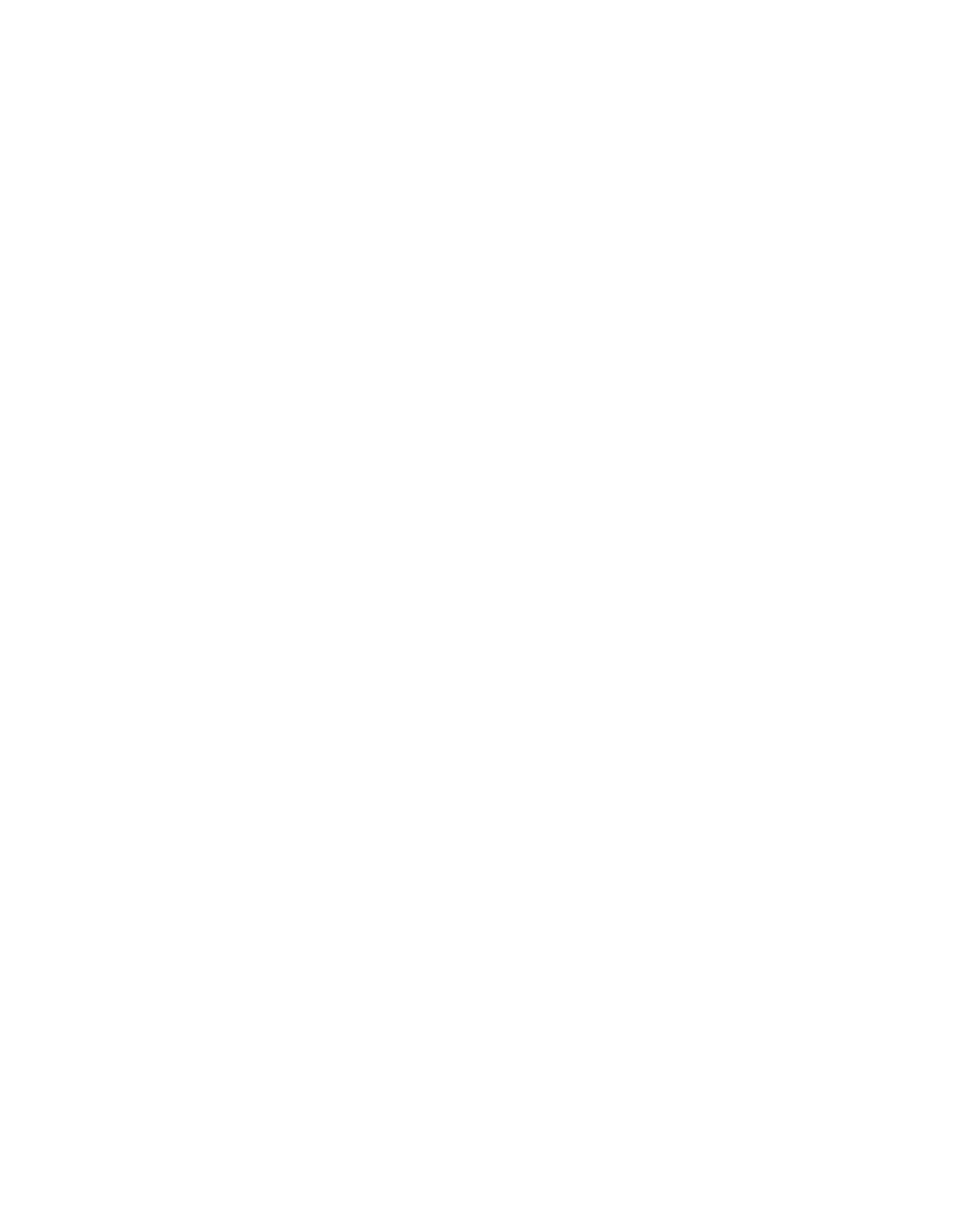The FIX command is used to modify binary files that are stored on the disk. Since the FIX command loads the file into an internal buffer, it is possible to modify binary files that have several segments or that load into system locations.

### DESCRIPTION

The general syntax of the FIX command is:

FIX,<input file name> [,<output file name>]

where  $\le$ input file name> is the name of the file you wish to modify, and <output file name>, if specified, is the name of the file into which the modified copy will be written. The default extension for FIX is .BIN and the drive defaults to the working drive. If the output file is not specified, the modified binary file will replace the input file.

When you run the FIX command, the computer will load the binary file into it's internal buffer memory. If for some reason the file cannot be loaded into memory, an error message is produced and the file is left unmodified. After the file has been loaded, FIX will respond with a prompt character, ":", and will then accept one of the following single-letter commands:

- B -- Add a new block of data to the file. This command requires a pair of addresses specifying the lower and upper bounds of the block to be added. The block is initially cleared to zeros. For example, to add a sixteen byte object code block at location \$0700, type :B 0700-070F. Added blocks may be modified with the memory examine and change function.
- E -- Exit. All data that was modified is written back to the output file on the disk. The resulting file has all of thp object code blocks that were present in the original file, plus any new blocks that have been added. There may be exactly one transfer address in the file, and it will be the last block in the file. If no output file name was specified, th e exit command will delete the old binary file and write a new file in its place.
	- L -- Display File Limits. This command will display the transfer address and the limit addresses of each contiguous block of object code in the file.
	- M -- Memory Examine and Change. This command is used to examine or modify a byte in the file. It cannot be used to extend the file by adding additional bytes. See the detailed description below.
	- N -- Next line. This command displays the next sixteen bytes of the binary file. It is normally used after the V or P commands (see below).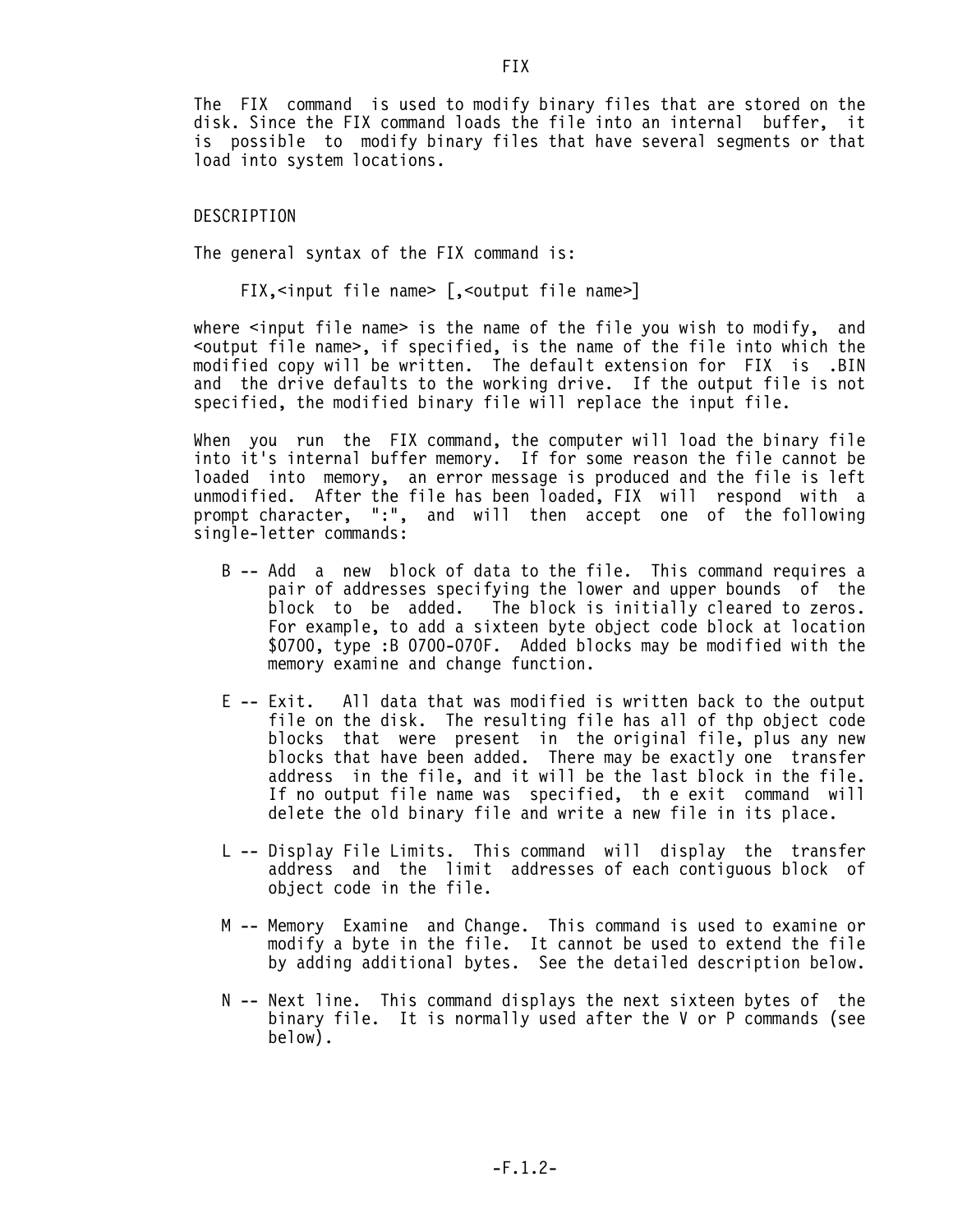- P -- Peek at the file. This command allows you specify a single address and have that address and a few surrounding bytes displayed in a format similar to that of the V command (see below).
	- T -- Specify the transfer address. For example to change the transfer address to \$0100, type :T 0100.
	- U -- Remove the transfer address from the file. See the description of a binary file in the advanced programmer's guide.
	- V -- View a section of the file. This command expects a range of addresses and displays the contents of the binary file between<br>these addresses. The binary code is displayed in both addresses. The binary code is displayed in both hexadecimal and ASCII. Any addresses in the range not contained within the binary file are displayed as a pair of hyphens.
	- X -- Exit (Give Up). No modified data is written back to the disk. (The file is left intact.) This command is useful if you have managed to screw up the file while making modifications.

## FIX Memory Examine and Change

The memory examine and change function of fix permits the programmer to look at and change bytes in a binary file by referencing the address at which they will load. This function cannot be used to add additional bytes to the binary tile. If you need to add data, use the "B" command to create the new bytes, and then use the memory command to change them.

- 1.) Enter the "M" command followed by the four digit address of the byte you wish to examine or change. The computer will display the address followed by the data found in the byte. If no such byte exists in the binary file, a question mark will be shown.
- 2.) At this point the user has the option of advancing, either forward or backward, to the next memory location, changing the data stored at the displayed address and advancing to the next location, or of exiting the examine and change function.
	- a.) To display the next sequential address and data, type a space.
	- b.) To display the previous address and data, type the up-arrow. "^".
	- c.) To change the data stored at the displayed location simply enter the new data as two hexadecimal digits. If a non-hex value such as "3Q" is entered the data will remain unchanged and the memory change function will step to the next sequential address.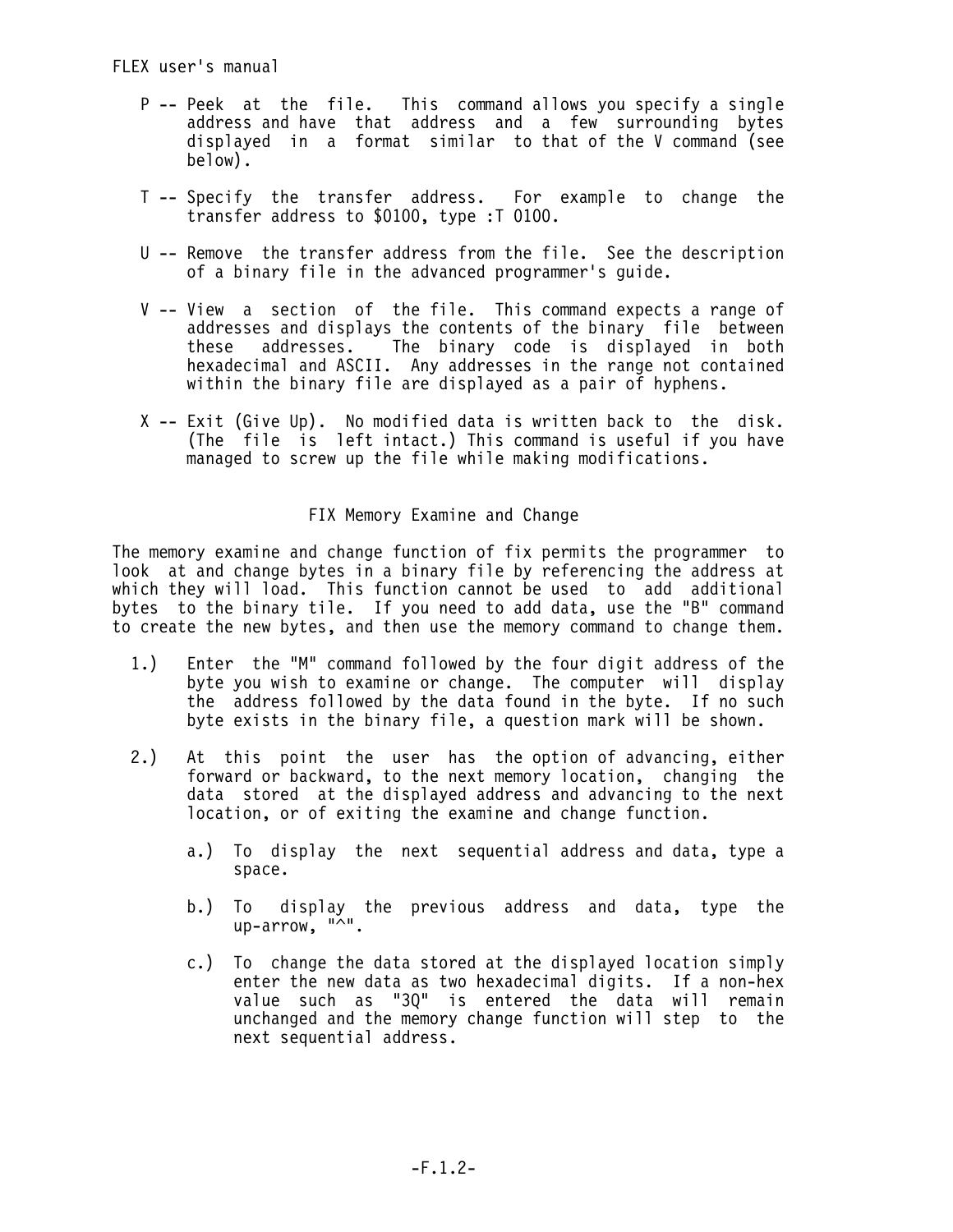- d.) If a delete character (control-X) or a backspace character (control-H) is typed, the current address and data is redisplayed.
- e.) To exit the Memory Examine and Chance function, type a carriage return.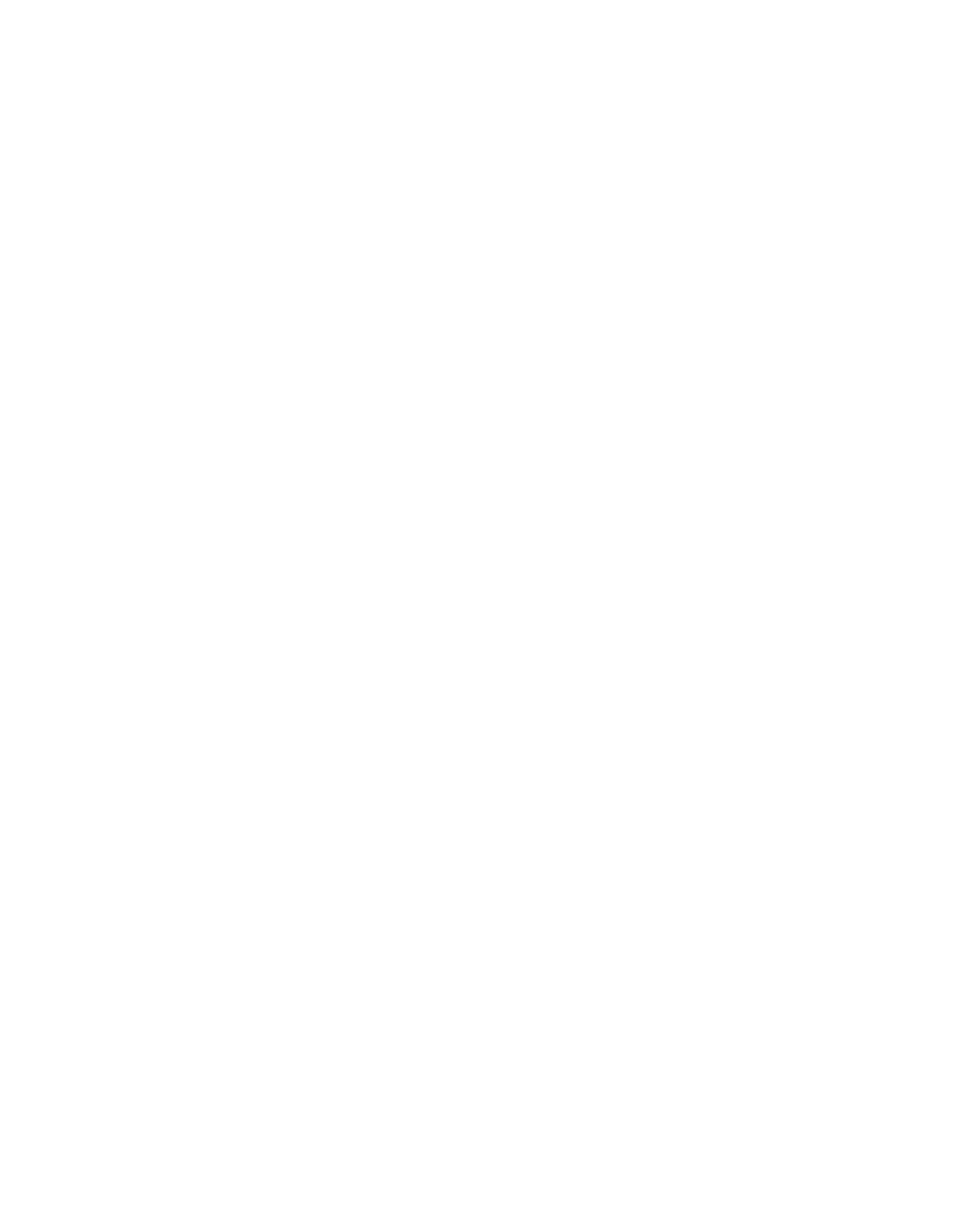The I command allows a utility to obtain input characters from a disk file rather than the terminal.

DESCRIPTION

The general syntax of the I command is:

I,<file spec>,<command>

where <file spec> is the name of the file containing the characters to be used as input and <command> is the FLEX utility command that will be executed and that will receive that input from <file spec>. The default extension on <file spec> is .TXT.

For example, say that on a startup you always wanted the file DATA.DAT deleted from the disk without having to answer the "ARE YOU SURE?" questions. This could be done in the following manner:

 +++BUILD,YES  $=$  YY  $=$ #

The first Y will answer the "DELETE 0.DATA.DAT?" question while the second Y will answer the "ARE YOU SURE?" question.

 +++BUILD,STARTUP =I,YES,DELETE,DATA.DAT  $=$ #

Upon booting the disk, FLEX will execute the STARTUP file and perform the following operation: delete the file DATA.DAT receiving all answers to any questions from the input file YES.TXT rather than from the terminal.

See the description of the STARTUP command for more information on STARTUP.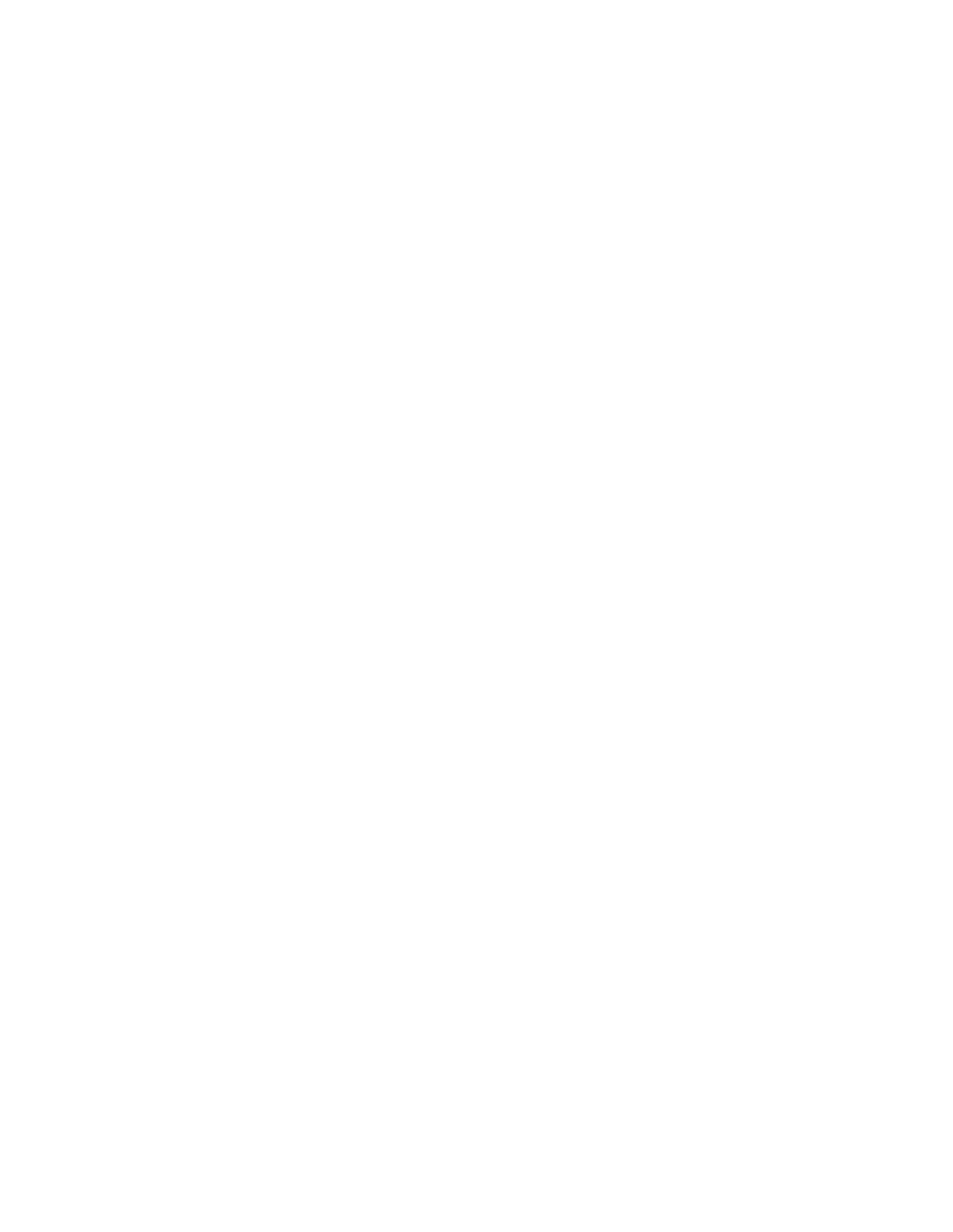# **JUMP**

The JUMP command is provided for convenience. It is used to start execution of a program already stored in computer RAM memory.

### DESCRIPTION

The general syntax of the JUMP command is:

JUMP,<hex address>

where  $\leq$  hex address> is a 1 to 4 digit hex number representing the address where program execution should begin. The primary reason for using JUMP is if there is a long program in memory already and you do not wish to load it off of the disk again. Some time can be saved but you must be sure the program really exists before JUMPing to it!

As an example, suppose we had a BASIC interpreter in memory and it had a 'warm start' address of 103 hex. To start its execution from FLEX we type the following:

+++JUMP,103

The BASIC interpreter would then be executed. Again, remember that you must be absolutely sure the program you are JUMPing to is actually present in memory.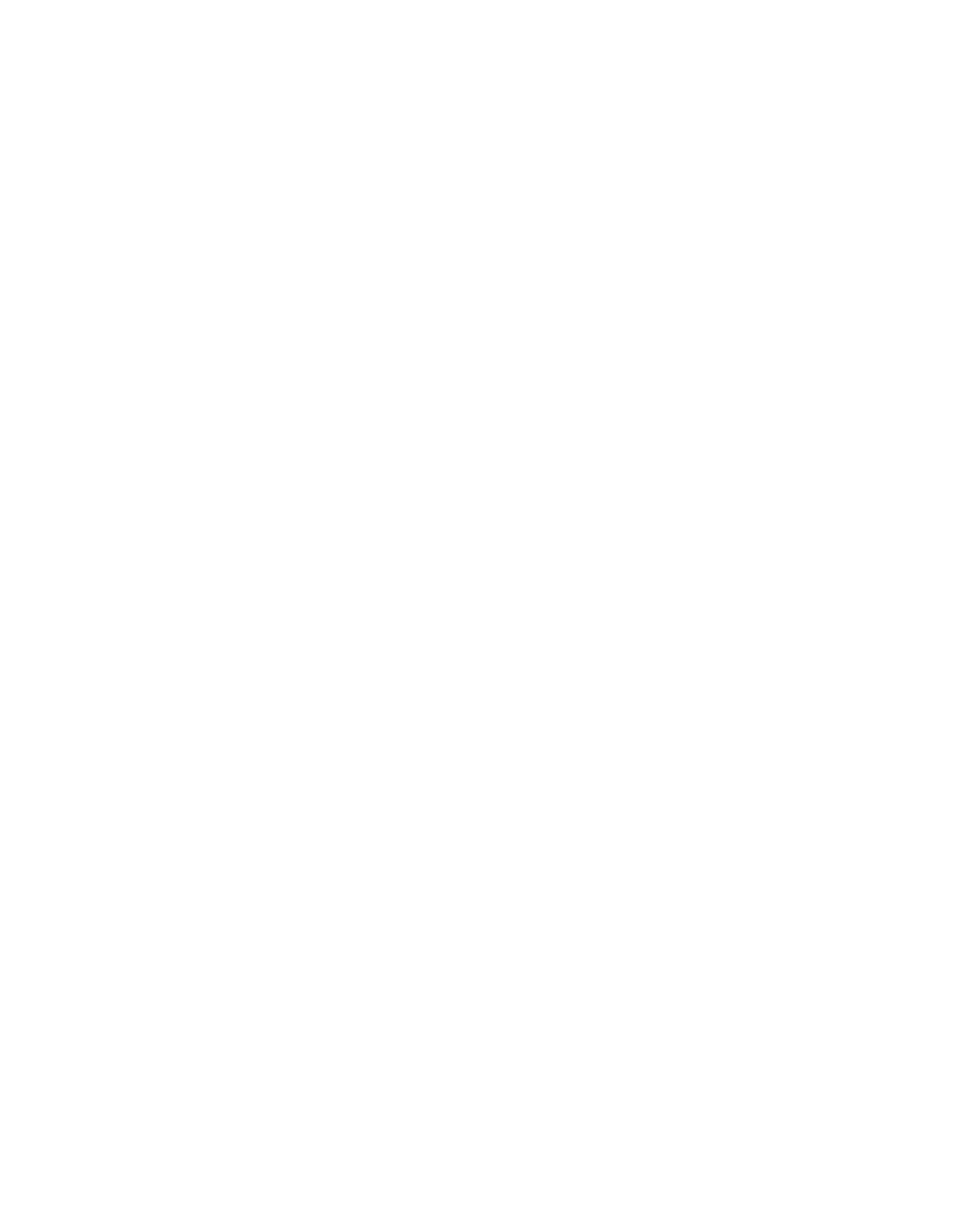The LINK command is used to tell the bootstrap loader where the FLEX operating system file resides on the disk. This is necessary each time a system disk is created using NEWDISK. The NEWDISK utility should be consulted for complete details on the use of LINK.

#### DESCRIPTION

The general syntax of the LINK command is:

LINK,<file spec>

where <file spec> is usually FLEX. The default extension is SYS. Some examples of the use of LINK follow:

 +++LINK,FLEX +++LINK,1.FLEX

The first line will LINK FLEX.SYS on the working drive, while the second example will LINK FLEX.SYS on drive 1. For more advanced details of the LINK utility, consult the "Advanced Programmers Guide".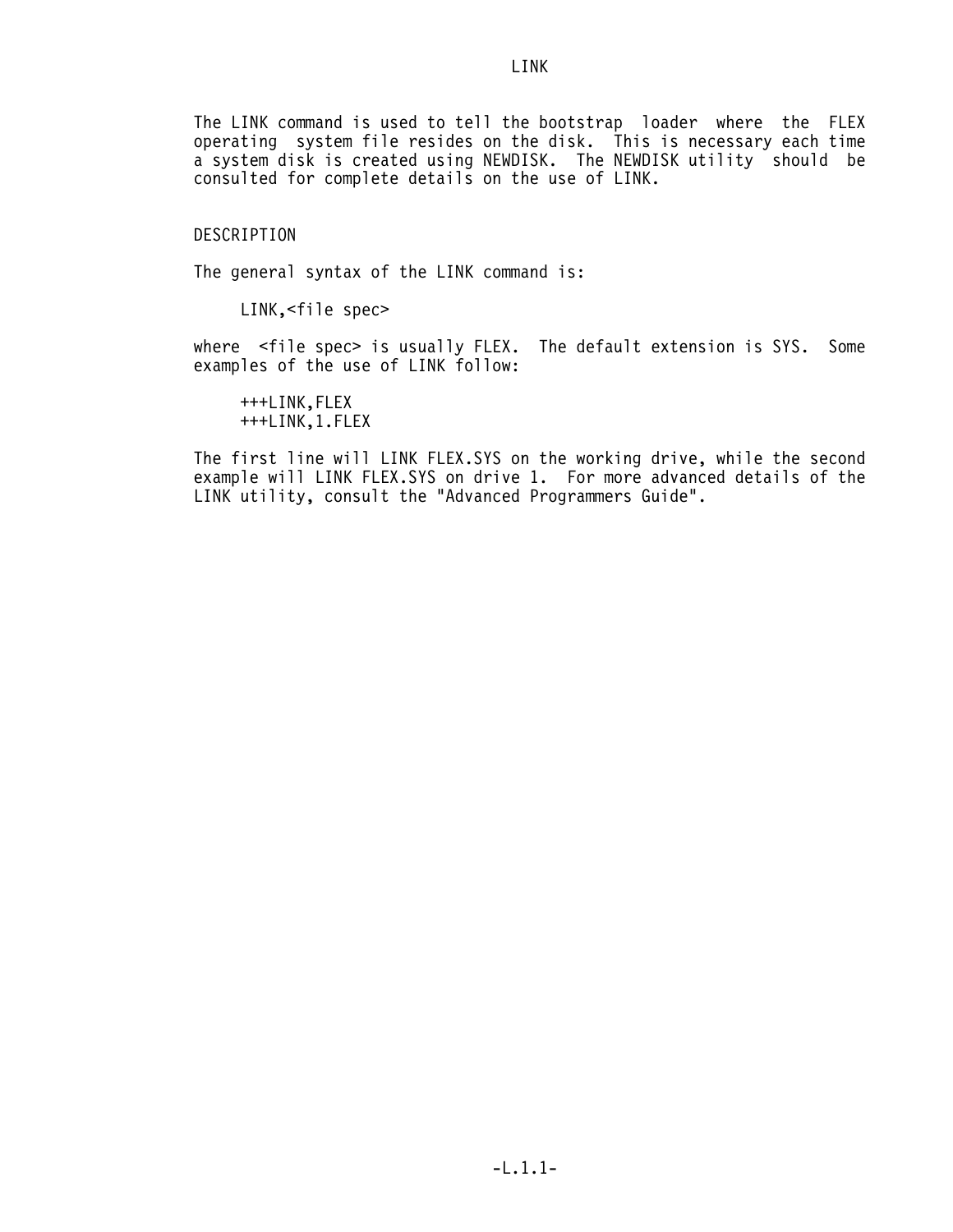The LIST command is used to LIST the contents of text or BASIC files on the terminal. It is often desirable to examine a files without having to use an editor or other such program. The LIST utility allows examining entire files, or selected lines of the file. Line numbers may also be optionally printed with each line.

DESCRIPTION

The general syntax of the LIST command is:

LIST,<file spec>[,<line range>][,+(options)]

where the <file spec> designates the file to be LISTed (with a default extension of TXT), and <line range> is the first and last line number of the file which you wish to be displayed. All lines are output if no range specification is given. The LIST command supports two additional options. If a +N option is given, line numbers will be displayed with the listed file. If a +P option is given, the output will be formatted in pages and LIST will prompt for "TITLE" at which time a title for the output may be entered. The TITLE may be up to 40 characters long. This feature is useful for obtaining output on a printer for documentation purposes (see P command). Each page will consist of the title, date, page number, 54 lines of output and a hex 0C formfeed character. Entering a +NP will select both options. A few examples will clarify the syntax used:

 +++LIST,RECEIPTS +++LIST,CHAPTER1,30-200,+NP +++LIST,LETTER,100

The first example will list the file named 'RECEIPTS.TXT' without line numbers. All lines will be output unless the 'escape character' is used as described in the Utility Command Set introduction. The second example will LIST the 30th line through the 200th line of the file named<br>'CHAPTER1.TXT' on the terminal. The hyphen ('-') is required as the The hyphen  $('-')$  is required as the range number separator. Line numbering and page formatting will be output because of the '+NP' option. The last example shows a special feature of the range specification. If only one number is stated, it will be interpretted as the first line to be displayed. All lines following that line will also be LISTed. The last example will LIST the lines from line 100 to the end of the file. No line numbers will be output since the 'N' was omitted.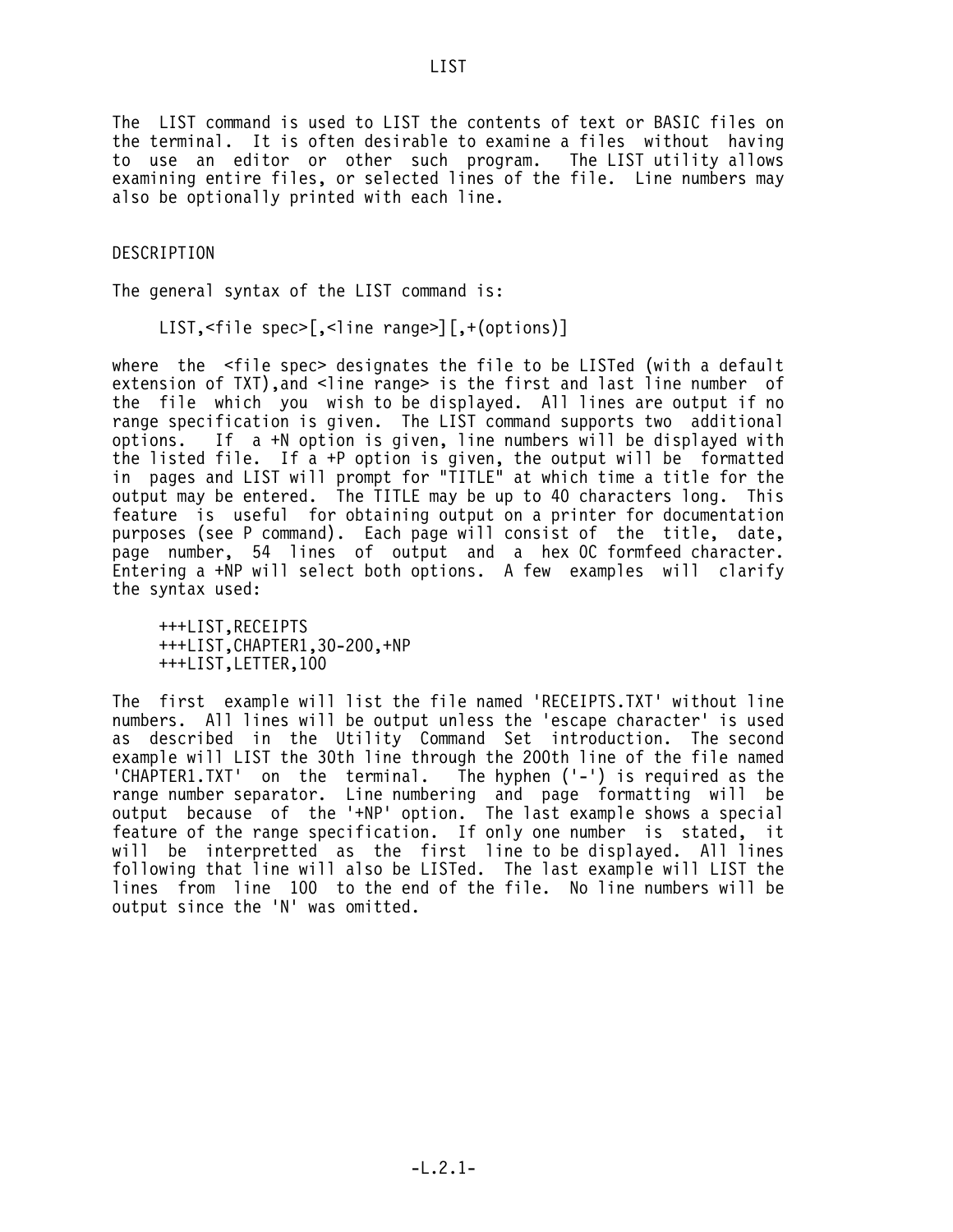#### NEWDISK

Newdisk is used to format a new diskette. Diskettes as purchased will not work with FLEX until certain system information has been put on them. The NEWDISK utility puts this information on the diskette, as well as checking the diskette for defective sectors (bad spots on the surface of the disk which may cause data errors).

#### DESCRIPTION

The general syntax of the NEWDISK command is:

NEWDISK,<drive>

where  $\le$  drive> represents a single digit drive number and specifies the drive to be formatted. After typing the command, the system will ask if you are sure you want to NEWDISK, and if the disk to be initialized is a scratch disk. Type 'Y' as the response to these questions if you are sure the NEWDISK command should continue. Certain versions of NEWDISK will also ask you if you have a double-sided or double-density disk installed. If so, type 'Y', otherwise type 'N'. NEWDISK then prompts for a volume name and number. This gives you the ability to "name" the diskette for future reference.

The NEWDISK process takes approximately five minutes to initialize a disk, assuming there are no bad spots on it. Defective sectors will make NEWDISK run even slower, depending on the number of bad sectors found. As bad sectors are detected, a message will be output to the terminal such as:

BAD SECTOR AT xxyy

where 'xx' is the disk track number (in hex) and 'yy' is the sector number, also in hex. NEWDISK automatically removes bad sectors from the list of available sectors, so even if a disk has several bad spots on it, it is still usable. When NEWDISK finishes, FLEX will report the number of available sectors remaining on the disk. If no defective sectors were detected, the total should be 340 or 1140 for single-sided mini or full size disks respectively. A double-sided disk would yield twice that number.

Sometimes during the NEWDISK process, a sector will be found defective in an area on the disk which is required by the operating system. In such a case, NEWDISK will report:

FATAL ERROR - FORMATTING ABORTED

and FLEX will regain control. You should not immediately assume the disk to be useless if this occurs, but instead, remove the disk from the drive, re-insert it, and try NEWDISK again. If after several attempts the formatting is still aborted, you should assume the disk is unusable.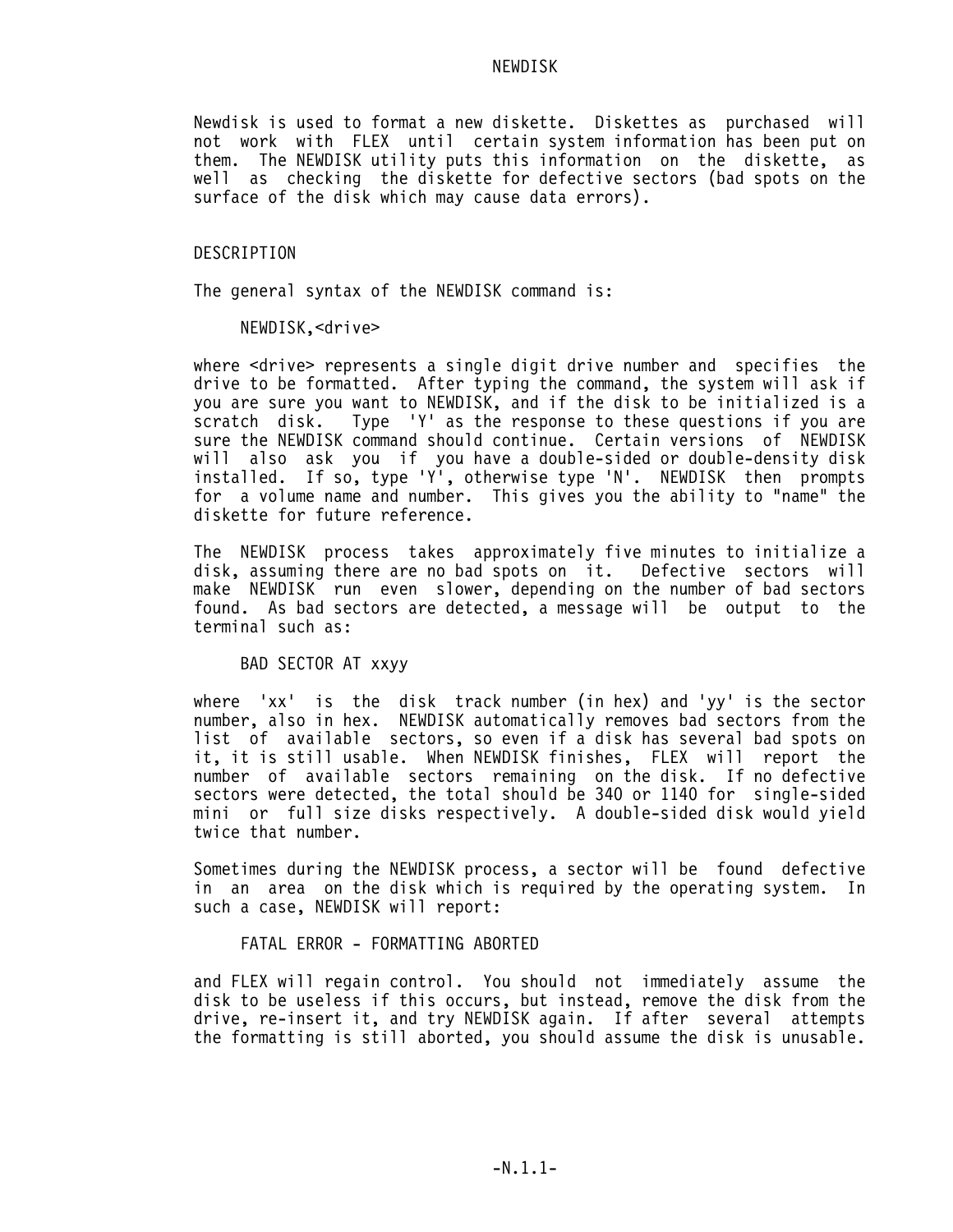# CREATING SYSTEM DISKETTES

A system disk is one from which the operating system can be loaded. Normally the system disk will also contain the Utility Command Set (UCS). The following procedure should be used when preparing system disks.

- 1. Initialize the diskette using NEWDISK as described above.
- 2. COPY all .SYS files desired to the new disk.
- 3. COPY all .CMD files to the new disk. It should be noted that steps 2 and 3 can be done with one command; "COPY,0,1,.SYS,.CMD,.OV,.LOW", assuming that the new disk in in drive 1 and that the operating system and all commands and their overlays are desired. (the .OV copies overlay files and .LOW copies the utility 'SAVE.LOW').
- 4. Last it is necessary to LINK the file FLEX.SYS to the system using the LINK command.

A very convenient way to get the above process performed without having to type all of the commands each time is to create a command file and use the EXEC command. Consult the EXEC documentation for details.

It is not necessary to make every disk a system diskette. It is possible to create 'working' diskettes, disks which do not have the operating system on them, for use with text files or BASIC files. Remember that a diskette can not be used for booting the system unless the operating system is contained on it and it has been linked. To create a working disk, simply run NEWDISK on a diskette. It will now have all of the required information to enable FLEX to make use of it. This disk, however, does not contain the disk operating system and is not capable of booting the system.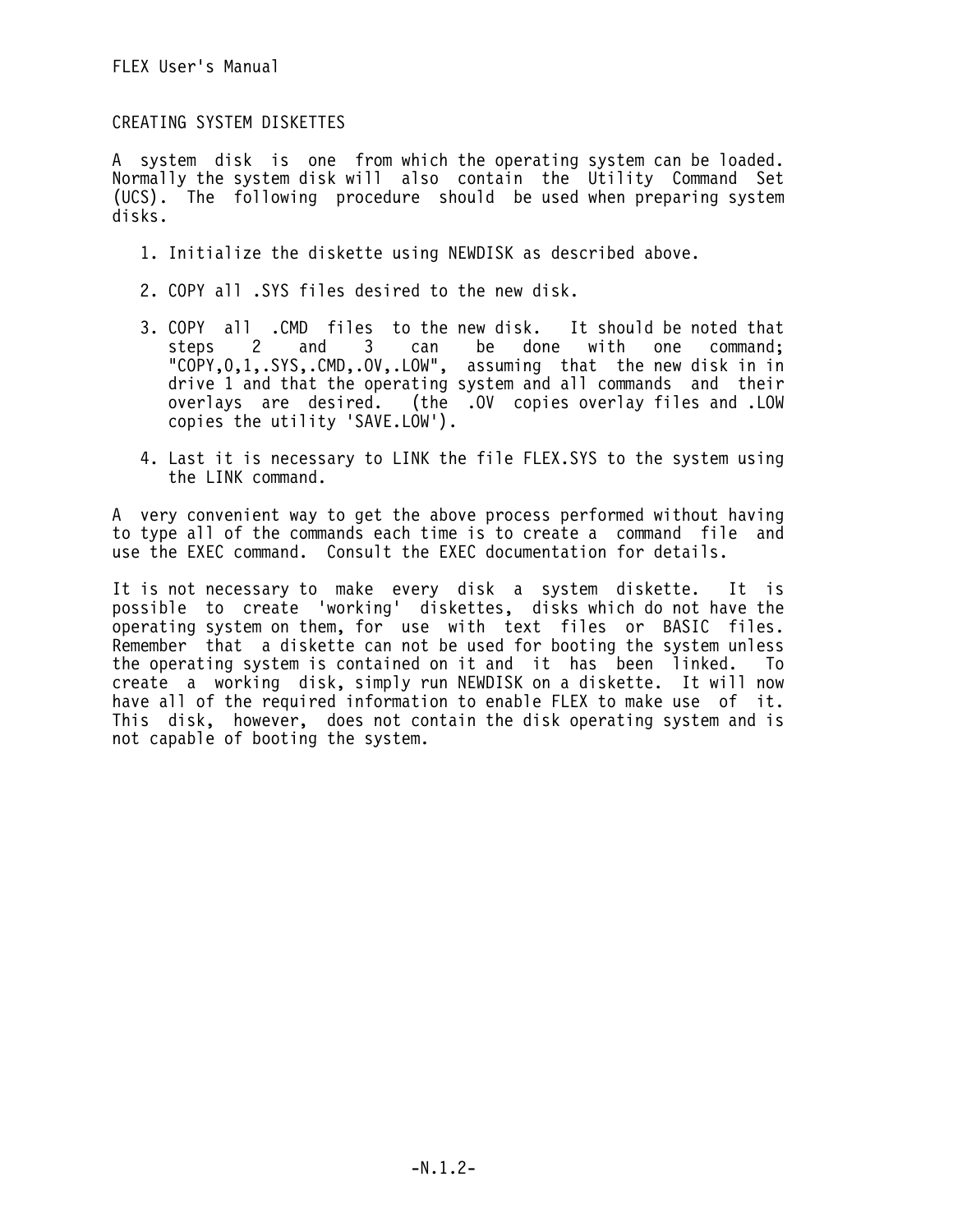The N command is used to automatically answer "N" to prompts produced by various FLEX utilities. This facility is especially useful wnen writing EXEC files.

### DESCRIPTION

The general syntax of the N command is:

N,<command string>

where <command string> is a valid command line to be passed to FLEX. If the N command is used with multiple commands per line using the end of line character, it will only affect the command immediately following it. The N command is particularly useful when performing COPY operations that you do not wish to overwrite any existing files:

+++N,COPY,0,1,TEXT

| FILF. | TFXT1                             | <b>TXT</b>                  | TO DRIVE #1 COPIED. |  |  |
|-------|-----------------------------------|-----------------------------|---------------------|--|--|
| FILF  | TFXT2                             | TXT TO DRIVE #1 FILE EXISTS |                     |  |  |
|       | DELETE ORIGINAL? N                |                             |                     |  |  |
| FILF. | TEXT3 TXT TO DRIVE #1 FILE EXISTS |                             |                     |  |  |
|       | DELETE ORIGINAL? N                |                             |                     |  |  |
| FILF. | TEXT4 TXT TO DRIVE #1 COPIED.     |                             |                     |  |  |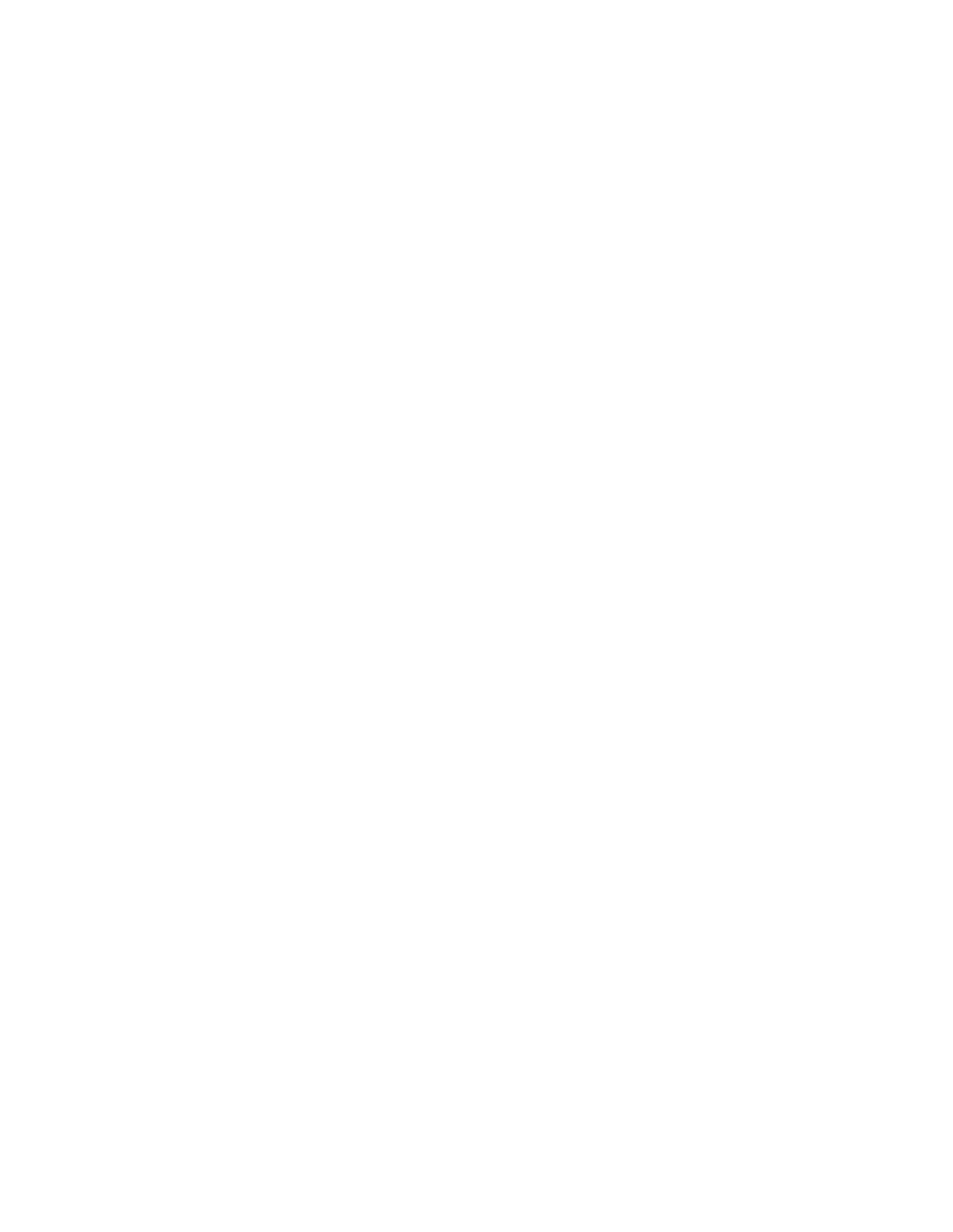The O (not zero) command can be used to route all displayed output from a utility to an output file instead of the terminal. The function of O is similar to P (the printer command) except that output is stored in a file rather than being printed on the terminal or printer. Other TSC software may support this utility. Check the supplied software instructions for more details.

#### DESCRIPTION

The general syntax of the O command is:

O,<file spec>,<command>

where <command> can be any standard utility command line and <file spec> is the name of the desired output file. The default extension on <file spec> is .OUT. If O is used with multiple commands per line (using the 'end of line' character ':') it will only have affect on the command it immediately precedes. Some examples will clarify its use.

+++O,CAT,CAT

 writes a listing of the current disk directory into a file called CAT.OUT

+++O,BAS,ASMB,BASIC.TXT

 writes the assembled source listing of the text source file 'BASIC.TXT' into a file called 'BAS.OUT' when using the assembler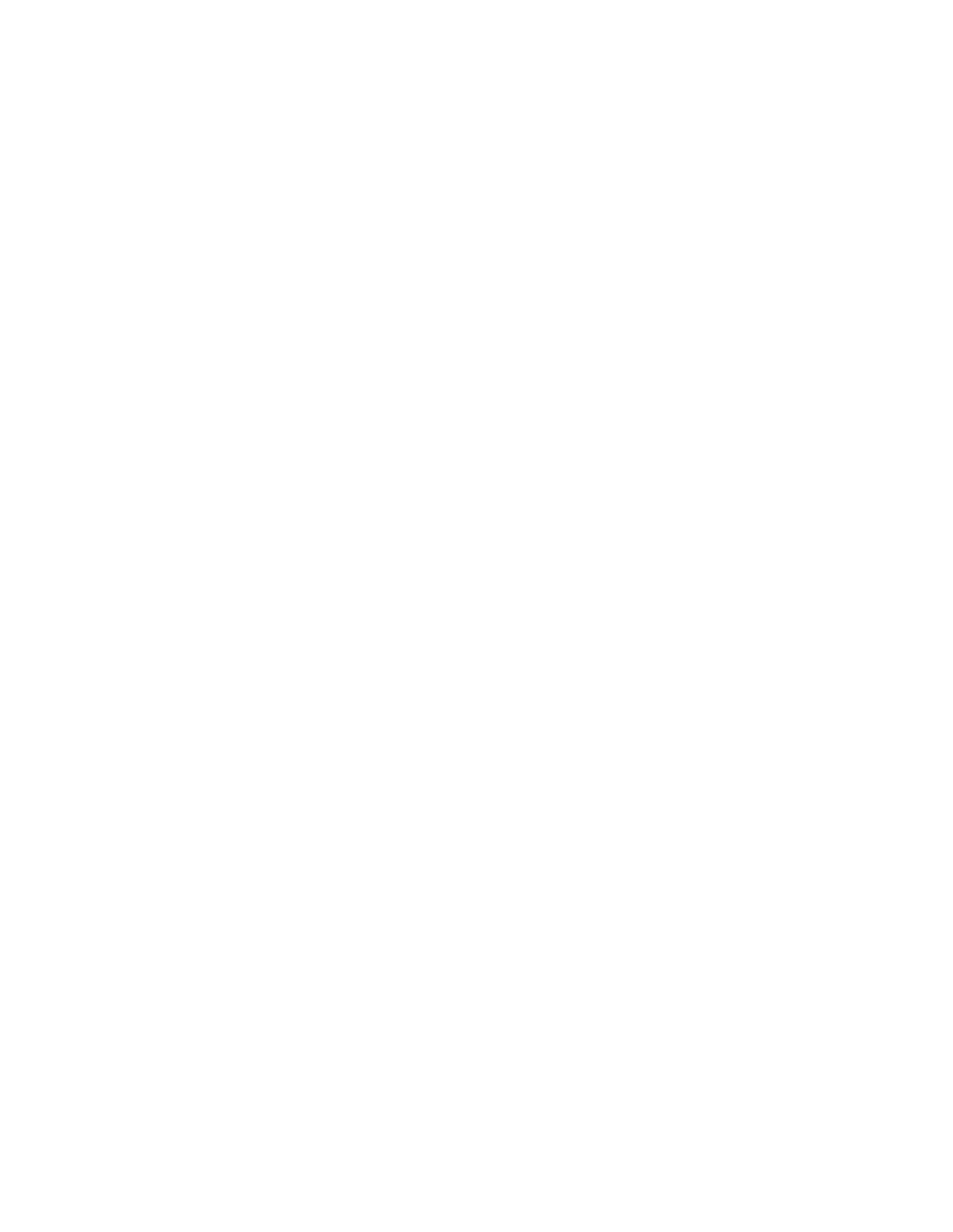The P command is used to direct the output of commands in the Utility Command Set to a parallel printer. It is normally used to produce hard copy output from text processors, assemblers, and other utility programs.

#### DESCRIPTION

The general syntax of the P command is:

P[#n],<command string>

where #n is optional and is the port number of the parallel interface connected to the printer and <command string> is a valid command line to be passed to FLEX.

If the port number is not specified, it will default to port seven, except on S/09 computers which will default to the MP-ID parallel port. If the P command is used with multiple commands per line using the end of line chracter, it will only affect the command immediately following it in the command line. Some examples will clarify the use of the P command:

 +++P,CAT +++P#3,LIST,TEXT +++P#5-B,LIST,TXT

The first example will produce a printed listing of the catalog of the working drive. The port number is omitted and defaults to port seven or the MP-ID port, depending on the computer system.

The second example will produce a printed listing of the file TEXT.TXT on the printer connected to port number three. When using dual parallel ports, the port side may be specified by using an A or B suffix to the port number. The suffix is separated from the port number by a hyphen or slash character. If the suffix is omitted, the A side of the port is selected. In the third example, the port specification of 5-B will use the B side of port number five.

The P command initially loads into the utility command space at \$C100. If sufficient memory has been reserved for the printer driver (see the RM command documentation) it will be relocated there, otherwise it will be relocated into the highest available locations in user memory and the end of user memory pointer will be updated. When the command to be printed has completed any user memory allocated to the printer driver will be released.

The parallel data and handshake conforms to the CENTRONICS® interface standard. This standard has been widely adopted for use with 8-bit ASCII printers and is available on nearly all paralle printers.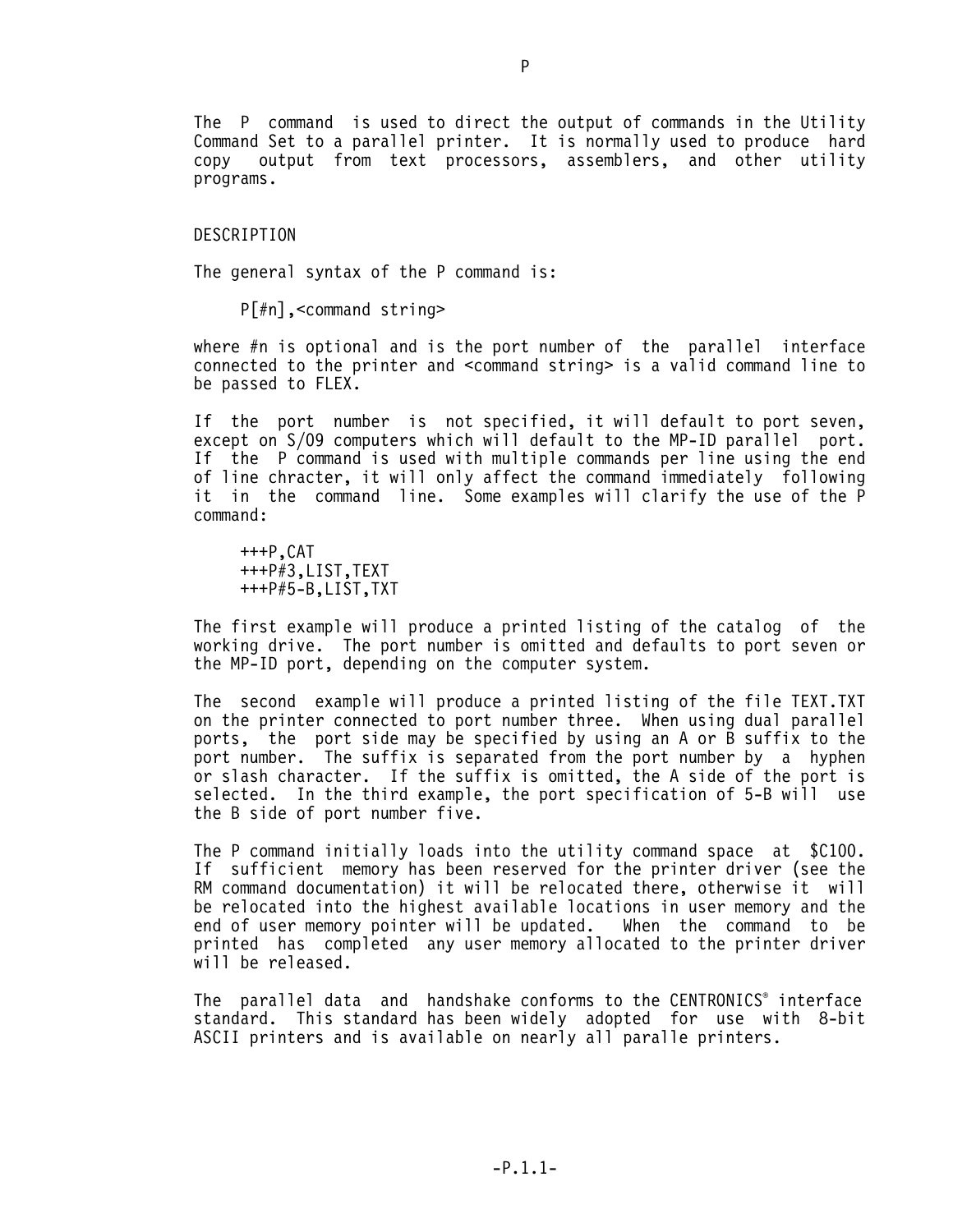The P.COR file is a command file that can be used to construct customized printer driver commands. It contains the relocation and memory management routines required to use position independent printer drivers.

## DESCRIPTION

P.COR is never used as a command by itself. Special internal checks are made to insure that a printer driver has been properly appended to the<br>P.COR file. In order to use P.COR, you must write a position In order to use P.COR, you must write a position independent printer driver that begins at memory address \$C300 and may extend up to location \$C6FF, thus allowing the driver to be up to 1K in length. This is normally sufficient space for any reasonable printer driver. For more information on writing a position independent driver, see section X in chapter 3.

Once the printer driver has been written and assembled, you must use the append command to combine the P.COR file with the printer driver. To clarify this procedure, consider the following example. A serial printer driver (A listing of this driver can be found in Chapter 3 section XI) named SERIAL has been assembled. In order to make a print command out of this driver, the following command line must be entered:

APPEND,P.COR,SERIAL.BIN,SERIAL.CMD

The result is a print command that functions like the P command. To use the new SERIAL command, enter

SERIAL[#n],<command string>

where #n is the port number (you have set the default) and <command string> is any command string to be passed to Flex.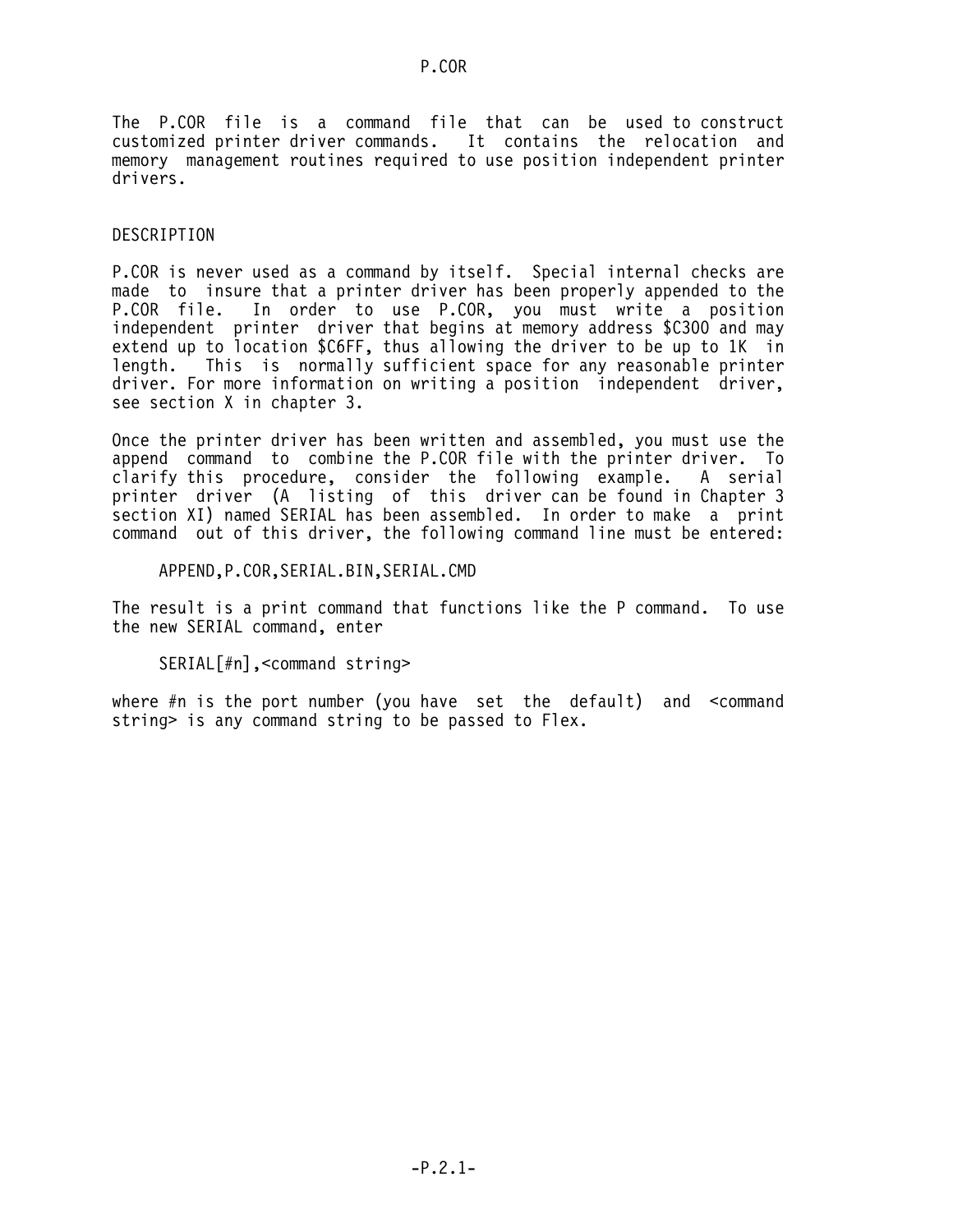The PO command is the older version of the P command and has been included for comparability purposes.

### DESCRIPTION

The general syntax of the PO command is:

PO,<command string>

where <command string> can be any standard utility command line. If PO is used with multiple commands per line (using the 'end of line' character), it will only have affect on the command it immediately preceeds. Some examples will clarify its use:

 +++PO,CAT +++PO,LIST,MONDAY:CAT,1

The first example would print a CATalog of the directory of the working drive on the printer. The second example will print a LISTing of the text file MONDAY.TXT and then display on the terminal a CATalog of drive 1 (this assumes the 'end of line' character is a ':'). Note how the PO did not cause the 'CAT,1' to go to the printer.

The PO command tries to load a file named PRINT.SYS from the same disk which PO itself was retrieved. The PRINT.SYS file which is supplied with the system diskette contains the necessary routines to operate a parallel printer connected to port seven of a /09 computer system. For complete details on these routines, refer to section XI of this publication .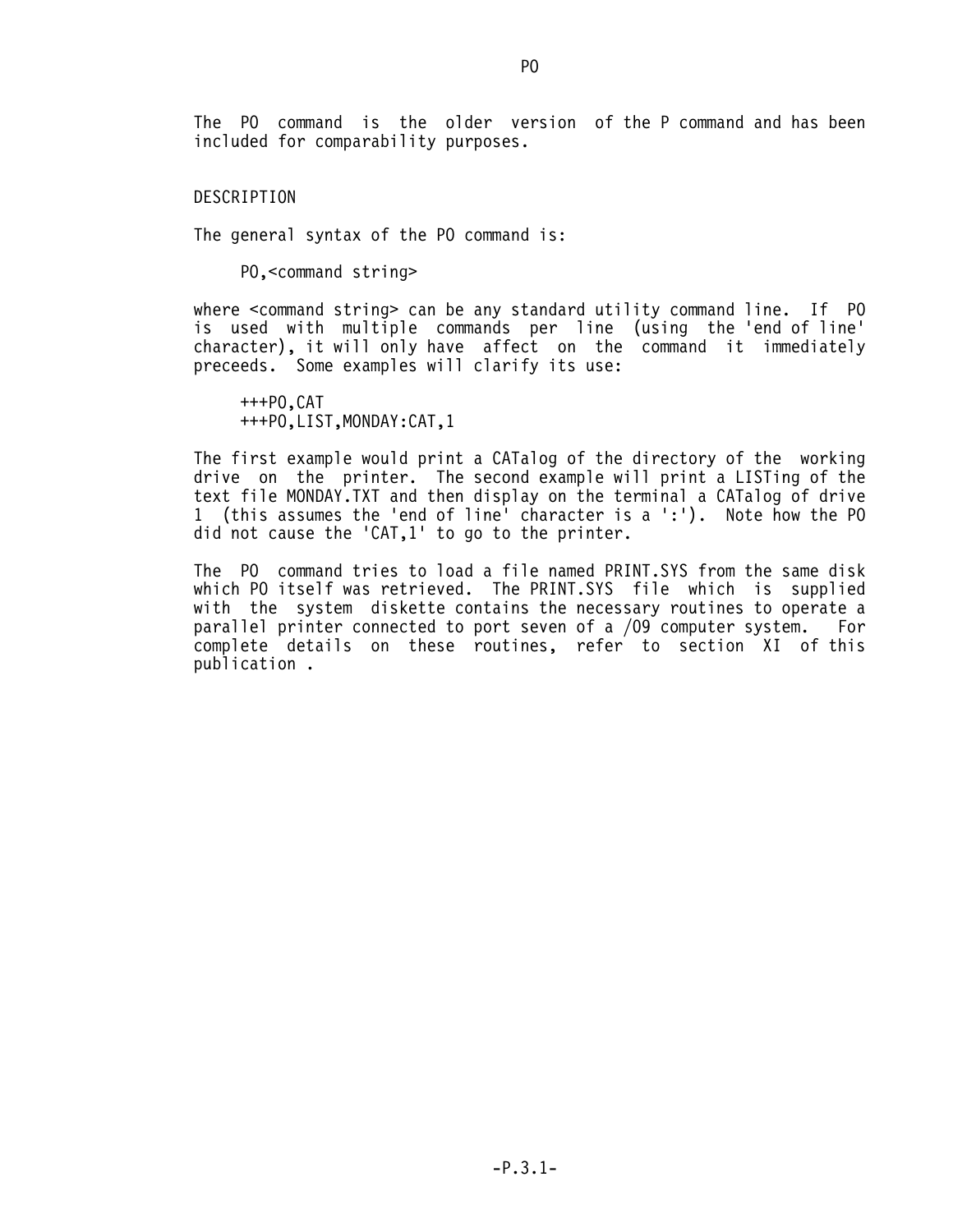The Print Spool Program provides FLEX with the ability to output stored data to a printer at the same time that it is performing other tasks. This method of printing is called Printer Spooling. This feature is especially useful when it is necessary to print a long listing without tying up the computer.

### DESCRIPTION

The general syntax of the Print Spool Program is as follows:

PSP,[<spool file>] [,<print command>] [,+<repeat count>]

where <spool file> is the name of the file to be printed (normally produced by the "O" command), <print command> is the name of the print command that will be used to drive the printer, and <repeat count> is the number of additional copies of print you require. The default extension of the spool file is .OUT and the default extension for the print command is .CMD.

For example, say that your disk had a very large number of files on it and a printer catalog listing was desired. A file containing the output information should first be created by using the 0 command such as:

 +++O,CAT.OUT,CAT.CMD or +++O,CAT,CAT (see the description of the 0 command)

when printer output is desired the command

+++PSP,CAT.OUT,P.CMD or +++PSP,CAT,P

should be entered.

At this time the location of the file CAT.OUT is stored in a buffer called a print queue (waiting list). If another PSP command is issued before the first is finished, the second file will be in the next available location in the print queue.

After the file name to be printed has been stored in the print queue, the PSP program will load the specified printer driver command into the printer reserved area (See the RM command). If the reserved area is not big enough, a message is issued and the program terminates. Otherwise, the spooling process is started and control returns to the FLEX command interpreter. Note that any of the relocatable printer commands may be used, including the Q and SP commands.

Once printing is in progress, it is not possible to change printer drivers until the spooling process has completed. For example, if you have three files that you wish to print on a Qume printer, and two on a serial printer, you must first spool the three Qume files and allow them to complete printing. You can then spool the two files destined for the serial printer.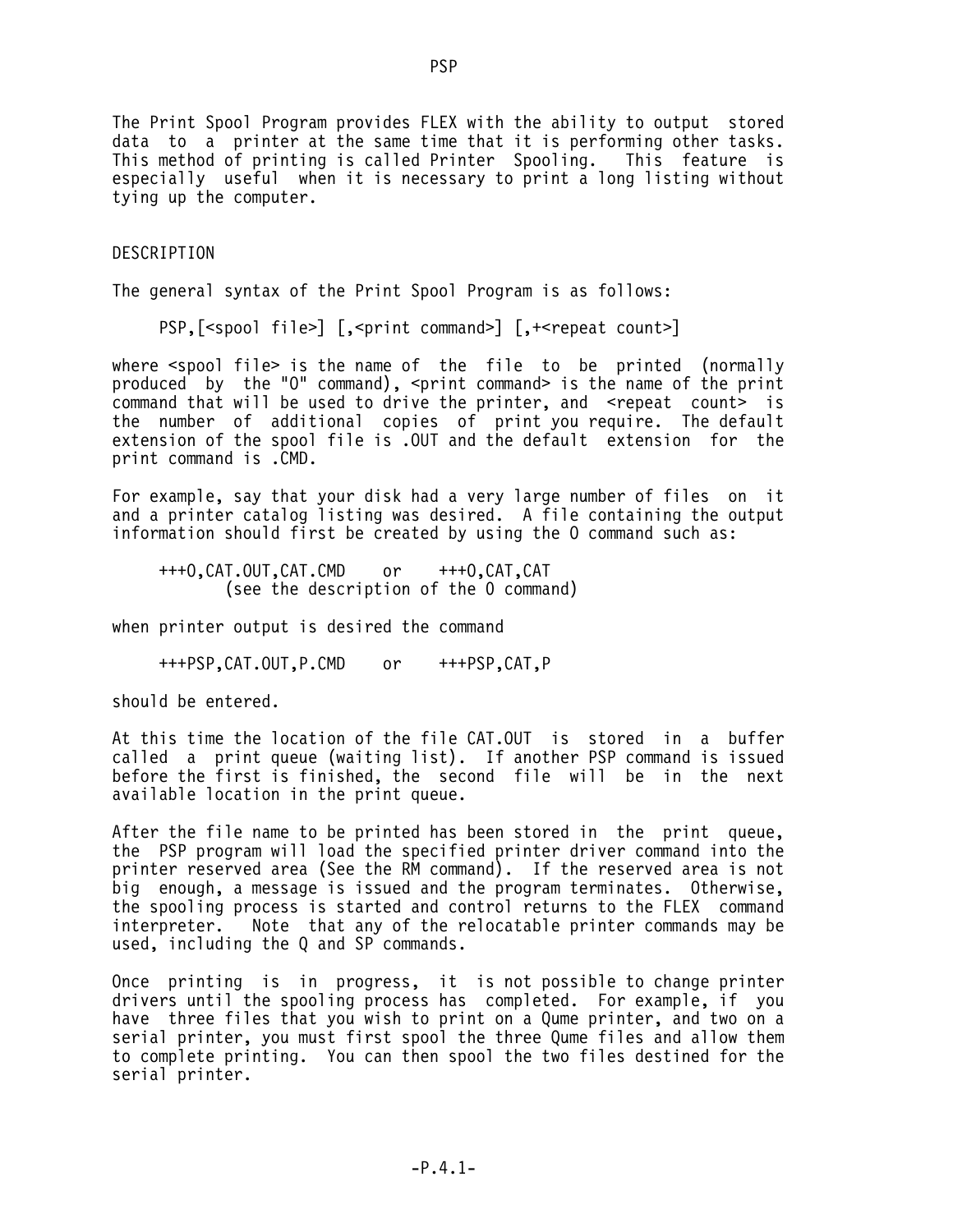FLEX user's manual

During printing, you can perform flex commands from the terminal, such as deleting files, copying disks, etc. While you are using FLEX, the Print Spool Program will be printing the desired file. PSP will automatically wait for the printer to become ready (power up) even after the file has been entered into the print queue. After printing the first file, the second file in the queue will be printed (if there is one), etc. The print queue may be examined or modified at any time by using the QCHECK utilty.

NOTE: There are several things that the user should be aware of when using the printer spooling:

- 1) Any file that is in the print queue may not be deleted, renamed, or changed in any way until it has been printed or removed by the QCHECK print queue manager utility.
- 2) Disks which contain the files in the print queue should not be removed while the files are still in the queue.
- 3) Non-Spooling print commands (like P) cannot be used while files are waiting in the print queue.
- 4) Any paper or cassette tape load or any other operation which requires that the computer accept data at precise time intervals should not be executed during a printer spooling operation.
- 5) In order for printer spooling to work in a non-S/09 computer system, an MP-T or MP-T2 interface must be installed in I/O port five and be strapped to provide IRQ interrupts.
- 6) The PSP command is not supported by FLEX9S.
- 7) The PSP command will function only with FLEX 9.0 Version 2.6 or above. If in doubt, check with "VER FLEX.SYS".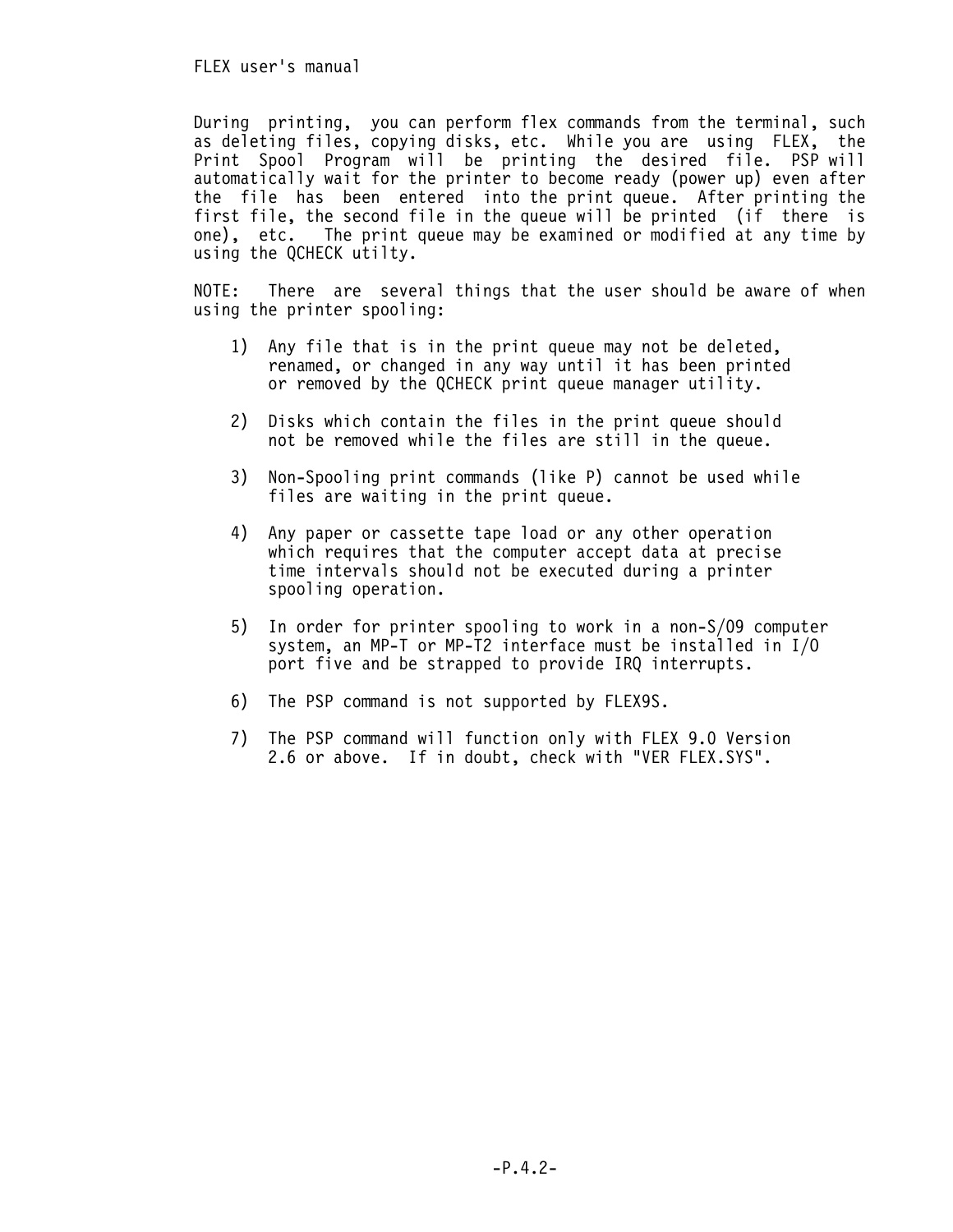The PROT command is used to change a protection code associated with each file. When a file is first saved, it has no protection associated with it thereby allowing the user to write to, rename, or delete the file.<br>File. Delete or write protection can be added to a file by using the Delete or write protection can be added to a file by using the PROT command.

## DESCRIPTION

The general syntax of the PROT command is:

PROT,<file spec>[,(option list)]

where the <file spec> designates the file to be protected and (option list) is any combination of the following options.

- D A 'D' will delete protect a file. A delete protected file cannot be affected by using the DELETE or RENAME Commands, or by the delete functions of SAVE, APPEND, etc.
- W A 'W' will write protect a file. A write protected file cannot be deleted, renamed or have any additional information written to it. Therefore a write protected file is automatically delete protected as well.
- C A 'C' will Catalog protect a file. Any files with a C protection code will function as before but will not be displayed when a CAT command is issued.
- X An 'X' will remove all protection options on a specific file.

Examples:

| +++PROT CAT.CMD.XW |                  | Remove any previous protection on the CAT.CMD   |  |
|--------------------|------------------|-------------------------------------------------|--|
|                    |                  | Utility and write protect it.                   |  |
| +++PROT CAT.CMD.X  |                  | Remove all protection from the CAT.CMD utility. |  |
| +++PROT INFO.SYS.C |                  | Prohibit INFO.SYS from being displayed in a     |  |
|                    | catalog listing. |                                                 |  |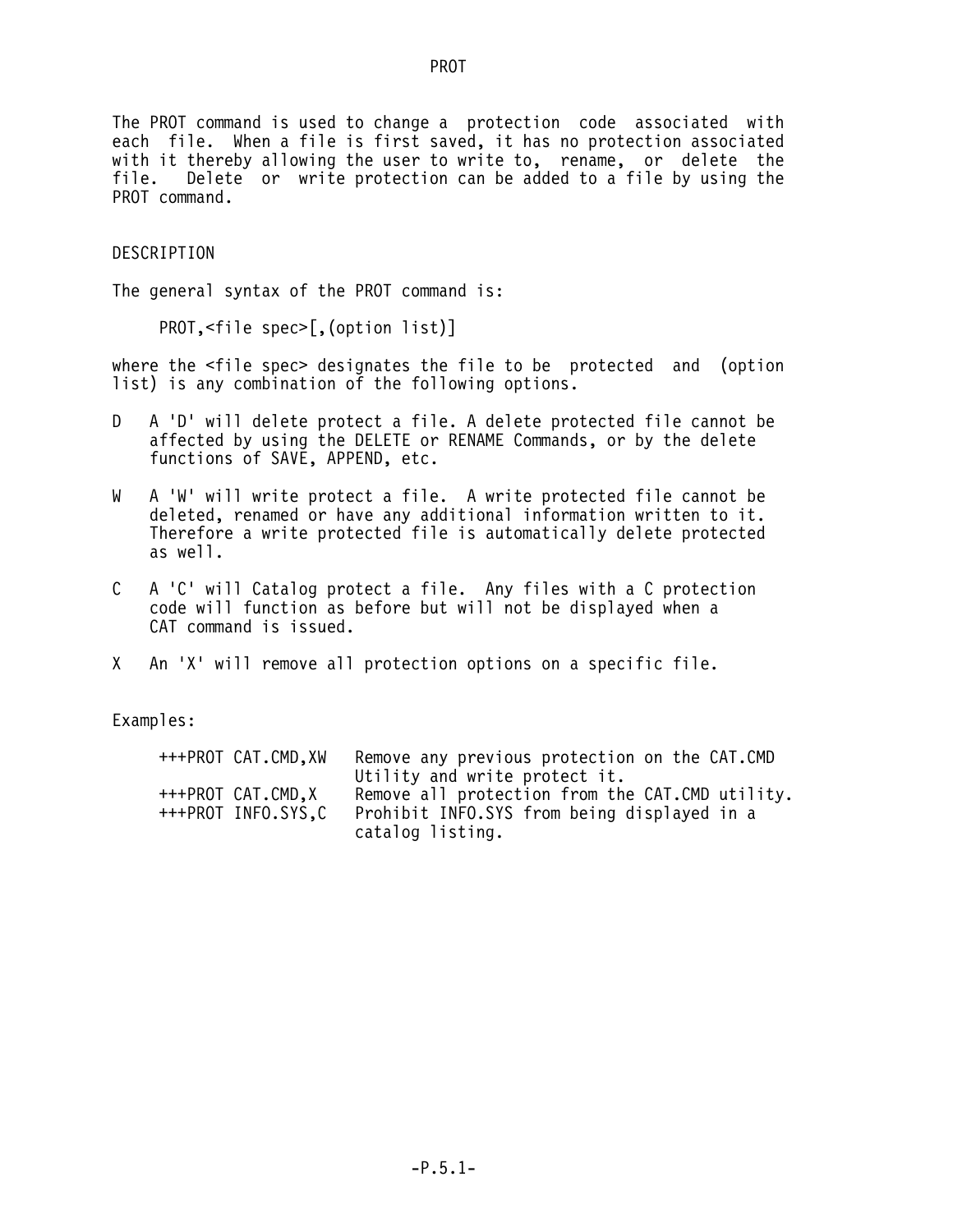The Q command is used to direct the output of commands in the Utility Command Set to a Qume Sprint-3™ printer attached to an MP-QP I/O interface. It is normally used to produce hard copy output from text processors, assemblers, and other utility programs.

### DESCRIPTION

The general syntax of the Q command is:

Q[#<n>][/<format>],<command string>

where  $#<sub>n</sub>$  is optional and is the port number of the MP-QP interface connected to the printer, <format> is optional and is is one of the letters A, B, C, D, E, or F, and <command string> is a valid command line to be passed to FLEX. If the port number is not specified, it will default to port seven. If the Q command is used with multiple commands per line using the end of line chracter, it will only affect the command immediately following it in the command line.

The format letter is separated from the port number or Q command by a slash character, and specifies the printwheel pitch and print spacing to be used. If the format character is omitted, it will default to format "B". This format represents standard elite spacing and is used with the WP LETTER GOTHIC 12 printwheel (number 80956) supplied with the printers. The following formats are available:

> A - 10 Characters/Inch Horizontal, 6 Lines/Inch Vertical B - 12 Characters/Inch Horizontal, 6 Lines/Inch Vertical C - 15 Characters/Inch Horizontal, 6 Lines/Inch Vertical D - 10 Characters/Inch Horizontal, 8 Lines/Inch Vertical E - 12 Characters/Inch Horizontal, 8 Lines/Inch Vertical F - 15 Characters/Inch Horizontal, 8 Lines/Inch Vertical

Some examples will clarify the use of the Q command:

+++Q,CAT

This example will produce a printed listing of the catalog of the working drive. The port number is omitted and defaults to port seven. The format is also omitted, and defaults to "B", 12 characters per inch horizontal, and 6 lines per inch vertical.

+++Q#3,LIST,TEXT

This example will produce a printed listing of the file TEXT.TXT. The port has been specified as port number three. No format is specified and the default "B" will be assumed.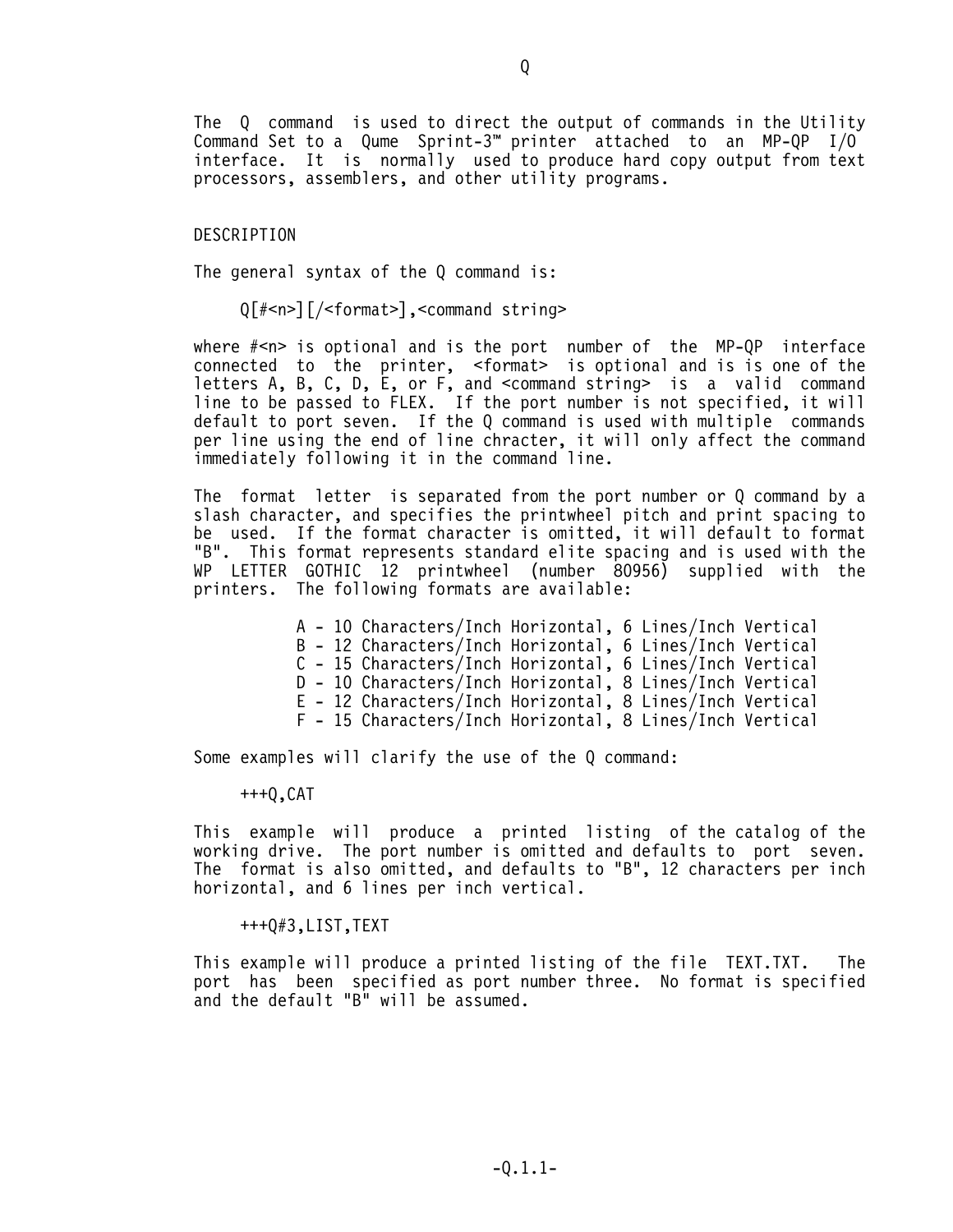+++Q/F,ROFF,LETTER

In this example, no port number is given so the default of seven will be selected. Format "F" has been selected so the printed output will be spaced 15 characters per inch horizontal, and 8 lines per inch vertical. This format provides 88 lines per 11 inch page, and matches the Qume GOTHIC 15 printwheel (number 82090).

The Q command initially loads into the utility command space at \$C100. If sufficient memory has been reserved for the printer driver (see the RM command documentation) it will be relocated there, otherwise it will be relocated into the highest available locations in user memory and the end of user memory pointer will be updated. When the command to be printed has completed any user memory allocated to the printer driver will be released.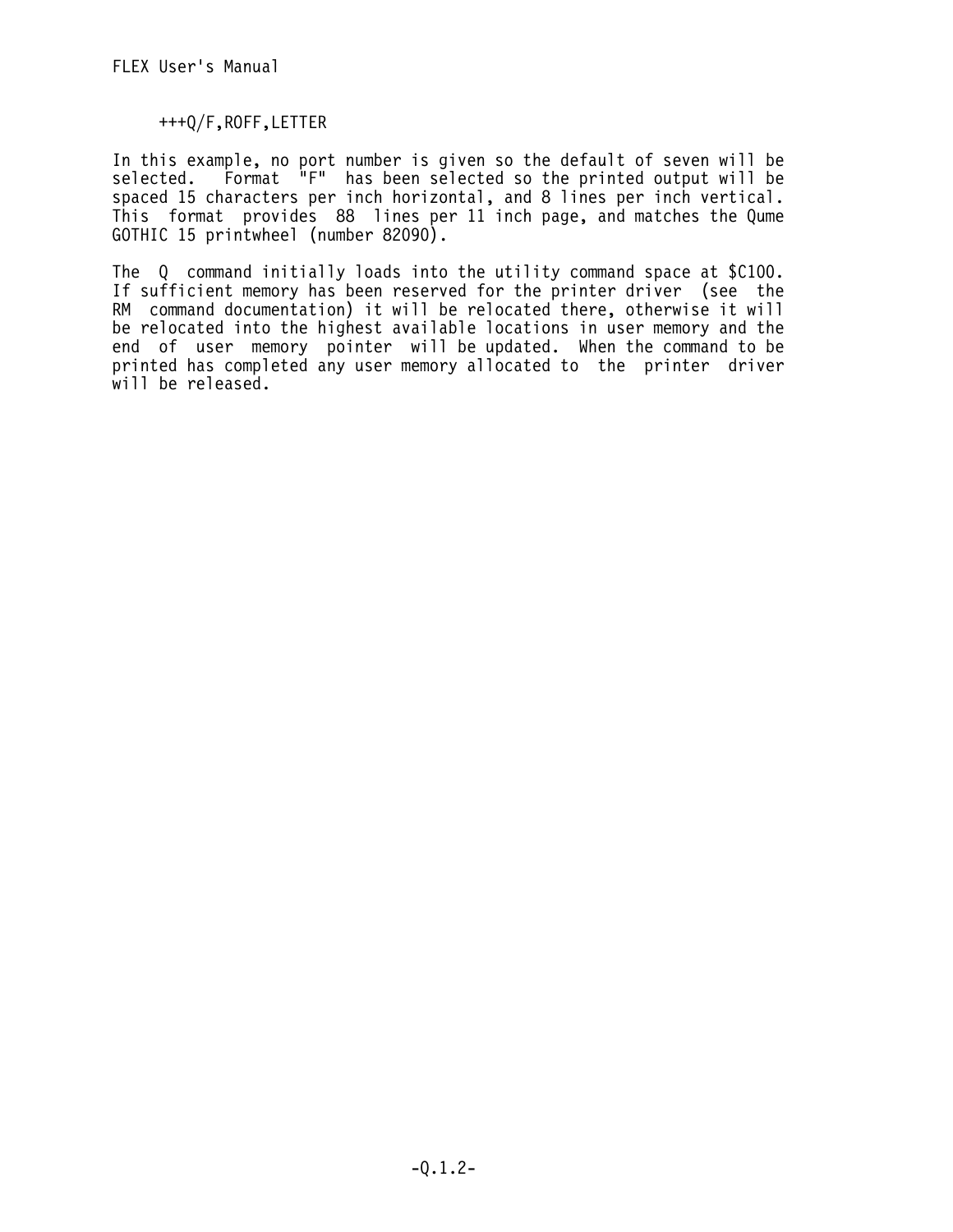### QCHECK

The QCHECK utility can be used to examine the contents of the print queue and to modify it contents. QCHECK has no additional arguments with it. Simply type QCHECK. QCHECK will stop any printing that is taking place and then display the current contents of the print queue as follows:

| +++QCHECK |         |                 |     |
|-----------|---------|-----------------|-----|
| POS       | NAME    | <b>TYPF</b>     | RPT |
|           | TEST.   | .0 <sub>U</sub> | 2   |
| າ         | CHPTR.  | .0 <sub>U</sub> | 0   |
|           | CHPTR2. | .TXT            | 0   |
| COMMAND?  |         |                 |     |

This output says that TEST.OUT is the next file to be printed (or that it is in the process of being printed) and that 3 copies (1 plus a repeat of 2) of this file will be printed. After these three copies have been printed, CHPTR.OUT will be printed and then CHPTR2.TXT. The COMMAND? prompt means QCHECK is waiting for one of the following commands:

### COMMAND FUNCTION

(carriage return) Re-start printing, return to the FLEX command mode.

- Q A Q command will print the queue contents again.
- $R, #N, X$  An R command repeats the file at position  $#N$  X times. If X is omitted the repeat count will be cleared. Example: R,#3,5
- D,#N A D command removes the file at queue position #N. If N=1, the current print job will be terminated. Example: D,#3
	- T A T command will terminate the current print job. This will cause the job currently printing to quit and printing of the next job to start. If the current files RPT count was not zero, it will print again until the repeat count is 0. To completely terminate the current job use use the D.#1 command.
- $N$ ,  $#N$  A N command will make the file at position  $#N$  the next one to be printed after the current print job is finished. Typing Q after this operation will show the new queue order. Example: N,#3
- S An S command will cause printing to stop. After the current job is finished, printing will halt until a G command is issued.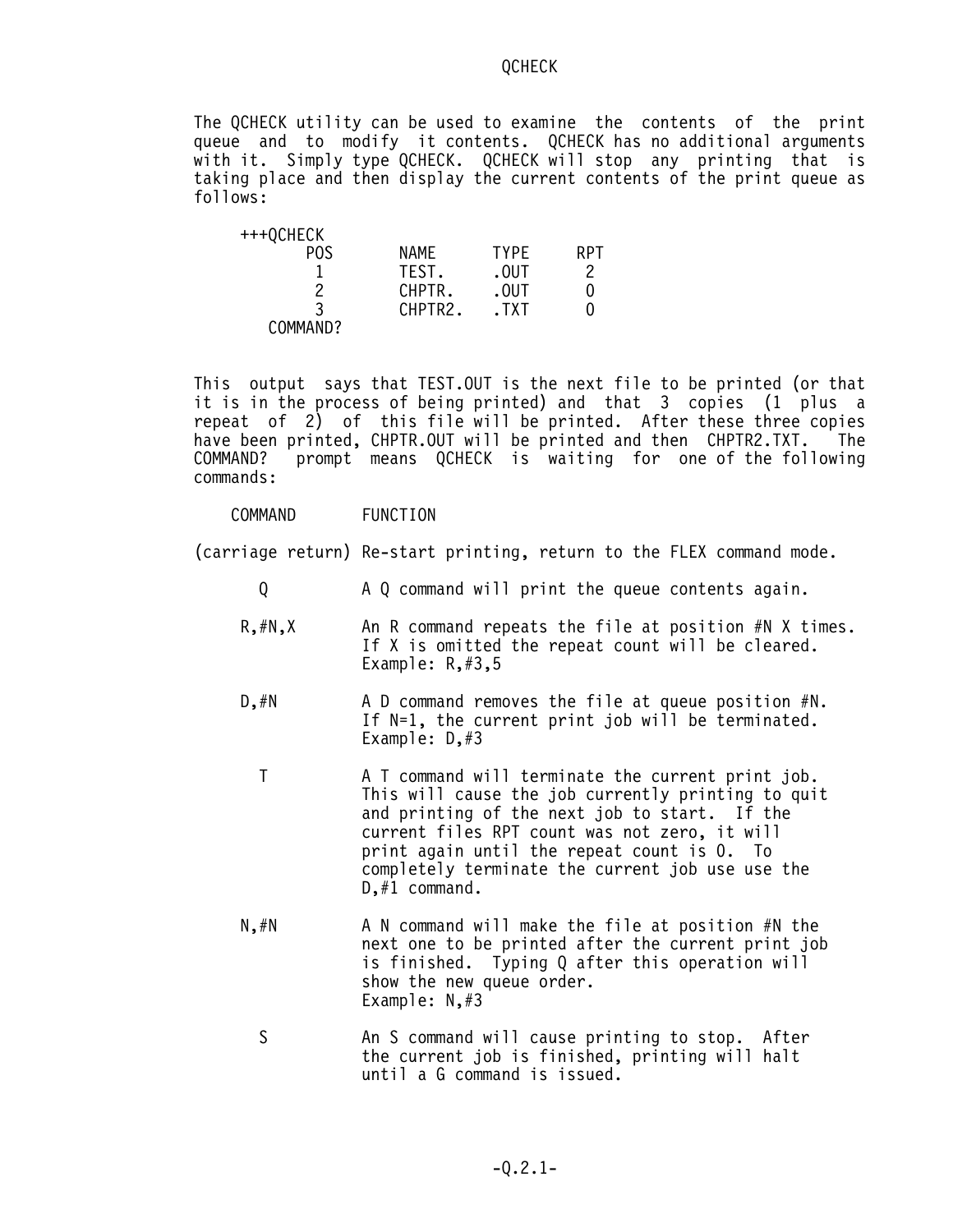- G A G command will re-start printing after an S command has been used to stop it.
- K A K command will kill the current print process. All printing and queued jobs will be removed from the queue. The files are not deleted from disk.

The QCHECK command is not supported under FLEX9S and Multi-User Basic.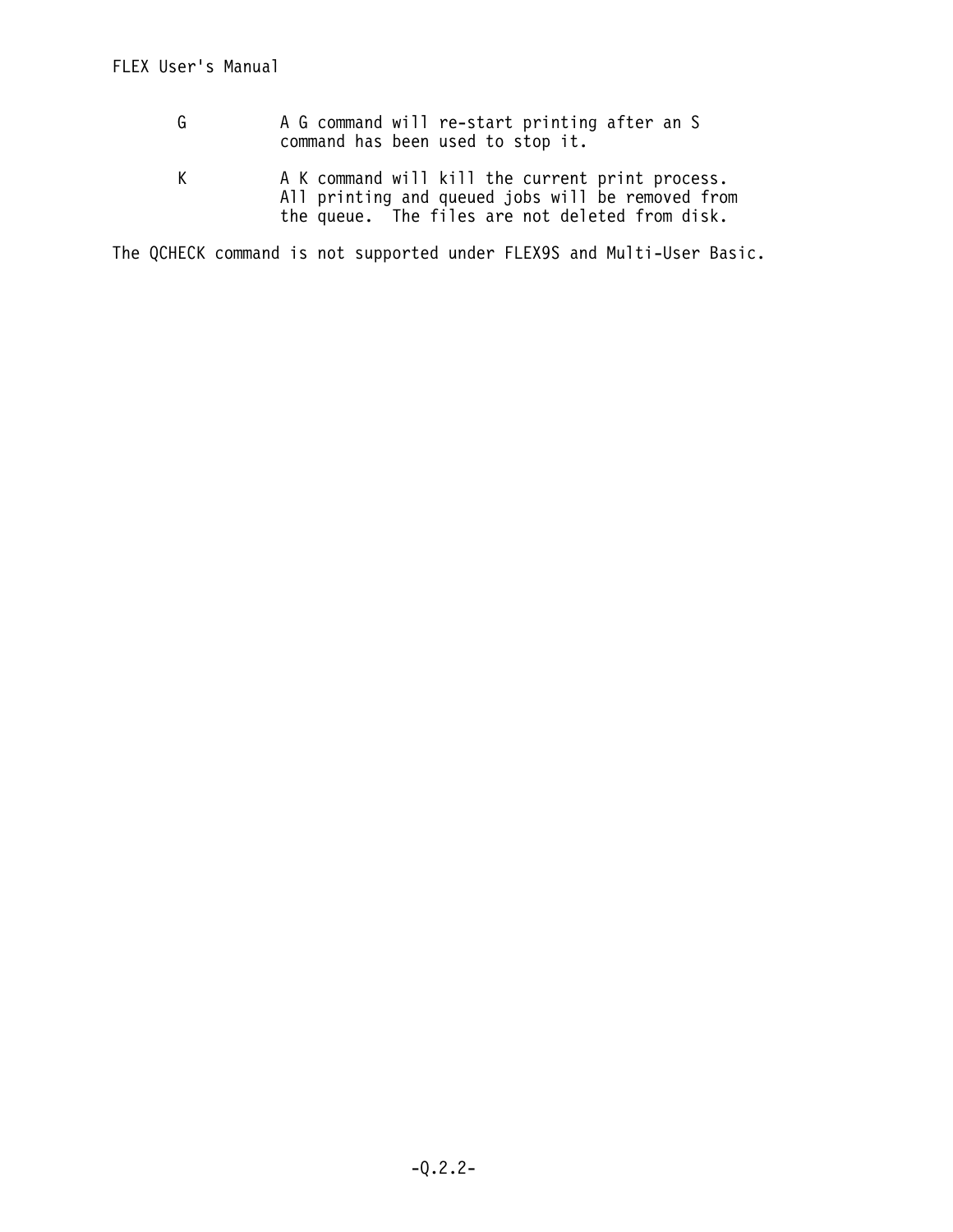#### RENAME

The RENAME command is used to give an existing file a new name in the directory. It is useful for changing the actual name as well as changing the extension type.

### DESCRIPTION

The general syntax of the RENAME command is:

RENAME,<file spec 1>,<file spec 2>

where <file spec 1> is the name of the file you wish to RENAME and <file spec 2> is the new name you are assigning to it. The default extension for file spec 1 is TXT and the default drive is the working drive. If no extension is given on <file spec 2>, it defaults to that of <file spec 1>. No drive is requird on the second file name, and if one is given it is ignored. Some examples follow:

 +++RENAME,TEST1.BIN,TEST2 +++RENAME,1.LETTER,REPLY +++RENAME,0.FIND.BIN,FIND.CMD

The first example will RENAME TEST1.BIN to TEST2.BIN. The next example RENAMEs the file LETTER.TXT on drive 1 to REPLY.TXT. The last line would cause the file FIND.BIN on drive 0 to be renamed FIND.CMD. This is useful for making binary files created by an assembler into command files (changing the extension from BIN to CMD). If you try to give a file a name which already exists in the directory, the message:

FILE EXISTS

will be displayed on the terminal. Keep in mind that RENAME only changes the file's name and in no way changes the actual file's contents.

One last note of interest. Since utility commands are just like any other file, it is possible to rename them also. If you would prefer some of the command names to be shorter, or different all together, simply use RENAME and assign them the names you desire.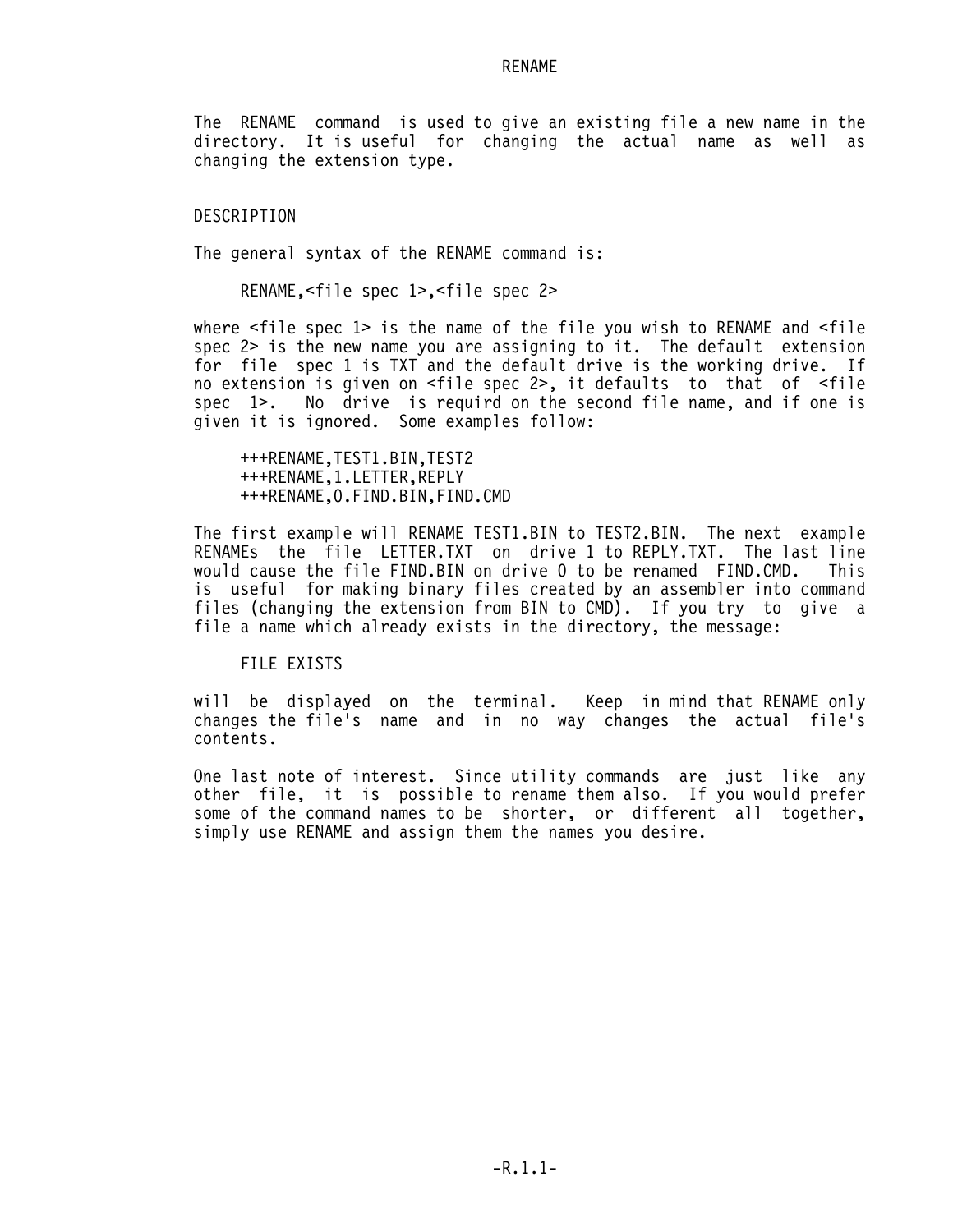The RM command is used to Reserve Memory in which to load printer drivers that are too large to fit in the actual printer driver area. This command is primarily intended to permit the use of large printer drivers (such as the QUME™ driver) with programs like BASIC that use all available memory.

## DESCRIPTION

The general syntax of the RM command is:

RM[,<size>] or RM?

where <size> is a decimal number indicating the amount of memory to be reserved for the printer drivers. If not specified, the size parameter defaults to 512 bytes. If memory has previously been reserved for printer drivers, the RM command will adjust the amount of memory available as necessary. In order to get rid of the reserved memory, it is only necessary to run the RM command with a size value of zero. If the second form of the RM command is used, the amount of reserved memory will be reported.

Flex™ itself reserves approximately 56 bytes of memory for printer driver code and defines the printer vector locations. While this is sufficient to run simple parallel or serial printers, it is not enough memory to hold drivers for more complicated devices, for example, serial printers requiring buffers and line protocol. The RM command allows the user to reserve a memory area for the printer drivers that will be off limits to programs like BASIC that use all available memory. Note that it is NOT necessary to use the RM command to use the printer commands like P and Q.

Some examples of using the RM command follow:

 RM,700 RM? RM,0

The first example will reserve 700 bytes of memory for use as a printer area. The second example will display that 700 bytes are reserved, and the third example will free the memory reserved for the printer.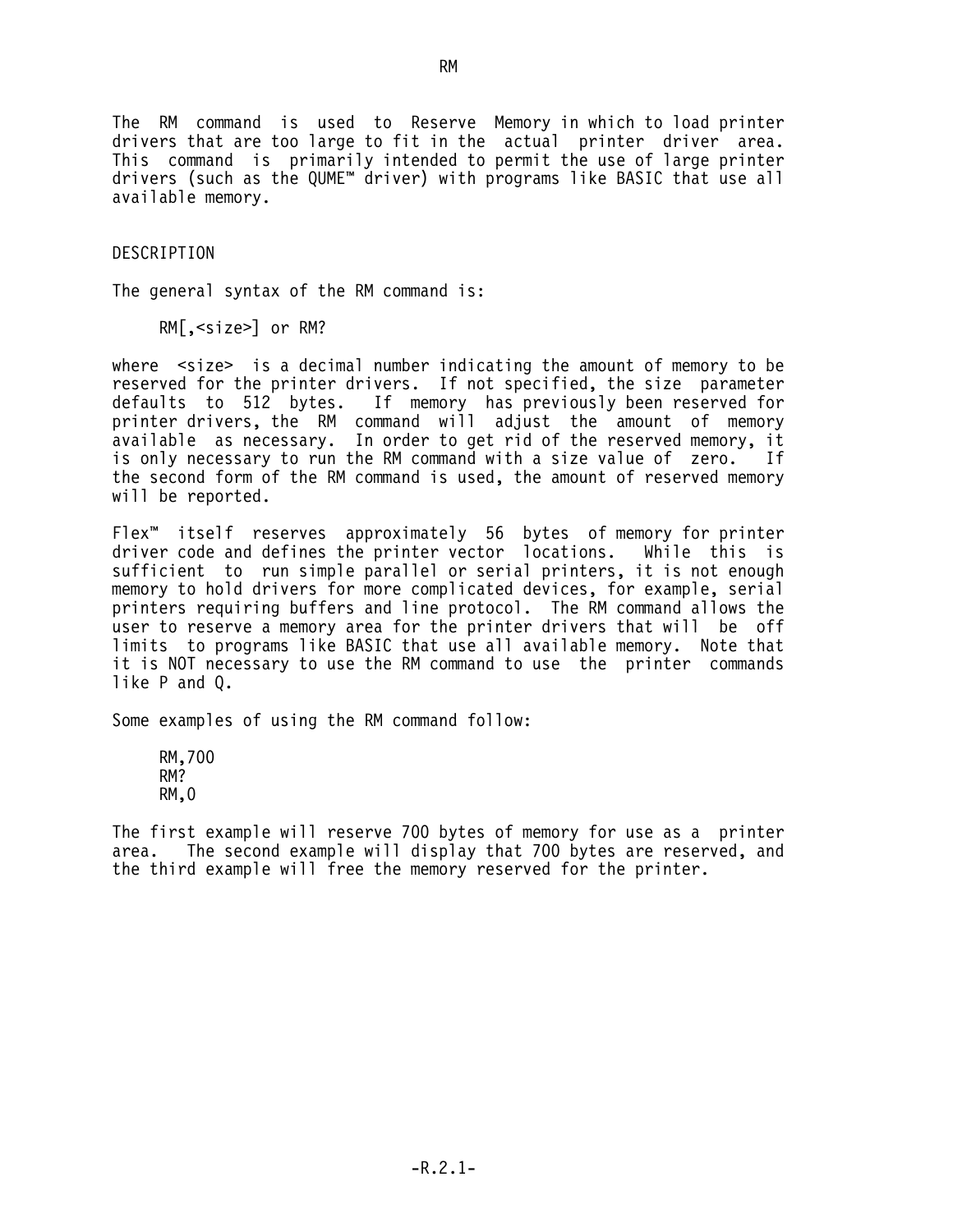#### READPROM

 The READPROM command is used to read the data from a 2716 compatible EPROM in a SWTPC MP-R EPROM programmer to a binary disk file. Its primary use is for copying and modifying the contents of EPROMs.

DESCRIPTION

The general syntax of the READPROM command is:

READPROM[#n], <file spec>

Where #n is optional and is the port number in which the PROM programmer is installed and <file spec> is the name to be assigned to the output file. The default extension on the file is .BIN and the default drive is the working drive. The default port for READPROM is #4. Some examples will clarify the use of READPROM.

> +++READPROM,JUNK +++READPROM,JUNK.1

 The first example will store the contents of the EPROM on the programmer in port #4 to the file JUNK.BIN on the working drive. The second example will read the EPROM on the programmer in port 7 and store its contents in the file JUNK.BIN on drive 1. If an attempt is made to save a program under a file name that already exists, the prompt "MAY THE EXISTING FILE BE DELETED?" will be displayed. A Y response will replace the file with the new data to be saved while a N response will terminate the save operation.

 The output file generated by READPROM will be 2048 (2K) bytes in length with a load address of 0000. No transfer address will be assigned to the file.

 The EPROM should not be installed in the programmer until the READPROM command tells you to.

## Default Port Addresses

 If desired, the default port address can be changed by using the FIX utility on READPROM.CMD.

| READPROM Address | Contents                            |
|------------------|-------------------------------------|
| C <sub>100</sub> | S/09, 69A, 69K Default Port Address |
| C <sub>102</sub> | /09 Default Port Address            |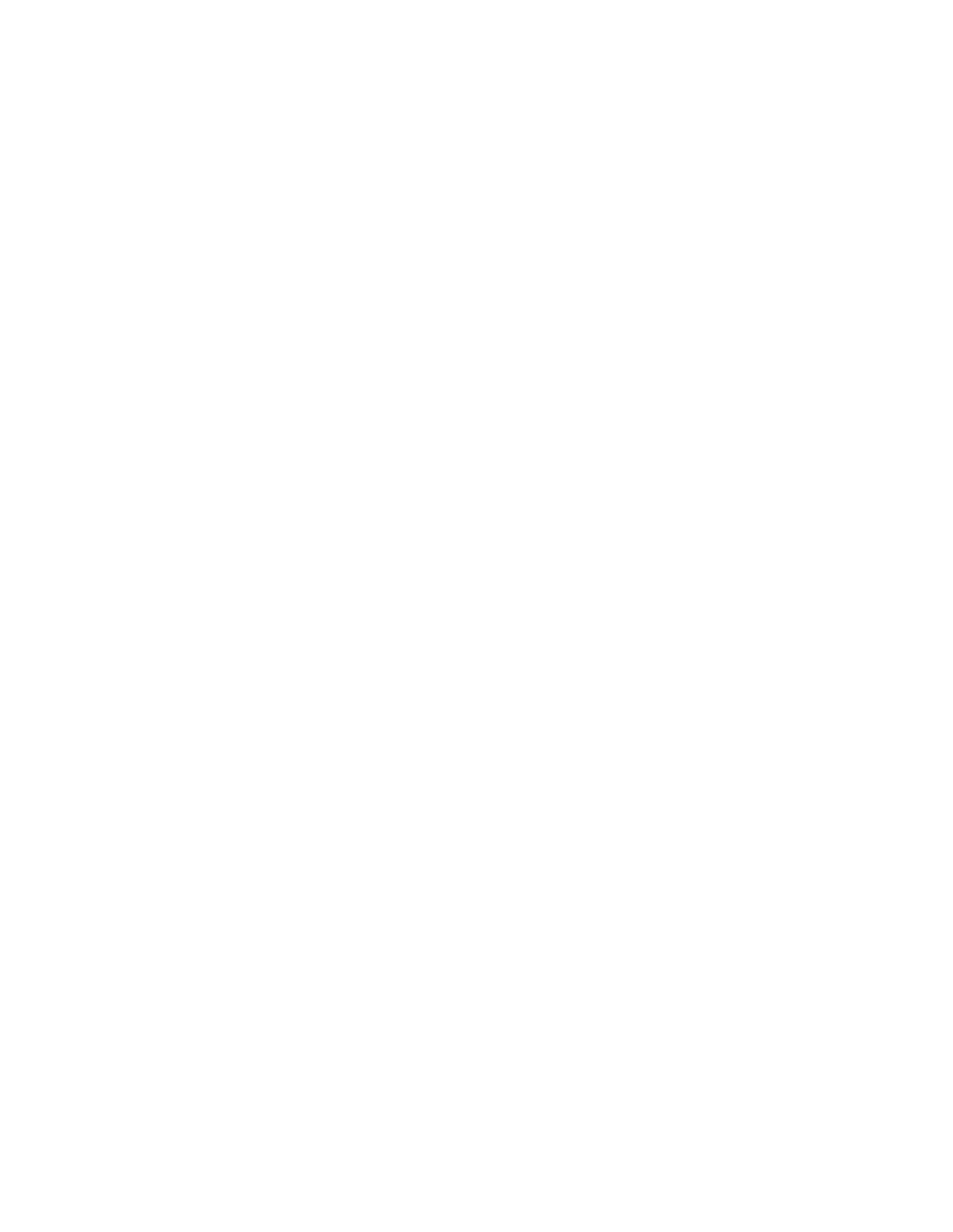The S command is used to direct the output of commands in the Utility Command Set to a serial printer. It is normally used to produce hard copy output from text processors, assemblers, and other utility programs.

#### DESCRIPTION

The general syntax of the S command is:

S[#n],<command string>

where #n is optional and is the port number of the serial interface connected to the printer and <command string> is a valid command line to be passed to FLEX. If the port number is not specified, it will default to port seven. If the S command is used with multiple commands per line using the end of line chracter, it will only affect the command immediately following it in the command line. Some examples will clarify the use of the S command:

S,CAT

This example will produce a printed listing of the catalog of the working drive. The port number is omitted and defaults to port seven.

S#3,LIST,TEXT

This example will produce a printed listing of the file TEXT.TXT. The port has been specified as port number three.

When using dual serial ports, the port side may be specified by using an A or B suffix to the port number. The suffix is separated from the port number by a hyphen or slash character. If the suffix is omitted, the A side of the port is used. For example, a port specification of 5-B will use the B side of port number five.

The S command initially loads into the utility command space at \$C100. If sufficient memory has been reserved for the printer driver (see the RM command documentation) it will be relocated there, otherwise it will be relocated into the highest available locations in user memory and the end of user memory pointer will be updated. When the command to be printed has completed any user memory allocated to the printer driver will be released.

The serial data output to the printer is 8-bit ASCII with two stop bits and no parity. The S command does not use an ACK protocol, however it will honor the data terminal ready line if it is connected to the interface.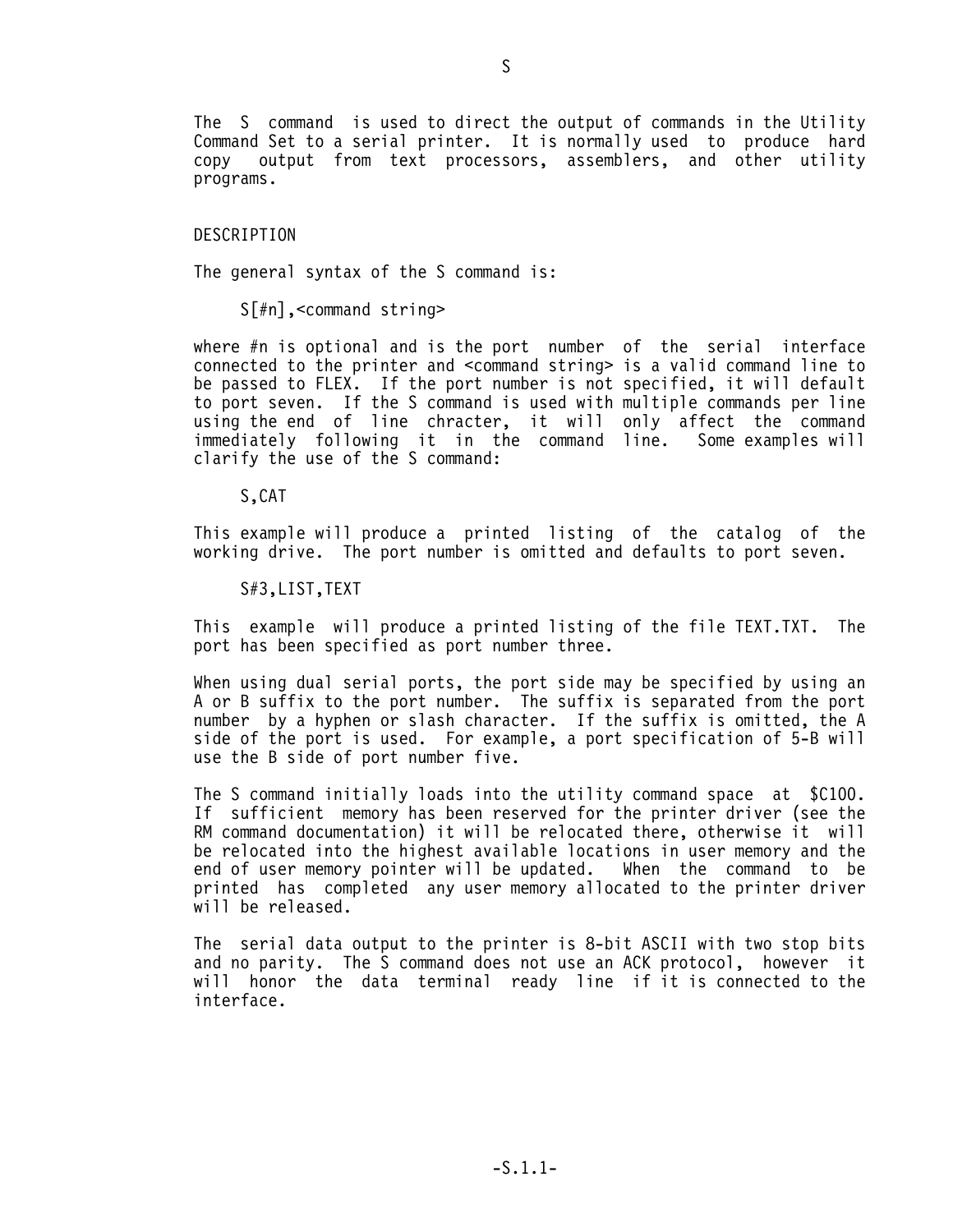The SAVE command is used for saving a section of memory on the disk. Its primary use is for saving programs which have been loaded into memory from tape or by hand.

DESCRIPTION

The general syntax of the SAVE command is:

SAVE,<file spec>,<begin adr>,<end adr>[,<transfer adr>]

where <file spec> is the name to be assigned to the file. The default extension is BIN and the default drive is the working drive. The address fields define the beginning and ending addresses of the section of memory to be written on the disk. The addresses should be expressed as hex numbers. The optional <transfer address> would be included if the program is to be loaded and executed by FLEX. This address tells FLEX where execution should begin. Some examples will clarify the use of SAVE:

 +++SAVE,DATA,100,1FF +++SAVE,1.GAME,0,1680,100

The first line would SAVE the memory locations 100 to 1FF hex on the disk in a file called DATA.BIN. The file would be put on the working drive and no transfer address would be assigned. The second example would cause the contents of memory locations 0 through 1680 to be SAVEd on the disk in file GAME.BIN on drive 1. Since a transfer address of 100 was specified as a parameter, typing 'GAME.BIN' in response to the FLEX prompt after saving would cause the file to be loaded back into memory and execution started at location 100.

If an attempt is made to save a program under a file name that already exists, the prompt "MAY THE EXISTING FILE BE DELETED?" will be displayed. A Y response will replace the file with the new data to be saved while a N response will terminate the save operation.

Sometimes it is desirable to save noncontiguous segments of memory. To do this it would be necessary to first SAVE each segment as a separate file and then use the APPEND command to combine them into one file. If the final file is to have a transfer address, you should assign it to one of the segments as it is being saved. After the APPEND operation, the final file will retain that transfer address.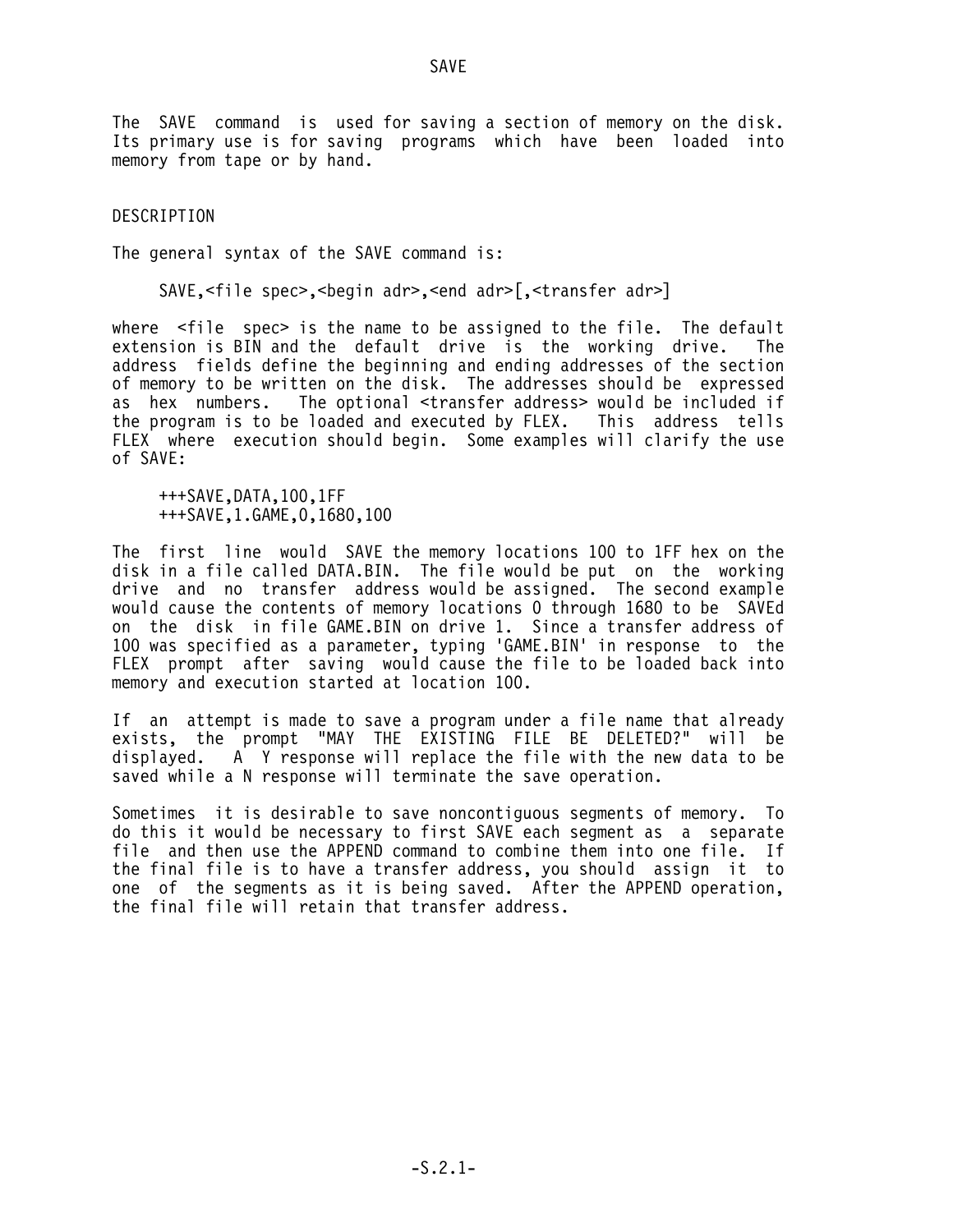# SAVE.LOW

There is another form of the SAVE command resident in the UCS. It is called SAVE.LOW and loads in a lower section of memory than the standard SAVE command. Its use is for saving programs in the Utility Command Space where SAVE.CMD is loa Those interested in creating their own utility commands should consult the 'Advanced Programmer's Guide' for further details.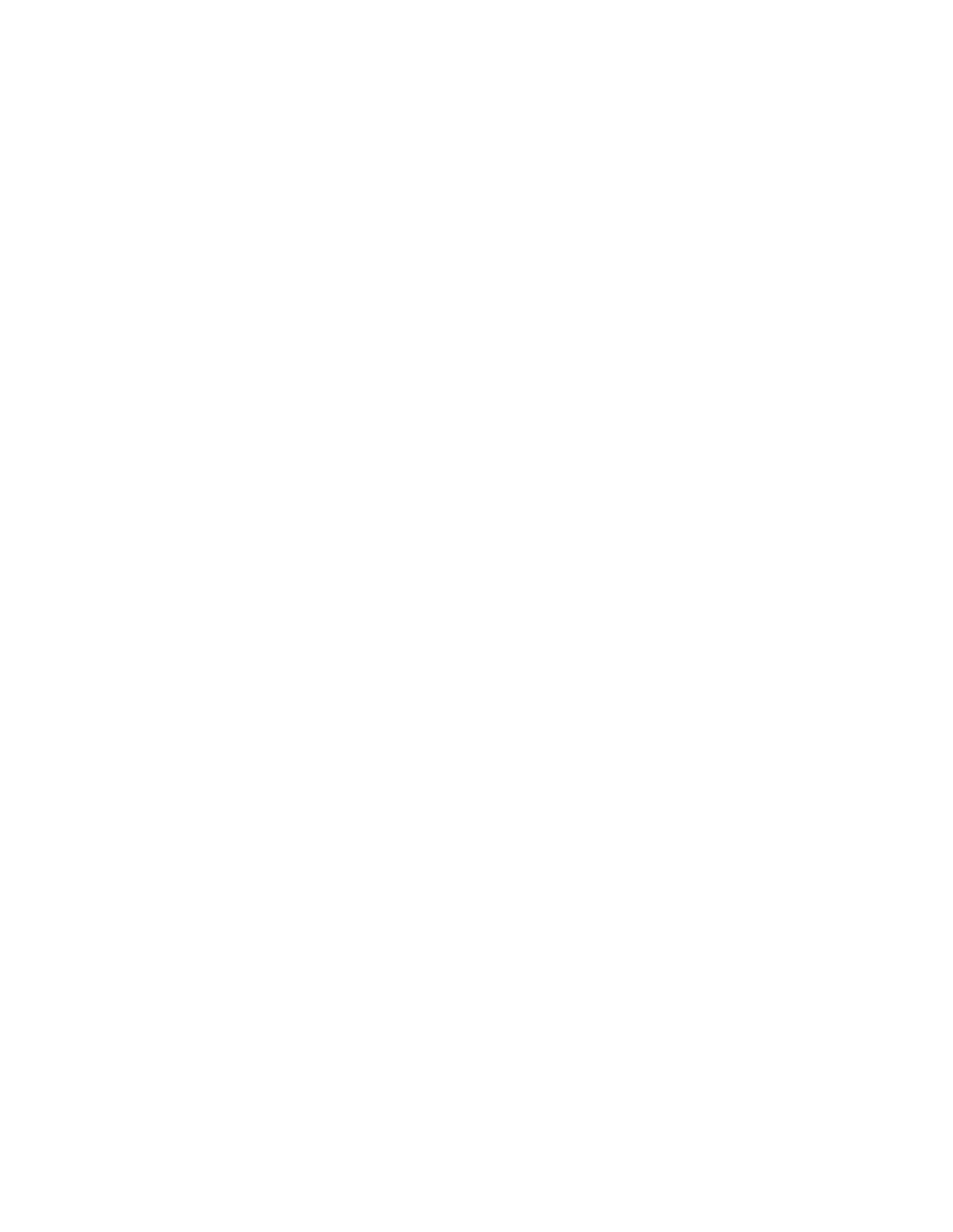SBOX SECTION AND STRUCK STRUCK

The SBOX command is used to configure Flex™ to run with various configurations of memory and I/O. The selected configuration is then reported to the programmer.

#### DESCRIPTION

The general syntax of the SBOX command is

SBOX [, <parameter>=<value>]

where <parameter> is one of the keywords described below, and <value> is a string appropriate to the keyword. Values are either a decimal number or one of the words "YES" or "NO". If a yes or no response is appropriate, you can specify tne single letters "Y" or "N". If no equal sign follows the parameter, an implicit "=Y" is assumed.

The following paragraphs describe each of the keyword parameters and what values they may assume. However, these values are normally set via the Flex™ bootstrap configurator. Using the SBOX command to arbitrarily change these parameters may result in unpredictable results. For example, you can use the SBOX "CPU" parameter to set the "2MHz" bit in the CPU type flag. This does NOT mean that the computer will then be running at 2 MHz. Programs that contain internal timing loops may make use of this flag byte and will then function improperly.

CPU= 1 or CPU=2

This parameter is used to set the CPU speed in MHz in the CPU type flag. It is normally used on non-S/09 systems that have been modified to run at 2 Mhz. The flag is set by the bootstrap configurator in S/09 systems.

PORT=4 or PORT=16

This parameter is used to set the number of addresses per I/O port. The default value is set by the conifigurator and is four for /09 systems only. For S/09, 69/A and 69/K systems, the proper value is sixteen. For compatability purposes, the keyword "IO=" is also accepted for this parameter.

 $PIF=50$  or  $PIF=60$ 

This parameter is the Power Line Frequency. It is set by the configurator on S/09 systems only and defaults to 60 Hz. for other computer systems.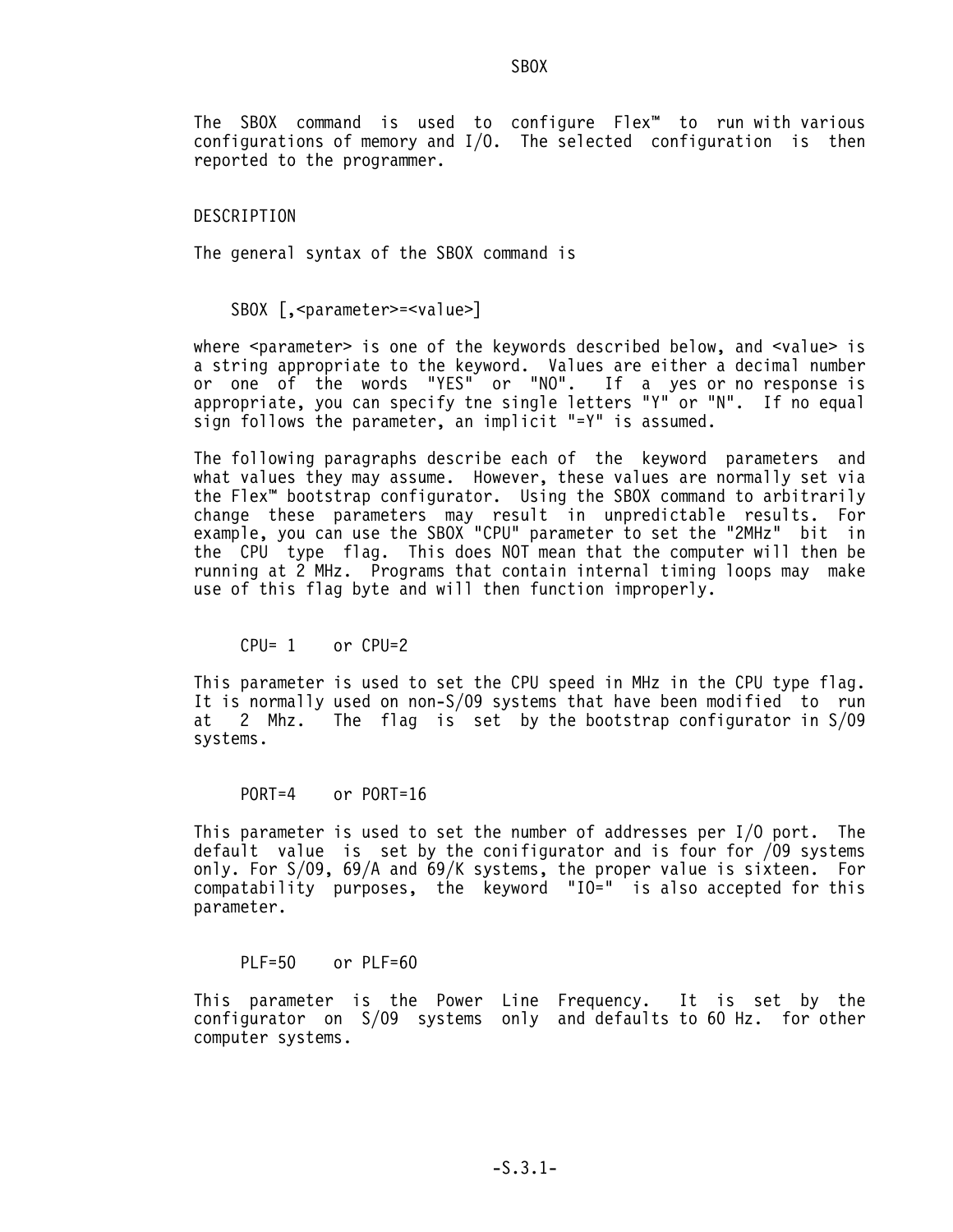EXT=YES or EXT=NO

This value determines whether the system is using extended 20-bit addresses. It is set by the bootstrap if an extended memory unit (such as the Motorola SMS3509) is installed in the computer.

TIMER=YES or TIMER=NO

This parameter is set by the configurator on S/09 systems to reflect the presence of the 68B40 programmable Timer Module on the MP-ID interface. For convenience, the keyword "INT=" (For INTerval timer) is also accepted.

UC=YES or UC=NO

This parameter is defaulted to YES by the bootstrap, and causes Flex™ to internally map all file names into upper case. If both upper and lower case file names are desired, the parameter may be set to "NO".

## NOMSG

The final parameter is not a keyword, and may be specified to supress printing of the option flag settings. This parameter is useful when the SBOX command is included in STARTUP files. When this parameter is not specified, the format of the SBOX report is as follows:

```
 SWTPC Configurator -- Version 2
 -- Memory Size = 128K
- I/O Port Size = 16
 -- CPU Clock Rate = 2MHz
 -- Power Line Frequency = 60 Hz
-- Extended Addressing = Yes
 -- Interval Timer = Yes
 -- Real Time Clock = Yes
 -- Upper Case Only = Yes
```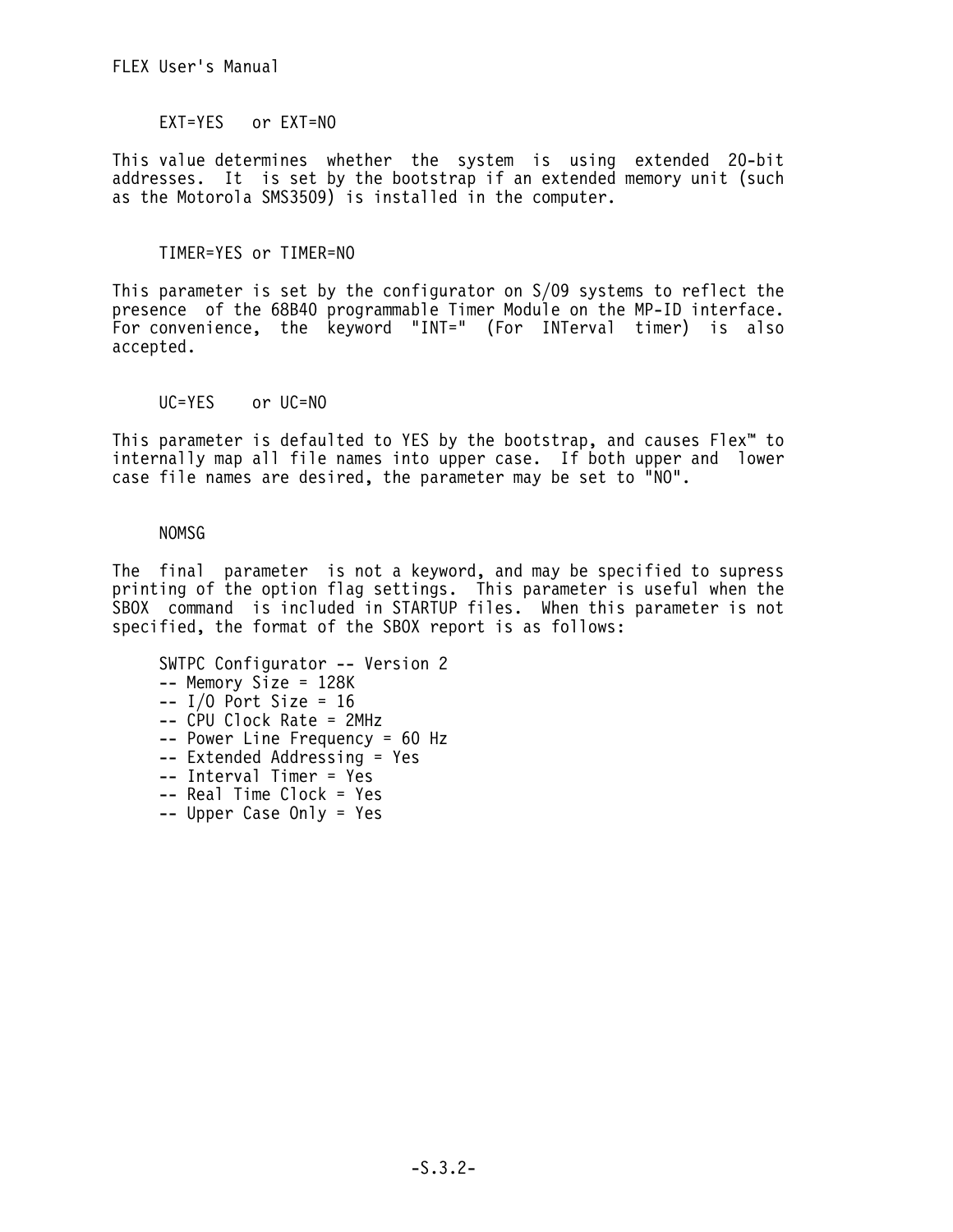The SP command is used to direct the output of commands in the Utility Command get to an IBM Electronic Typewriter Model 50 connected to an MP-WP interface. It is normally used to produce hard copy output from text processors, formatters, and other utility programs.

#### DESCRIPTION

The general syntax of the SP command is:

SP[#n],<command string>

where #n is optional and is the port number of the MP-WP interface connected to the tyepwriter and <command string> is a valid command line to be passed to FLEX. If the port number is not specified, it will default to port seven. If the SP command is used with multiple commands per line using the end of line character, it will only affect the command immediately following it in the command line. Some examples will clarify the use of the SP command:

SP,CAT

This example will produce a printed listing of the catalog of the working drive. The port number is omitted and defaults to port seven.

SP#3,LIST,TEXT

This example will produce a printed listing of the file TEXT.TXT. The port has been specified as port number three.

The SP command initially loads into the utility command space at \$C100. If sufficient memory has been reserved for the printer driver (see the RM command documentation) it will be relocated there, otherwise it will be relocated into the highest available locations in user memory and the end of user memory pointer will be updated. When the command to be printed has completed any user memory allocated to the printer driver will be released.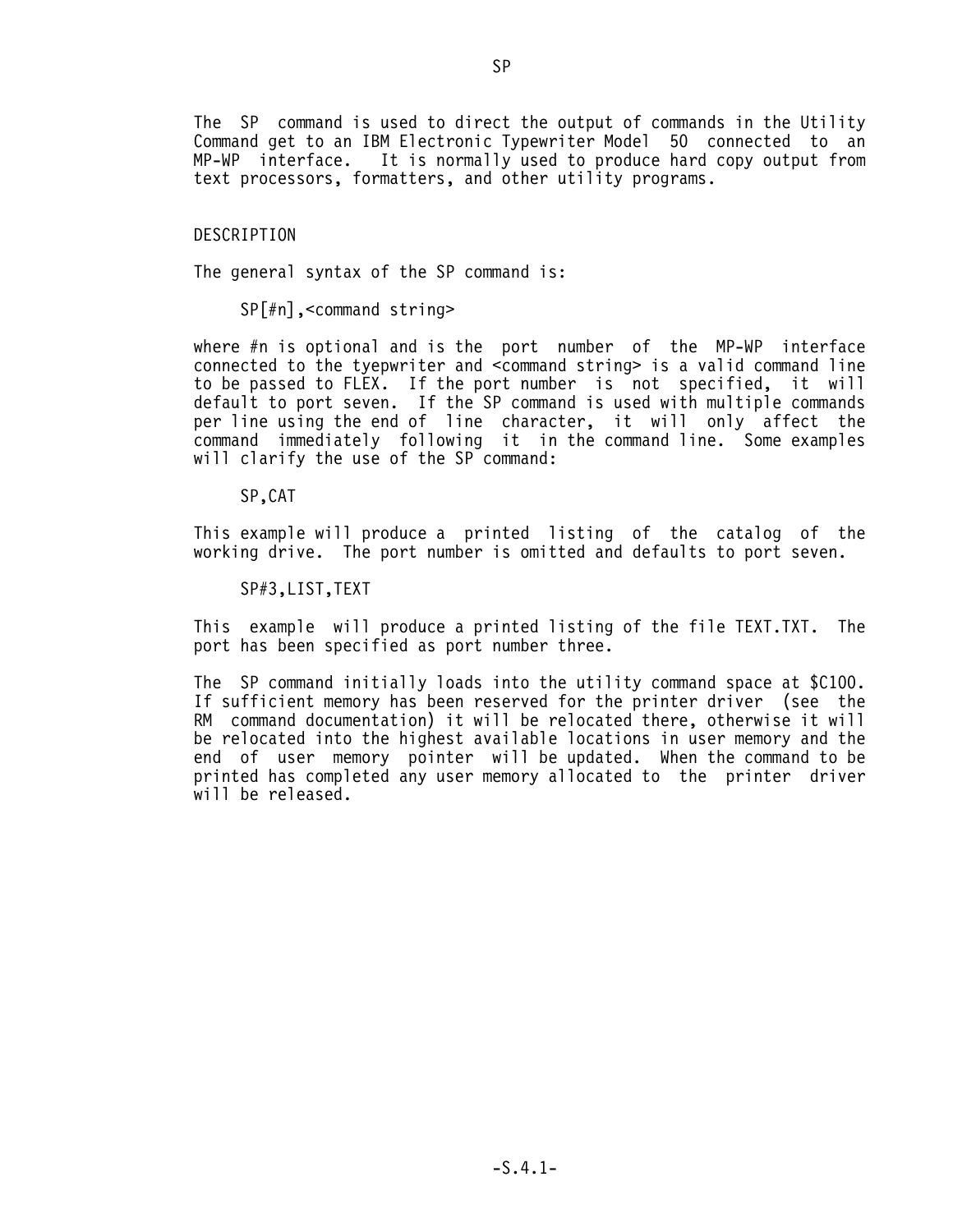### **STARTUP**

STARTUP is not a utility command but is a feature of FLEX. It is often desirable to have the operating system do some special action or actions upon initialization of the system (during the bootstrap loading process). As an example, the user may always want to use BASIC immediately following the boot process. STARTUP will allow for this without the necessity of calling the BASIC interpreter each time.

#### DESCRIPTION

FLEX always checks the disk's directory immediately following the system initialization for a file called STARTUP.TXT. If none is found, the three plus sign prompt is output and the system is ready to accept user's commands. If a STARTUP file is present, it is read and interpreted as a single command line and the appropriate actions are performed. As an example, suppose we wanted FLEX to execute BASIC each time the system was booted. First it is necessary to create the STARTUP file:

```
 +++BUILD,STARTUP
   =BASIC
  =#
 +++
```
The above procedure using the BUILD command will create the desired file. Note that the file consisted of one line (which is all FLEX reads from the STARTUP file anyway). This line will tell FLEX to load and execute BASIC. Now each time this disk is used to boot the operating system, BASIC will also be loaded and run. Note that this example assumes two things. First, the disk must contain FLEX.SYS and must have been LINKed in order for the boot to work properly. Second, it is assumed that a file called BASIC.CMD actually exists on the disk.

Another example of the use of STARTUP is to set system environment paramters such as TTYSET parameters or the assigning of a system and working drive. If the STARTUP command consisted of the following line:

TTYSET,DP=16,WD=60:ASN,W=1:ASN:CAT,0

each time the system was booted the following actions would occur. First, TTYSET would set the 'depth' to 16 and the 'width' to 60. Next, assuming the 'end of line' character is the ':', the ASN command would assign the working drive to drive 1. Next ASN would display the assigned system and working drives on the terminal. Finally, a CATalog of the files on drive 0 would be displayed. For details of the actions of the individual commands, refer to their descriptions elsewhere in this manual.

As it stands, it looks as if the STARTUP feature is limited to the execution of a single command line. This is true but there is a way around the restriction, the EXEC command. If a longer list of operations is desired than will fit on one line, simply create a command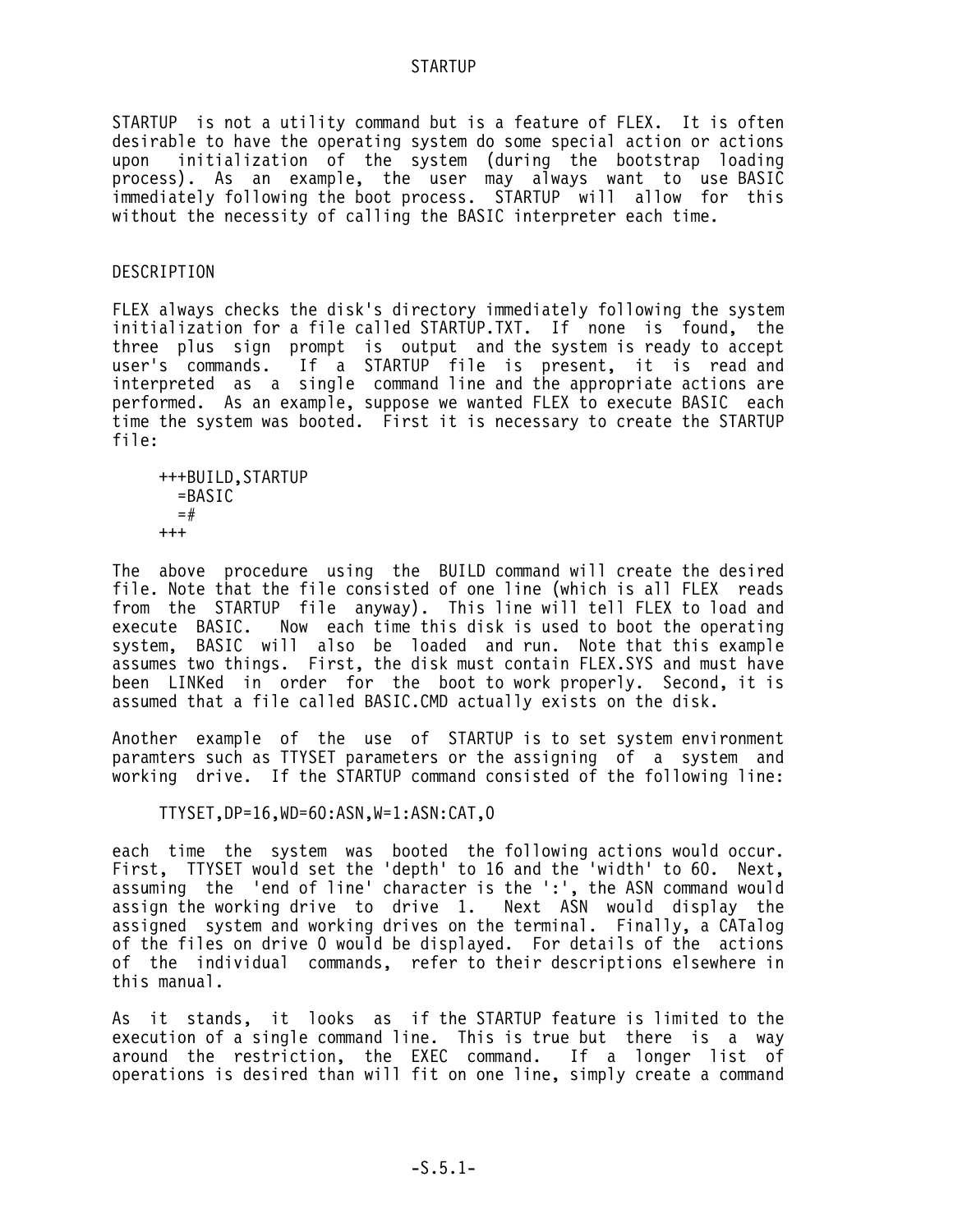FLEX User's Manual

file containing all of the commands desired. Then create the STARTUP file placing the single line:

EXEC,<file name>

where <file name> would be replaced by the name assigned to the command file crea A little imagination and experience will show many uses for the STARTUP feature.

By directing STARTUP to a file that does not have a return to DOS command it is possible to lockout access to DOS. You can correct the problem by hitting the RESET button and beginning execution at address \$CD03. The STARTUP file may then be deleted and if desired, modified. Directing execution to CD03, the DOS warm start address, bypasses the DOS STARTUP function.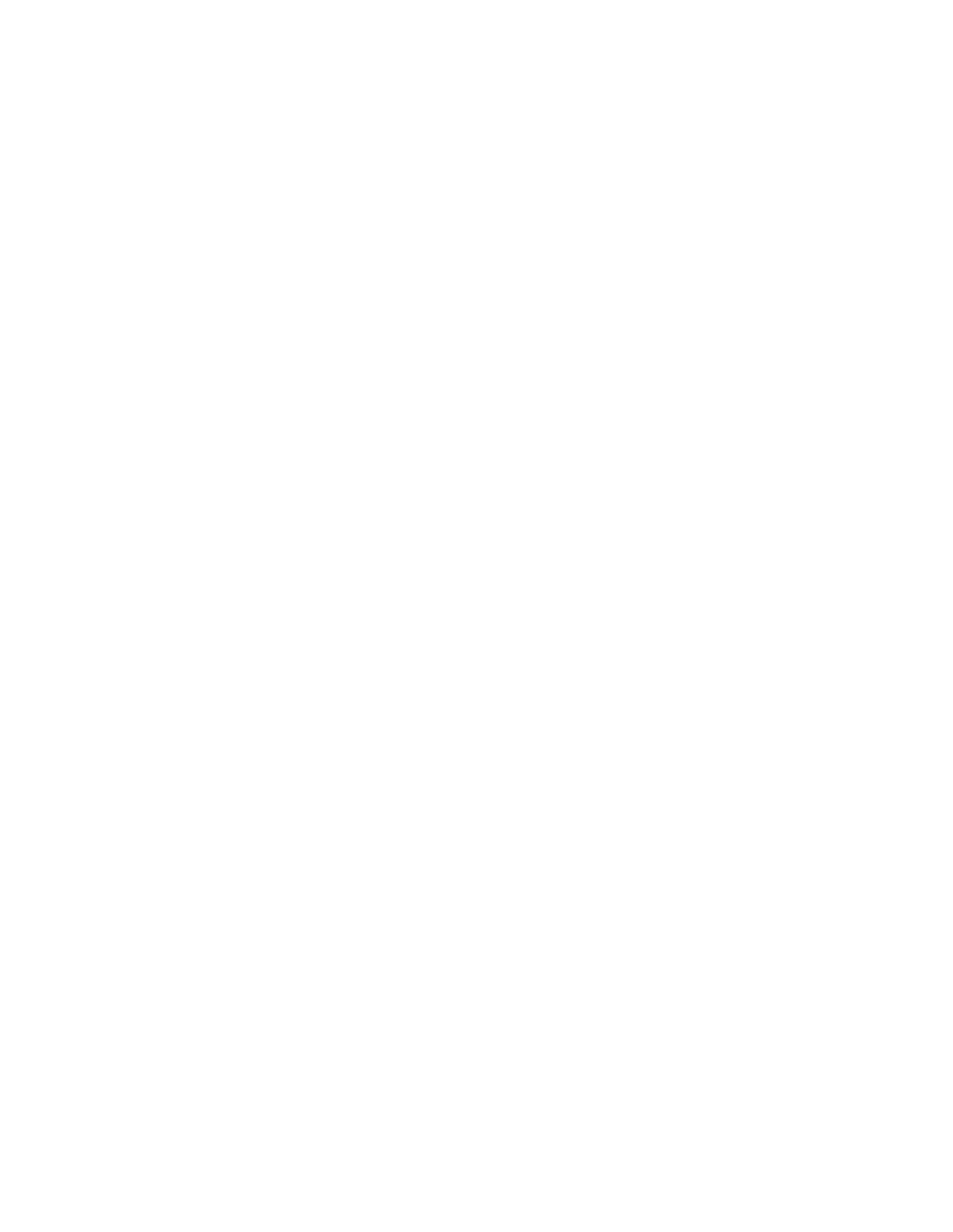#### TTYSET

The TTYSET utility command is provided so the user may control the characteristics of the terminal. With this command, the action of the terminal on input and the display format on output may be controlled.

DESCRIPTION

The general syntax of the TTYSET command is:

TTYSET[,<parameter list>]

where <parameter list> is a list of 2 letter parameter names, each followed by an equals sign  $('='))$ , and then by the value being assigned. Each parameter should be separated by a comma or a space. If no parameters are given, the values of all of the TTYSET parameters will be displayed on the terminal.

The default number base for numerical values is the base most appropriate to the parameter. In the descriptions that follow, 'hh' is used for parameters whose default base is hex; 'dd' is used for those whose default base is decimal. Values which should be expressed in hex are displayed in the TTYSET parameter listing preceded by a '\$'. Some examples follow:

 +++TTYSET +++TTYSET,DP=16,WD=63 +++TTYSET,BS=8,ES=3

The first example simply lists the current values of all TTYSET parameters on the terminal. The next line sets the depth 'DP' to 16 lines and the terminal width, 'WD' to 63 columns. The last example sets the backspace character to the value of hex 8, and the escape character to hex 3.

The following fully describes all of the TTYSET parameters available to the user. Their initial values are defined, as well as any special characteristics they may possess.

BS=hh BackSpace character

This sets the 'backspace' charcter to the character having the ASCII hex value of hh. This character is initially a 'control H' (hex 08), but may be defined to any ASCII character. The action of the backspace character is to delete the last character typed from the terminal. If two backspace characters are typed, the last two characters will be deleted, etc. Setting BS=0 will disable the backspace feature.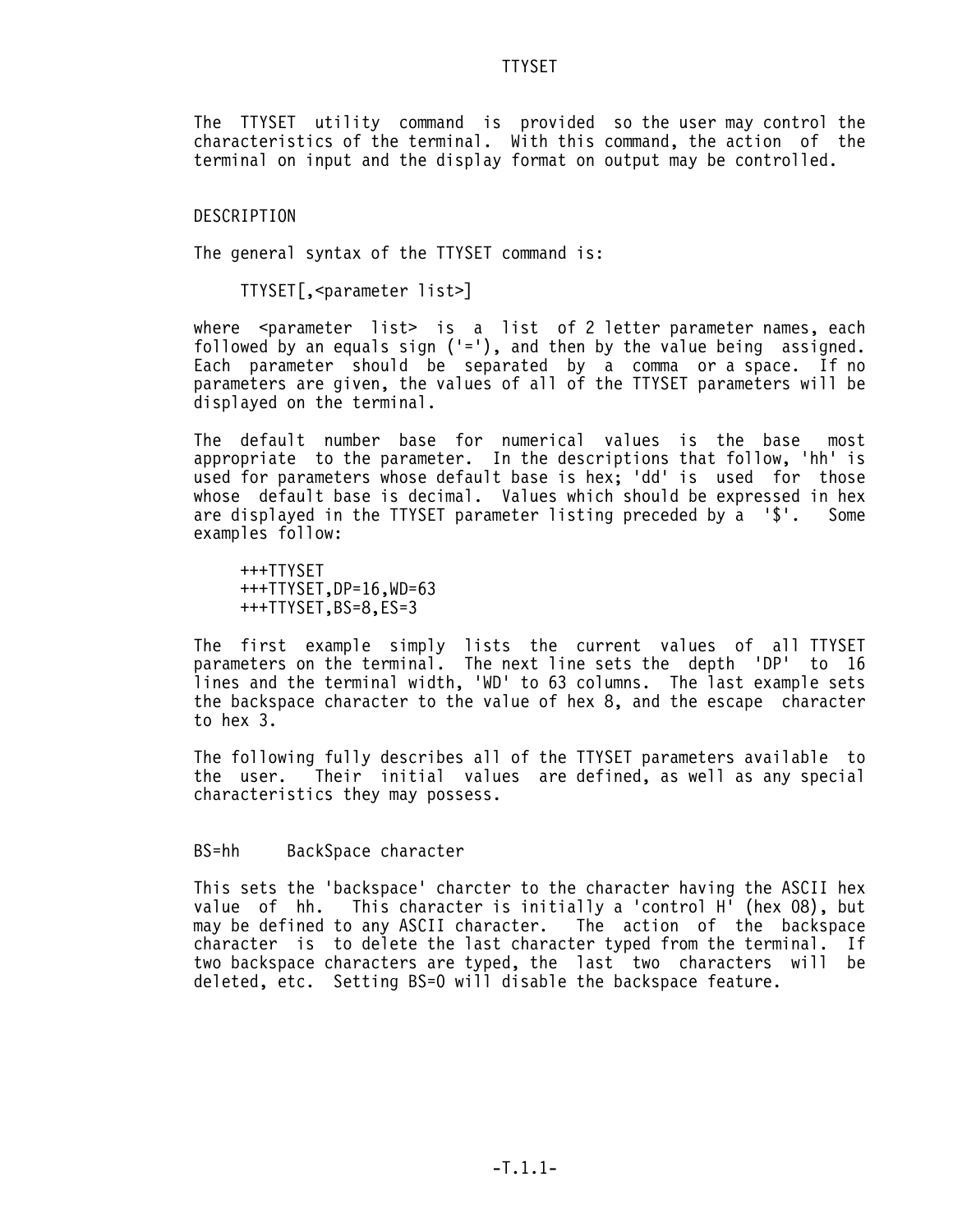BE=hh Backspace Echo character

This defines the character to be sent to the terminal after a 'backspace' character is received. The character printed will have the ASCII hex value of hh. This character is initially set to a null but can be set to any ASCII character.

The BE command also has a very special use that will be of interest to some terminal owners, such as SWTPC CT-64.

If a hex 08 is specified as the echo character, FLEX will output a space (20) then another 08. This feature is very uesful for terminals which decode a hex 08 as a cursor left but which do not erase characters as the cursor is moved.

 Example: Say that you mis-typed the word cat as shown below:  $+++CAY$ 

typing in one CTRL-H (hex 08) would position the cursor on top of the Y and delete the Y from the DOS input buffer. FLEX would then send out a space (\$20) to erase the Y and another 08 (cursor left) to re-position the cursor.

DL=hh DeLete character

This sets the 'delete current line' character to the hex value hh. This character is initially a 'control X' (hex 18). The action of the delete character is to 'erase' the current input line before it is accepted into the computer for execution. Setting DL=0 will disable the line delete feature.

EL=hh End of Line character

This character is the one used by FLEX to separate multiple commands on one input line. It is initially set to a colon (':'), a hex value of 3A. Setting this character to 0 will disable the multiple command per line capability of FLEX. The parameter 'EL=hh' will set the end of line character to the character having the ASCII hex value of hh. This character must be set to a printable character (control characters not allowed).

DP=dd DePth count

This parameter specifies that a page consists of dd (decimal) physical lines of output. A page may be considered to be the number of lines between the fold if using fan folded paper on a hard copy terminal, or a page may be defined to be the number of lines which can be displayed at any one time on a CRT type terminal. Setting DP=0 will disable the paging (this is the initial value). See EJ and PS below for more details of depth.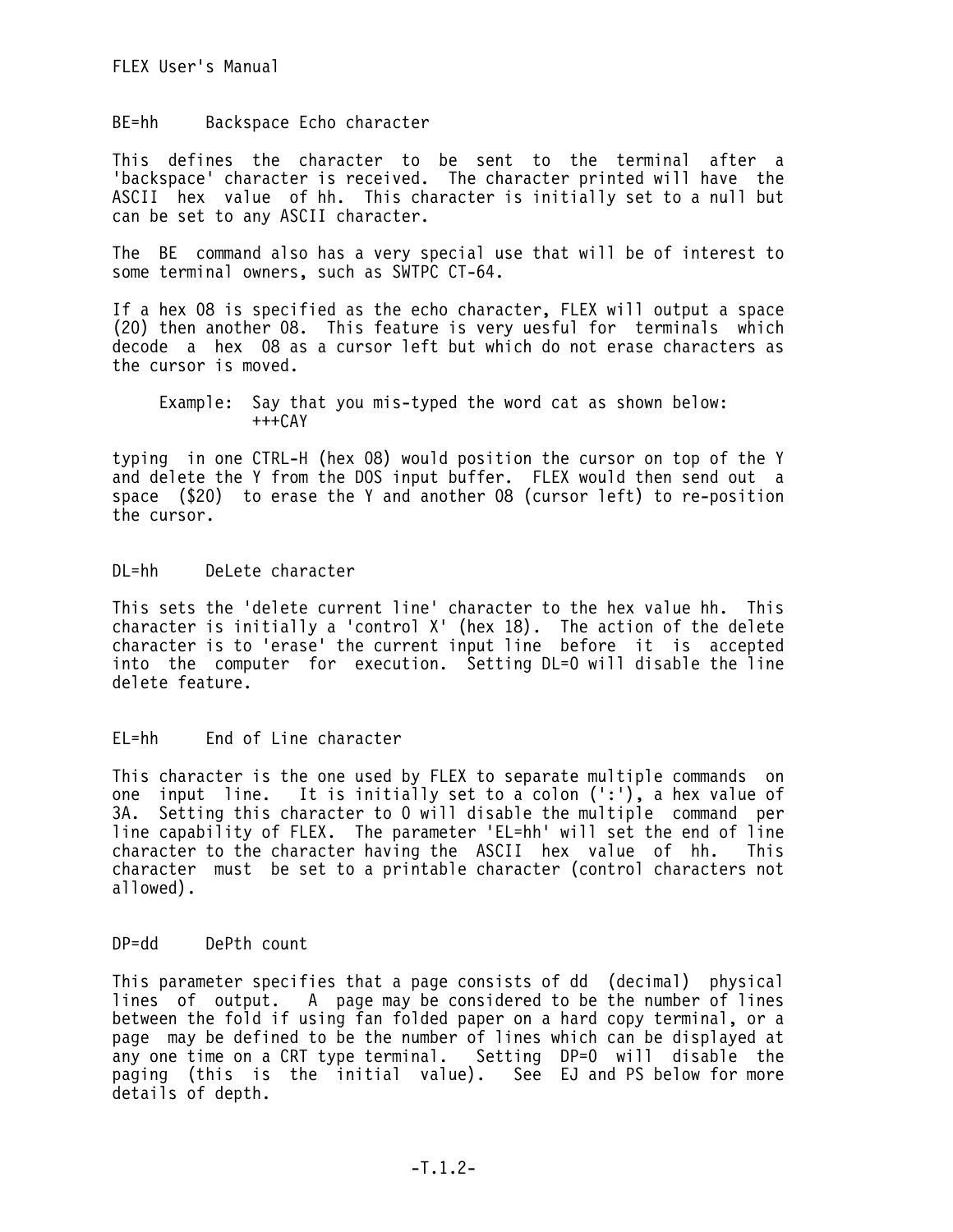## WD=dd WiDth

The WD parameter specifies the (decimal) number of characters to be displayed on a physical line at the terminal (the number of columns). Lines of text longer than the value of width will be 'folded' at every multiple of WD characters. For example, if WD is 50 and a line of 125 characters is to be displayed, the first 50 characters are displayed on a physical line at the terminal, the next 50 characters are displayed on the next physical line, and the last 25 characters are displayed on the third physical line. If WD is set to 0, the width feature will be disabled, and any number of characters will be permitted on a physical line.

## NL=dd NuLl count

This parameter sets the (decimal) number of non-printing (Null) 'pad' characters to be sent to the terminal at the end of each line. These pad characters are used so the terminal carriage has enough time to return to the left margin before the next printable characters are sent. The initial value is 4. Users using CRT type terminals may want to set NL=0 since no pad characters are usually required on this type of terminal.

## TB=hh TaB character

The tab character is not used by FLEX but some of the utilities may require one (such as the Text Editing System). This parameter will set the tab character to the character having the ASCII hex value hh. This character should be a printable character.

### EJ=dd EJect count

This parameter is used to specify the (decimal) number of 'eject lines' to be sent to the terminal at the bottom of each page. If Pause is 'on', the 'eject sequence' is sent to the terminal after the pause is terminated. If the value dd is zero (which it is by default), no 'eject lines' are issued. An eject line is simply a blank line (line feed) sent to the terminal. This feature is especially useful for terminals with fan fold paper to skip over the fold (see Depth). It may also be useful for certain CRT terminals to be able to erase the previous screen contents at the end of each page.

## PS=Y or PS=N PauSe control

This parameter enables (PS=Y) or disables (PS=N) the end-of-page pause feature. If Pause is on and depth is set to some nonzero value, the output display is automatically suspended at the end of each page. The output may be restarted by typing the 'escape' character (see ES description). If pause is disabled, there will be no end-of-page pausing. This feature is useful for those using high-speed CRT terminals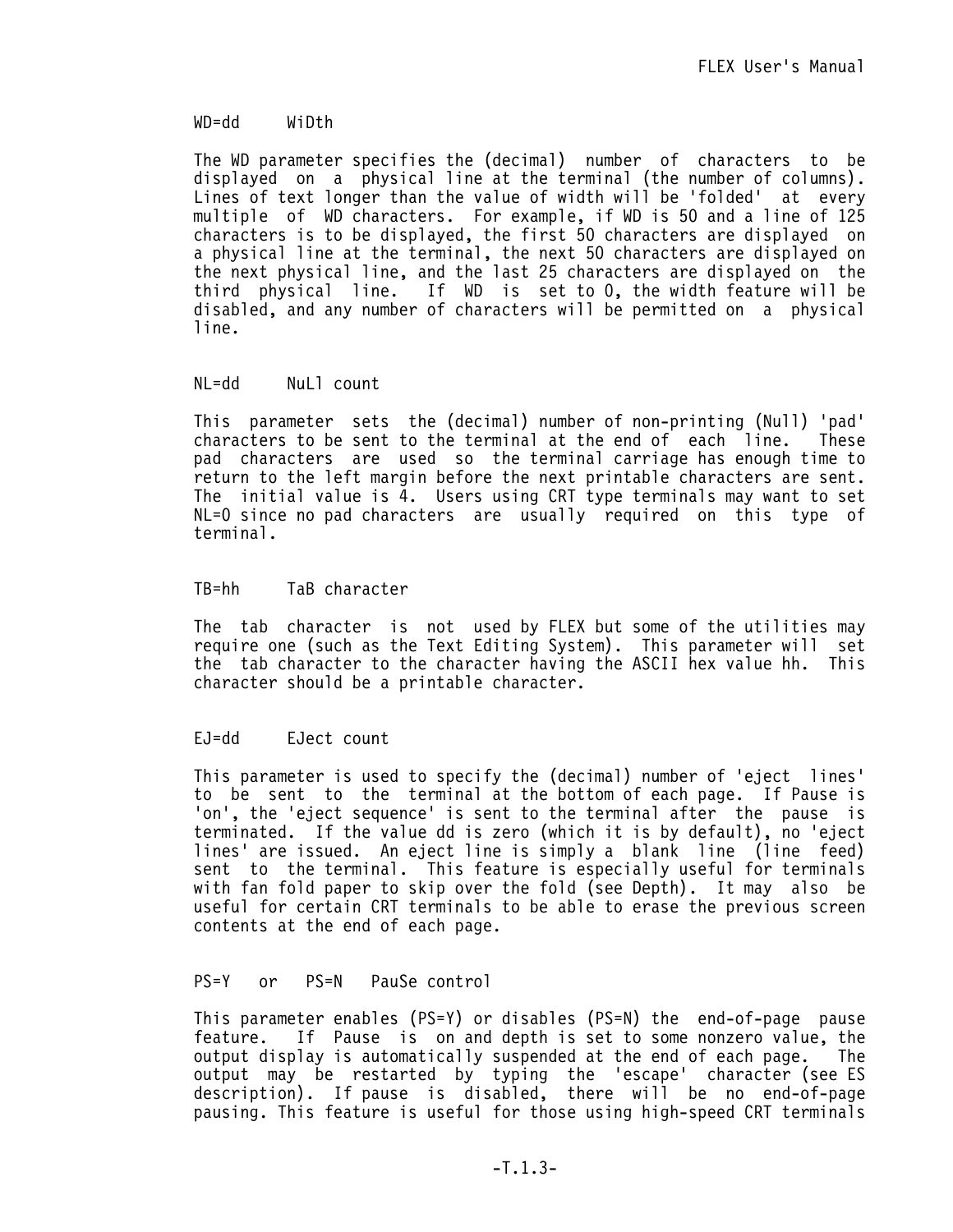to suspend output long enough to read the page of text.

## ES=hh EScape character

The character whose ASCII hex value is hh is defined to be the 'escape character'. Its initial value is \$1B, the ASCII ESC character. The escape character is used to stop output from being displayed, and once it is stopped, restart it again. It is also used to restart output after Pause has stopped it. As an example, suppose you are LISTing a long text file on the terminal and you wish to temporarily halt the output. Typing the 'escape character' will do this (this feature is not supported on computers using a Control Port for terminal communications). At this time (output halted), typing another 'escape character' will resume output, while typing a RETURN key will cause control to return to FLEX and the three plus sign prompt will be output to the terminal. It should be noted that line output stopping always happens at the end of a line.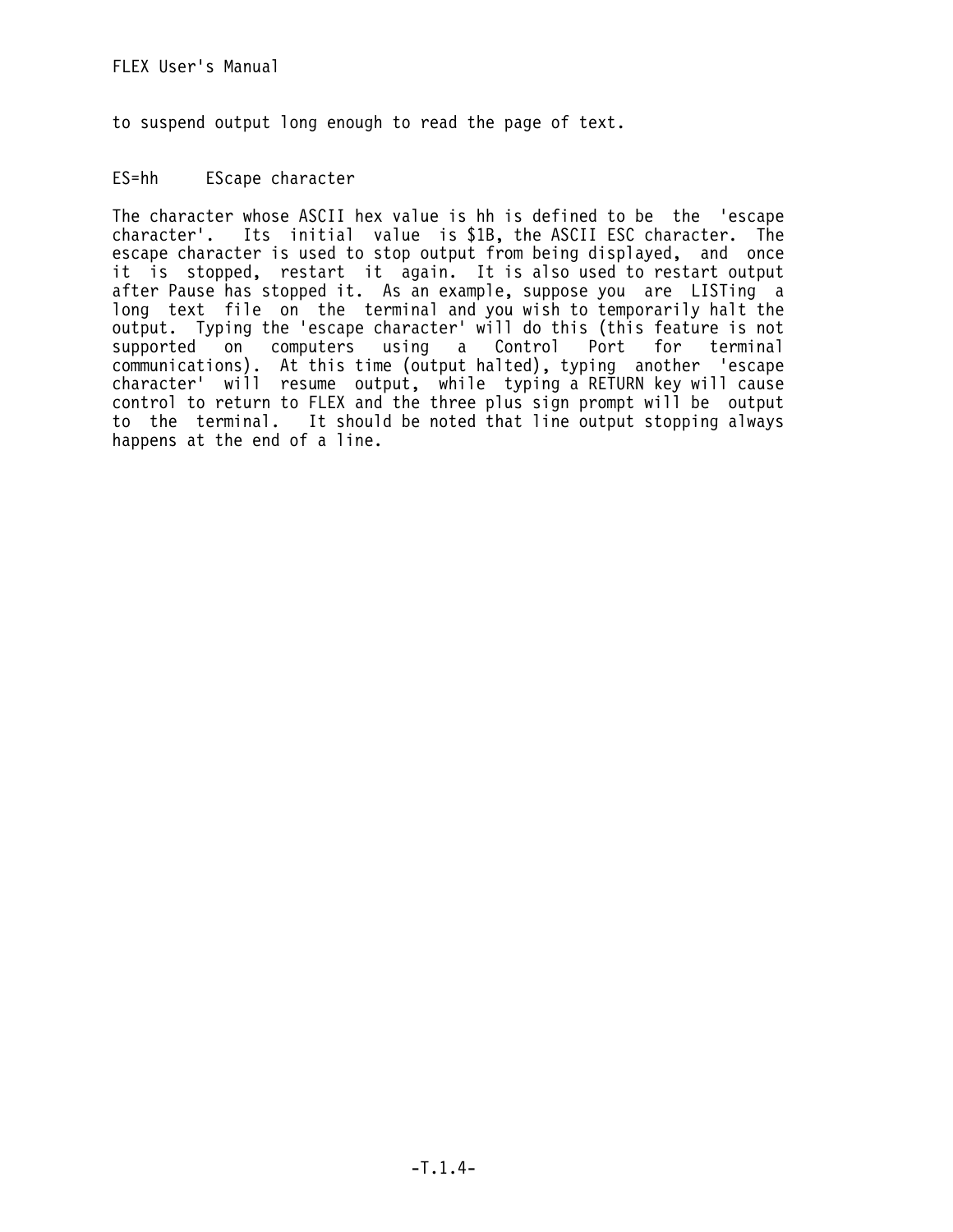### TOUCH

The touch command is used to change the last-altered date in a file directory entry to reflect the current date.

DESCRIPTION

The general syntax of the TOUCH command is:

TOUCH,<file spec>

where <file spec> is the name of the file to be touched. If no extension is specified, a default of .TXT is assumed. The directory entry of the file is updated so that the last altered date is set to the current date. The contents of the file itself are not altered.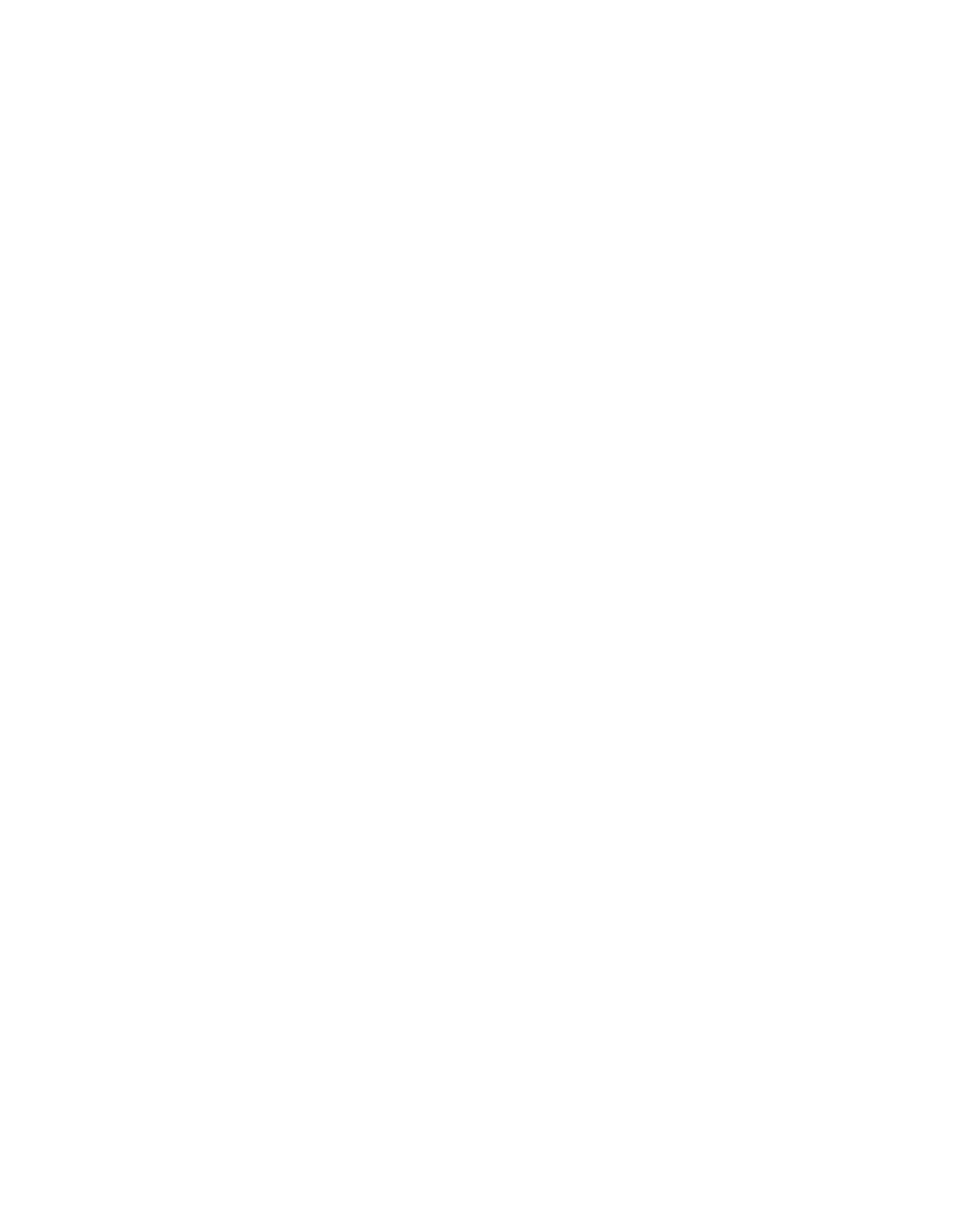## **USEMF**

The USEMF command is used to enable access to an MF-68 MiniFloppy disk unit attached to a 6809 computer system with two 8-inch DMAF drives.

### DESCRIPTION

The general syntax of the USEMF command is:

USEMF

When the USEMF command is executed, a position independent MF-68 driver is loaded into the utility command space at \$C100. The USEM7 program then obtains approximately 330 bytes of memory from the top end of the user memory and relocates the MF-68 driver program into this area. The FLEX® memory end pointer is updated, and the MF-68 driver program is linked into the resident (DMAF) disk drivers. A message is then printed informing the user that the MF-68 drives are now online. The MF-68 drivers will remain resident until the system is re-booted.

Once the USEMF program is executed, any file references with drive specifications of 2 or 3 are directed to MF-68 drives 0 and 1, respectively. The following example shows how USEMF can be used to copy files from a 5-inch diskette to an 8-inch diskette:

 USEMF MF-68 Now Online. COPY,2,0,.TXT

| FILF. | STUFF TXT    | TO DRIVE #0 | COPIED. |
|-------|--------------|-------------|---------|
| FILF. | MORESTUF.TXT | TO DRIVE #0 | COPIED. |
| FILF  | STILLMOR.TXT | TO DRIVE #0 | COPIED. |

etc.

The USEMF command has the following restrictions:

- 1. The command must not be used when the system has been BOOTED from a 5-inch diskette.
- 2. The command must not be used more than once between boots. A convenient way to enforce this limitation is to place the command into the startup file.
- 3. Neither the 5-inch nor the 8-inch NEWDISK command may be run after the USEMF command.
- 4. This command must not be used in conjunction with the UCAL command.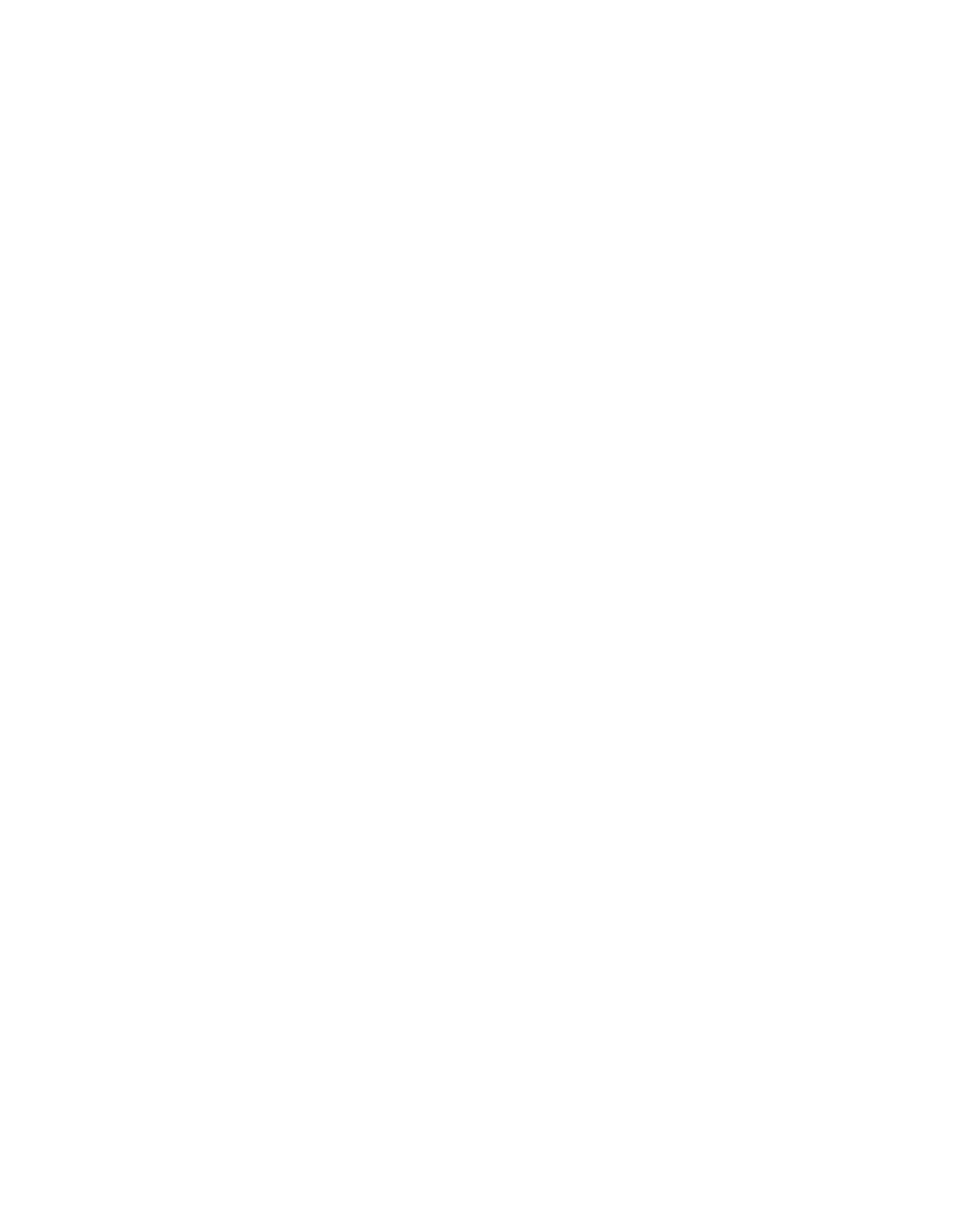The UCAL command is used to enable access to a CalComp Marksman CDS-1 fixed disk unit attached to a 6809 computer system running FLEX9 (Not FLEX9S which includes the CDS-1 drivers) having two 8-inch DMAF drives or two 5-inch MF-68 drives.

#### DESCRIPTION

The general syntax of the UCAL command is:

#### UCAL

When the UCAL command is executed, a position independant CalComp Marksman CDS-1 driver is loaded into the utility command space at \$C100. The UCAL program then obtains approximately 280 bytes of memory from the top end of the user memory and relocates the CDS-1 driver program into this area. The FLEX® memory end pointer, is updated, and the CDS-1 driver program is linked into the resident disk drivers. A message is then printed informing the user that the CDS-1 drive is now online. The CDS-1 drivers will remain resident until the system is re-booted.

Once the UCAL program is executed, any file references with drive specification of 2 is directed to the CDS-1 disk unit. The following example shows how UCAL can be used to copy files from an 8-inch DMAF or 5-inch MF-68 diskette to the CalComp CDS-1 disk unit:

 $+++UCA$  Marksman Now Online. +++COPY,0,2,.TXT

| FILE. | STUFF TXT    | TO DRIVE #2 | COPIED. |
|-------|--------------|-------------|---------|
| FILF. | MORESTUF.TXT | TO DRIVE #2 | COPIED. |
| FILE. | STILLMOR.TXT | TO DRIVE #2 | COPIED. |

etc.

The UCAL command has the following restrictions:

- 1. The command must not be used when the system has been BOOTED with a FLEX9S system already supporting the CalComp drive.
- 2. The command must not be used more than once between boots. A convenient way to enforce this limitation is to place the command into the startup file.
- 3. This command must not be used in conjunction with the USEMF command.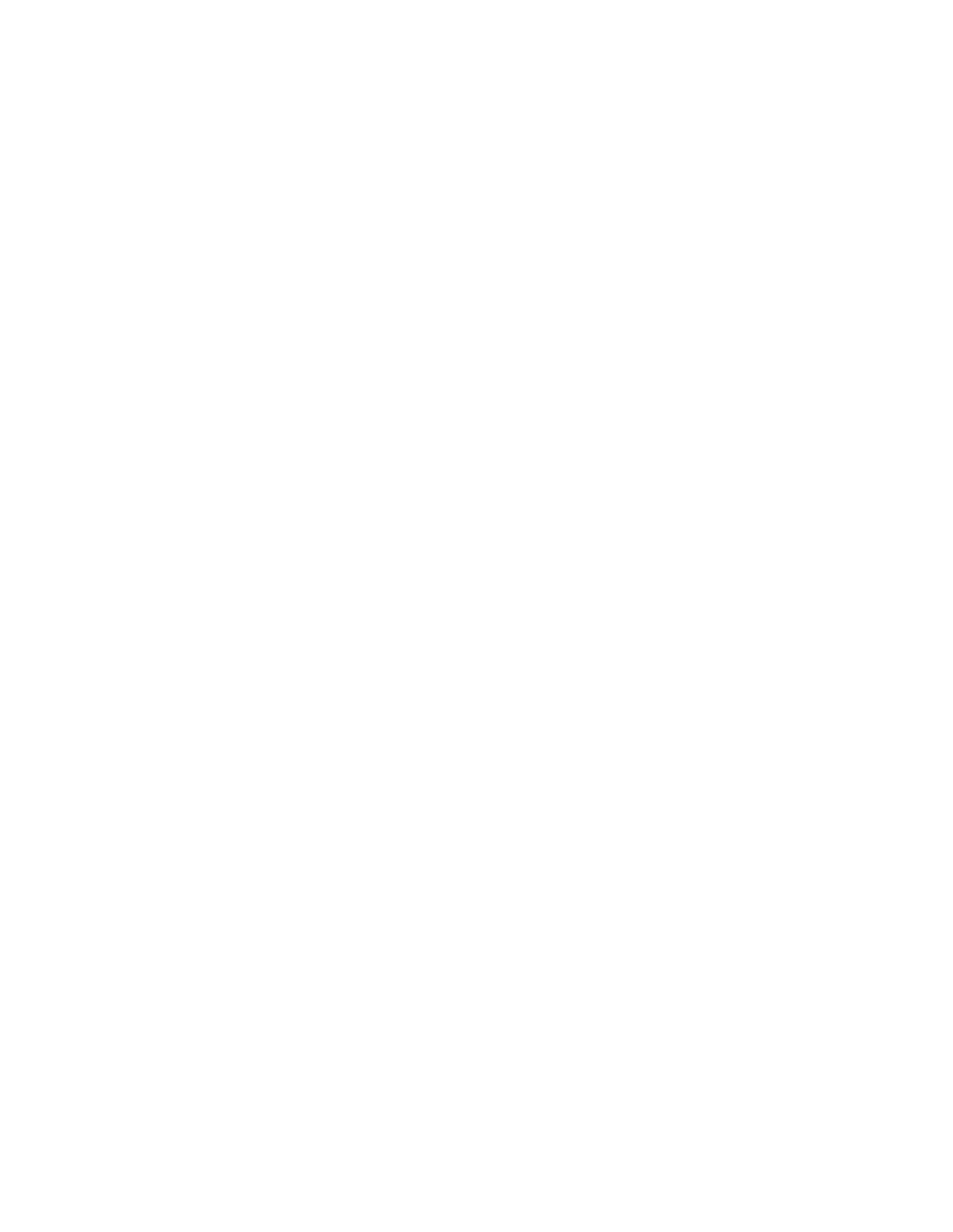The VER command is used to display the version number of a utility or program.

DESCRIPTION

The general syntax of the VER command is:

VER,<file spec>

where <file spec> is the name of the program you wish to check. The default extension is .CMD and the drive defaults to the working drive. As an example:

+++VER,0.CAT

would display the version number of the CAT command (from drive 0) on the terminal.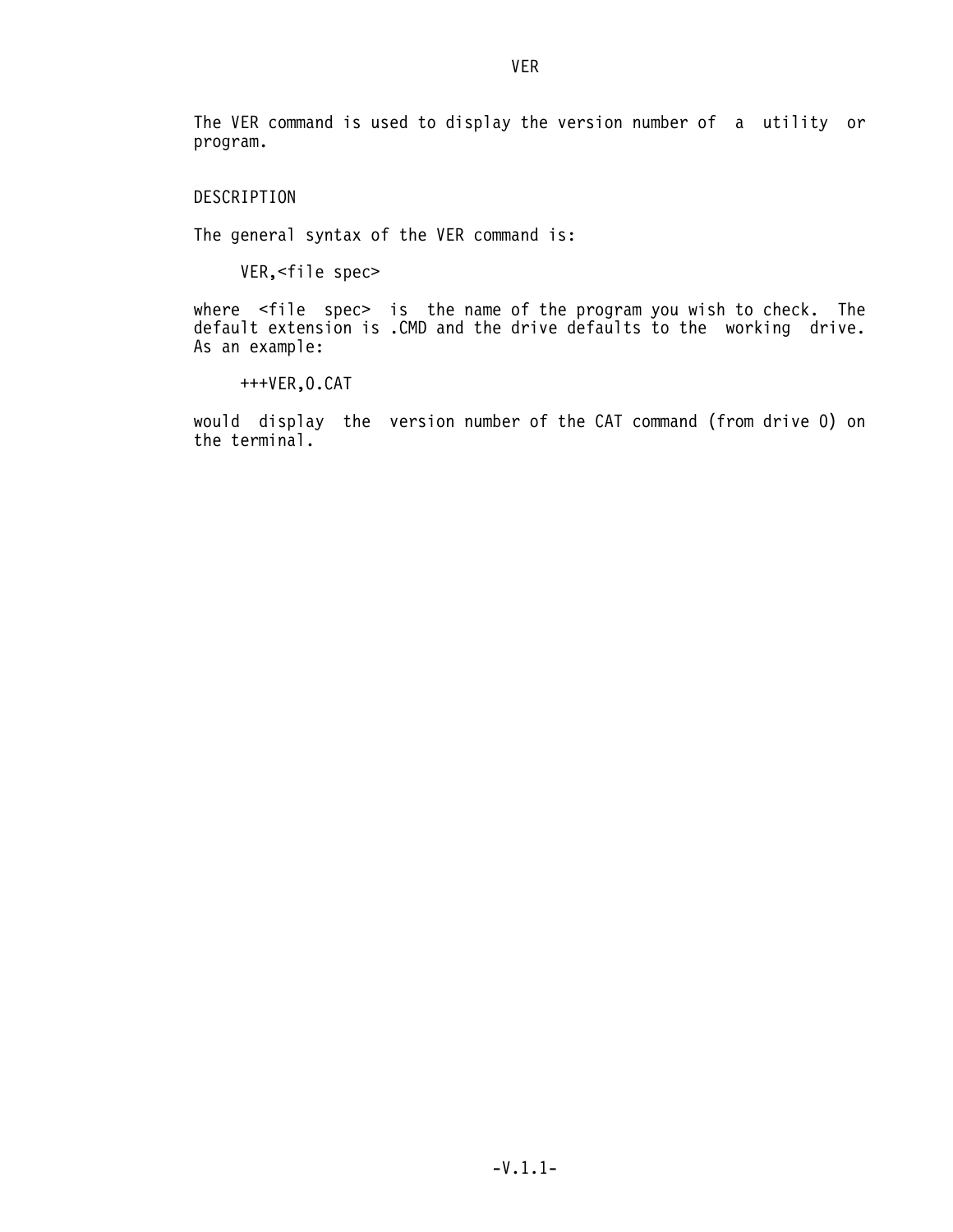The VERIFY command is used to set the File Management System's write verify mode. If VERIFY is on, every sector which is written to the disk is read back from the disk for verification (to make sure there are no errors in any sectors). With VERIFY off, no verification is performed.

DESCRIPTION

The general syntax of the VERIFY command is:

 VERIFY[,ON] or VERIFY[,OFF]

where ON or OFF sets the VERIFY mode accordingly. If VERIFY is typed without any parameters, the current status of VERIFY will be displayed on the terminal. Example:

 +++VERIFY,ON +++VERIFY

The first example sets the VERIFY mode to ON. The second line would display the current status (ON or OFF) of the VERIFY mode. VERIFY causes slower write times, but it is recommended that it be left on for your protection.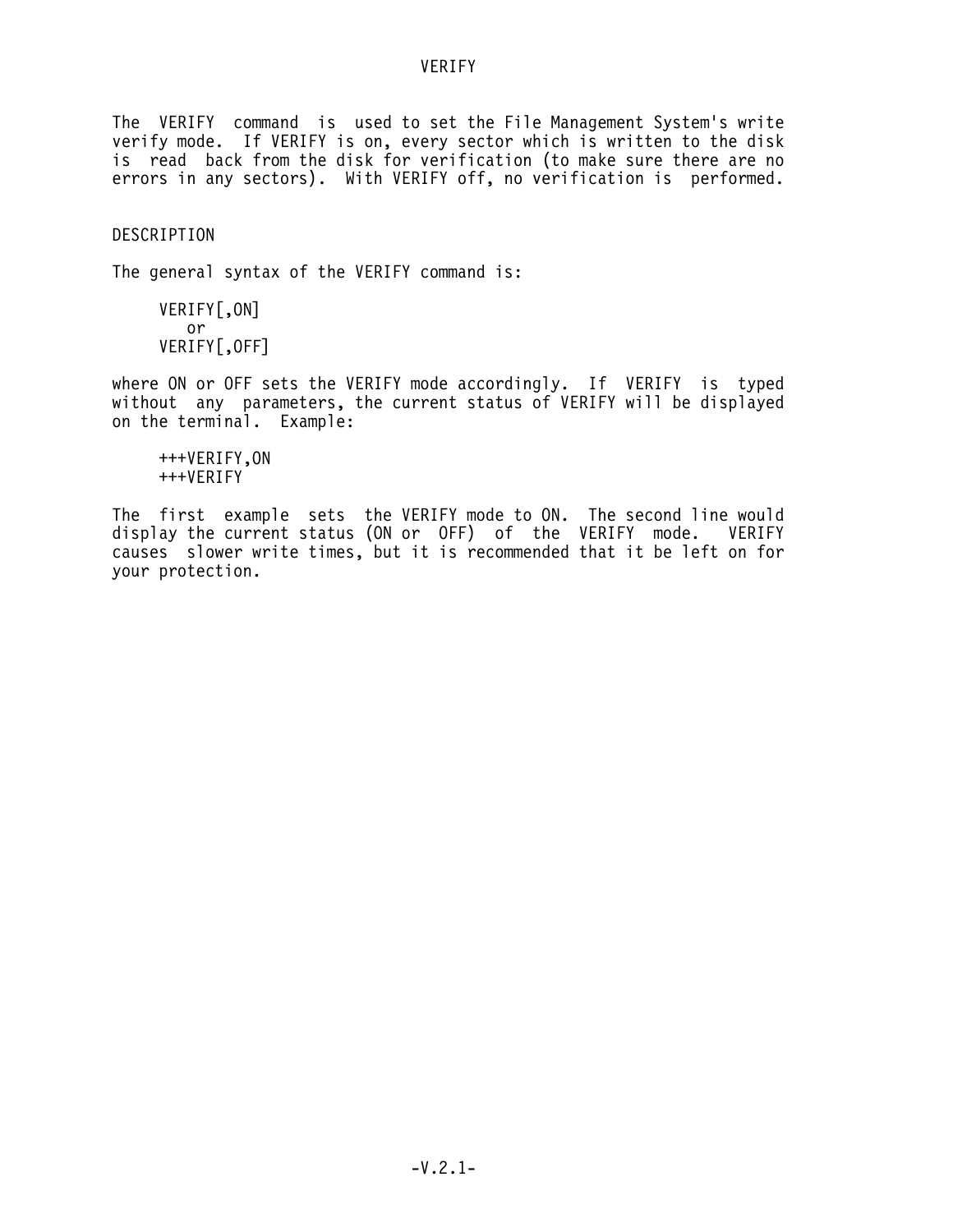#### WRITPROM

 The WRITPROM command is used to write the data contained in a disk file to a 2716 compatible EPROM using a SWTPC MP-R EPROM programmer. WRITPROM first checks the EPROM to be sure that it is erased, writes the data, then verifies the contents.

#### DESCRIPTION

The general syntax of the WRITPROM command is:

WRITPROM[#n],<file spec>,<]oad address>,[+opt]

Where #n is optional and is the port number in which the PROM programmer is installed, <file spec> is the name of the input file, <load address> is the beginning address of the input file that will be written to the EPROM, and [+opt] are the special options (described later) which can be selected. The default extension on the file is .BIN and the default drive is the working drive. The default port for WRITPROM is port #4 and the default file load address is 0000.

Some examples will clarify the syntax of WRITPROM:

 +++WRITPROM,JUNK +++WRITPROM #7,JUNK.CMD.1,C800,+R

 The first example will write the 2K segment starting at address 0000 of the file JUNK.BIN on the working drive to the EPROM on the programmer in port #4. The second example will write the contents of

the file JUNK.CMD on drive 1 starting at address C800 to the EPROM on the programmer in port #7 using extended retry Capability.

## Specifying the Load Address

 The load address entered in the command line specifies the beginning address of the 2K byte segment of the file which will be written to the EPROM. As an example say that we want to store the 4K program DIAG.CMD which resides from D000-DFFF into two EPROMs which will be used in some type of ROM board or controller application. The first EPROM should be written by the command WRITPROM,DIAG.CMD,D000. The second EPROM should be written by WRITPROM,DIAG.CMD,D800. If no address is specified, an address of 0000 is assumed. If an address is specified that does not exist in the file, the message "SPECIFIED FILE CONTAINS ALL BYTES = FF" will be displayed when attempting to write the EPROM since no part of the file will be loaded into WRITPROM's write buffer.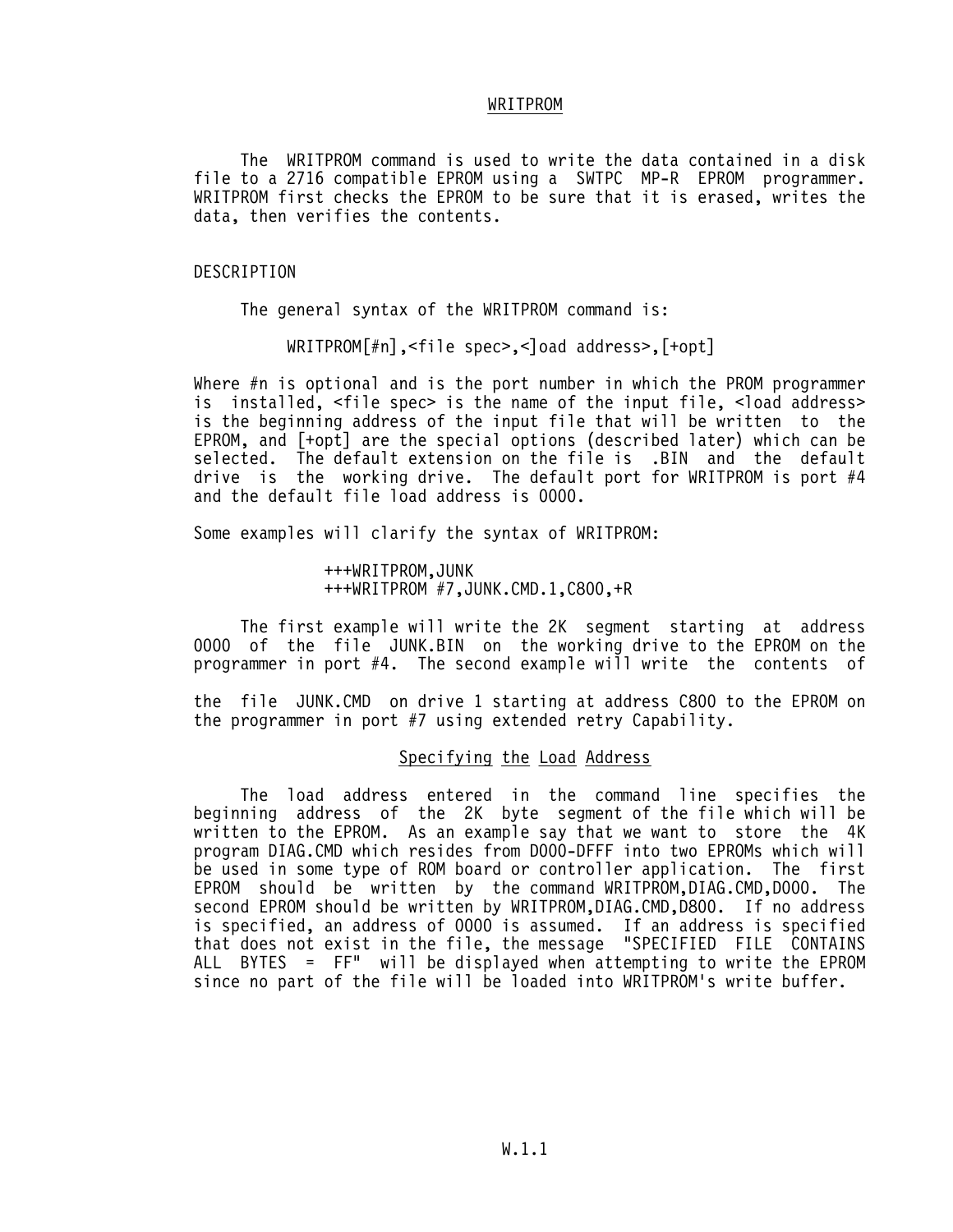## Options

R - Retry

Specifying the +R option in the command line will instruct WRITPROM to do multiple re-trys on programming. This feature should only be used<br>when the normal programming sequence fails to program an EPROM when the normal programming sequence fails to program an EPROM correctly.

### $C -$  Check  $+25$  volts

The C option is used to turn on the +25 volts on the MP-R board. BE SURE THAT NO EPROM IS INSTALLED WHEN USING THIS OPTION. Entering any character thru the keyboard will turn off the 25 volts and return control the the operating system. To be sure that a file that always exists on the disk is used for the input file, the following sequence should always be used to invoke the C option:

#### +++WRITPROM,WRITPROM.CMD,+C

 Remember that this option is for diagnostic purposes only and is normally not used.

### Error Messages

 A number of messages can be displayed if an error is encountered during the programming procedure. Most of the messages are self explanatory. If an EPROM which is not completely erased is used, during the "is the EPROM erased" test any bytes that are not erased will be displayed by the message "BYTE AT (ADDRESS) IS (DATA) - CONTINUE?". Entering a Y will cause WRITPROM to check the next byte. Entering a B will cause the rest of the "is the EPROM erased" check to be bypassed and an N will cause the programming sequence to terminate. When verifying the contents of the EPROM after writing, a similar output is generated for those bytes which did not program correctly. Again the verification can continue by typing Y, be bypassed by typing B or exited by typing N.

 If the message "SPECIFIED FILE CONTAINS ALL BYTES = FF" is ever displayed then either the specified input file contains only \$FF's as data or an incorrect load address was entered.

 The EPROM should not be installed in the programmer until WRITPROM tells you to do so.

## Default Port Addresses

 If desired, the default port addresses can be changed by using the FIX utility on WRITPROM.CMD.

| WRITPROM Address | Contents                            |
|------------------|-------------------------------------|
| 1000             | S/09, 69A, 69K Default Port Address |
| 1002             | /09 Default Port Address            |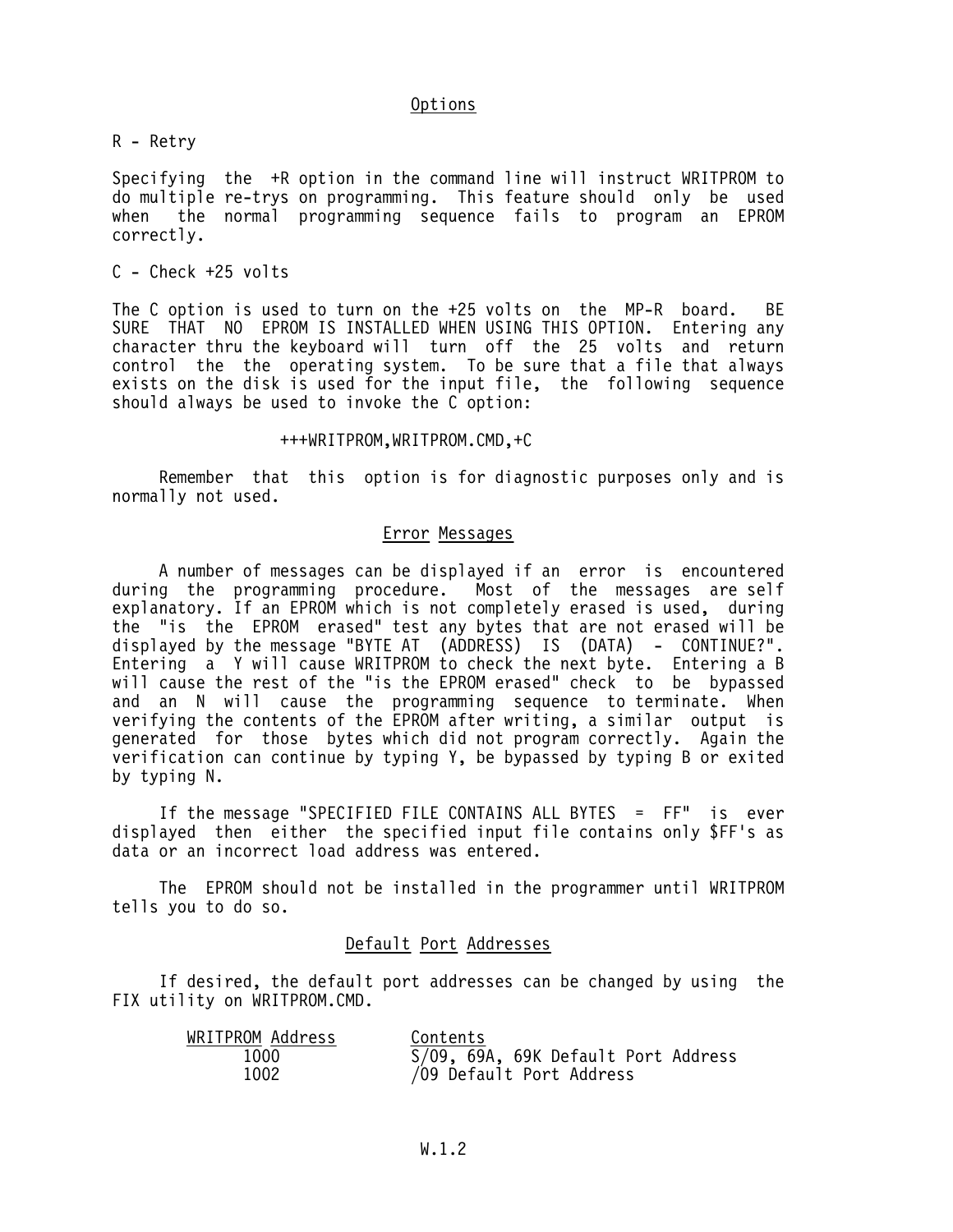XOUT is a special form of the delete command which deletes all files having the extension .OUT.

DESCRIPTION The general syntax of XOUT is:

XOUT[,<drive spec>]

where <drive spec> is the desired drive number. If no drive is specified all, .OUT files on the working drive will be deleted and if auto drive searching is enabled, all .OUT files on drives 1 and 2 will be deleted. XOUT will not delete any files which are delete protected or which are currently in the print queue.

 Example: +++XOUT +++XOUT 1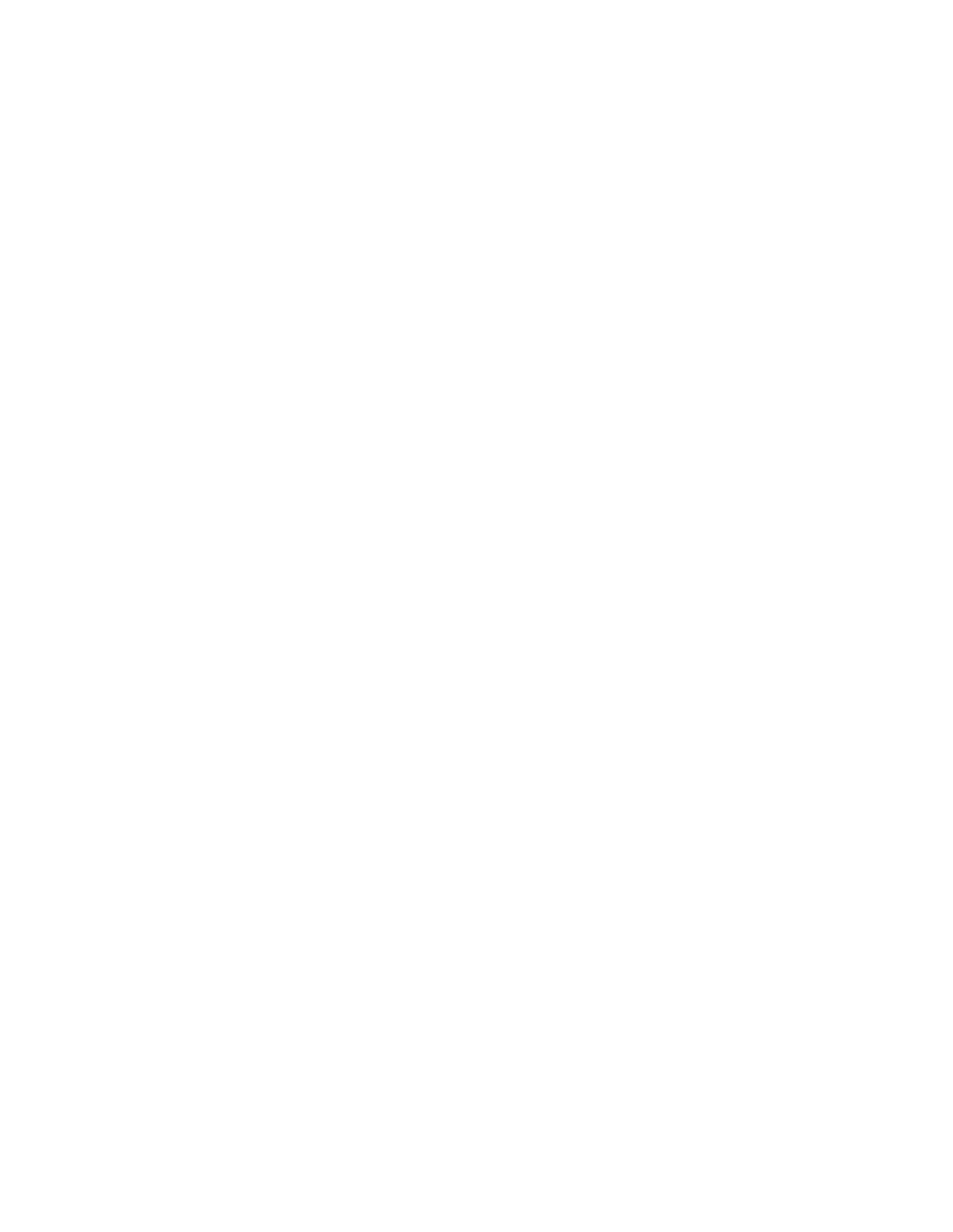The Y command is used to automatically answer "Y" to prompts produced by various FLEX utilities. This facility is especially useful when writing EXEC files.

DESCRIPTION

The general syntax of the Y command is:

Y,<command string>

where <command string> is a valid command line to be passed to FLEX. If the Y command is used with multiple commands per line using the end of line character, it will only affect the command immediately following it. Some examples will show the usefulness of the Y command:

 +++Y,DELETE,JUNK.TXT DELETE "0.JUNK.TXT" ? Y ARE YOU SURE? Y

This example shows how to delete a file without having to reply to the "ARE YOU SURE?" prompt. This is especially useful in EXEC files. In a similar vein, you can perform COPY commands that automatically overwrite existing files, as shown in the following example:

+++Y,COPY,0,1,PROG

FILE PROG1 .TXT TO DRIVE #1 COPIED.<br>FILE PROG2 .TXT TO DRIVE #1 FILE FXIS PROG2 .TXT TO DRIVE #1 FILE EXISTS DELETE ORIGINAL? Y ARE YOU SURE? Y COPIED. TO DRIVE #1 FILE EXISTS DELETE ORIGINAL? Y ARE YOU SURE? Y COPIED.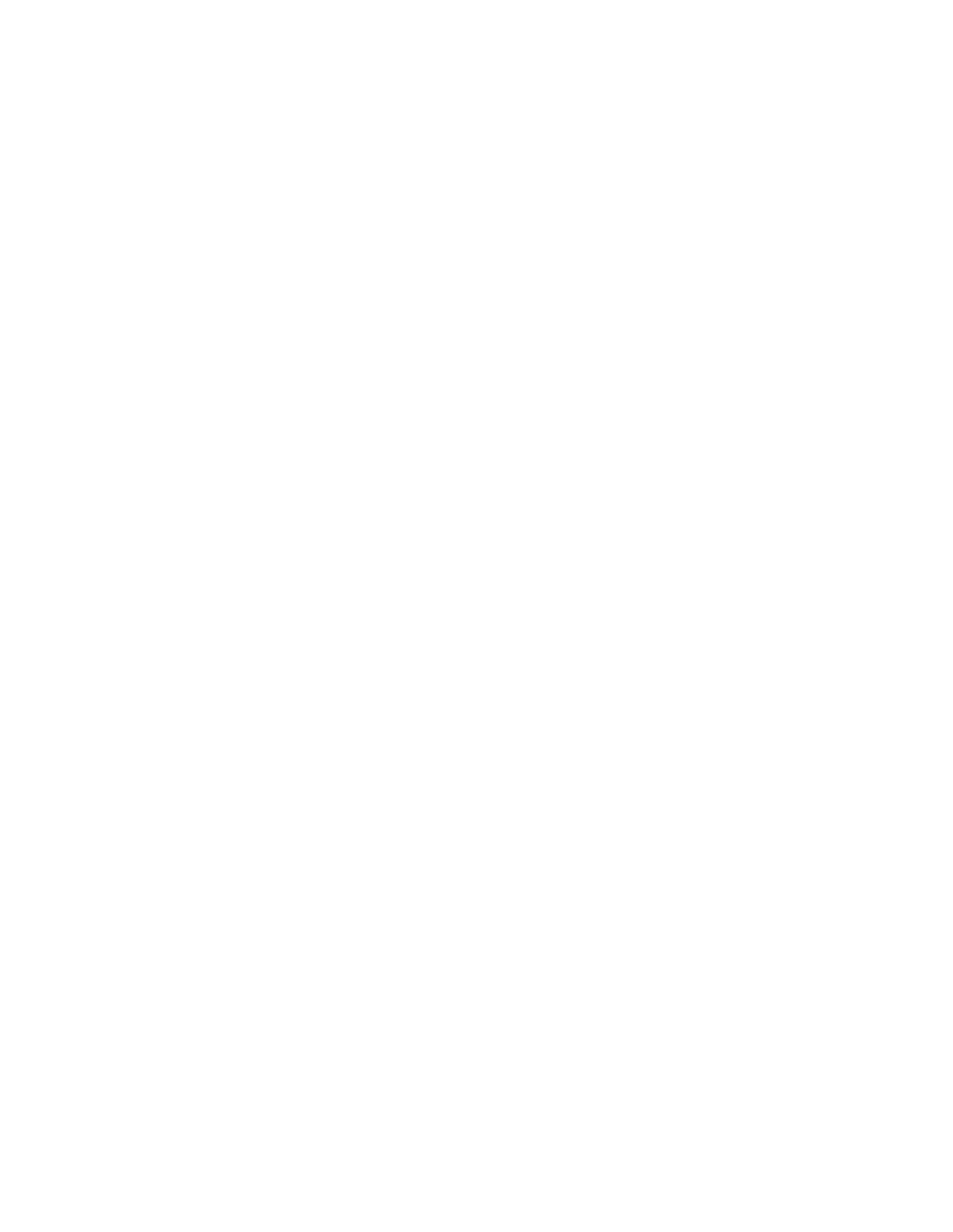## I. DISK CAPACITY

Each sector of a FLEX diskette contains 252 bytes of user data since 4 bytes of each 256 byte sector is used by the system. The various capacities of disks are as follows:

 5-inch Single Sided 340 sectors, 85,680 bytes 680 sectors, 171,360 bytes 8-inch Single Sided, Single Density 1140 sectors, 287,280 bytes 8-inch Single Sided, Double Density 1976 sectors, 497,952 bytes 8-inch Double Sided, Single Density 2280 sectors, 574,560 bytes 8-inch Double Sided, Double Density 3952 sectors, 995,904 bytes

## II. WRITE PROTECT

Floppy disks can normally be physically write protected to prevent FLEX from performing a write operation. Any attempt to write to such a disk will cause an error message to be issued. It is good practice to write protect disks which have important files on them.

A 5-inch disk can be write protected by placing a piece of opaque tape over the small rectangular cutout on the edge of the disk. 8-inch disks are the opposite, i.e., tn order to write on a full size disk, you must place tape over the notch on the rear edge of the diskette. To write protect them, remove the tape. Some 8-inch disks do not have a write protect notch and cannot be write protected.

### III. THE 'RESET' BUTTON

The RESET button on the front panel of your computer should NEVER BE PRESSED DURING A DISK OPERATION. There should never be a need to 'reset' the machine while in FLEX. If the machine is 'reset' and the system is writing data on the disk, it is possible that the entire disk will become damaged. Again, never press 'reset' while the disk is operating! Refer to the 'escape' character in TTYSET for ways of stopping FLEX.

#### IV. NOTES ON THE P COMMAND

The various printer commands initially load into the utility command space at \$C100. A check is then made for a reserved printer driver area (See the RM command) and if available, the printer driver is relocated there. If there is no reserved printer area, the printer drivers are relocated into the high end of user memory and the end of user memory pointer is updated. When the command to be printed completes, the memory occupied by the printer driver is returned to the user memory area.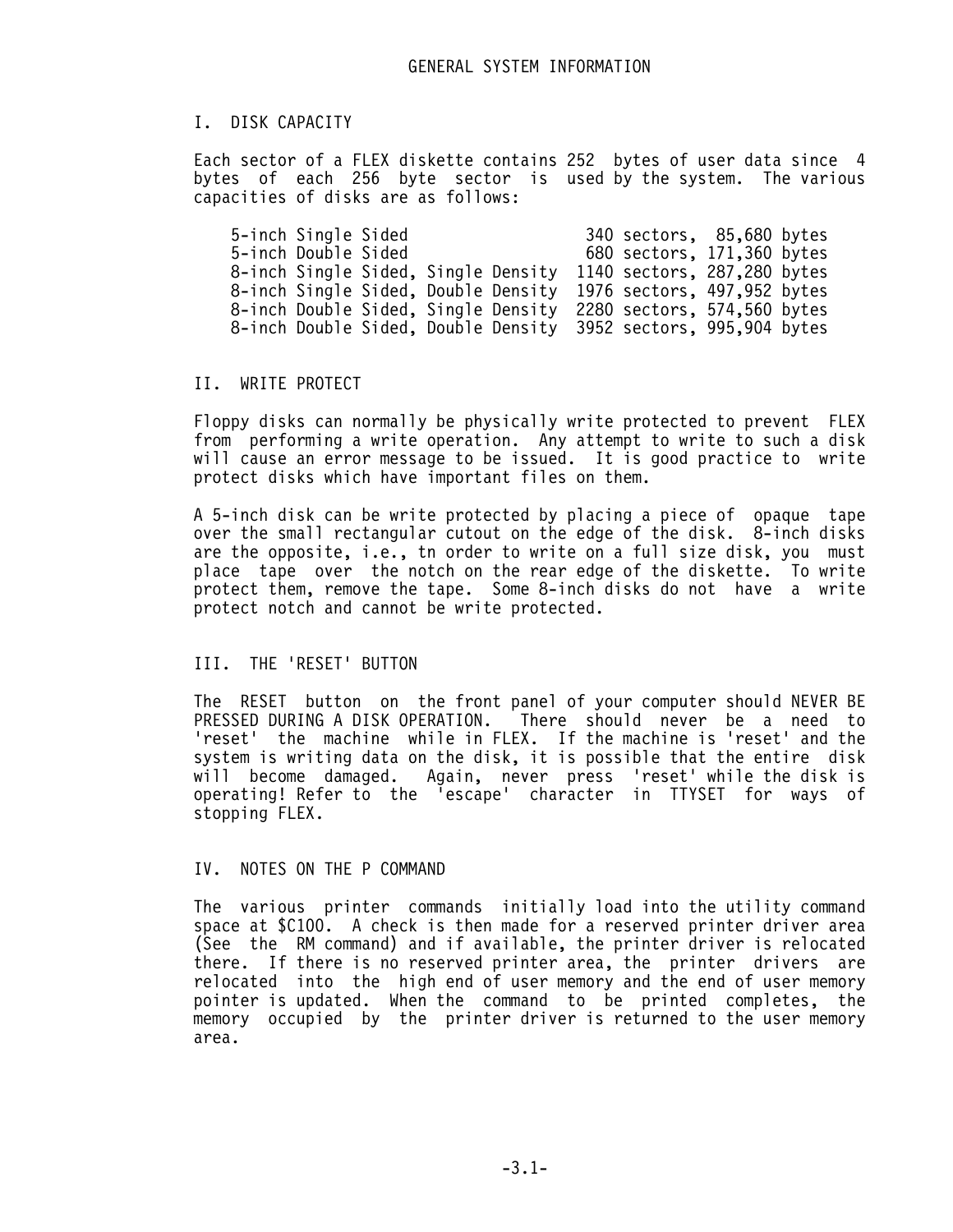# V. ACCESSING DRIVES NOT CONTAINING A DISKETTE

If an attempt is made to access a drive not containing a disk, an error message is normally issued. However, if you are using 5-inch disks and a DC-1 or DC-2 controller, the system will hang up attempting to read until a disk is inserted and the door closed.

## VI. SYSTEM ERROR NUMBERS

Any time that FLEX detects an error during an operation, an appropriate error message will be displayed on the terminal. FLEX internally translates a derived error number into a plain language statement using a look-up table called ERROR.SYS. If you have forgotten to copy this .SYS file onto a disk that you are using, FLEX will report a corresponding number as shown below:

DISK ERROR #xx

where 'xx' is a decimal error number. The table below is a list of these numbers and what error they represent.

## ERROR # MEANING

| $\mathbf 1$    | ILLEGAL FMA FUNCTION CODE ENCOUNTERED      |
|----------------|--------------------------------------------|
|                | THE REQUESTED FILE IS IN USE               |
| $\frac{2}{3}$  | THE FILE SPECIFIED ALREADY EXISTS          |
| 4              | THE SPECIFIED FILE COULD NOT BE FOUND      |
| 5              | SYSTEM DIRECTORY ERROR-REBOOT SYSTEM       |
| 6              | THE SYSTEM DIRECTORY IS FULL               |
| $\overline{7}$ | ALL AVAILABLE DISK SPACE HAS BEEN USED     |
| 8              | READ PAST END OF FILE                      |
| 9              | DISK FILE READ ERROR                       |
| 10             | DISK FILE WRITE ERROR                      |
| 11             | THE FILE OR DISK IS WRITE PROTECTED        |
| 12             | THE FILE IS PROTECTED-FILE NOT DELETED     |
| 13             | ILLEGAL FILE CONTROL BLOCK SPECIFIED       |
| 14             | ILLEGAL DISK ADDRESS ENCOUNTERED           |
| 15             | AN ILLEGAL DRIVE NUMBER WAS SPECIFIED      |
| 16             | DRIVE NOT READY                            |
| 17             | THE FILE IS PROTECTED-ACCESS DENIED        |
| 18             | SYSTEM FILE STATUS ERROR                   |
| 19             | FMS DATA INDEX RANGE ERROR                 |
| 20             | FMS INACTIVE-REBOOT SYSTEM                 |
| 21             | ILLEGAL FILE SPECIFICATION                 |
| 22             | SYSTEM FILE CLOSE ERROR                    |
| 23             | SECTOR MAP OVERFLOW-DISK TOO SEGMENTED     |
| 24             | NON-EXISTENT RECORD NUMBER SPECIFIED       |
| 25             | RECORD NUMBER MATCH ERROR-FILE DAMAGED     |
| 26             | COMMAND SYNTAX ERROR-RE-TYPE COMMAND       |
| 27             | THAT COMMAND IS NOT ALLOWED WHILE PRINTING |
| 28             | WRONG HARDWARE CONFIGURATION               |
|                |                                            |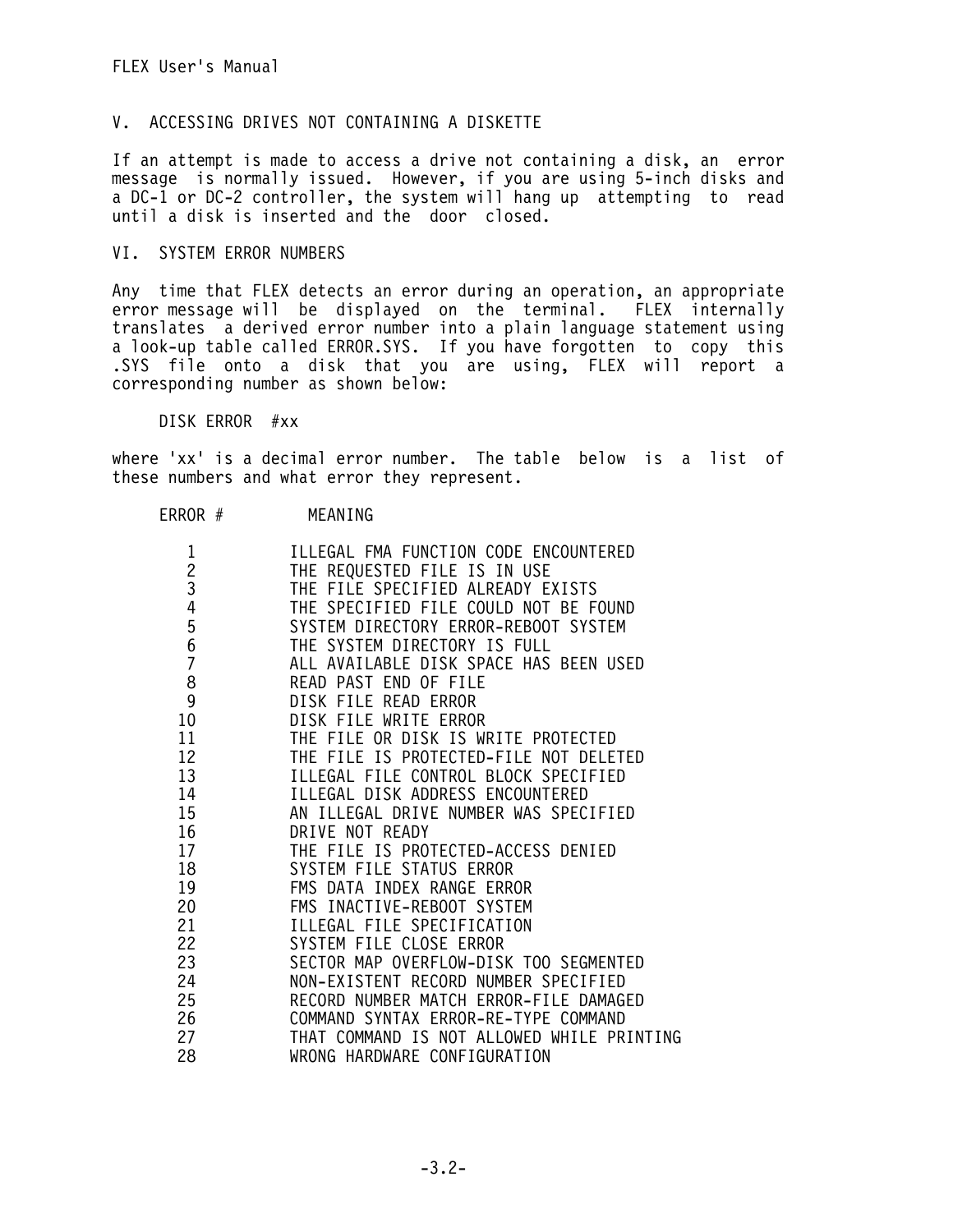## VII. SYSTEM MEMORY MAP

The following is a brief list of the RAM space required by the FLEX Operating System. All address are in hex.

| $0000 - BFFF$                        | User RAM<br>*Note: Some of this space is used by<br>NEWDISK, COPY and the printer utilities. |
|--------------------------------------|----------------------------------------------------------------------------------------------|
| COOO - CO7F                          | System stack                                                                                 |
| C080 - COFF                          | Line Input Buffer                                                                            |
| C100 - C6FF                          | Utility command space                                                                        |
| $C700 - DFFF$                        | Disk Operating System                                                                        |
| CD <sub>00</sub><br>CD <sub>03</sub> | FLEX cold start entry address<br>FLEX warm start entry address                               |

For a more detailed memory map, consult the 'Advanced Programmer's Guide'.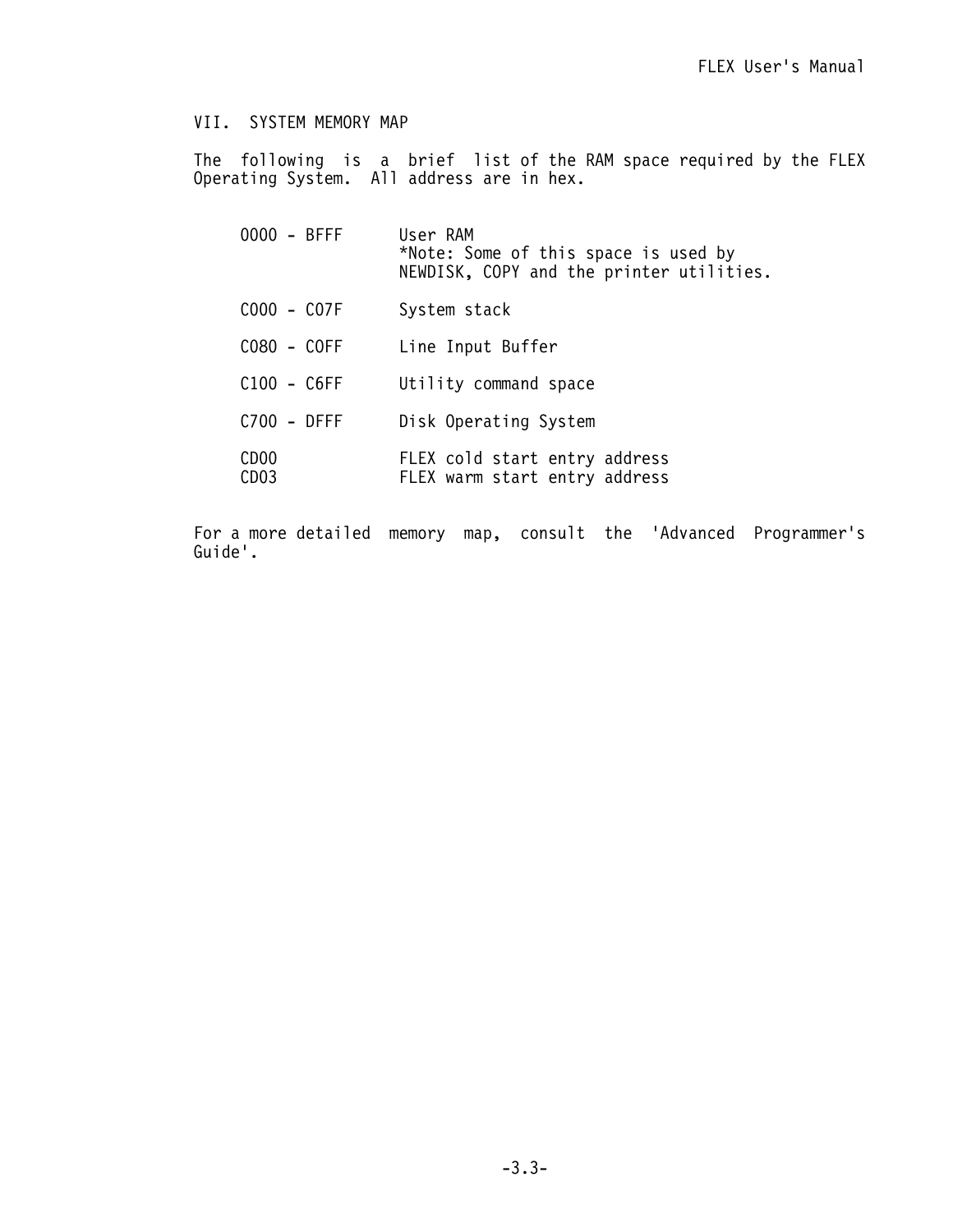### VIII. FLEX OPERATING SYSTEM INPUT/OUTPUT SUBROUTINES

In order for the FLEX I/O functions to operate properly, all user program character input/output subroutines should be vectored thru the FLEX operating system rather than the computer's monitor. Below is a list of FLEX's I/O subroutines and a brief description of each. All given addresses are in hexadecimal.

GETCHR at \$CD15 This subroutine is functionally equivalent to S-BUG's character input routine. This routine will look for one character from the control terminal (I/0 port #1) and store it in the A accumulator. Once called, the input routine will loop within itself until a character has been input. Anytime input is desired, the call JSR GETCHR or JSR \$CD15 should be used.

GETCHR automatically sets the 8th bit to 0 and does not check for parity. A call to this subroutine affects the processor's registers as follows:

 ACC. A loaded with the character input from the terminal B,X,Y,U not affected

PUTCHR at \$CD18 This subroutine is used to output one character from the computer to the control port  $(I/O$  port  $#1$ ). It is functionally equivalant to the output character routine in S-BUG.

To use PUTCHR, the character to be output should be placed in the A accumulator in its ASCII form. For example, to output the letter 'A' on the control terminal, the following program should be used:

 LDA #\$41 JSR \$CD18

The processor's registers are affected as follows:

 ACC. A changed internally B,X,Y,U not affected

PSTRNG at \$CD1E

PSTRNG is a subroutine used to output a string of text on the control terminal. When address \$CD1E is called, a carriage return and line feed will automatically be generated and data output will begin at the location pointed to by the index register. Output will continue until a hex 04 is seen. The same rules for using the ESCAPE and RETURN keys for stopping output apply as described earlier.

The accumulator and register status after using PSTRNG are as follows:

ACC. A Changed during the operation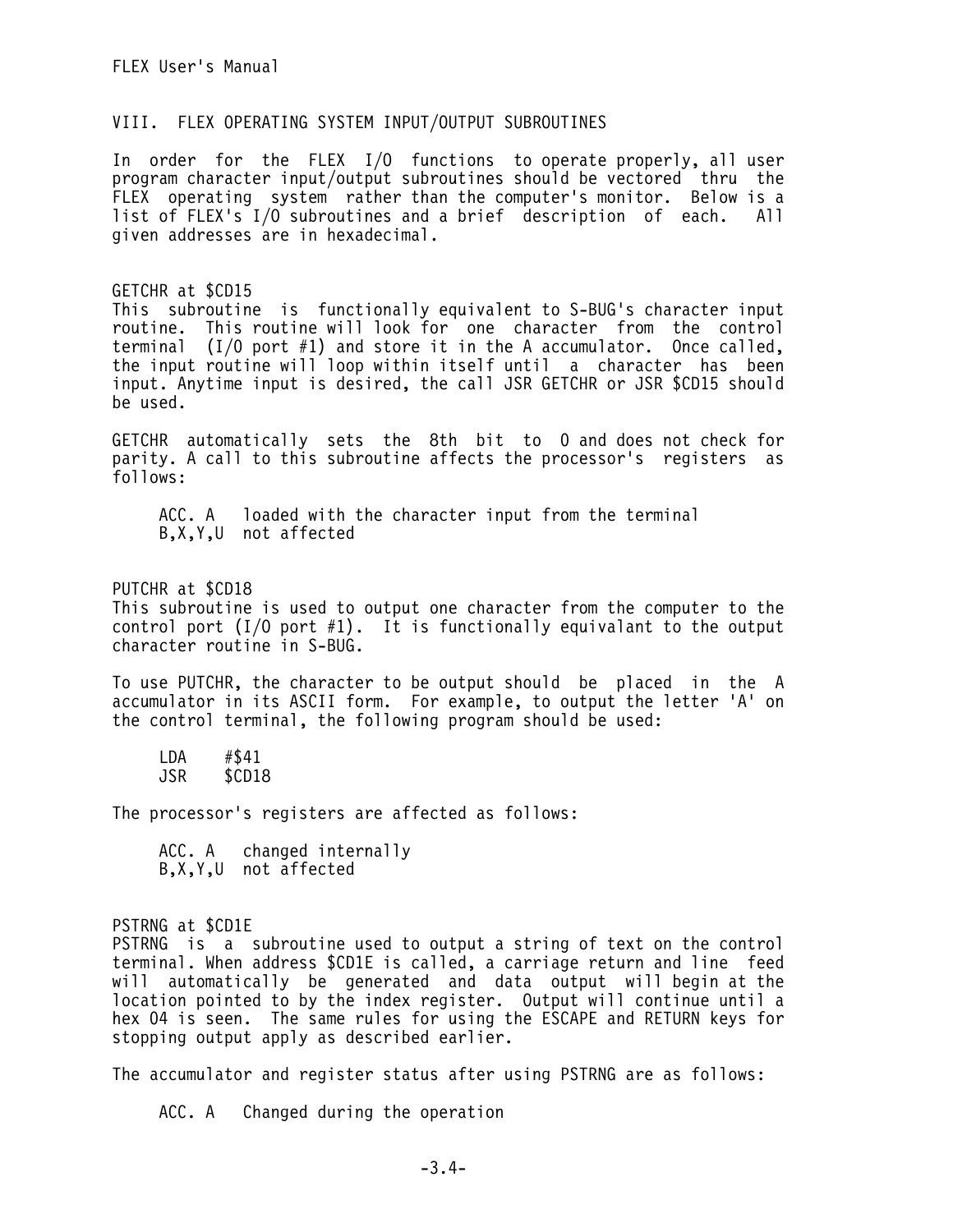ACC. B Unchanged<br>X Contains t

- Contains the memory location of the last character read from the string (usually the 04 unless stopped by the ESC key)<br>Y.U Unchanged
- Unchanged

NOTE: The ability of using backspace and line delete characters is a function of your user program and not of the FLEX I/O routines described above.

## STAT at \$CD4E

This routine is used to determine the "status" of the input device. That is, to see if a character has been typed on the input terminal keyboard. Its function is to check for characters such as the ESCAPE key in FLEX which allows breaking of the output. This routine returns an EQual condition if no character was hit and a Not-Equal condition if a character was hit. No registers, except for the condition codes, may be altered.

For additional information consult the 'Advanced Programmer's Manual'.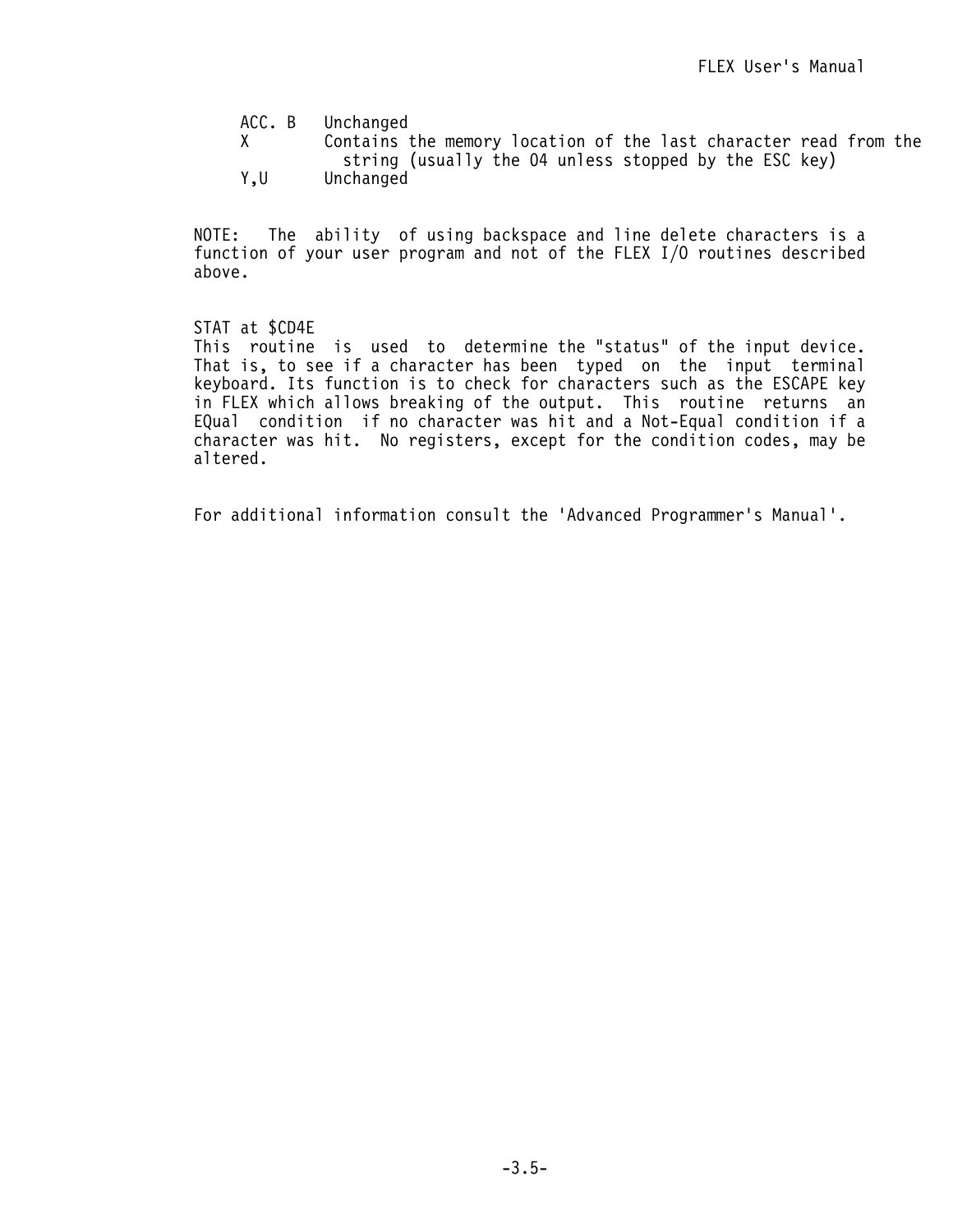# IX. BOOTING THE FLEX DISK OPERATING SYSTEM

In order to read FLEX from the system disk upon powering up your system, you must have a short program in RAM or ROM memory. This program is called a 'bootstrap' loader.

If you are using a Southwest Technical Products disk system and the S-BUG monitor, there are bootstraps stored in this ROM which you can use. They are executed by simply typing a 'D' for the full size floppy or a 'U' for the mini floppy.

Those users of other hardware or monitor ROM should use the boot supplied with the hardware if compatible with FLEX. A sample boot (for the SWTPc mini system) is given here for reference.

If the system does not boot properly, re-position the system disk in the drive and re-execute the bootstrap loader.

| 0100 B6    | E018           | <b>START</b>  | LDA         | COMREG        | TURN MOTOR ON      |
|------------|----------------|---------------|-------------|---------------|--------------------|
| 0103 86    | 00             |               | LDA         | #0            |                    |
| 0105 B7    | E014           |               | STA         | <b>DRVREG</b> |                    |
| 0108 8E    | 0000           |               | LDX         | #0000         |                    |
| 010B 3D    |                | 0VR           | MUL         |               | DELAY FOR SPEED UP |
| 010C 30    | 1F             |               | <b>LEAX</b> | $-1, x$       |                    |
| 010E 26    | FB             |               | BNE         | 0VR           |                    |
| 0110 C6    | 0F             |               | LDB         | #\$0F         | <b>RESTORE</b>     |
| 0112 F7    | E018           |               | STB         | <b>COMREG</b> |                    |
| 0115 8D    | 2B             |               | <b>BSR</b>  | <b>RETURN</b> |                    |
| 0117 F6    | E018           | L00P1         | LDB         | COMREG        |                    |
| 011A C5    | 01             |               | BITB        | #1            |                    |
| 011C 26    | F9             |               | <b>BNE</b>  | L00P1         |                    |
| 011E 86    | 01             |               | LDA         | #1            |                    |
| 0120 B7    | E01A           |               | <b>STA</b>  | <b>SECREG</b> |                    |
| 0123 8D    | 1D             |               | <b>BSR</b>  | <b>RETURN</b> |                    |
| 0125 C6    | 8C             |               | LDB         | #\$8C         | READ WITH LOAD     |
| 0127 F7    | E018           |               | <b>STB</b>  | COMREG        |                    |
| 012A 8D    | 16             |               | <b>BSR</b>  | <b>RETURN</b> |                    |
| 012C 8E    | C000           |               | LDX         | #\$C000       |                    |
| 012F C5    | 02             | <b>LOOP2</b>  | <b>BITB</b> | #2            | DRQ?               |
| 0131 27    | 05             |               | BEQ         | L00P3         |                    |
| 0133 B6    | E01B           |               | LDA         | <b>DATREG</b> |                    |
| 0136 A7    | 80             |               | STA         | $0, X+$       |                    |
| 0138 F6    | E018           | L00P3         | LDB         | COMREG        |                    |
| 013B C5    | 01             |               | <b>BITB</b> | #1            | BUSY?              |
| 013D 26    | F <sub>0</sub> |               | <b>BNE</b>  | L00P2         |                    |
| 013F<br>7E | C000           |               | <b>JMP</b>  | \$C000        |                    |
| 0142 8D    | 00             | <b>RETURN</b> | <b>BSR</b>  | <b>RTN</b>    |                    |
| 0144 39    |                | <b>RTN</b>    | <b>RTS</b>  |               |                    |
|            |                |               |             |               |                    |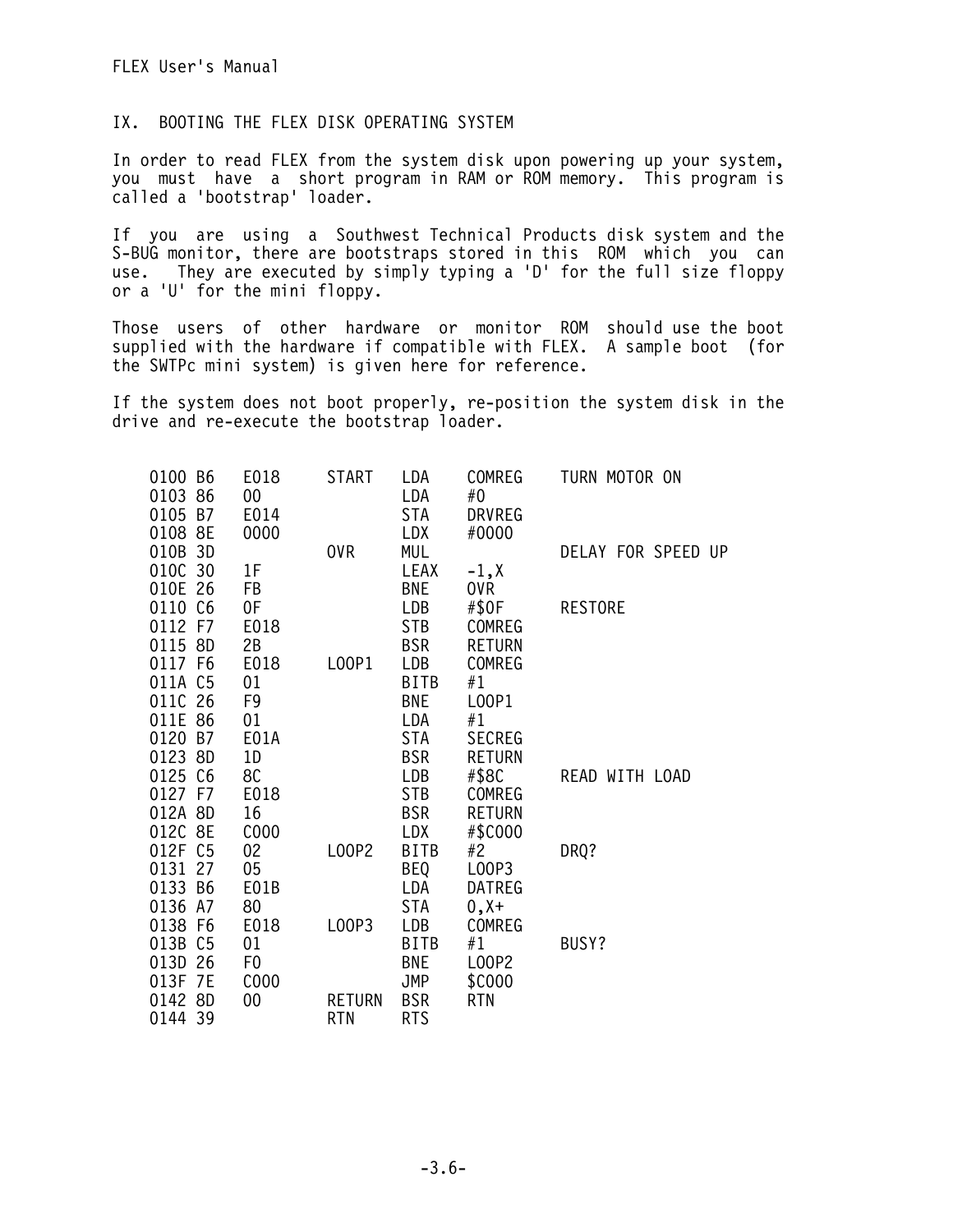## X. REQUIREMENTS FOR RELOCATABLE PRINTER DRIVERS

There are four routines that must be furnished in all printer drivers --

- 1) An OPEN routine which is called to perform all necessary printer initialization,
- 2) A CLOSE routine which is called to perform all necessary printer cleanup and termination operations,
- 3) A PUT routine which is called to output the next character to the printer, and
- 4) A CHECK routine which is called to determine if the printer is ready to accept another character.

The assembled printer driver which contains these routines is then combined with the "P.COR" binary file furnished with the operating system. For the procedure used to combine these two files see the documentation on P.COR, section P.2.

All four of the required routines may be located anywhere in the space provided for the routines (C312-C6FF hex). The only requirement is that one of the long branch (LBRA) instructions in the entry point vector (located at C302-C30D hex) will branch to the appropriate routine. All four routines must end with a return from subroutine (RTS) instruction. All four routines must preserve the contents of the Y and U registers.

The OPEN and CLOSE routines have no input or output parameterization, but must preserve the contents of the Y and U registers. The PUT routine expects the character to be output in the A register on entry to the routine, while the B, X, Y and U registers must be preserved. The CHECK must return a minus indication if the printer is ready to accept another character, otherwise it must return a plus indication. The contents of all of the registers must be preserved by the CHECK routine.

Since the printer driver will be relocated from the \$C300 location where it is assembled, the driver must be written in position independent code. Two good examples of position independent code are the parallel printer driver and the serial printer driver listed in chapter 3, section XI of this manual. The following are good rules of thumb that may be used while writing position independent code.

 1) If an instruction that will be relocated needs to reference a byte of data that will be relocated as well, "program counter relative" addressing must be used. All this means is that a ",PCR" must be added to the instruction. As an example refer to both the position independent parallel printer driver listed in section XI of chapter 3 and the non position independent parallel printer driver listed in section XII of chapter 3. Look at the references to variable "PFLAG". "COM PFLAG" is not position independent,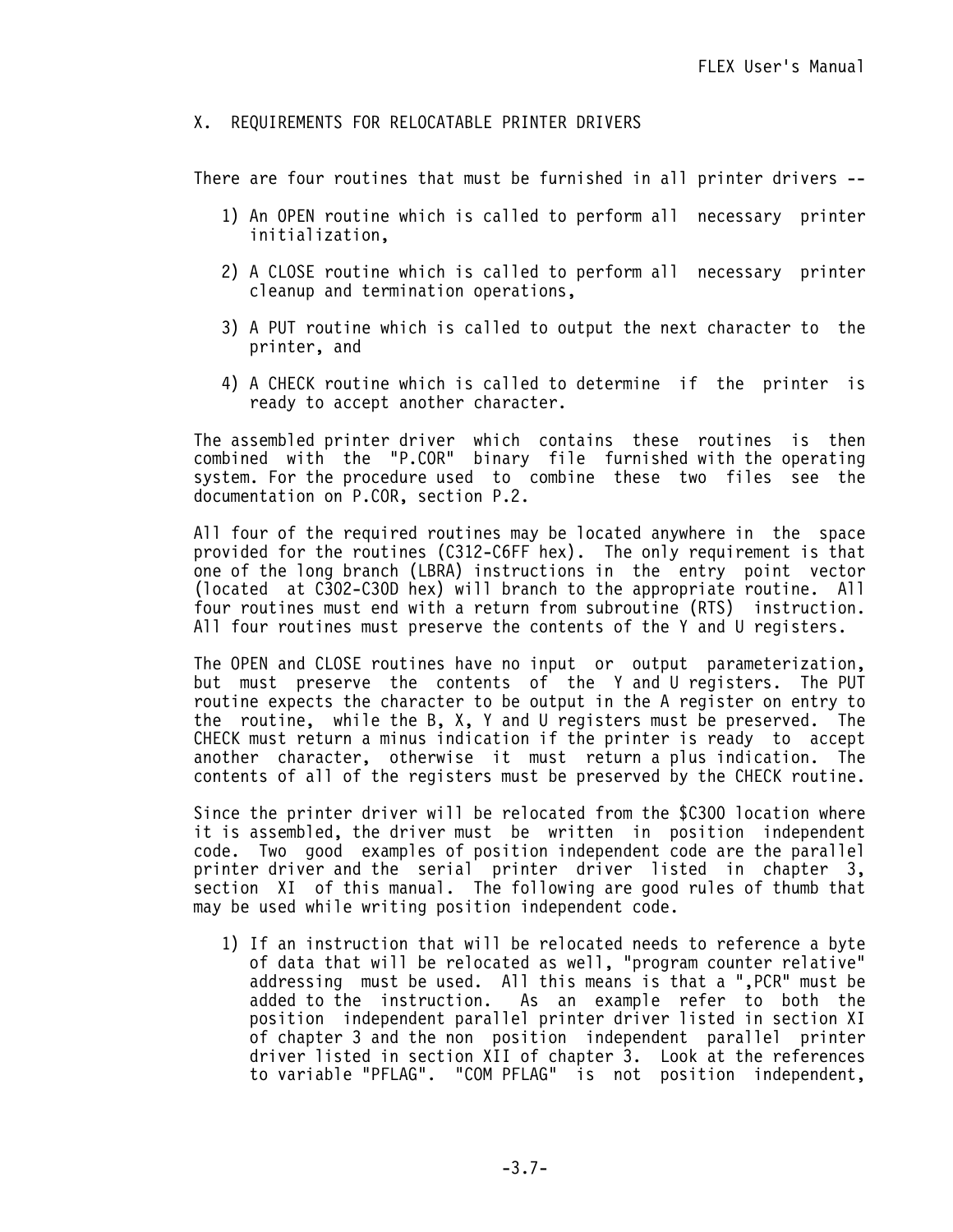- 2) If the location referenced by a JMP or JSR instruction will be relocated, do not use JMP or JSR; use BRA, BSR, LBRA or LBSR instead.
- 3) It is okay to use any of the "indexed" addressing modes in position independend code. Instructions that make use of "indexed" addressing may have operands that look like any of the following:  $0, X$  or  $5, X$  or  $0, Y$  and so on.
	- 4) It is okay to use the "immediate" addressing mode in position independent code. An immediate value is one preceded by the number sign character (#).

The following table describes the location where all items of the printer driver must be assembled.

C300 - C301 Two byte count of the number of bytes in the driver. This count includes all of the bytes between C302 and the end of the driver.

| $C302 - C304$ | LBRA  | OPEN         | PRINTER INITIALIZE  |
|---------------|-------|--------------|---------------------|
| $C305 - C307$ | I BRA | CLOSE.       | PRINTER TERMINATE   |
| C308 - C30A   | I BRA | PUT          | PRINT CHARACTER     |
| C30B - C30D   | LBRA  | <b>CHECK</b> | PRINTER READY CHECK |

- C30E C30F Port address of the printer interface. The default port address should be assembled into these locations. If a port number is supplied on the command line, a new port address will be stored here by the P.COR processing.
- C310 Interface Side designator. If a "side" is specified in the command port specification, the sign bit of this byte is set. A side specification of "A" will result in \$80, "B" will be \$81, etc.
- C311 Reserved byte assemble a zero into this location.
- C312 C6FF Space for printer driver routines. These routines must fit within the space provided. The entire space does not need to be used.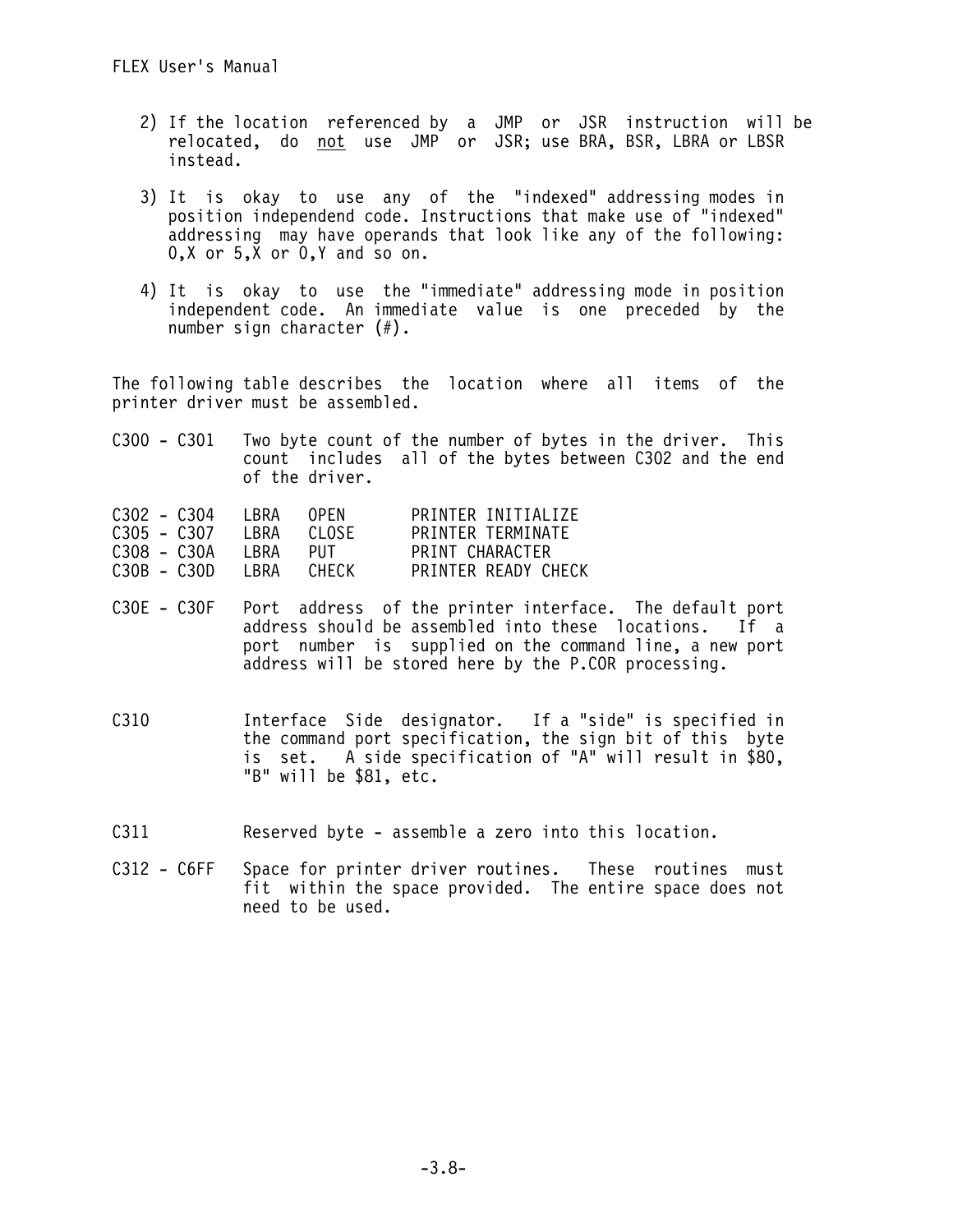## XI. PARALLEL AND SERIAL PRINT DRIVERS

The following parallel and serial print drivers are provided to assist the programmer in the creation of position independent relocatable print drivers for use with the P.COR file. The parallel driver assumes a parallel port having an address of \$E01C which is the default address for port seven in a /09 computer system. It makes use of the CENTRONIX® handshake, and (although position independent) is essentially equivalent tp the non-relocatable driver listed in section XII. The serial driver assumes an acia at address \$E01C (also defaulting to port 7) and transmits with 8 data bits, no parity, and two stop bits. The baud rate is set at the interface.

By comparing the position independent and non-relocatable parallel print drivers, it will be simple to write your own custom printer drivers. Just remember to use program counter relative addressing for all variables defined within the printer driver itself.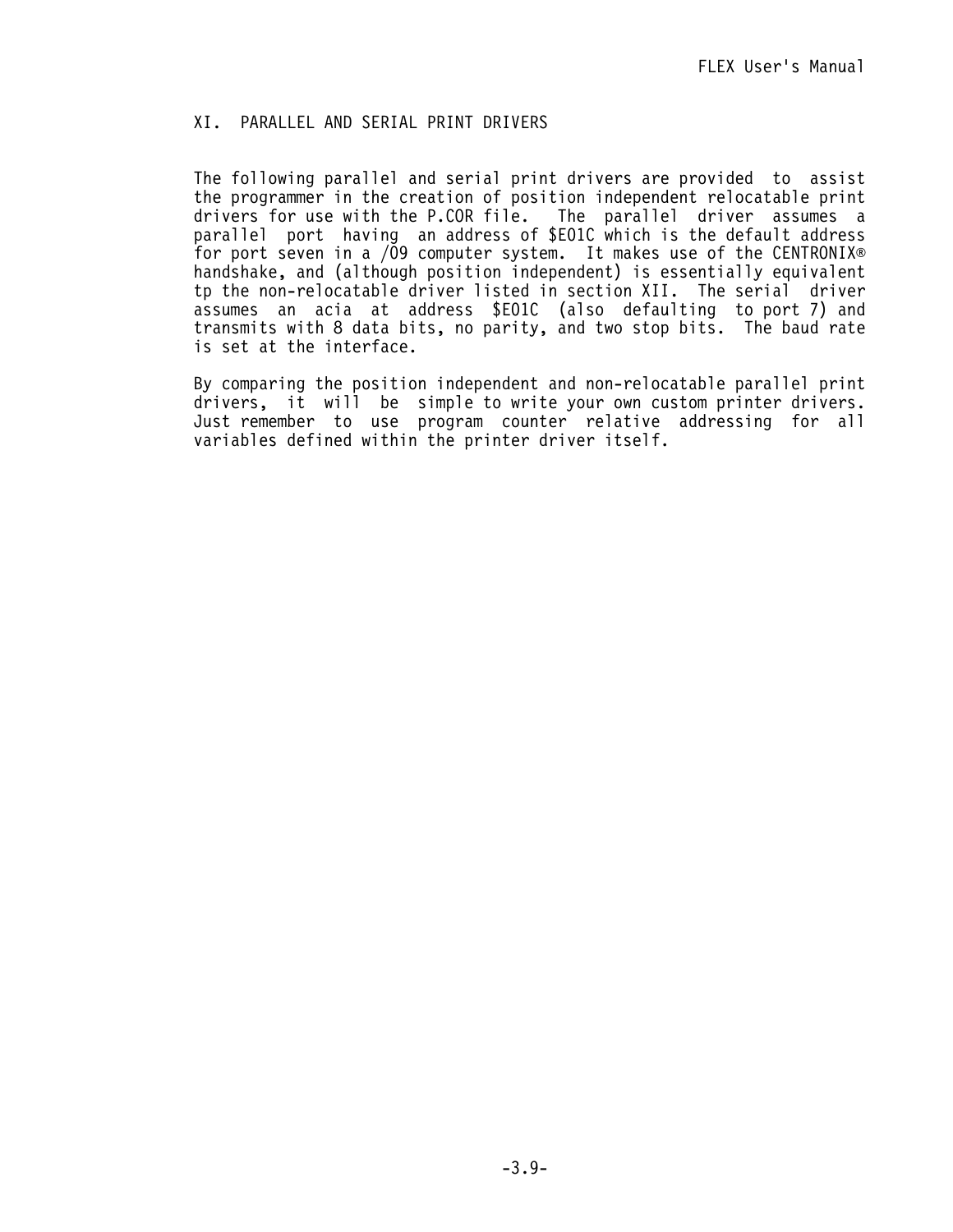| PARALLEL PRINTER DRIVER                                                                    |                                  |                                                                                  |                                                                                  |                                                    | 10-23-79 TSC 6809 XASMB PAGE<br>$\mathbf{1}$                                                                                                                                                                   |
|--------------------------------------------------------------------------------------------|----------------------------------|----------------------------------------------------------------------------------|----------------------------------------------------------------------------------|----------------------------------------------------|----------------------------------------------------------------------------------------------------------------------------------------------------------------------------------------------------------------|
|                                                                                            |                                  | $^\star$<br>$^\star$<br>$^\star$<br>$^\star$<br>$^\star$<br>$^\star$<br>$^\star$ |                                                                                  |                                                    | THE FOLLOWING PRINTER DRIVER WAS WRITTEN<br>IN POSITION INDEPENDANT CODE AND IS<br>DESIGNED TO BE APPENDED TO THE P.COR<br>FILE TO MAKE A PRINTER COMMAND<br>SET UP ADDRESSES AND DRIVER LENGTH                |
| C <sub>300</sub>                                                                           |                                  | $^\star$                                                                         | ORG                                                                              | \$C300                                             | MUST START AT C300                                                                                                                                                                                             |
| C300 0050                                                                                  |                                  |                                                                                  | <b>FDB</b>                                                                       |                                                    | ENDS-POPEN LENGTH OF DRIVER                                                                                                                                                                                    |
|                                                                                            |                                  | $^\star$<br>$\star$                                                              | <b>ENTRY VECTORS</b>                                                             |                                                    |                                                                                                                                                                                                                |
| C30216<br>C305 16<br>C308 16<br>C30B 16                                                    | 000E<br>001B<br>001A<br>002F     | $^\star$<br>POPEN<br>PQUIT LBRA<br>$^\star$                                      | LBRA<br>PCHAR LBRA<br>PCHEK LBRA                                                 | OPEN<br>CLOSE<br><b>PUT</b><br>CHECK               | PRINTER INITIALIZE<br>PRINTER TERMINATE<br>PRINT CHARACTER<br>PRINTER READY CHECK                                                                                                                              |
|                                                                                            |                                  | $^\star$<br>$^\star$                                                             |                                                                                  |                                                    | PARALLEL PRINTER FILE CONTROL BLOCK                                                                                                                                                                            |
| C30E E10C<br>C310 00<br>C311 00<br>C312 FF                                                 |                                  | PIA<br>SIDE<br>PFLAG                                                             | FDB<br>FCB<br><b>FCB</b><br><b>FCB</b>                                           | #E01C<br>0<br>0<br>#FF                             | DEFAULT PORT ADDRESS<br>INTERFACE SIDE VALUE<br>-- RESERVED BYTE --<br>PRINTER READY FLAG                                                                                                                      |
| 0000<br>0000<br>0001                                                                       |                                  | DR<br>DDR<br>CR<br>$^\star$                                                      | FDB<br><b>FDB</b><br><b>FDB</b>                                                  | 0<br>0<br>$\mathbf{1}$                             | DATA REGISTER OF PIA<br>DATA DIRECTION REG OF PIA<br>CONTROL REGISTER OF PIA                                                                                                                                   |
|                                                                                            |                                  | $^\star$<br>$^\star$                                                             |                                                                                  | PRINTER INITIALIZATION                             |                                                                                                                                                                                                                |
| C313 AE 8C F8<br>C316 86<br>C318 86<br>C31A 86<br>C31C 86<br>C320 86<br>C322 A7<br>C316 39 | 3A<br>01<br>FF<br>84<br>3E<br>01 | <b>OPEN</b><br>$^\star$                                                          | LDX<br>LDA<br><b>STA</b><br><b>LDA</b><br>LDA<br>LDA<br><b>STA</b><br><b>RTS</b> | #\$3A<br>CR, X<br>#\$FF<br>DDR,X<br>#\$3E<br>CR, X | PIA, PCR PICK UP PIA ADDRESS<br>SELECT DATA DIRECTION REG<br>BY WRITING O IN DDR CONTROL<br>SELECT ALL OUTPUT LINES<br>PUT IN DATA DIRECTION REG<br>SET UP FOR TRANSITION CHECKS<br>AND ENABLE OUTPUT REGISTER |
|                                                                                            |                                  | $^\star$<br>$^\star$                                                             |                                                                                  | TERMINATE PRINTER PROCESSING                       |                                                                                                                                                                                                                |
| C323 86                                                                                    | 0D                               | <b>CLOSE</b>                                                                     | LDA                                                                              | #\$0D                                              | PRINT CARRIAGE RETURN                                                                                                                                                                                          |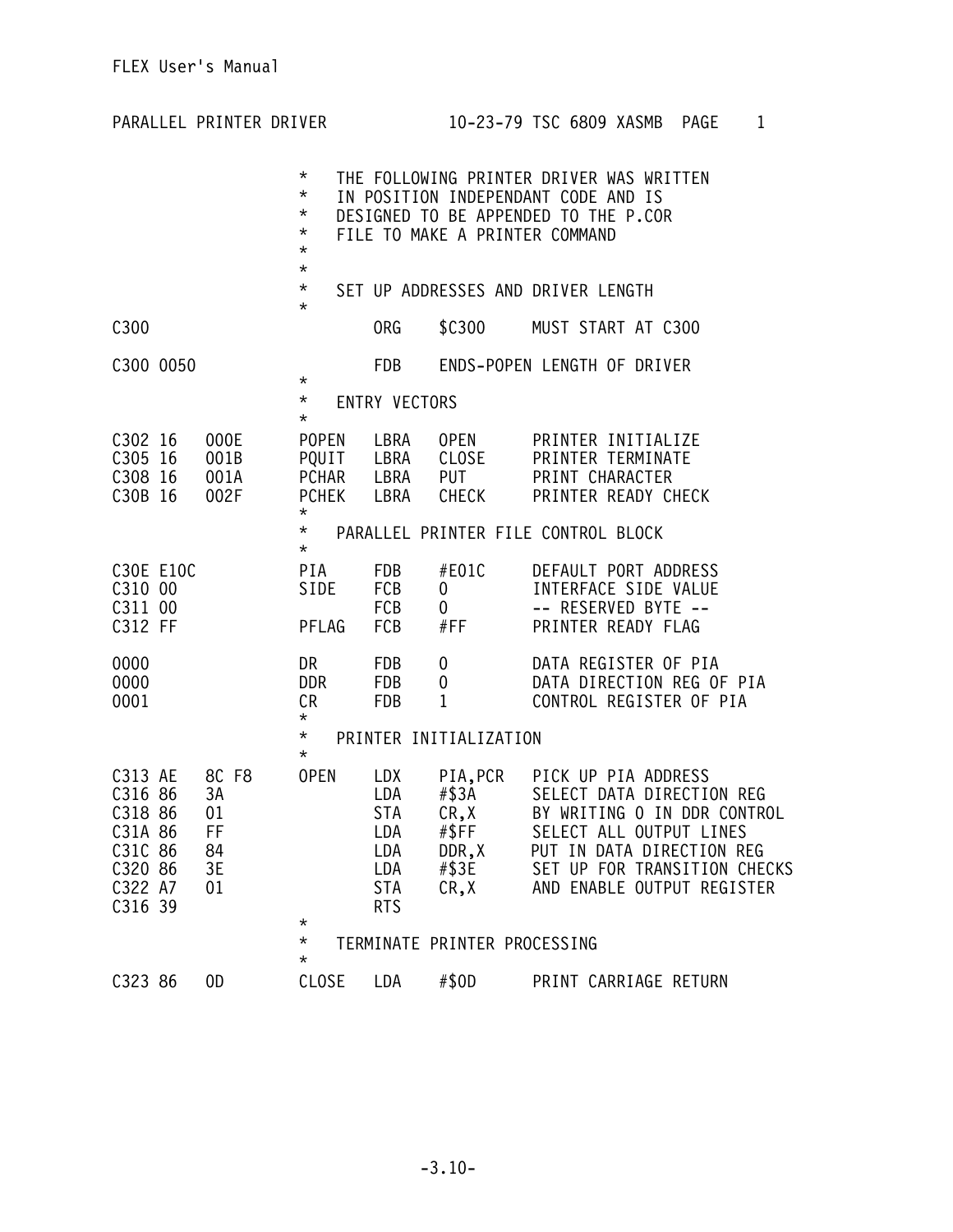PARALLEL PRINTER DRIVER 10-23-79 TSC 6809 XASMB PAGE 2

 $\star$ \* PRINTER OUTPUT CHARACTER ROUTINE

|                                                                                                                                                                                                     | $\star$                |                                                                                                          |                                                                                                           |                                                                                                                                                                                                                                                                                                           |
|-----------------------------------------------------------------------------------------------------------------------------------------------------------------------------------------------------|------------------------|----------------------------------------------------------------------------------------------------------|-----------------------------------------------------------------------------------------------------------|-----------------------------------------------------------------------------------------------------------------------------------------------------------------------------------------------------------------------------------------------------------------------------------------------------------|
| 16<br>C325 8D<br>2A<br>C327<br>3A<br>C329 34<br>3A<br>C32B 6F<br>8C E4<br>8C<br>DD<br>C32E AE<br>84<br>C331 A7<br>36<br>C333 86<br>C335 A7<br>01<br>3E<br>C337 86<br>01<br>C339 A7<br>C33B 35<br>90 | PUT<br>$\star$         | <b>BSR</b><br>BPL<br><b>PUSHS</b><br>CLR<br>LDX<br>STA<br>LDA<br><b>STA</b><br>LDA<br>STA<br><b>PULS</b> | PIA, PCR<br><b>PUT</b><br>X.<br>PIA, PCR<br>PIA, PCR<br>DR, X<br>#\$36<br>CR, X<br>#\$3E<br>CR,X<br>X, PC | TEST FOR PRINTER READY<br>L <sub>0</sub> OP<br>UNTIL PRINTER READY<br>SAVE INDEX REGISTER<br>SET PRINTER FLAG NOT READY<br>PRINTER ADDRESS<br>GET.<br>SET DATA IN OUTPUT REGISTER<br>SET DATA READY, HIGH TO LOW<br>STORE IN CONTROL REGISTER<br>THEN SEARCH FOR TRANSITION<br>OF LOW LEVEL TO HIGH LEVEL |
|                                                                                                                                                                                                     | $^\star$<br>$\star$    |                                                                                                          | CHECK FOR PRINTER READY                                                                                   |                                                                                                                                                                                                                                                                                                           |
| 10<br>C33D 34<br>8C DO<br>6D<br>C33F<br>C342 2B<br>0C<br>8C C7<br>C344 AE<br>6D<br>01<br>C347<br>05<br>C349 2A<br>C34B 6D<br>84<br>8C C2<br>C34D<br>63<br>C350 35<br>90                             | <b>CHECK</b><br>CHEXIT | <b>PSHS</b><br><b>TST</b><br>BMI<br>LDX<br><b>TST</b><br>BPL<br><b>TST</b><br>COM<br><b>PULS</b>         | X.<br>PFLAG, PCR<br>CHECKEX<br>PIA, PCR<br>CR, X<br>CHEXIT<br>DR,X<br>X, PC                               | SAVE INDEX REGISTER<br>CHECK READY FLAG<br>IF NEGATIVE, PRINTER READY<br>PICK UP INTERFACE ADDRESS<br>CHECK FOR TRANSITION<br>IF PLUS, PRINTER READY<br>RESET TRANSITION STATUS<br>PFLAG, PCR SET PRINTER READY FLAG                                                                                      |
| C352                                                                                                                                                                                                | <b>ENDS</b>            | EQU                                                                                                      | $^\star$                                                                                                  | END OF DRIVER                                                                                                                                                                                                                                                                                             |
|                                                                                                                                                                                                     |                        | <b>END</b>                                                                                               |                                                                                                           |                                                                                                                                                                                                                                                                                                           |

0 ERROR(S) DETECTED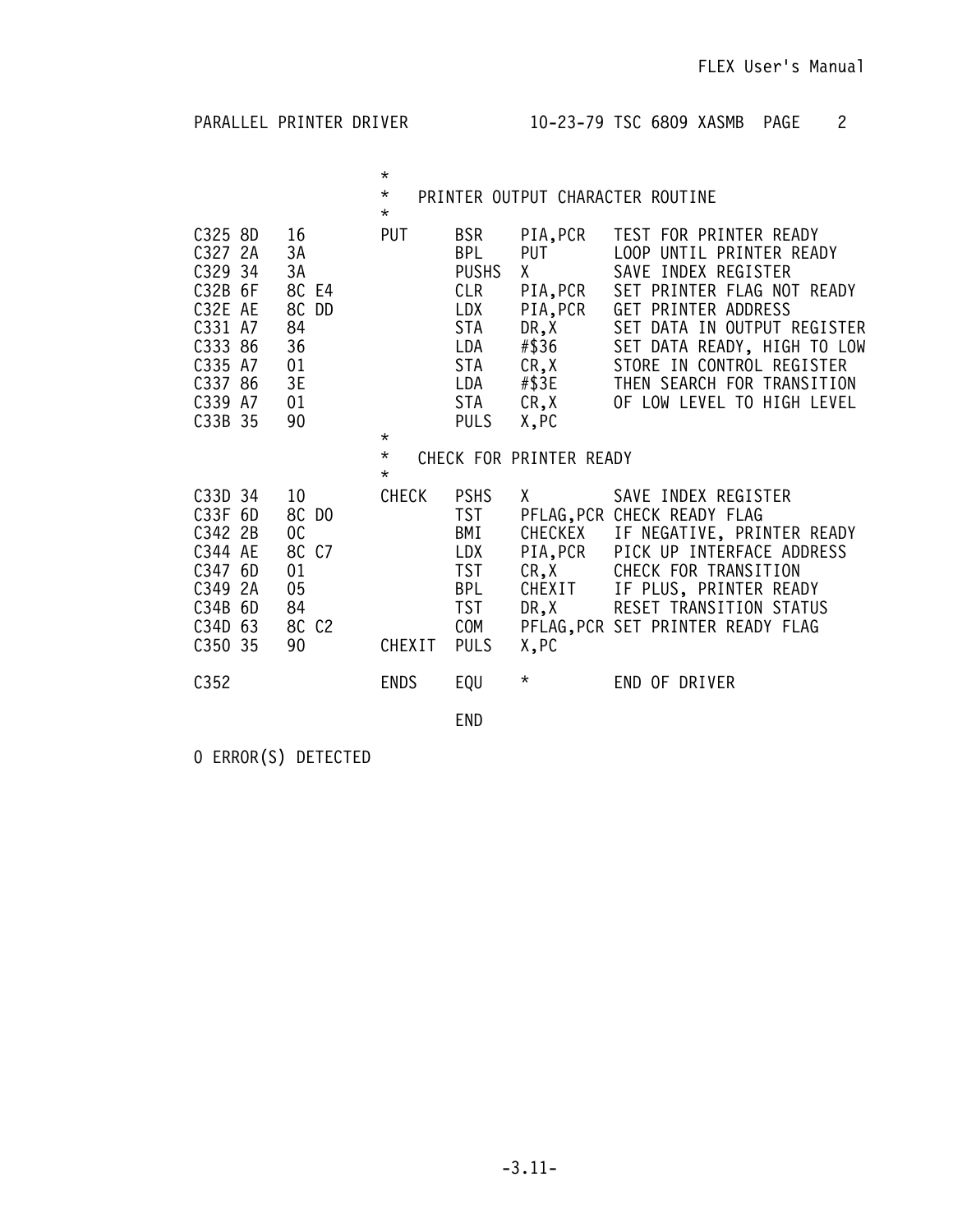|                                                                           | SERIAL PRINTER DRIVER               |                                                     |                                                                           |                                                  | 10-23-79 TSC 6809 XASMB                                                                                    | PAGE<br>$\mathbf{1}$ |
|---------------------------------------------------------------------------|-------------------------------------|-----------------------------------------------------|---------------------------------------------------------------------------|--------------------------------------------------|------------------------------------------------------------------------------------------------------------|----------------------|
|                                                                           |                                     | $\star$                                             |                                                                           |                                                  | SET UP ADDRESS AND DRIVER LENGTH                                                                           |                      |
| C300                                                                      |                                     |                                                     | ORG                                                                       | \$C300                                           | MUST START AT C300                                                                                         |                      |
| C300 0044                                                                 |                                     |                                                     | <b>FDB</b>                                                                |                                                  | ENDS-POPEN LENGTH OF DRIVER                                                                                |                      |
|                                                                           |                                     | $\star$                                             | <b>ENTRY VECTORS</b>                                                      |                                                  |                                                                                                            |                      |
| C302 16<br>C305 16<br>C308 16<br>C30B 16                                  | 000D<br>0025<br>0024<br>002E        | <b>POPEN</b><br>PQUIT LBRA<br><b>PCHAR</b><br>PCHEK | LBRA<br>LBRA<br>LBRA                                                      | <b>OPEN</b><br>CLOSE<br><b>PUT</b><br>CHECK      | PRINTER INITIALIZE<br>PRINTER TERMINATE<br>PRINT CHARACTER<br>PRINTER READY CHECK                          |                      |
|                                                                           |                                     | $^\star$                                            |                                                                           |                                                  | SERIAL PRINTER FILE CONTROL BLOCK                                                                          |                      |
| C30E E10C<br>C310 00<br>C311 00                                           |                                     | ACIA<br>SIDE                                        | FDB <sub>1</sub><br><b>FCB</b><br>FCB                                     | #EO1C<br>0<br>$\bf{0}$                           | DEFAULT PORT ADDRESS<br>INTERFACE SIDE VALUE<br>-- RESERVED BYTE --                                        |                      |
|                                                                           |                                     | $\star$                                             |                                                                           | SEE IF A SIDE IS SPECIFIED                       |                                                                                                            |                      |
| C313 A6<br>C315 2A<br>C317 48<br>C318 48<br>C319 AB<br>C31C A7            | 8C F8<br>08<br>8C F3<br>8C FO       | <b>OPEN</b>                                         | LDA<br><b>BPL</b><br>ASLA<br>ASLA<br>ADDA<br>STA                          | SIDE, PCR<br>ARESET<br>ACIA+1,PCR                | IF POSITIVE NO SIDE SPECIFIED<br>MULTIPLY BY FOUR<br>ACIA+1, PCR STORE INTO DEVICE ADDRESS                 |                      |
|                                                                           |                                     | $^\star$                                            | RESET ACIA DEVICE                                                         |                                                  |                                                                                                            |                      |
| C31F AE<br>C322 86<br>C324 A7<br>C326 96<br>C328 A7<br>C32A A7<br>C32C 39 | 8C EC<br>03<br>84<br>11<br>84<br>84 | ARESET                                              | LDX<br>LDA<br><b>STA</b><br>LDA<br><b>STA</b><br><b>TST</b><br><b>RTS</b> | #%00000011<br>0, X<br>#%00010001<br>0, X<br>1, X | ACIA, PCR GET ACIA ADDRESS<br>DO MASTER RESET ON ACIA<br>SET UP NO PARITY BIT,<br>8 DATA BITS, 2 STOP BITS |                      |
|                                                                           |                                     | $\star$                                             |                                                                           | CLOSE DOWN PRINTER PROCESSING                    |                                                                                                            |                      |
| C32D 86                                                                   | 0D                                  | <b>CLOSE</b>                                        | LDA                                                                       | #\$0D                                            | PRINT CARRIAGE RETURN                                                                                      |                      |
|                                                                           |                                     | $\star$                                             |                                                                           | WRITE A CHARACTER TO PRINTER                     |                                                                                                            |                      |
| C32F 8D<br>C331 2A<br>C333 34<br>C335 AE<br>C338 A7<br>C33A 35            | 0B<br>FC<br>10<br>8C D6<br>01<br>90 | <b>PUT</b>                                          | <b>BSR</b><br><b>BPL</b><br><b>PSHS</b><br>LDX<br>STA<br><b>PULS</b>      | CHECK<br><b>PUT</b><br>X.<br>1, X<br>X, PC       | WAIT FOR PRINTER READY<br>ACIA, PCR GET ACIA ADDRESS<br>STORE INTO DATA REGISTER                           |                      |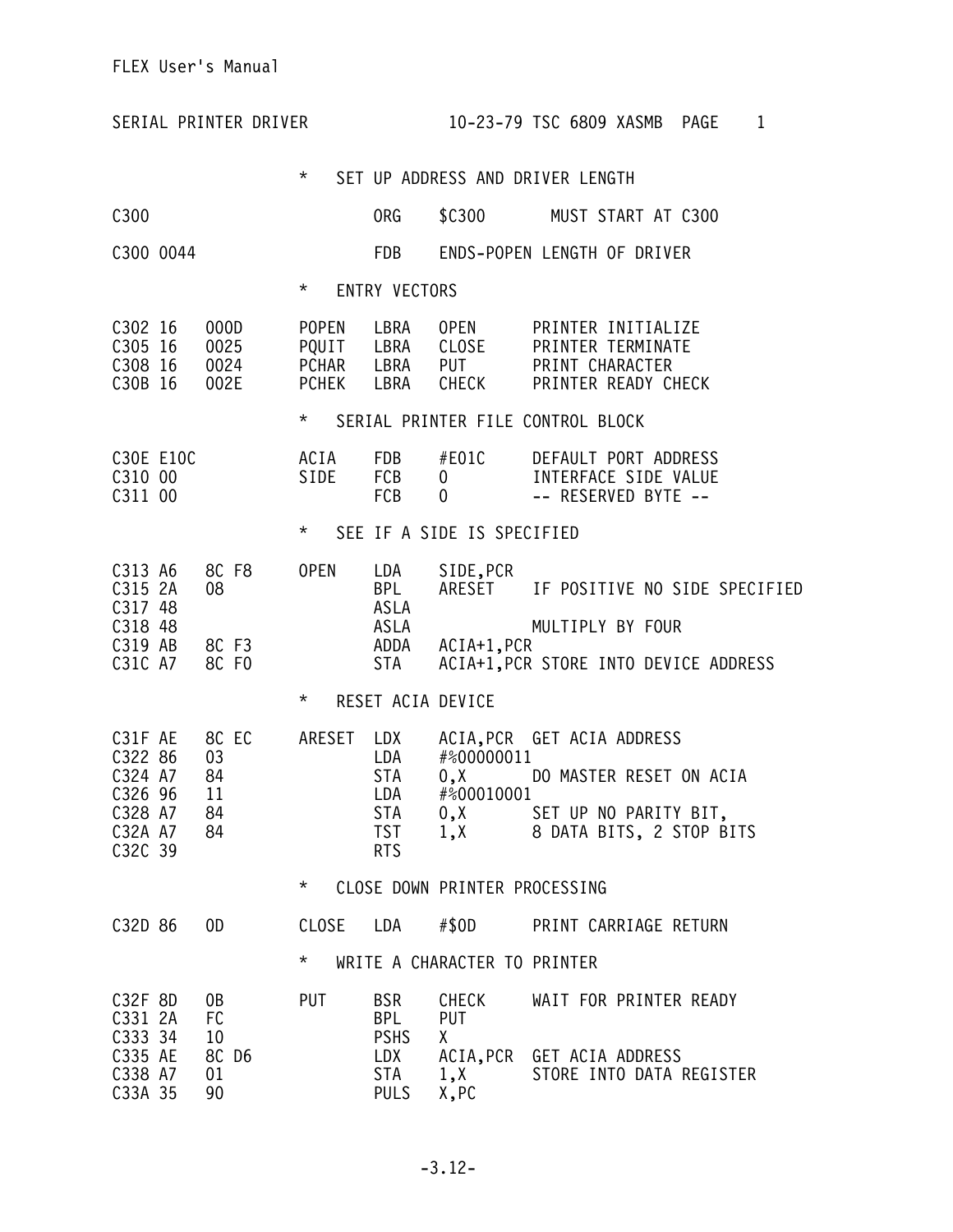SERIAL PRINTER DRIVER 10-23-79 TSC 6809 XASMB PAGE 2

\* CHECK TO SEE IF PRINTER IS READY

| C33C 34<br>C33E E6<br>C341 56<br>C342 56<br>C343 56<br>C344 35 | 04<br>9C CD<br>90 | <b>CHECK</b> | <b>PSHS</b><br>LDX<br><b>RORB</b><br><b>RORB</b><br><b>RORB</b><br><b>PULS</b> | B<br>B, PC | [ACIA, PCR] GET ACIA STATUS<br>SHIFT READY BIT<br>INTO SIGN FLAG |
|----------------------------------------------------------------|-------------------|--------------|--------------------------------------------------------------------------------|------------|------------------------------------------------------------------|
| C346                                                           |                   | <b>ENDS</b>  | EQU                                                                            | $^\star$   | END OF DRIVER                                                    |
|                                                                |                   |              | END                                                                            |            |                                                                  |

0 ERROR(S) DETECTED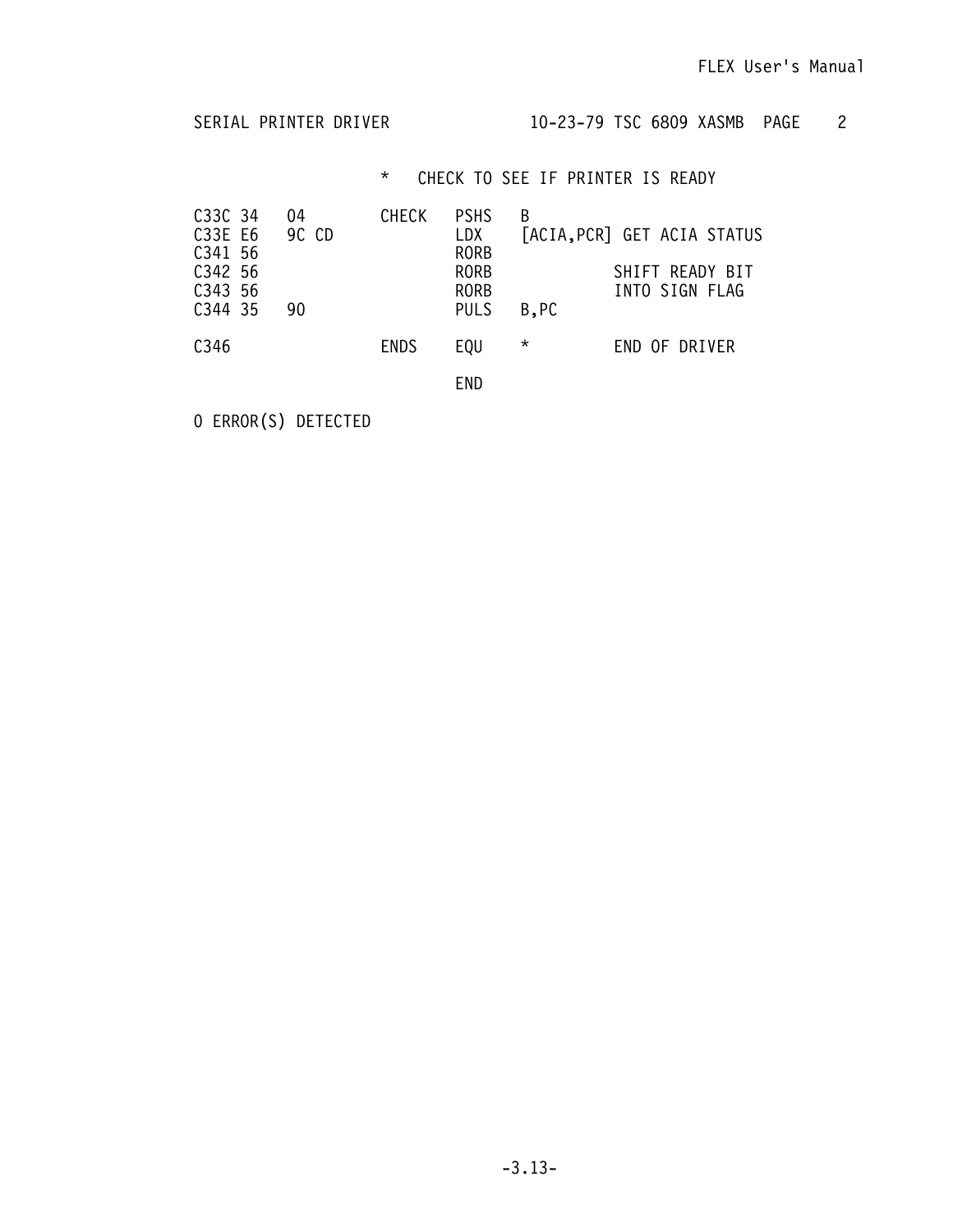## XII. FORMER P AND PRINT.SYS

FLEX, as originally supplied, includes a printer driver that will work with most parallel type printers, such as the SWTPC PR-40. Although this printer driver has been superseded, a source listing has been included for compatibility purposes. If desired, these drivers may be used with the PO print command. The requirements for this type of driver are as follows:

- 1) The driver must be in a file called PRINT.SYS
- 2) Three separate routines must be supplied, a printer initialization routine (PINIT at \$CCC0), a check ready routine (PCHK at \$CCD8), and an output character routine (POUT at \$CCE4).
- 3) When the POUT routine is called by FLEX, the character to be output will be in the A accumulator. The output routine must not destroy the B, X, Y, or U registers. PINIT may destroy the A, B, and  $X$ registers. PCHK may NOT alter any registers.
- 4) The routines MUST start at the addresses specified, but may be continued anywhere in memory if there is not room where specified. If placed elsewhere in memory, be certain they do not conflict with any utilities or programs which will use them.
- 5) All three routines must end with a return from subroutine (RTS) instruction.

|                                                                                                            |                                        | $\star$<br>$\star$            |                                                                                  |                                                                | * PRINT.SYS PIA DRIVERS FOR GENERAL CASE PRINTER                                                                                                                                                          |
|------------------------------------------------------------------------------------------------------------|----------------------------------------|-------------------------------|----------------------------------------------------------------------------------|----------------------------------------------------------------|-----------------------------------------------------------------------------------------------------------------------------------------------------------------------------------------------------------|
|                                                                                                            | E01C                                   | PIA                           | EQU                                                                              | \$E01C                                                         | PIA ADDRESS FOR PORT #7                                                                                                                                                                                   |
|                                                                                                            |                                        | $\star$<br>$\star$<br>$\star$ |                                                                                  |                                                                | PRINTER INITIALIZATION (MUST BE AT \$CCCO)                                                                                                                                                                |
| <b>CCCO</b><br>CCCO 86<br>CCC2 B7<br><b>CCC5 86</b><br>CCC7 B7<br>CCCA 86<br>CCCC B7<br>CCCF <sub>39</sub> | 3A<br>E01D<br>FF<br>E01C<br>3E<br>E01D | PINIT                         | ORG<br>LDA<br><b>STA</b><br>LDA<br><b>STA</b><br>LDA<br><b>STA</b><br><b>RTS</b> | \$CCCO<br>#\$3A<br>$PIA+1$<br>#\$FF<br>PIA<br>#\$3E<br>$PIA+1$ | MUST RESIDE AT \$CCCO<br>SELECT DATA DIRECTION REG.<br>BY WRITING O IN DDR CONTROL<br>SELECT ALL OUTPUT LINES<br>PUT IN DATA DIRECTION REG.<br>SET UP FOR TRANSITION CHECKS<br>AND ENABLE OUTPUT REGISTER |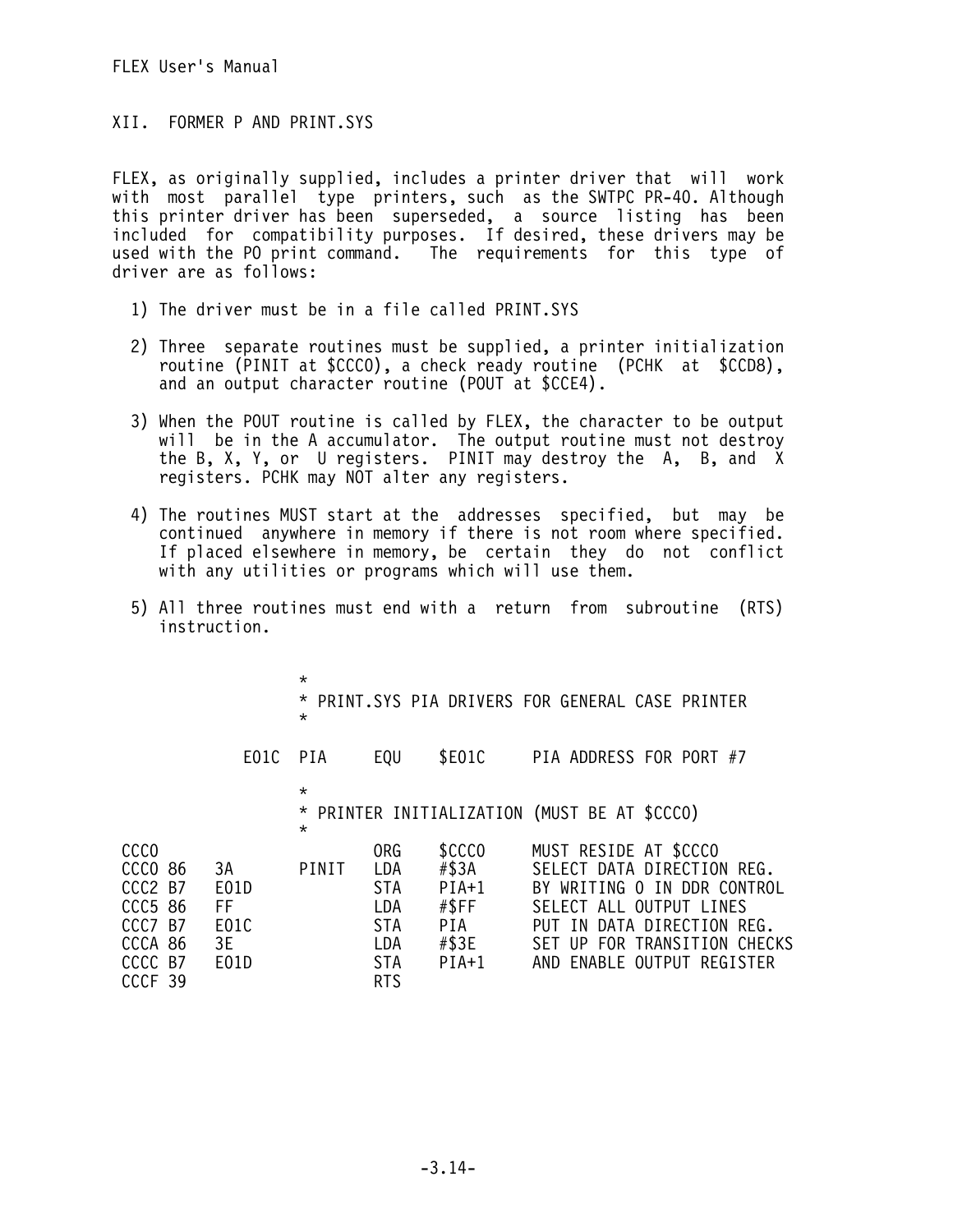|                               |                |                      |                                 | * PRINTER READY ROUTINE |                                                           |
|-------------------------------|----------------|----------------------|---------------------------------|-------------------------|-----------------------------------------------------------|
| CCDO 7D<br>CCD3 73<br>CCD6 39 | E01C<br>CCE3   | <b>PREADY</b>        | <b>TST</b><br>COM<br><b>RTS</b> | PIA DOMESTIC<br>PFLAG   | RESET PIA READY INDICATION<br>SET THE PRINTER READY FLAG  |
|                               |                | $\star$              |                                 |                         |                                                           |
|                               |                | $\star$<br>$\star$   |                                 |                         | CHECK FOR PRINTER READY (MUST BE AT \$CCD8)               |
| CCD <sub>8</sub>              |                |                      | 0RG                             | \$CCD8                  | PRINT TEST AT \$CCD8                                      |
| CCD8 7D                       | CCE3           | <b>PCHK</b>          | <b>TST</b>                      | PFLAG                   | TEST FOR PRINTER READY                                    |
| CCDB 2B                       | 05             |                      | BMI                             | <b>PCHKX</b>            | IF NEGATIVE, PRINTER READY                                |
| 7 <sub>D</sub><br><b>CCDD</b> | E01D           |                      | <b>TST</b>                      | $PIA+1$                 | CHECK FOR TRANSITION                                      |
| CCEO 2B<br><b>CCE2 39</b>     | EE.            | <b>PCHKX</b>         | BMI<br><b>RTS</b>               | <b>PREADY</b>           | IF MINUS, PRINTER NOW READY                               |
|                               |                | * PRINTER READY FLAG |                                 |                         |                                                           |
| CCE3 FF                       |                | PFLAG                | FCB                             | \$FF                    | PRINTER READY FLAG                                        |
|                               |                | $\star$              |                                 |                         |                                                           |
|                               |                | $\star$              |                                 |                         | * PRINTER OUTPUT CHARACTER ROUTINE (MUST BE AT \$CCE4)    |
| CCE4                          |                |                      | 0RG                             | \$CCE4                  | MUST RESIDE AT \$CCE4                                     |
| CCE4 8D                       | F <sub>2</sub> | <b>POUT</b>          | <b>BSR</b>                      | <b>PCHK</b>             | TEST FOR PRINTER READY                                    |
| CCE6 2A                       | FC             |                      | BPL                             | POUT                    | LOOP UNTIL PRINTER READY                                  |
| CCE8 7F<br>CCEB B7            | CCE3           |                      | CLR                             | PFLAG<br>PIA            | SET PRINTER FLAG NOT READY<br>SET DATA IN OUTPUT REGISTER |
| CCEE 86                       | E01C<br>36     |                      | <b>STA</b><br>LDA               | #\$36                   | SET DATA READY, HIGH TO LOW                               |
| CCFO 8D                       | 02             |                      | <b>BSR</b>                      | <b>POUTB</b>            | STUFF BYTE INTO THE PIA                                   |
| <b>CCF2 86</b>                | 3E             |                      | LDA                             | #\$3E                   | THEN SEARCH FOR TRANSITION                                |
| CCF4 B7                       | E01D           | <b>POUTB</b>         | <b>STA</b>                      | $PIA+1$                 | OF LOW LEVEL TO HIGH LEVEL                                |
| CCF7 39                       |                |                      | <b>RTS</b>                      |                         |                                                           |

END

This mechanism for creating printer drivers is adequate for those drivers that will fit entirely within the printer driver area located from \$CCC0 to \$CCF7. For those drivers that require additional memory, it is recomended that the P.COR program be used with position independant printer drivers.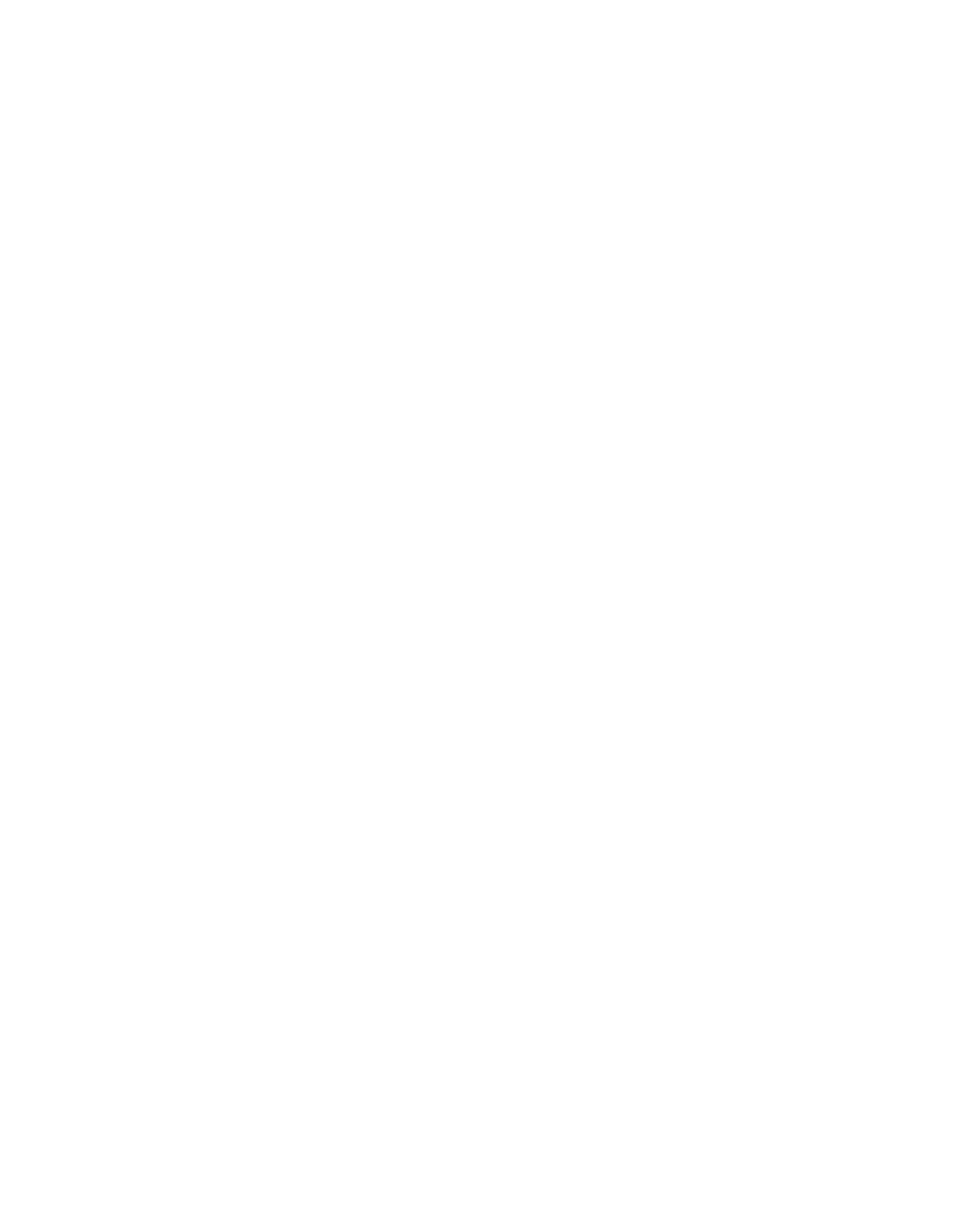COMMAND SUMMARY

 APPEND,<file spec>[,<file list>],<file spec> Default Extension: .TXT Description Page: A.1 ASNE,W=<drive>][,S=<drive>] Description Pane: A.2 BUILD,<file spec> Default Extension: .TXT Description Page: B.1 CAT[,<drive list>][,<match list>] Description Page: C.1 C4MAT Description Page: C.5 CLEAN,<drive number> Description Page: C.6.1 COPY,<file spec>,<file spec> COPY,<file spec>,<drive> COPY,<drive>,<drive>[,<match list>] Description Page: C.2  $DATE$ [,  $\leq$ mm, dd, yy>] Description Page: D.1 DELETE,<file spec>[,<file list>] Description Page: D.2 ECHO,<string> Description Page: E.1 EXEC,<file spec> Default Extension: .TXT Description Page: E.2 FIX,<file spec>[,<file spec>] Default Extension: .BIN Description Page: F.1 GET,<file spec>[,<file list>] Default Extension: .BIN Description Page: 1.7 I,<file spec>,<command> Default Extension: .TXT Description Page: I.1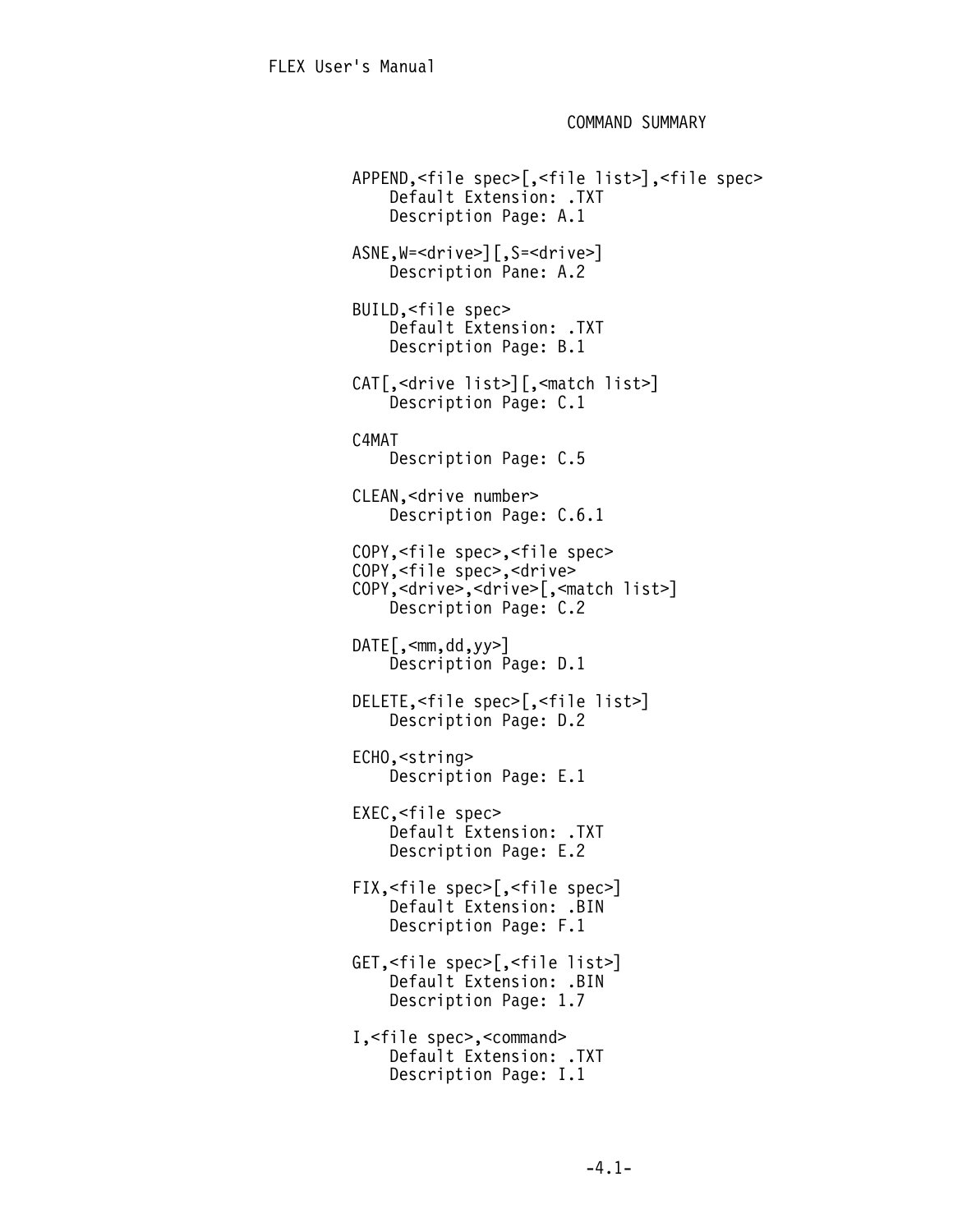```
 JUMP,<hex address>
       Description Page: J.1
  LINK,<file spec>
      Default Extension: .SYS
       Description Page: L.1
 LIST,<file spec>[,<]ine range>[,N]
       Default Extension: .TXT
       Description Page: L.2
  MON
       Description Page: 1.7
 N,<command>
       Description Page: N.2
  NEWDISK,<drive>
       Description Page: N.1
  O,<file spec>,<command>
       Default Extension: .OUT
       Description Page: 0.1
  P,<command>
       Description Page: P.1
  P.COR
       Description Page: P.2
  PO,<command>
       Description Page: P.3
  PROT,<file spec>[,(options)]
       Description Page: P.5
  PSP[,<file spec>][,<print command>]
       Default Extension: .OUT
   .CMD
       Description Page: P.4
  Q,<command>
       Description Page: Q.1
 OCHECK
       Description Page: Q.2
  RENAME,<file spec 1>,<file spec 2>
       Default Extension: .TXT
       Description Page: R.1
  RM[,<size>]
       Description Page: R.2
```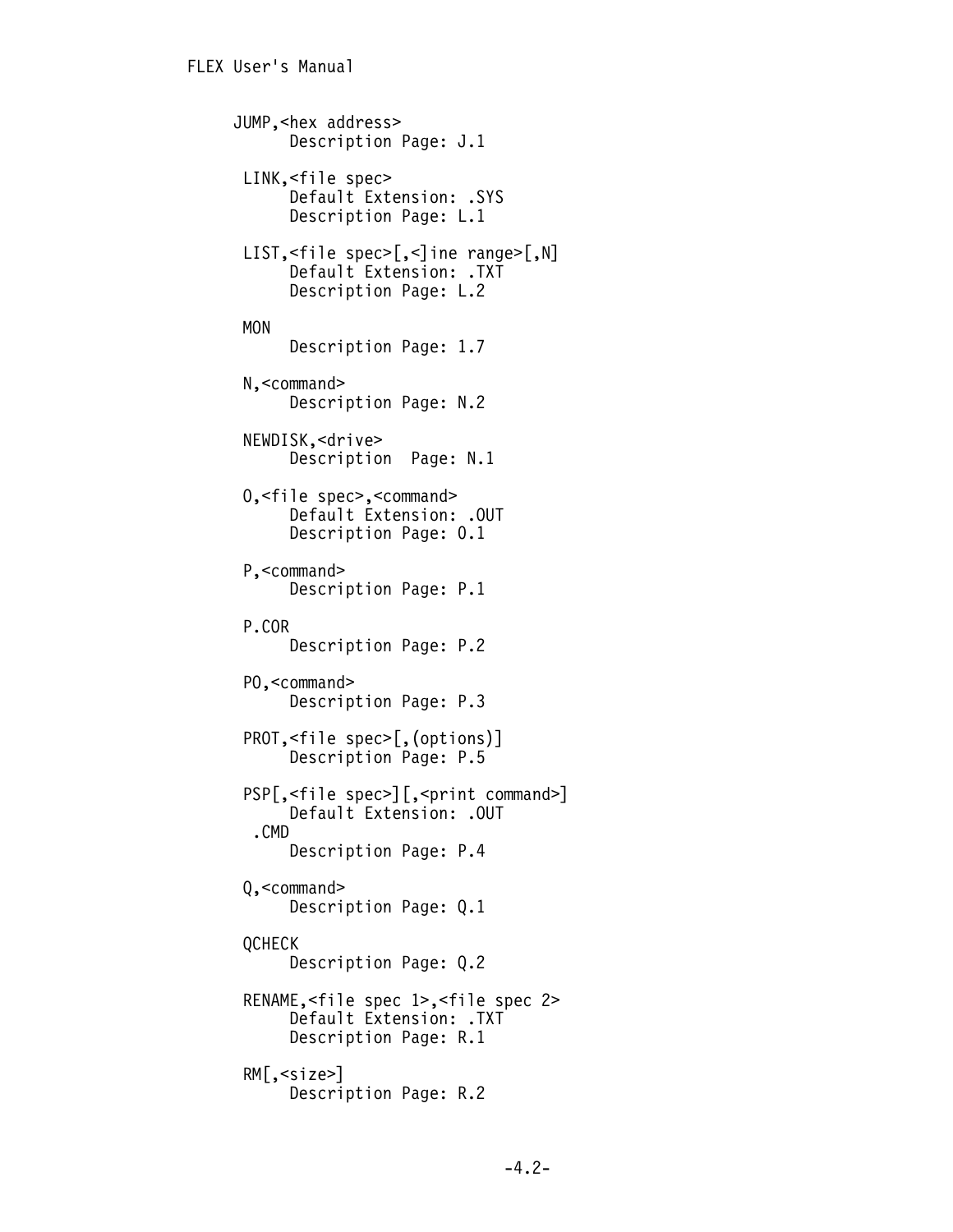```
 READPROM,<file spec>
     Default Extension: .BIN
     Description Page: R.3
 S,<command>
     Description Page: S.1
SAVE,<file spec>,<br/>begin adr>,<end adr>[,<transfer adr>]
     Default Extension: .BIN
     Description Page: S.2
 SAVE.LOW
     Description Page: S.2.2
 SBOX[,<parameter list>]
     Description Page: S.3
 SP,<command>
     Description Page: S.4
 STARTUP
     Description Page: S.5
 TOUCH,<file spec>
     Default Extension: .TXT
     Description Page: T.2
 TTYSET[,<parameter list>]
     Description Page: T.1
 UCAL
     Description Page: U.2
 USEMF
     Descriptio page: U.1
 VER
     Default Extension: .CMD
     Description Page: V.1
 VERIFY[,<ON or OFF>]
     Description Page: V.2
 WRITPROM,<file spec>[,<address>]
     Default Extension: .BIN
     Description Page: W.1
 XOUTL,<drive spec>]
     Description Page: X.1
 Y,<command>
     Description Page: Y.1
```